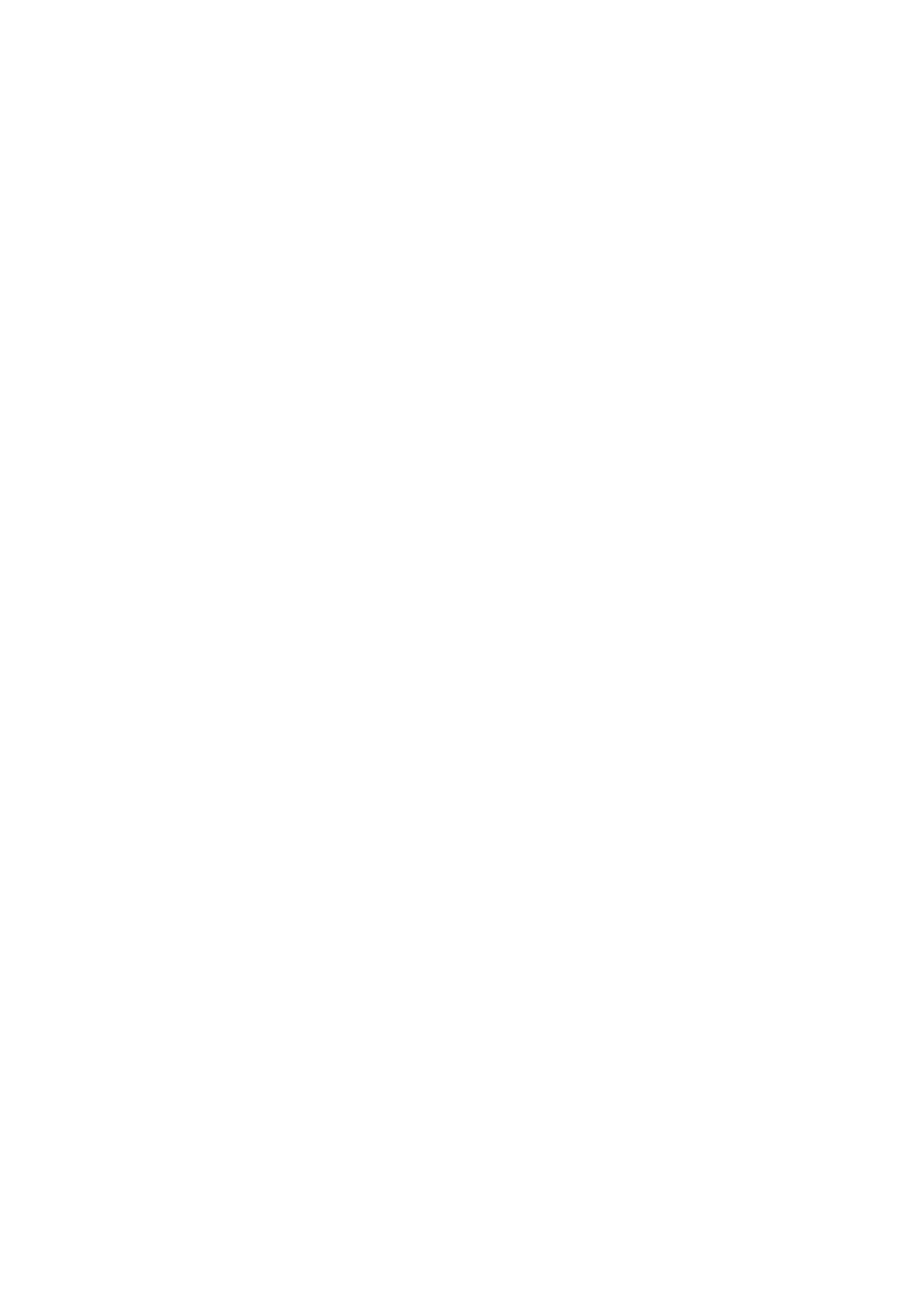

## House of Lords House of Commons

Joint Committee on Human Rights

## **The Human Rights Implications of UK Extradition Policy**

### **Fifteenth Report of Session 2010–12**

*Report, together with formal minutes* 

*Ordered by the House of Lords to be printed 7 June 2011 Ordered by the House of Commons to be printed 7 June 2011* 

> **HL Paper 156 HC 767**  Published on 22 June 2011 by authority of the House of Commons London: The Stationery Office Limited £0.00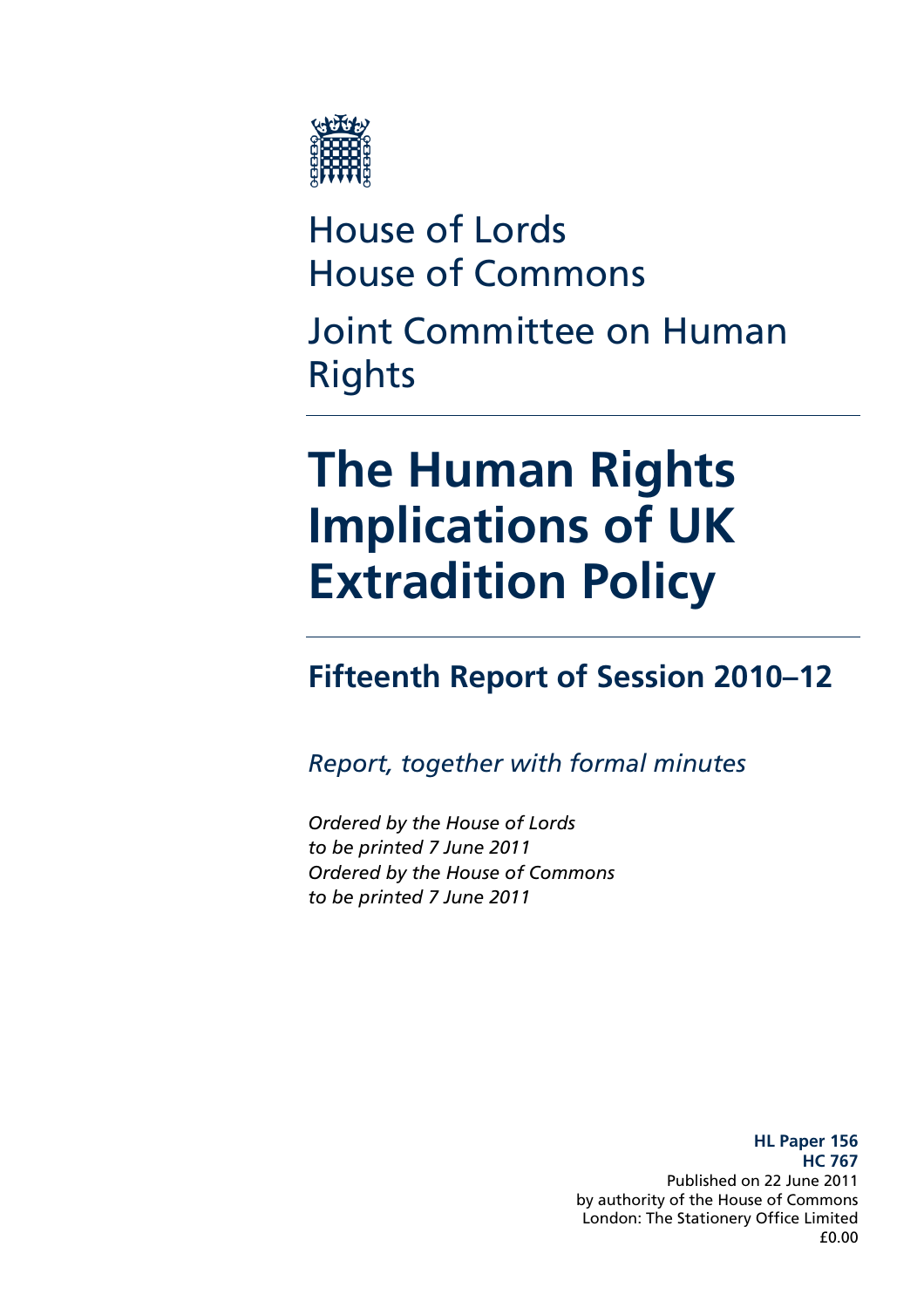#### **Joint Committee on Human Rights**

The Joint Committee on Human Rights is appointed by the House of Lords and the House of Commons to consider matters relating to human rights in the United Kingdom (but excluding consideration of individual cases); proposals for remedial orders, draft remedial orders and remedial orders.

The Joint Committee has a maximum of six Members appointed by each House, of whom the quorum for any formal proceedings is two from each House.

#### **Current membership**

HOUSE OF LORDS HOUSE OF COMMONS

Lord Bowness (Conservative) Baroness Campbell of Surbiton (Crossbench) Lord Dubs (Labour) Lord Lester of Herne Hill (Liberal Democrat) Lord Morris of Handsworth (Labour) Baroness Stowell of Beeston (Conservative)

Dr Hywel Francis MP (Labour, *Aberavon*) (Chairman) Mr Rehman Chishsti MP (Conservative, *Gillingham and Rainham*) Mike Crockart MP (Liberal Democrat, *Edinburgh West*) Mr Dominic Raab MP (Conservative, *Esher and Walton*) Mr Virendra Sharma MP (Labour, *Ealing Southall*) Mr Richard Shepherd MP (Conservative, *Aldridge-Brownhills*)

#### **Powers**

The Committee has the power to require the submission of written evidence and documents, to examine witnesses, to meet at any time (except when Parliament is prorogued or dissolved), to adjourn from place to place, to appoint specialist advisers, and to make Reports to both Houses. The Lords Committee has power to agree with the Commons in the appointment of a Chairman.

#### **Publications**

The Reports and evidence of the Joint Committee are published by The Stationery Office by Order of the two Houses. All publications of the Committee (including press notices) are on the internet at http://www.parliament.uk/jchr

#### **Current Staff**

The current staff of the Committee is: Mike Hennessy (Commons Clerk), Rob Whiteway (Lords Clerk), Murray Hunt (Legal Adviser), Angela Patrick (Assistant Legal Adviser), Lisa Wrobel (Senior Committee Assistant), Michelle Owens (Committee Assistant), Claudia Rock (Committee Assistant), Greta Piacquadio (Committee Support Assistant), and Keith Pryke (Office Support Assistant).

#### **Contacts**

All correspondence should be addressed to The Clerk of the Joint Committee on Human Rights, Committee Office, House of Commons London SW1A 0AA. The telephone number for general inquiries is: 020 7219 2797; the Committee's email address is *jchr@parliament.uk* 

#### **Footnotes**

In the footnotes of this Report, references to oral evidence are indicated by 'Q' followed by the question number. References to evidence as EXT refers to written evidence as listed on pages 69 and 70. Both the oral and written evidence is published online at

http://www.parliament.uk/business/committees/committees-a-z/jointselect/human-rights-committee/publications/. Written evidence is also available for inspection in the Parliamentary Archives (020 7219 5315).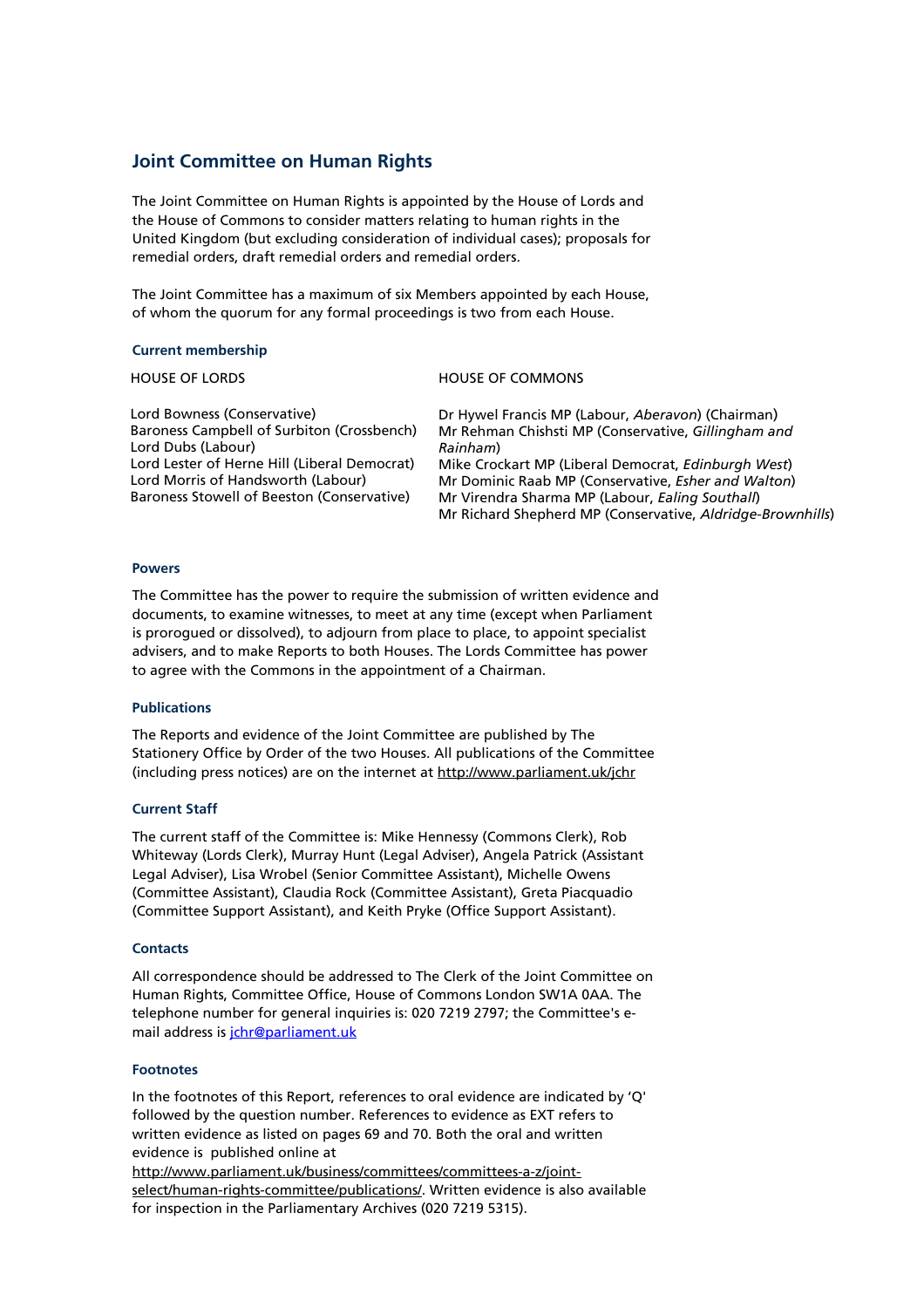### **Contents**

| <b>Report</b><br>Page |                                                                                     |                |
|-----------------------|-------------------------------------------------------------------------------------|----------------|
|                       | <b>Summary</b>                                                                      | 3              |
| 1                     | <b>Introduction</b>                                                                 | $\overline{7}$ |
|                       | Balancing extradition and rights                                                    | 7              |
|                       | Our inquiry                                                                         | 8              |
|                       | <b>Extradition Act 2003</b>                                                         | 9              |
|                       | Safeguards                                                                          | 9              |
|                       | The European Arrest Warrant                                                         | 10             |
|                       | <b>Bilateral treaties</b>                                                           | 11             |
|                       | Previous consideration of the Extradition Act 2003 by the Committee                 | 12             |
|                       | Previous scrutiny of the extradition process                                        | 13             |
|                       | Renegotiation of the Framework Decision on the European Arrest Warrant              | 13             |
| $\overline{2}$        | <b>Human rights and extradition</b>                                                 | 15             |
|                       | Human Rights case law                                                               | 15             |
|                       | General principles                                                                  | 15             |
|                       | Human Rights                                                                        | 16             |
|                       | Recent case-law                                                                     | 17             |
|                       | Effectiveness of the human rights bar to extradition in the Extradition Act 2003 18 |                |
|                       | The threshold for refusing extradition on human rights grounds                      | 19             |
|                       | Extradition within the EU                                                           | 19             |
|                       | <b>Extradition to non-EU territories</b>                                            | 21             |
|                       | Improving the effectiveness of the human rights bar                                 | 22             |
|                       | Increased judicial involvement in extradition process                               | 25             |
|                       | Human rights in deportation cases compared to extradition cases                     | 26             |
|                       | The rights of victims in the extradition process                                    | 26             |
| 3                     | Improving the protection of Human Rights in the Extradition Act 2003                | 28             |
|                       | Most appropriate forum provision                                                    | 28             |
|                       | Previous attempts to introduce a forum bar                                          | 28             |
|                       | Evidence on forum safeguard                                                         | 29             |
|                       | Prima facie case                                                                    | 32             |
|                       | Legal representation in extradition cases                                           | 34             |
|                       | Securing adequate protection of rights                                              | 36             |
| 4                     | <b>The European Arrest Warrant</b>                                                  | 37             |
|                       | Advantages of the European Arrest Warrant                                           | 37             |
|                       | The system of mutual recognition                                                    | 37             |
|                       | Proportionality and imbalance                                                       | 40             |
|                       | <b>Existing proportionality tests</b>                                               | 40             |
|                       | Problems caused by the lack of a proportionality principle                          | 41             |
|                       | Solutions                                                                           | 43             |
|                       | Double criminality                                                                  | 44             |
|                       | Other concerns relating to the European arrest warrant                              | 46             |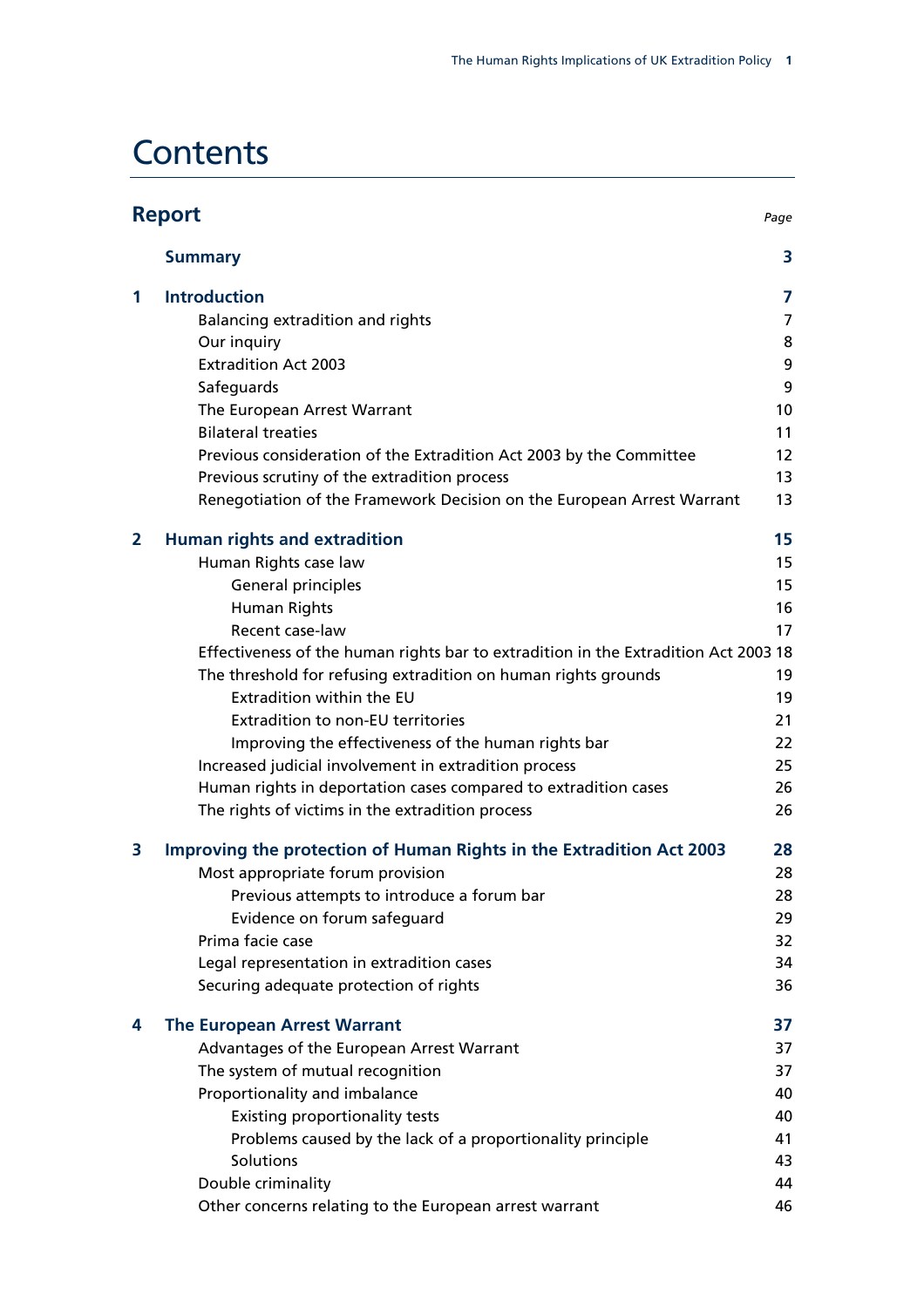|                                                                  | Use of the European arrest warrant for purposes of investigation<br>Removal of European arrest warrant requests | 46<br>46 |  |
|------------------------------------------------------------------|-----------------------------------------------------------------------------------------------------------------|----------|--|
|                                                                  | Time limits in the European Arrest Warrant                                                                      | 47       |  |
|                                                                  | Other possible safeguards                                                                                       | 49       |  |
| 5                                                                | The UK's bilateral extradition treaties                                                                         | 50       |  |
|                                                                  | <b>US-UK Extradition Treaty 2003</b>                                                                            | 50       |  |
|                                                                  | Balance of the US-UK Extradition Treaty                                                                         | 50       |  |
|                                                                  | <b>Fair Trial in the United States</b>                                                                          | 52       |  |
|                                                                  | Role of Secretary of State                                                                                      | 53       |  |
| 6                                                                | <b>European Investigation Order</b>                                                                             | 55       |  |
|                                                                  | Human rights implications of the European Investigation Order                                                   | 55       |  |
|                                                                  | Proportionality                                                                                                 | 56       |  |
| 7                                                                | <b>Other Issues</b>                                                                                             | 58       |  |
|                                                                  | Provision of information                                                                                        | 58       |  |
|                                                                  | Extradition and asylum                                                                                          | 59       |  |
|                                                                  | <b>Universal Jurisdiction</b>                                                                                   | 60       |  |
|                                                                  | <b>Conclusions and recommendations</b>                                                                          | 61       |  |
|                                                                  |                                                                                                                 |          |  |
|                                                                  | <b>Formal Minutes</b>                                                                                           |          |  |
|                                                                  | <b>Declaration of Lords Interests</b>                                                                           |          |  |
|                                                                  | <b>Witnesses</b>                                                                                                |          |  |
| List of written evidence                                         |                                                                                                                 |          |  |
| List of Reports from the Committee during the current Parliament |                                                                                                                 |          |  |

**[List of Reports from the Committee during the last Session of Parliament 71](#page-74-0)**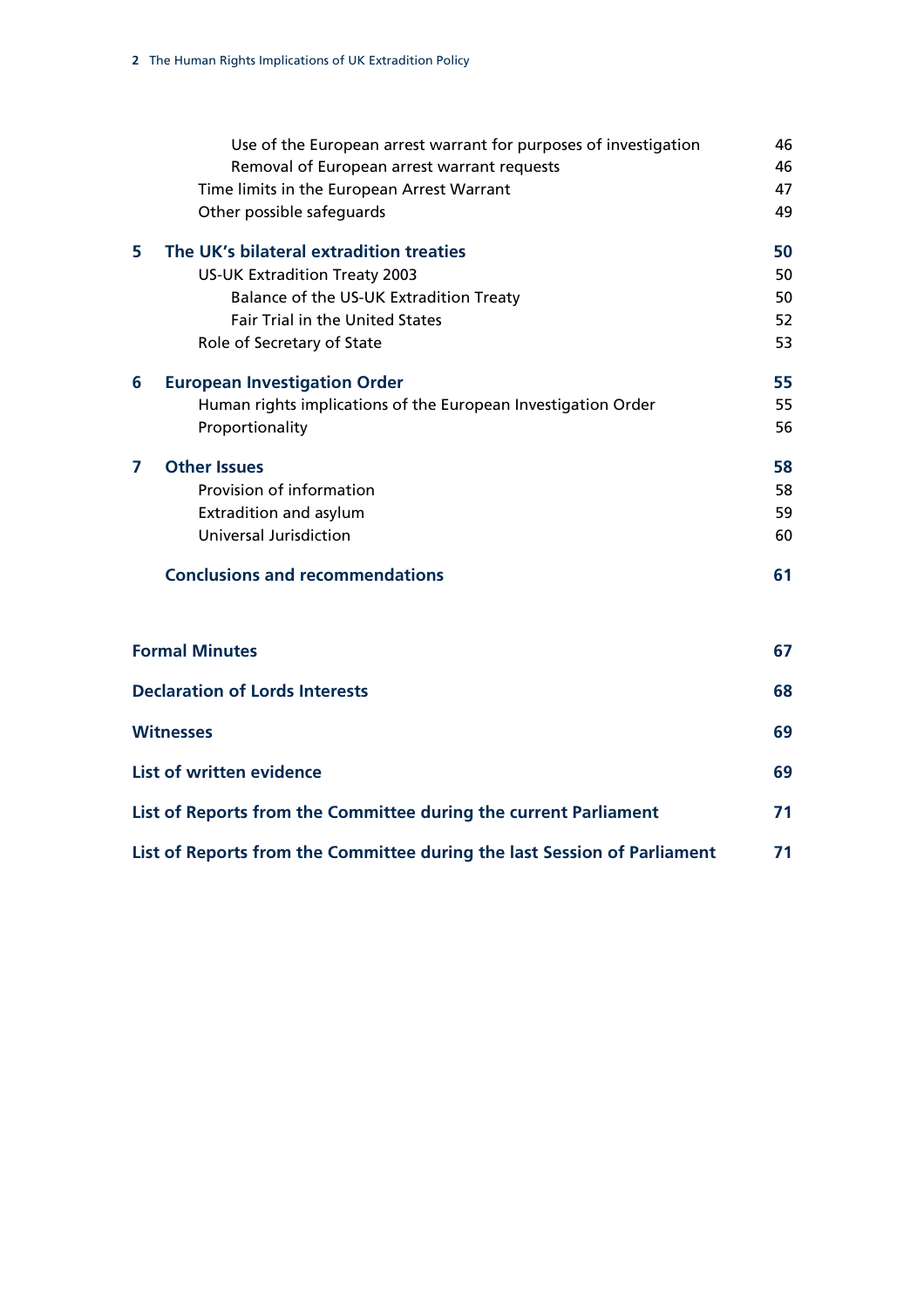### <span id="page-6-0"></span>**Summary**

Extradition is the process where one state seeks the return of a person from another state to face trial or serve a sentence. In this Report, we consider the human rights implications of UK extradition policy and in particular the Extradition Act 2003. This Report is intended to feed into the work of the Extradition Review launched by the Government to consider several aspects of the UK's extradition policy.

We fully support the process of extradition which is necessary to enable the return of those alleged to have committed a crime to another jurisdiction, particularly in the case of serious crimes such as terrorism. It is important, however, to balance the need to return alleged offenders to the country in which the crime took place with the need to respect the rights of those requested for extradition. In our Report we highlight a number of areas where we believe the protection of rights for these persons is significantly below the standard which a UK citizen should expect. It is important to strengthen the safeguards in the extradition process to ensure the protection of rights of persons involved in the process. We also recognise the importance of protecting the rights of UK citizens who are the victims of crime where the alleged offender has absconded abroad.

In this Report we make a number of conclusions which would require the renegotiation of the Framework Decision on the European Arrest Warrant. We welcome the Government's stance that renegotiation of the Framework Decision of the European Arrest Warrant is a possible option if deemed necessary.

#### *The human rights safeguard in the Extradition Act 2003*

The Extradition Act 2003 requires the judge in an extradition case to consider whether extradition would be compatible with the human rights of the person requested. Although we welcome recent developments that have seen courts apply a lower threshold to the test of whether a person's human rights would be at risk, in practice this safeguard does not offer adequate human rights protection. The threshold that has been set by case law for extradition to be refused on human rights grounds is very high. In order to make the bar more effective, material such as reports of the Committee on the Prevention of Torture should be regarded as relevant evidence of possible human rights abuses.

#### *Safeguards in the Extradition Act 2003*

We conclude in this Report that the mere presence of a "human rights bar" in the statutory framework is not enough to secure effective protection for human rights. For such protection to be practical and effective it is necessary to go beyond such generalised provisions and to spell out in the statutory framework specific and detailed safeguards for the rights in question.

To this end, we conclude that a "most appropriate forum" safeguard should be implemented. This would require the judge in an extradition case to consider whether it is in the interests of justice for the requested person to be tried in the requesting country and to refuse the extradition request if it is not. We conclude that a requirement for the requesting country to show a *prima facie* case or similarly robust evidential threshold should be introduced. The will reduce the likelihood that a person could be extradited on speculative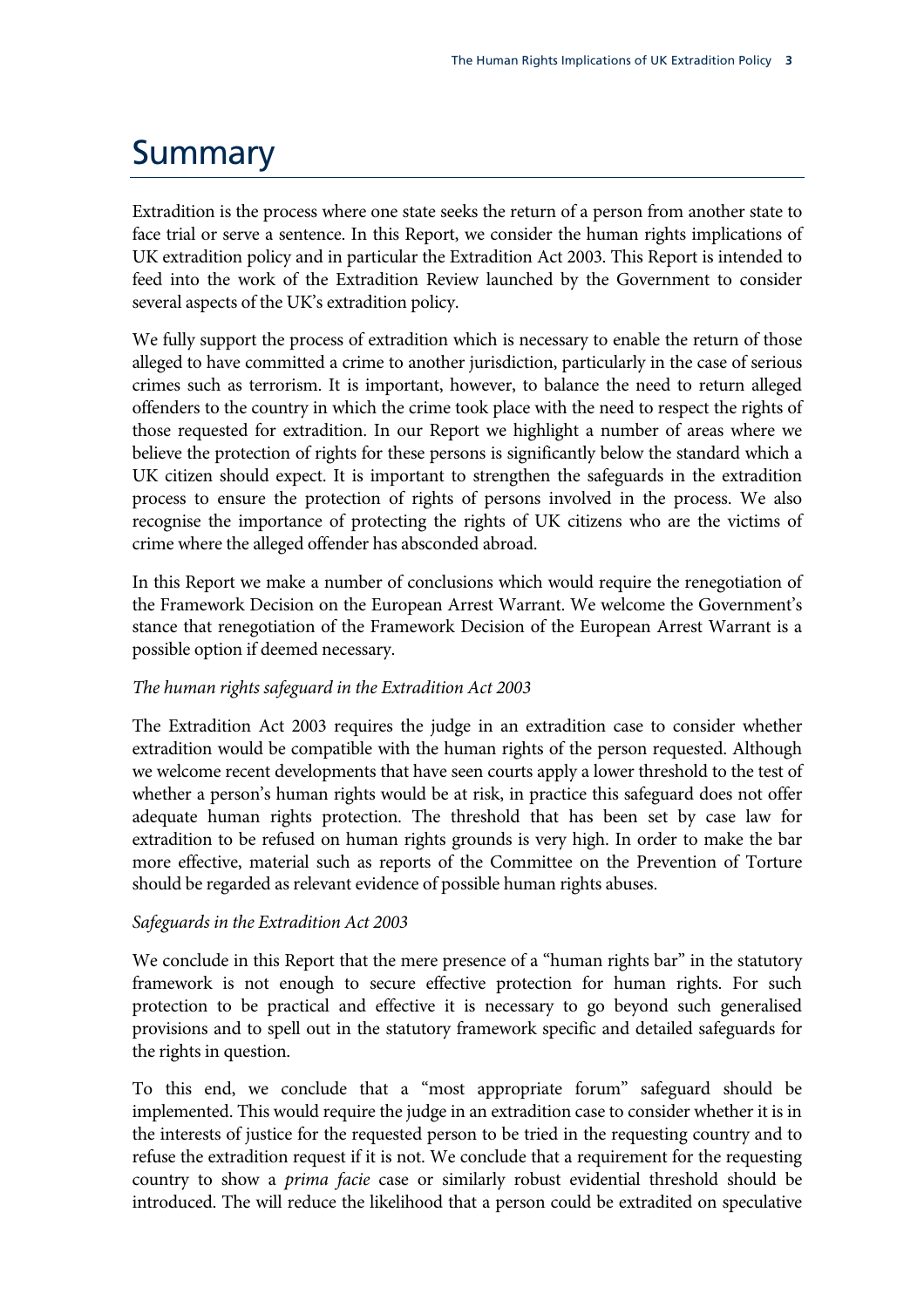charges or for an alleged offence which they could not have committed. In extradition cases where identity is disputed we recommend that the facility to request further information is used. The UK should aim to secure longer time limits where such a request has been made.

It is clear that for persons subject to extradition proceedings legal representation in both the requested and requesting country will make the human rights bar and other safeguards in the extradition process more effective in protecting rights. The present provision of legal representation does not meet these needs. The Government should examine the provision of legal representation in extradition proceedings in order to ensure that requested persons are properly represented both in the requesting and requested country and we welcome the Extradition Review Panel's consideration of this issue.

#### *The European Arrest Warrant*

We consider the European Arrest Warrant in detail in our Report and set out some serious problems with its operation. As there is a varying protection of rights across the EU, the human rights bar to extradition must be effective in protecting the rights of extradited persons. We also have serious concerns about the number of requests for extradition under the European Arrest Warrant issued for comparatively minor offences. The Government should work with the European Commission and other Member States to implement a proportionality principle into the Framework Decision to ensure that the human rights implications of extradition are not disproportionate to the alleged crime.

The system for removal of EAW requests should be improved to prevent repeat arrests under a European Arrest Warrant where a court elsewhere in the EU has already refused to execute an extradition request. The Government must also ensure that other Member States do not use the European Arrest Warrant for purposes of investigation, by ensuring that the facility for requesting further information is used where there are doubts as to the stage of proceedings reached in the requesting state.

We also consider a number of further safeguards that could improve the protection of rights offered by the Framework Decision.

#### *Bilateral Extradition Treaties*

In relation to bilateral treaties, we consider whether the Secretary of State should have an increased role in the surrender of persons to non-EU countries. We do not believe such changes are necessary and if changes are made the Government must ensure that persons subject to extradition requests do not become political pawns as a result. In relation to the UK-US extradition treaty, the Government should look to raise the level of proof required when extraditing a person to the US to the same level required when extraditing a person from the US to the UK, that is sufficient evidence to establish probable cause.

#### *The European Investigation Order*

Our inquiry also considered the European Investigation Order, which would enable a judicial authority or public prosecutor in one Member State to seek assistance from the competent authority of another. The Government should negotiate for the inclusion of a provision to allow the refusal of an EIO on human rights grounds and a provision for dual criminality. It is also crucial that there is an effective proportionality safeguard in the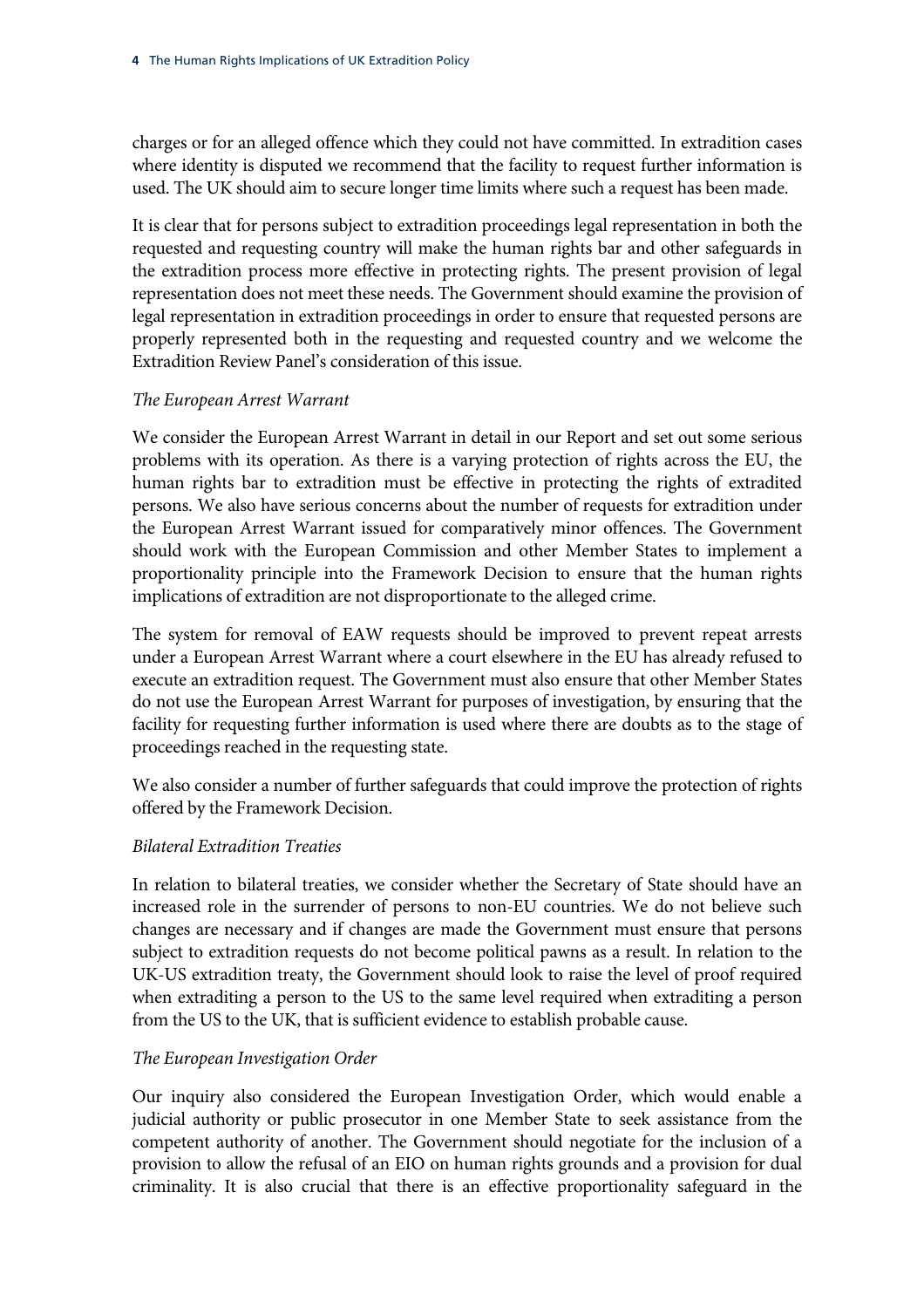Directive, in order to ensure that the EIO operates effectively and that there are not numerous requests for information in minor cases.

#### *Other issues*

We also consider a number of other issues in relation to extradition including information provided during the extradition process, the relationship between extradition and immigration proceedings and the use of extradition where a suspect could be tried in the UK.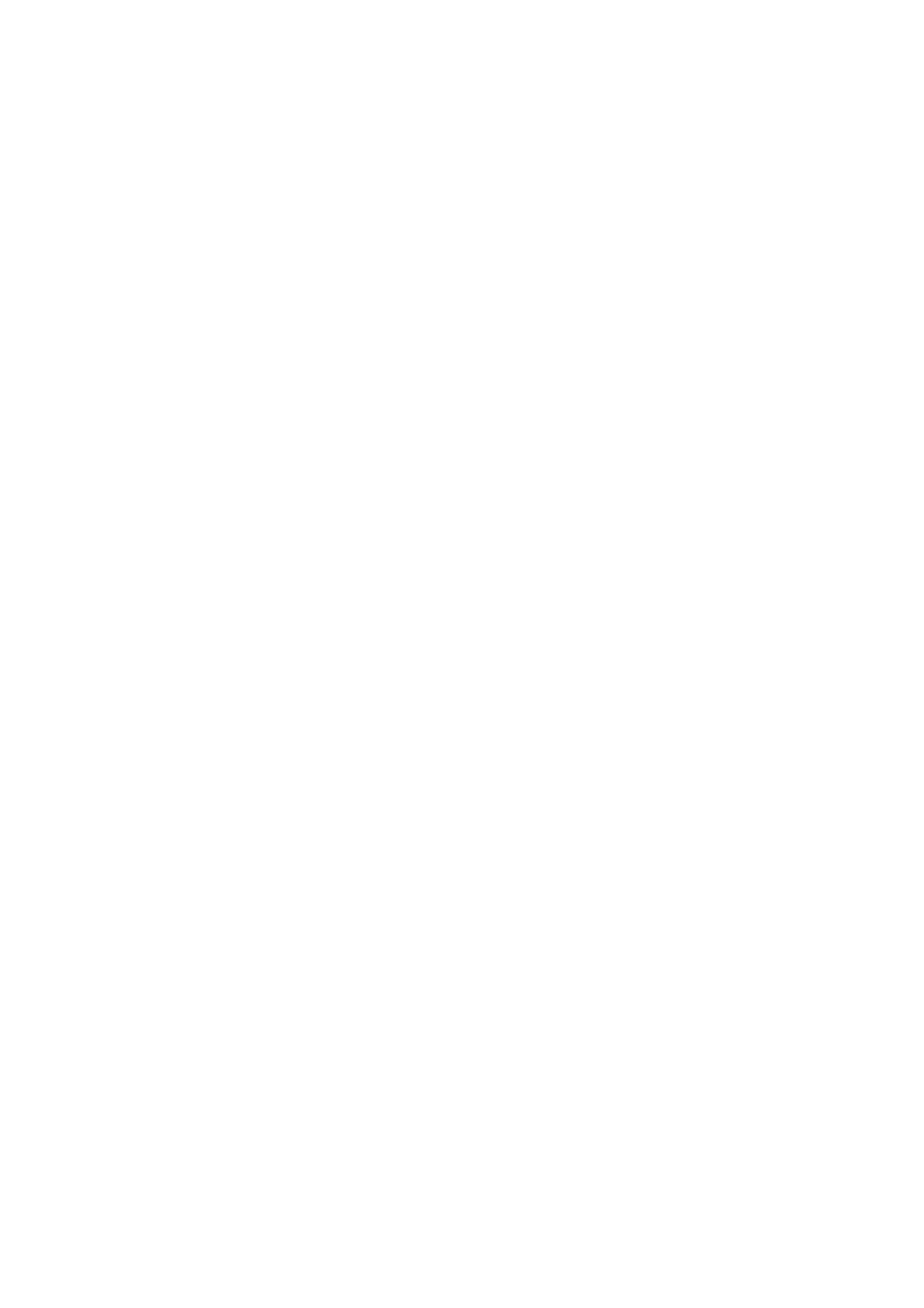### <span id="page-10-1"></span><span id="page-10-0"></span>1 Introduction

1. Extradition is the process where one state seeks the return of a person from another state to face trial or serve a sentence. This process, which is founded on the concepts of reciprocity, comity and respect for differences in other jurisdictions, aims to further international co-operation in criminal justice matters and strengthen domestic law enforcement. The law of extradition is based on the assumption that the requesting state is acting in good faith and that a person will receive a fair trial there.

2. The European Arrest Warrant has replaced the previous formal process of extradition between Member States of the European Union (EU). Extradition arrangements with non-EU territories are generally governed by bilateral treaties. The bilateral treaties and the Framework Decision on the European Arrest Warrant are given domestic effect by the Extradition Act 2003. Figures provided by the Home Office show that in 2009–10 the UK surrendered 699 persons to other EU Member States under the EAW procedure and in 20[1](#page-10-1)0, 24 persons were extradited to non-EU countries under Part 2 of the Act.<sup>1</sup>

#### **Balancing extradition and rights**

3. We fully support the process of extradition and recognise the importance of the process for returning those alleged to have committed a crime to another jurisdiction, including to the UK, in order that they stand trial. This is particularly the case for serious crimes, such as terrorism. As the former Home Office Minister Baroness Neville-Jones noted "the chances of getting someone back are greatly increased by the existence of the system, for all its imperfections [...] the interests of justice are certainly served by both extraditing and facilitating the process under the rules."<sup>[2](#page-10-2)</sup> We agree with this sentiment.

4. It is important, however, to balance the need to return alleged offenders to the country in which the crime took place with the need to respect the rights of those requested for extradition. In our Report we highlight a number of areas where we believe the protection of rights for these persons is significantly below the standard which a UK citizen should expect. This is in part due to the introduction of a streamlined extradition process in the Extradition Act 2003, including the European Arrest Warrant, and the varying human rights protections within the European Union. It is essential that the benefits of the EAW system, particularly with regard to serious crimes, are not offset by reducing the protection of human rights to a level lower than that which existed prior to the introduction of the EAW. We make a number of recommendations in this Report for strengthening the safeguards in the extradition process to ensure that the protection of rights of persons in that process is raised to a reasonable standard. Without these safeguards those subject to extradition are at risk of a serious deprivation of their human rights. It is crucial to ensure a streamlined process of extradition does not reduce human rights protection to an unacceptable level.

5. It is also important that the rights are protected of UK citizens who are the victims of crime where the alleged offender has absconded abroad; in such cases extradition is the

<span id="page-10-2"></span>See EXT 032 for a full breakdown of extradition figures.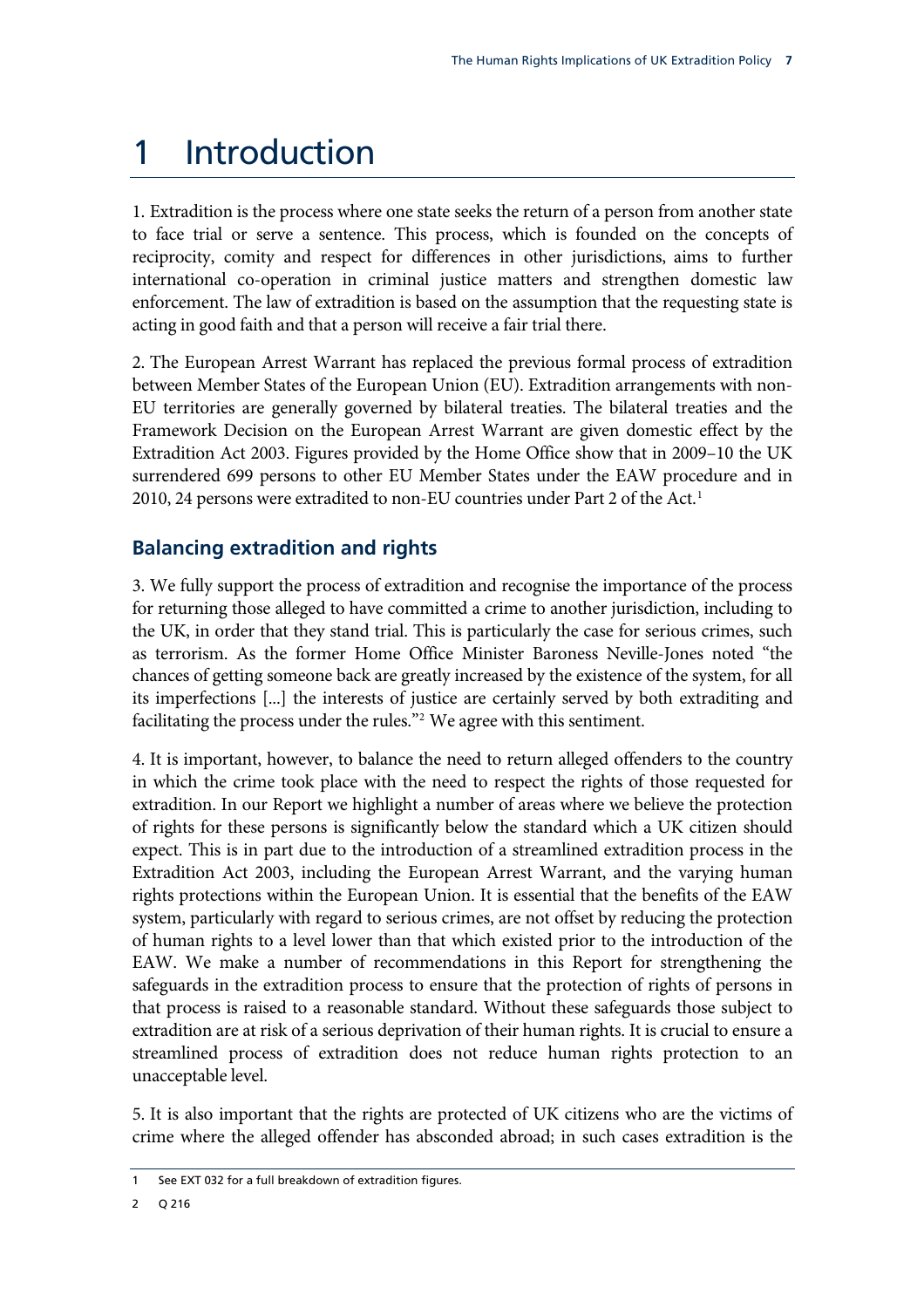<span id="page-11-0"></span>only method by which they can be returned to the United Kingdom to stand trial and we recognise this in our Report.

#### **Our inquiry**

6. UK extradition proceedings have recently come under scrutiny from parliamentarians, the press and the public, prompting questions about the effective operation of the Extradition Act 2003 and the fairness of extradition arrangements. A number of highprofile cases, including those of Gary McKinnon and Julian Assange, have further intensified this scrutiny.

7. In September 2010, the Government announced it would set up a panel, chaired by Sir Scott Baker, to review the UK's extradition arrangements. This review covers five main areas:

- The breadth of the Secretary of State's discretion in an extradition case;
- The operation of the European Arrest Warrant, including the way in which those of its safeguards which are optional have been transposed into UK law;
- Whether the forum bar to extradition should be commenced<sup>[3](#page-11-1)</sup>;
- Whether the US-UK extradition treaty is unbalanced;
- Whether requesting states should be required to provide *prima facie<sup>[4](#page-11-2)</sup>* evidence.

In this Report we refer to this panel as the Extradition Review Panel.

8. In December 2010, we launched our inquiry into the human rights implications of UK extradition policy. This Report considers the findings of that inquiry. We consider the human rights implications of extradition for those subject to extradition proceedings and for the victims of crime.

9. Our Report ran in parallel to the Extradition Review Panel, but has no formal connection to it. We intend that our Report will feed into the Extradition Review process and we expect to follow up our inquiry once the Review Panel publishes its recommendations.

10. We are grateful to those who submitted oral and written evidence to the inquiry. We received oral evidence in February and March 2011 from UK based Non-Governmental Organisations with an interest in extradition, individuals with personal experience of the extradition process, representatives from the Police, the Director of Public Prosecutions and a practicing extradition lawyer. We also thank Professor Susan Nash, Specialist Adviser to the Committee for the inquiry.

<span id="page-11-1"></span><sup>3</sup> The forum bar would allow a judge to consider the most appropriate location for the trial in an extradition offence if the alleged offence took place largely or wholly in the United Kingdom.

<span id="page-11-2"></span><sup>4</sup> A *prima facie* case refers to evidence which, if not rebutted, would be sufficient to found a conviction. In the context of extradition, a requirement for a *prima facie* case would mean that a court could refuse extradition if it was not satisfied that a requesting country had shown that the requested person had a case to answer.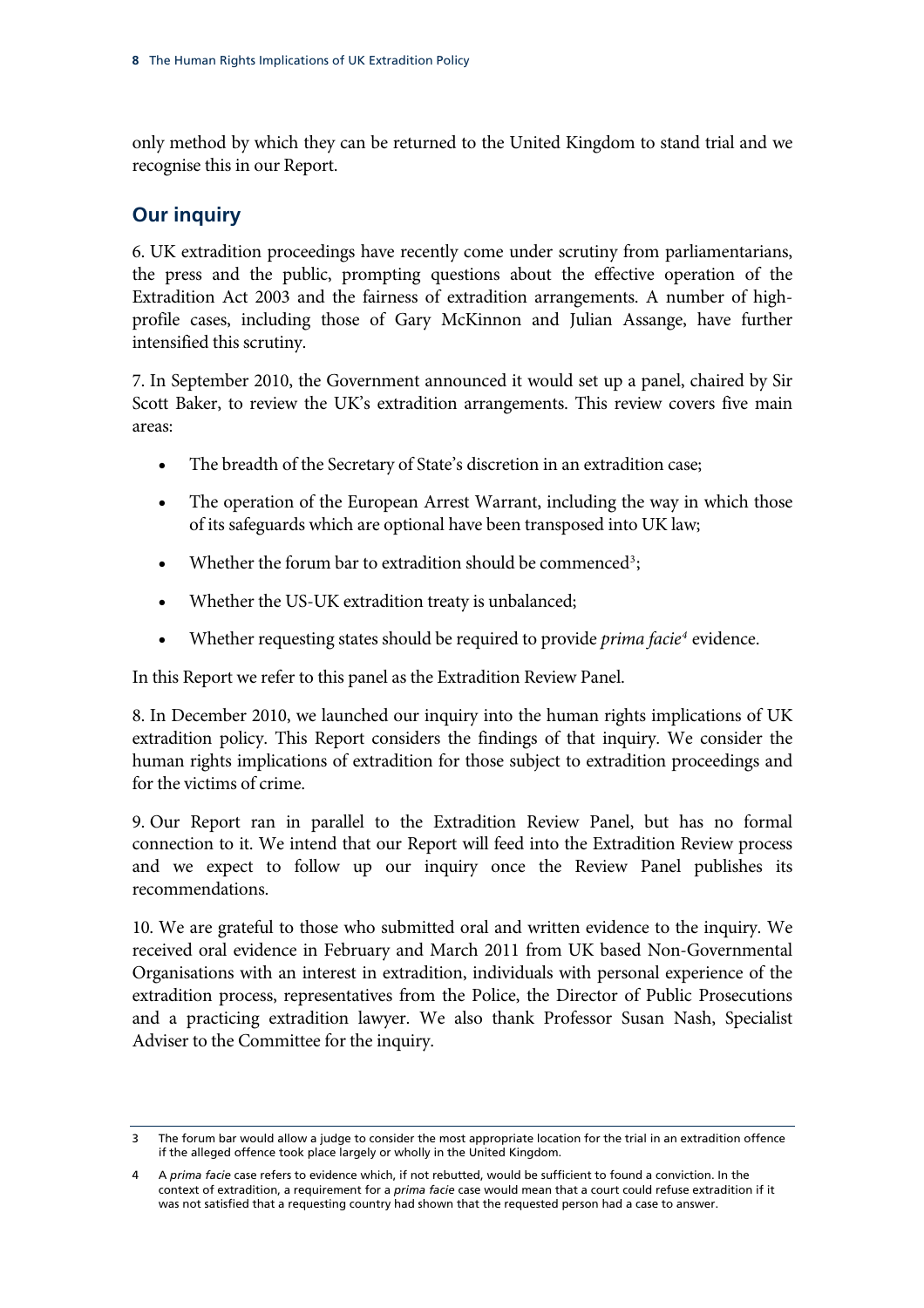<span id="page-12-0"></span>11. We also received evidence from Baroness Neville-Jones, at that time the Minister of State at the Home Office. We thank the former Minister for her contribution. We note that the ongoing Extradition Review meant that she could not comment on some of the issues covered during the course of our inquiry.

12. The European Commission has recently published a report considering the effectiveness of the European Arrest Warrant*, Report from the Commission to the European Parliament and the Council on the implementation since 2007 of the Council Framework Decision of 13 June 2002 on the European arrest warrant and the surrender procedures between Member States[.5](#page-12-1)* We consider this report where appropriate.

#### **Extradition Act 2003**

13. The Extradition Act 2003 provides a framework for extradition proceedings in the UK. It aims to improve the fight against cross-border crime and bring to justice offenders who flee to other counties. The Act came into effect on 1 January 2004 and transposes the Framework Decision on the European Arrest Warrant into domestic legislation and retains, with some modifications, arrangements for extradition to non-EU territories.

14. The Act draws a distinction between category 1 territories which are EU Member States, and category 2 territories, which are all other territories with which the UK has extradition arrangements. Category 1 states are dealt with by Part 1 of the Act. Category 2 territories, including the United States, are dealt with by Part 2. Part 3 deals with the procedure for applying for a European Arrest Warrant from a Category 1 state and Part 4 sets out the powers available to the police in extradition cases. The flow charts provided by the Crown Prosecution Service show in detail the process of extradition (see Appendix 1).

#### **Safeguards**

15. Modern extradition treaties seek to balance the rights of the individual with the need to ensure the extradition process operates effectively. These are based on principles which are designed not only to protect the integrity of the process itself, but also to guarantee a degree of procedural fairness.These principles include:

- the requirement that the requested person has committed an extraditable offence, which is linked to the principle of double criminality;
- the rule of specialty;<sup>[6](#page-12-2)</sup>
- the political offence exception;
- the restriction on return for military and religious offences;
- the prohibition on return in death row cases; and
- the principle of double jeopardy. $7$

<span id="page-12-2"></span>6 The speciality rule prevents a person for being tried for an offence other than that for which they were extradited.

<span id="page-12-1"></span><sup>5</sup> COM (2011) 175 available at http://eur-lex.europa.eu/LexUriServ/LexUriServ.do?uri=COM:2011:0175:FIN:EN:PDF

<span id="page-12-3"></span><sup>7</sup> That a person should not be tried twice for the same offence.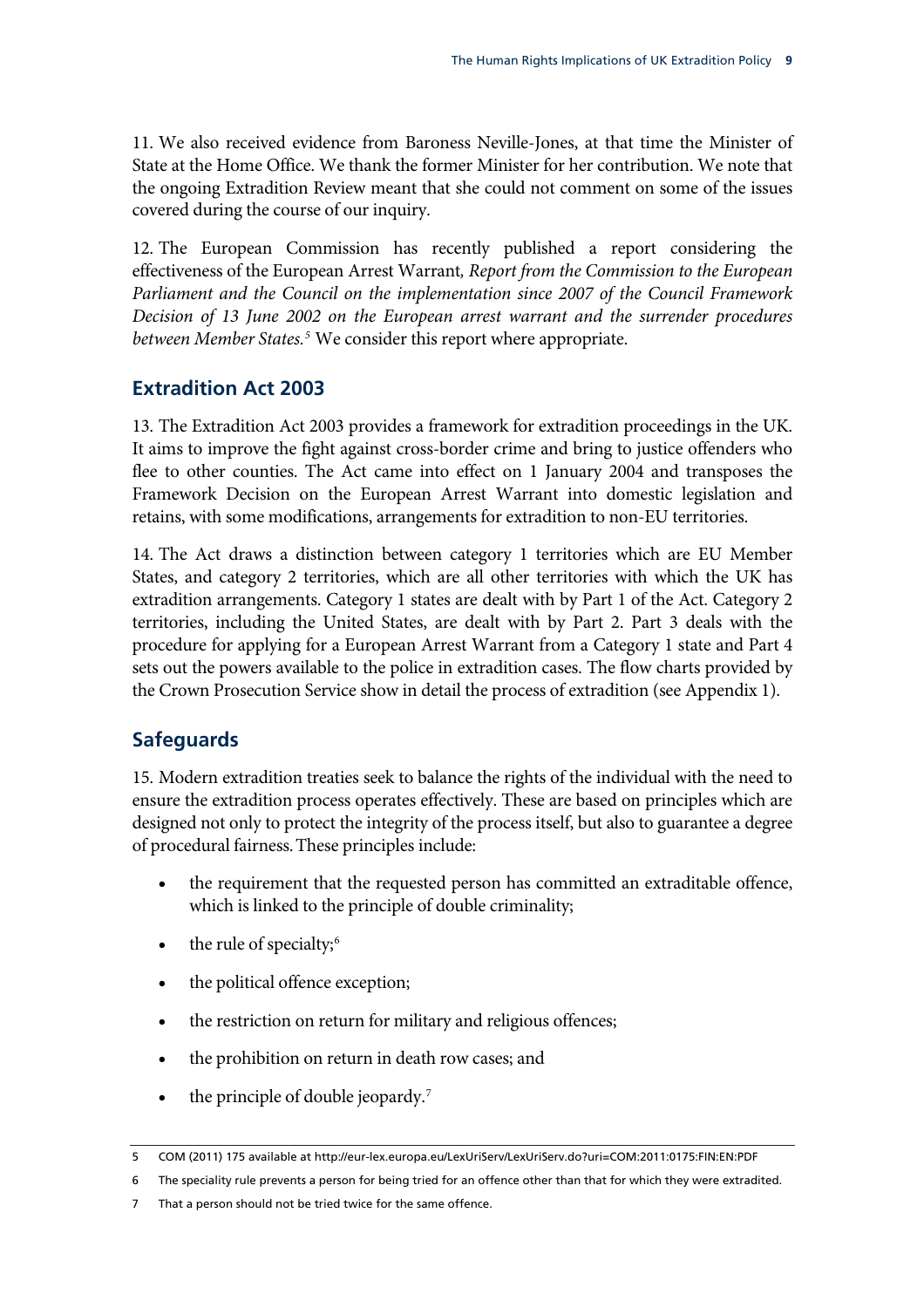#### <span id="page-13-0"></span>**The European Arrest Warrant**

16. The European Arrest Warrant (EAW) came into force on 1 January 2004. The EAW is based on the principle of mutual recognition of judicial decisions and an assumption of mutual trust in the criminal justice systems of other EU states. An arrest warrant issued in a Member State is valid in another Member State. Accordingly, the court and the central authority have limited discretion to refuse execution of a valid warrant. This initiative was designed to simplify judicial surrender procedures for the purposes of conducting a criminal prosecution or executing a sentence of imprisonment. Under this scheme, Member States can no longer automatically refuse surrender of their own nationals.

*Box 1: Extradition to EU countries* 

*The process of extradition from the UK to other territories takes place in three stages: the arrest of the requested person, an extradition hearing before a District Judge and an appeal by either party to the High Court, and in appropriate circumstances, to the Supreme Court. The process is as follows (section numbers in brackets refer to the relevant section of the Extradition Act 2003)[:8](#page-13-1)*

- *When an EAW is received by the United Kingdom, the Serious Organised Crime Agency (SOCA) certifies the warrant.*
- *Following the certification, the person is arrested and is brought before a judge to determine whether the person is that who is specified in the EAW; the judge may detain or bail the person. A date is set for an extradition hearing within 21 days unless the person consents to be extradited.*
- *At this hearing, the judge considers whether the offence is an extradition offence (s 10), any potential bars to extradition (s 11), whether the person was convicted in their absence (s 20) and human rights considerations (s 21).*
- *Once the decision is made, the requested person and the requesting judicial authority can appeal to the High Court and apply for leave to appeal to the Supreme Court against a decision of the High Court.*
- *If the decision is made to extradite the requested person, surrender of the person must take place within 10 days of the decision being made final.*

17. The EAW is sent between judicial authorities, without involvement of an intermediary, removing the executive from the process. The EAW process reduces and removes many of the traditional bars to extradition. Refusal to execute a valid warrant is only permitted in limited circumstances including:

- Double jeopardy (s 12 of the Act);
- Extraneous considerations (s 13);

<span id="page-13-1"></span><sup>8</sup> See EXT 17A for a flowchart depicting the process of extradition provided by the Crown Prosecution Service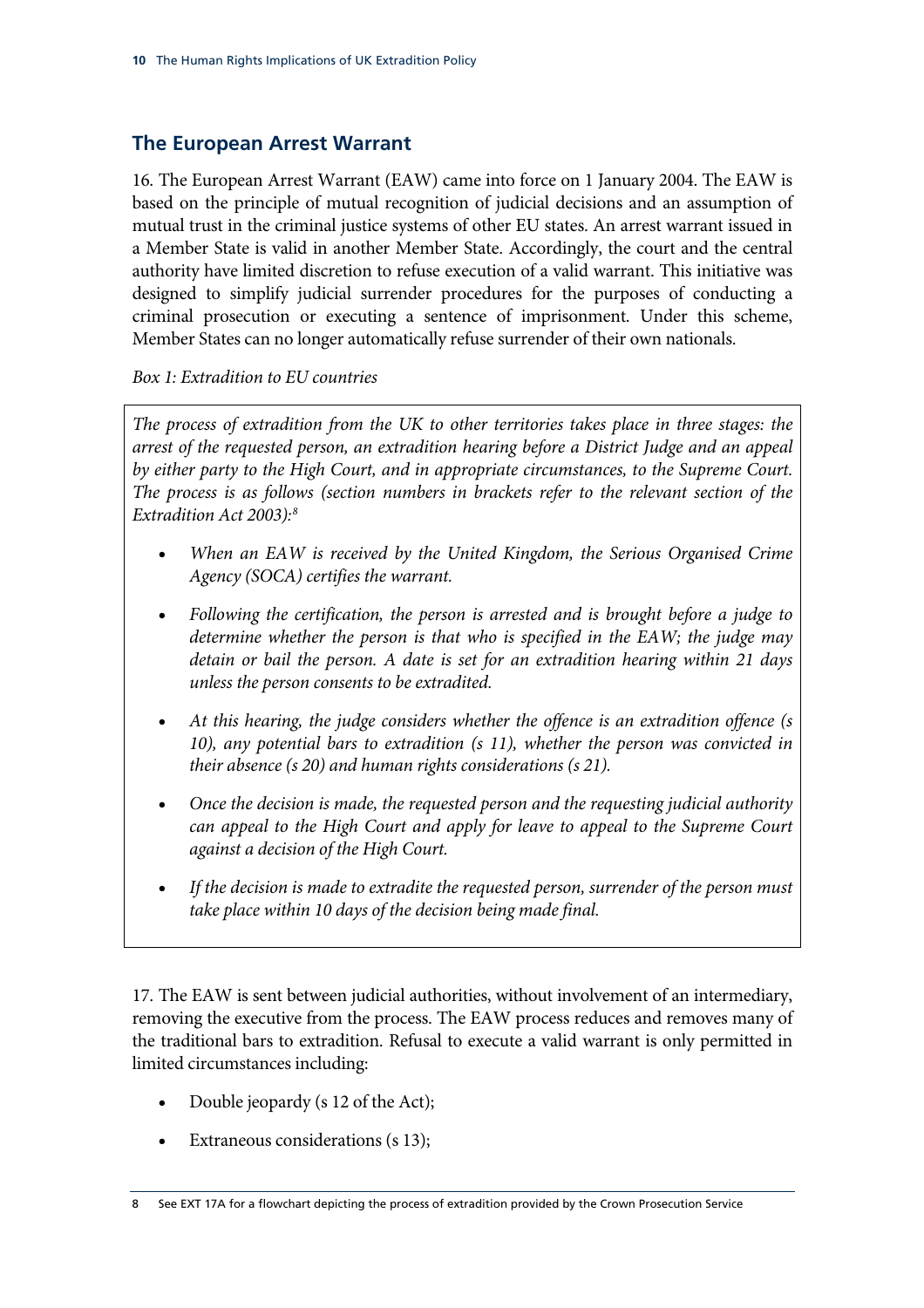- <span id="page-14-0"></span>The passage of time (s14);
- The person's age  $(s15)$ ;
- Hostage-taking considerations (s16);
- Specialty (s17);
- Earlier extradition to the UK from another category 1 territory (s18) or a noncategory 1 territory (s 19).

18. An EAW may be issued for an offence punishable by the law of the issuing state by a custodial sentence or a detention order for a maximum period of at least 12 months or, where a sentence has been passed, for sentences of at least four months. The EAW includes a list of 32 serious offences which, if punishable by a custodial sentence of at least three years, can result in extradition "without verification of the double criminality of the act". Thus, if a judge in the requesting state certifies that the offence is included in the European Framework list of 32 offences, the authorities in the requested state are not permitted to consider whether the alleged conduct amounts to an offence in their national law.

19. The EAW only applies within the EU; re-extradition to a third state requires agreement with the Member State which authorised the initial surrender.

#### **Bilateral treaties**

20. Part 2 of the Act deals with non-EU territories with which the UK has a bilateral extradition arrangement.

#### *Box 2: Extradition to non-EU countries*

*The extradition process to a non-EU country with which the UK has a bilateral extradition treaty is as follows:[9](#page-14-1)*

- *Extradition request received by Judicial Co-operation Unit at the Home Office.*
- *A district judge at the City of Westminster Magistrates Court may issue an arrest warrant, after which the requested person is arrested if criteria of Extradition Act 2003 are satisfied (s 71) (those criteria are: is the act an extradition offence and is required evidence or information provided?).*
- *At the extradition hearing the judge considers the identity of the person, whether or not it is an extradition offence (s 7), the bars to extradition (s 79), evidence requirements (s 84) and human rights considerations (s 87).*
- *If the judge rules the criteria are met, the case is sent to the Secretary of State.*
- *earlier extradition (s 96) prohibit extradition. The Secretary of State considers whether the death penalty (s 94), speciality (s 95) or*

<span id="page-14-1"></span><sup>9</sup> See EXT 17A for a flowchart depicting the process of extradition provided by the Crown Prosecution Service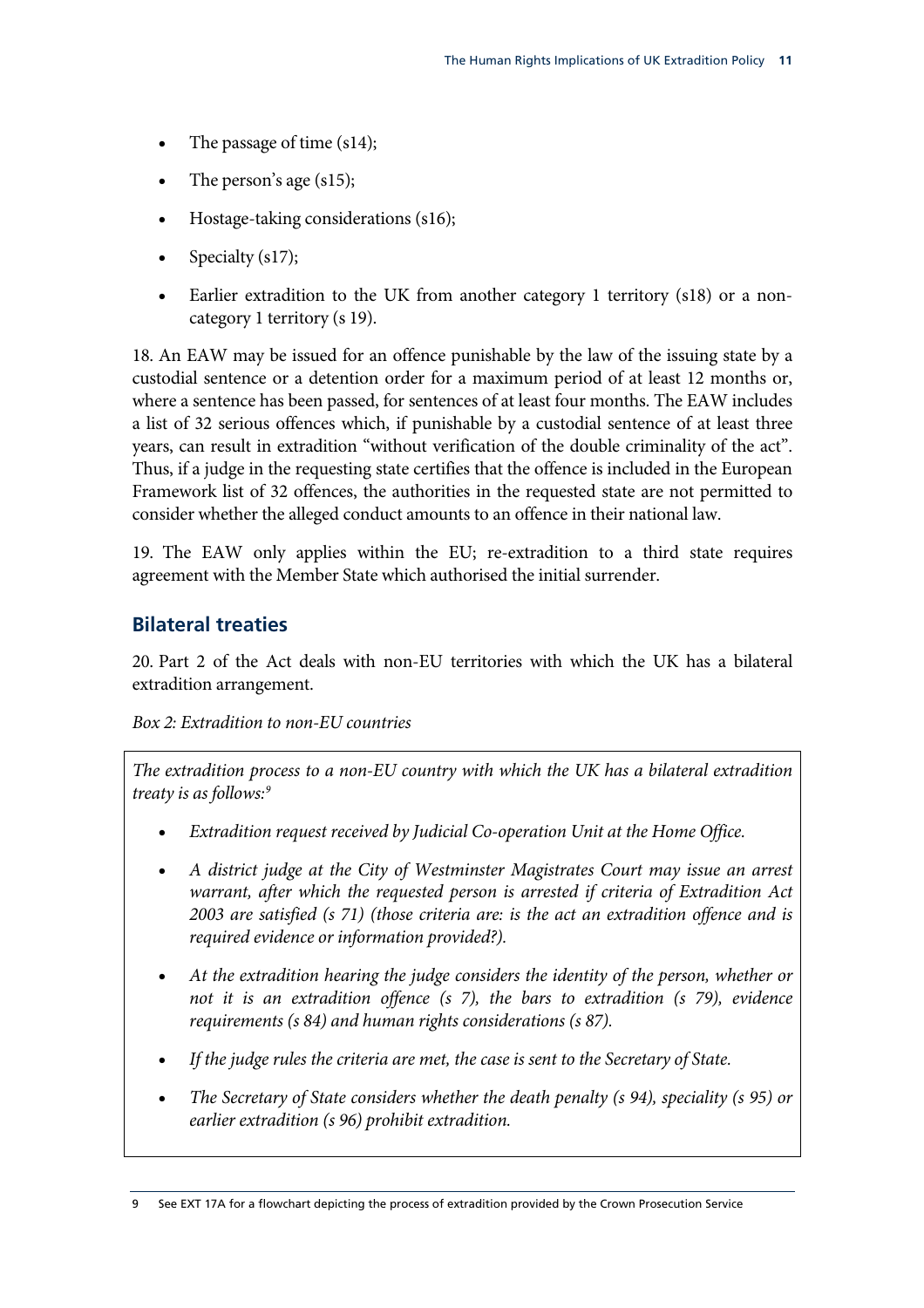<span id="page-15-0"></span>• *The requested person and requesting country can appeal against the decision of the judge and the Secretary of State to the High Court. Both parties can also apply for leave to apply to the Supreme Court.*

21. Several safeguards apply to extradition proceedings with non-EU territories under Part 2 of the Act which do not apply under Part 1. This includes the consideration of whether a *prima facie* case<sup>[10](#page-15-1)</sup> exists and the double criminality requirement.<sup>[11](#page-15-2)</sup>

22. The UK-US extradition treaty was signed on 31 March 2003 and came into force in April 2007. The UK's arrangements for extradition to the US set out in the Treaty came into force in advance of this date as they were included within the Extradition Act 2003. The UK-US Treaty removes the requirement on the US to provide *prima facie* evidence when requesting extradition from the UK. The UK is required to satisfy a probable cause requirement when requesting the extradition of US nationals. The probable cause requirement is the standard required by the Constitution in the United States to obtain a warrant for arrest or to search and/or seize (see paragraph 187).

#### **Previous consideration of the Extradition Act 2003 by the Committee**

23. Our predecessor Committee considered the draft Extradition Bill in the 2001–02 Session.<sup>[12](#page-15-3)</sup> The Committee considered whether the Bill in its draft form would provide adequate protection of human rights of a person subject to extradition. The Committee concluded that the requirement for a judge to consider the impact of extradition on a suspect's Convention rights would "provide adequate protection for Convention rights." In this report we reassess this conclusion through post-legislative scrutiny of the effectiveness of the Act from a human rights perspective. The Committee also raised human rights concerns in relation to the following aspects of the draft Bill:

- The lack of clarity on the face of the draft Bill in relation to the provisions of the Extradition Act 1989.
- The lack of express provision for mental or physical capacity to be a bar to extradition.
- The potential for removing the rule under which a person may not be extradited to face trial for a political offence.
- The weaknesses in the draft Bill in relation to assurances provided by the requesting country in relation to respect for rights.

<span id="page-15-1"></span><sup>10</sup> A *prima facie* case refers to evidence which, if not rebutted, would be sufficient to found a conviction. In the context of extradition, a requirement for a *prima facie* case would mean that a court could refuse extradition if it was not satisfied that a requesting country had shown that the requested person had a case to answer.

<span id="page-15-2"></span><sup>11</sup> The double criminality requirement is that the alleged offence is a crime in both the requesting and requested country

<span id="page-15-3"></span><sup>12</sup> Joint Committee on Human Rights, 20<sup>th</sup> Report (2001–02): *Draft Extradition Bill* (HC Paper 1140, HL Paper 158)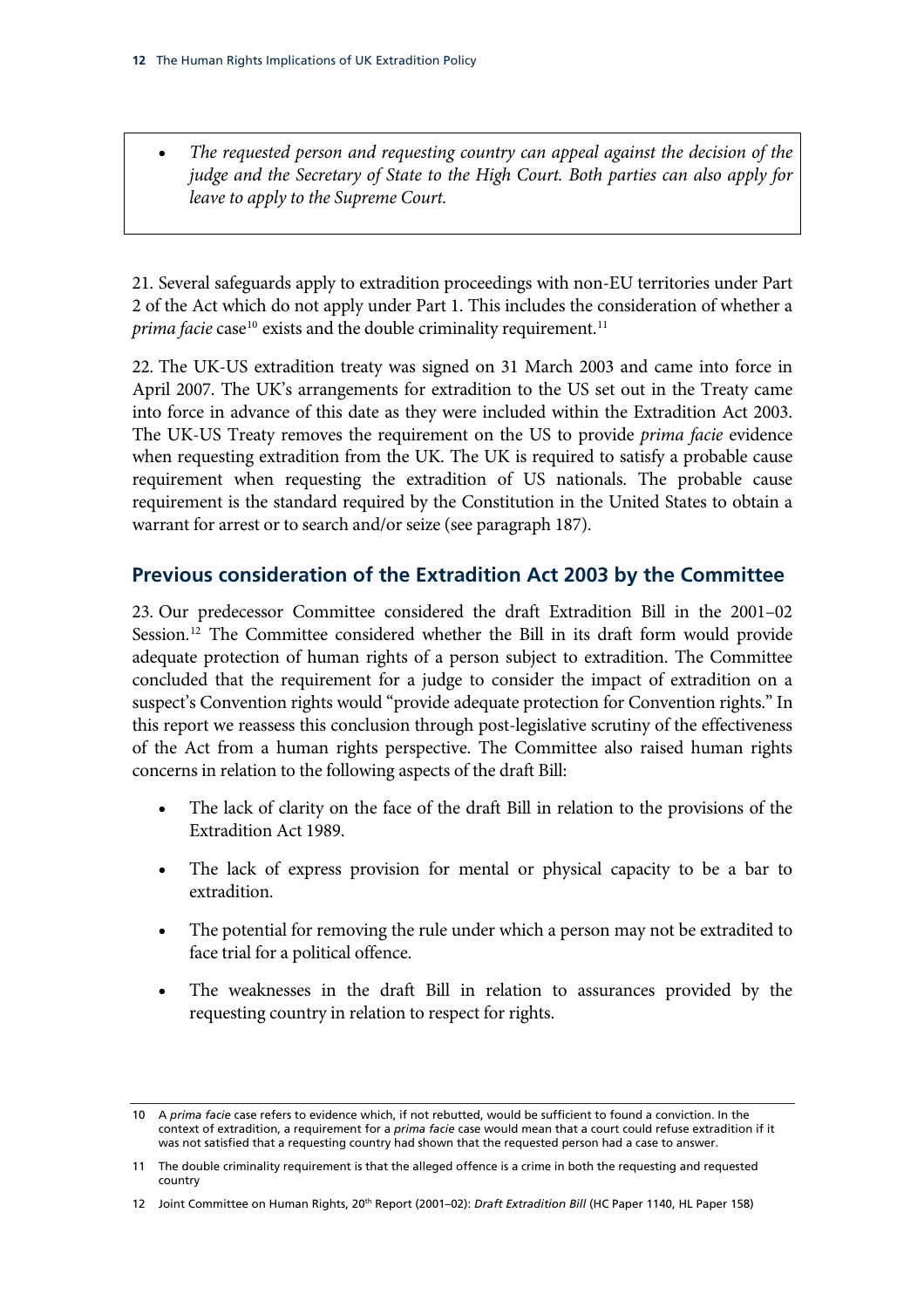<span id="page-16-0"></span>The Government responded to this Report, which the Committee published in its Report on the Extradition Bill.[13](#page-16-1) In this Report, the Committee concluded that it was satisfied the Government had addressed the first and second points of concern noted above. The Committee drew the attention of each House to its view that there should be an express provision written into the Bill in relation to assurances provided by requesting countries on respect of the rights of the suspect. The Committee did not feel that any of the changes in the Bill from the provisions in the draft Bill raised any significant human rights concerns.

#### **Previous scrutiny of the extradition process**

24. A number of other Committees of both Houses have previously considered the extradition process. During the negotiation of the European Arrest Warrant, both the House of Lords Select Committee on the European Union and the House of Commons European Scrutiny Committee considered the proposal in detail. In a letter to the Minister, Mr Bob Ainsworth MP, the Chairman of the Select Committee on the European Union noted that the European Arrest Warrant "will be a major step forward in the [...] fight against crime and the establishment of an area of freedom, security and justice" but went on to note "a number of difficulties and problems" with the text, including in relation to the protection of rights.[14](#page-16-2) The European Scrutiny Committee raised concerns including "the absence of any explicit reference to the European Convention on Human Rights [...] the abandonment of dual criminality and the lack of definition of the offences for which this safeguard is being abandoned."[15](#page-16-3) The Committees reported on the EAW before it was agreed in its final form in the European Union and before it was transposed into UK law in the Extradition Act 2003.

25. A number of Committees have considered the extradition process after the coming into force of the Extradition Act 2003. The House of Lords European Union Committee considered the EAW again in 2006.[16](#page-16-4) The House of Commons Justice Committee considered the EAW as part of their inquiry *Justice issues in Europe[.17](#page-16-5)* The Home Affairs Committee has also considered extradition policy in the United Kingdom in this session.<sup>[18](#page-16-6)</sup>

#### **Renegotiation of the Framework Decision on the European Arrest Warrant**

26. We note that as an EU-wide initiative, implementing changes to the Framework Decision governing the EAW is more complex than amending UK legislation. Depending on the nature of the change, implementing certain recommendations would require

<span id="page-16-1"></span><sup>13</sup> Joint Committee on Human Rights, 1st Report (2002–03): *Scrutiny of Bills: Progress Report* (HC Paper 191, HL Paper 24)

<span id="page-16-2"></span><sup>14</sup> Letter from Letter from the Lord Brabazon of Tara, Chairman of the Select Committee on the European Union to Mr Bob Ainsworth MP, Parliamentary Under Secretary of State, Home Office dated 13 December 2001 in Select Committee on the European Union, 16<sup>th</sup> Report (2001–02) (HL Paper 89)

<span id="page-16-3"></span><sup>15</sup> European Scrutiny Committee, 17<sup>th</sup> Report (2001-02) (HC Paper 152)

<span id="page-16-4"></span><sup>16</sup> European Union Committee, 13th Report (2005–06), *European Arrest Warrant: Recent Developments* (HL Paper 156). The Committee also briefly considered the European Arrest Warrant as part of a wider inquiry into the EU's internal security strategy. European Union Committee, 17th report (2010–12): *The EU Internal Security Strategy* (HL 149)

<span id="page-16-5"></span><sup>17</sup> Justice Committee, Seventh Report (2009–10), *Justice issues in Europe* (HC Paper 162)

<span id="page-16-6"></span><sup>18</sup> See http://www.parliament.uk/homeaffairscom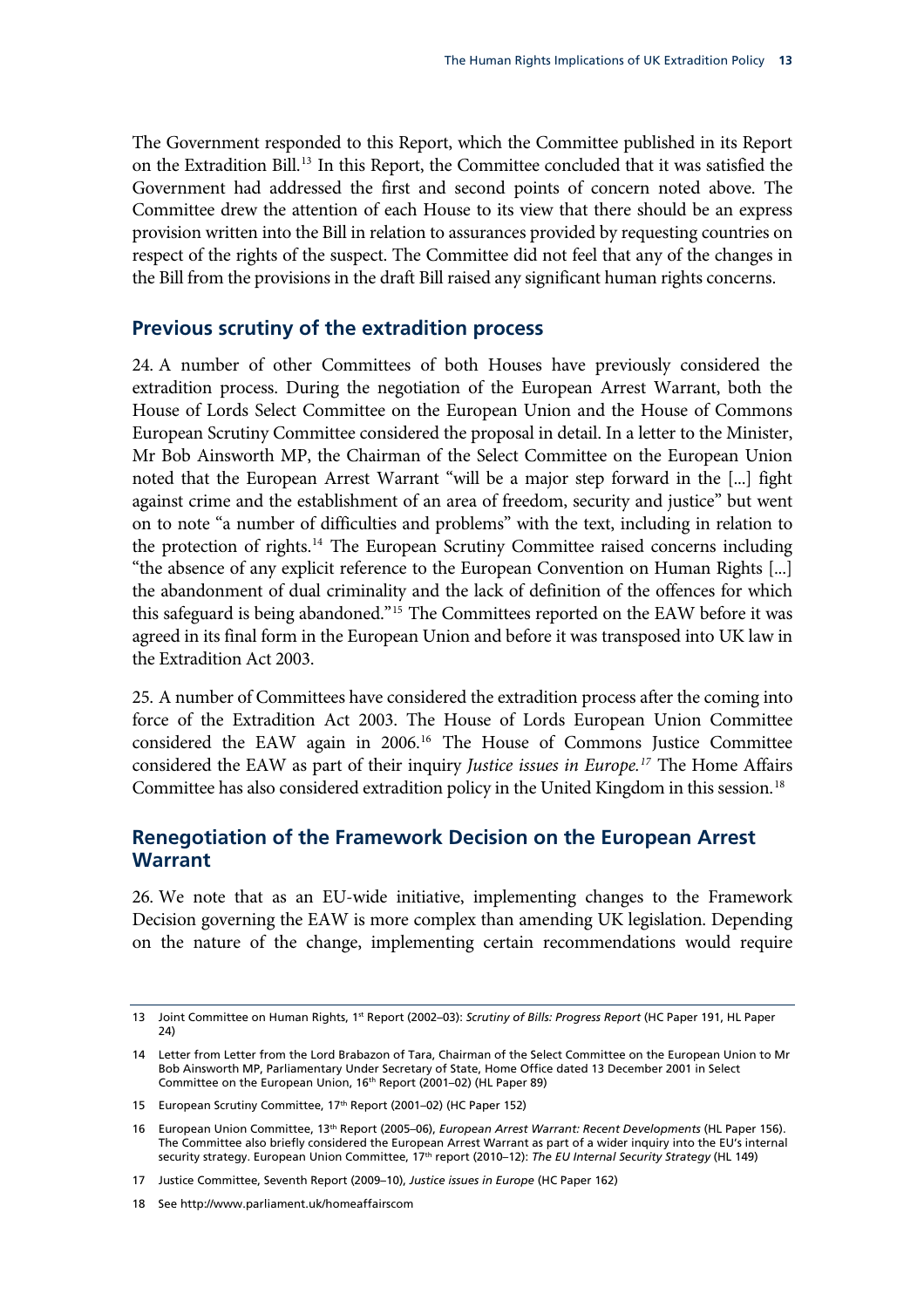renegotiation of the Framework Decision at EU level. In terms of possible renegotiation, the Minister told us that:

"if the level of dissatisfaction with this piece of legislation is very great indeed, it would be right to try to do something about it. I do not take the view that in no circumstances would we be willing to reopen. It would be difficult and one also has to bear in mind the fact that you might get outcomes that were unwanted as well as ones that we wanted."[19](#page-17-0)

<span id="page-17-0"></span>27. In this Report we make recommendations that would require renegotiation of the Framework Decision. **We welcome the Government's stance on possible renegotiation of the Framework Decision of the European Arrest Warrant if necessary.**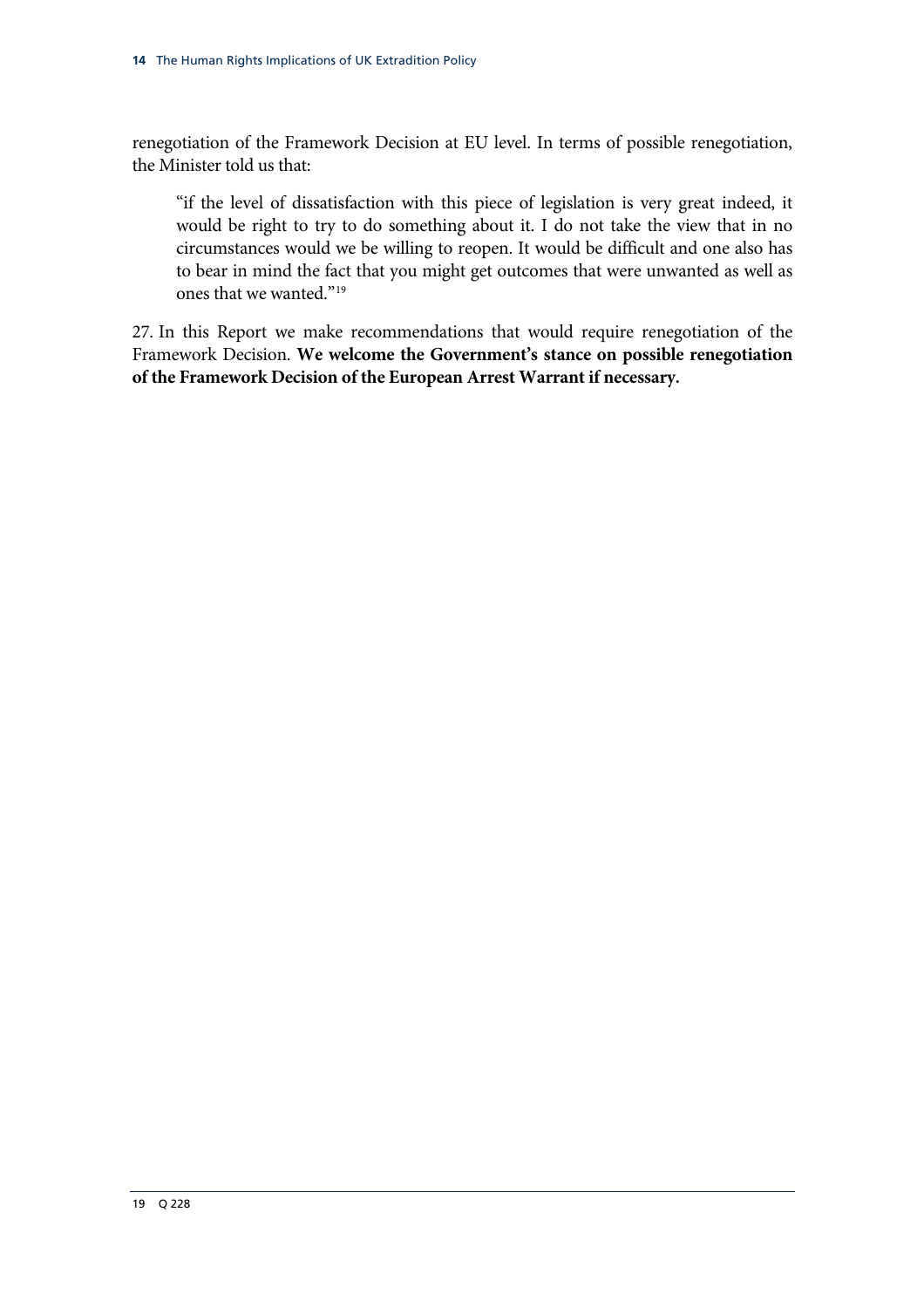### <span id="page-18-0"></span>2 Human rights and extradition

28. In this chapter we consider the effectiveness of the requirement for a judge to consider whether extradition of a requested person would be compatible with that person's human rights. Section 21 (category 1 territories) and 87 (category 2 territories) of the Extradition Act 2003 sets out this requirement:

#### "**21 Human rights**

(1)If the judge is required to proceed under this section (by virtue of section 11 or 20) he must decide whether the person's extradition would be compatible with the Convention rights within the meaning of the Human Rights Act 1998 (c. 42)."

If a judge decides that surrender would result in a breach of human rights as defined in the Human Rights Act 1998, the extradition request will be refused.

29. The articles of the European Convention on Human Rights (ECHR) that are most often engaged by extradition cases are:

- Article 3, prohibition of torture, or inhuman or degrading treatment.
- Article 5, right to liberty and security.
- Article 6, right to a fair trial.
- Article 8, right to respect for private and family life.
- Article 14, prohibition of discrimination.

30. Article 3 is an absolute, non-derogable right. Articles 5 and 6 are rights which are qualified only in times of war or a public emergency when they may be subject to limited derogation. Article 8 is a qualified right which allows for some interference where it is in accordance with the law and proportionate to a legitimate aim. Article 14 can only be invoked in conjunction with another Convention right.

### **Human Rights case law**

#### *General principles*

31. Courts in the United Kingdom are subject to a strong interpretative obligation to construe Part 1 of the Extradition Act 2003 in a manner that removes the complexity and potential for delay inherent in previous extradition procedures.[20](#page-18-1) In *Brussels v Cando-Armas,* the first Part 1 case to be considered by the House of Lords, Lord Bingham said that:

<span id="page-18-1"></span><sup>20</sup> *Office of the Kings Prosecutor, Brussels v Cando Armas* [2005] 3 WLR 1079*; Dabas v High Court of Justice in Madrid, Spain* [2007] UKHR 6 and *The Governor of HMP Wandsworth v Antanas Kinderis* [2007] EWHC 998 (Admin); Pulpino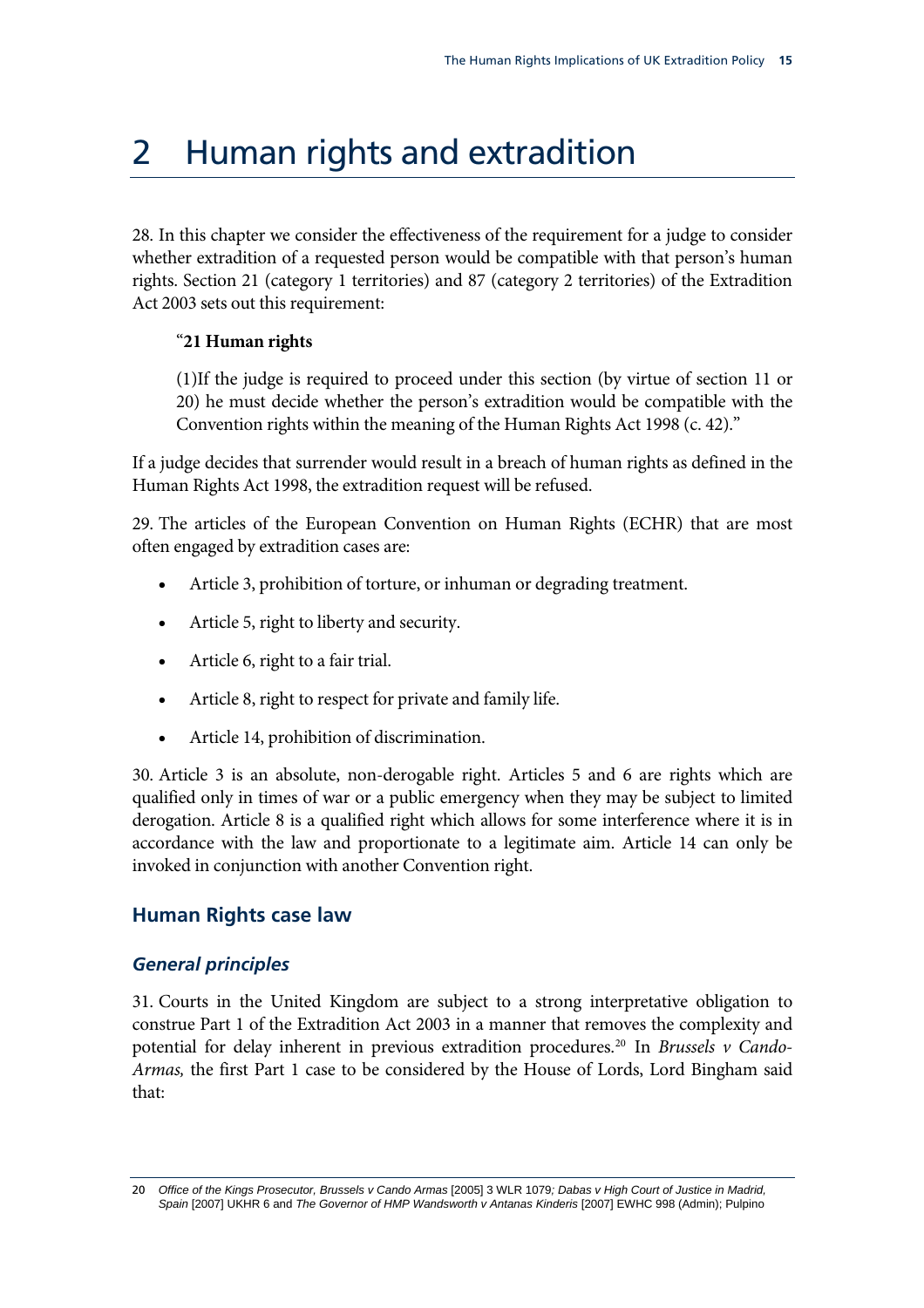<span id="page-19-0"></span>"Part 1 of the 2003 Act did not effect a simple and straightforward transposition, and it did not on the whole use the language of the Framework Decision. But its interpretation must be approached on the twin assumptions that Parliament did not intend the provisions of Part 1 to be inconsistent with the Framework Decision and that, while Parliament might properly provide for a greater measure of co-operation by the United Kingdom than the Decision required, it did not intend to provide for less."[21](#page-19-1)

32. The EAW initiative is based on the principle of mutual recognition of judicial decisions and on mutual trust between the judicial authorities of EU states. Acknowledging the importance of this principle, Lord Bingham in *Dabas v High Court of Justice in Madrid, Spain* noted that:

"The important underlying assumption of the Framework Decision is that member states, sharing common values and recognising common rights, can and should trust the integrity and fairness of each other's judicial institutions."[22](#page-19-2)

#### *Human Rights*

33. Although courts are required to consider whether extradition is compatible with human rights, there has been a presumption in many decisions that all EU states will comply with their ECHR obligations. Attempts to resist extradition by reference to the Human Rights Act 1998 have rarely been successful even when supported by evidence. In *Jaso, Lopez, Hernandez v Central Criminal Court No 2 Madrid,[23](#page-19-3)* one of the grounds of appeal related to fear that suspected terrorists would be subjected to ill-treatment in prison in breach of Article 3 of the ECHR. The court considered that the substance of this appeal sought:

"[…] to impeach the processes of the Spanish judicial authorities. What is common to all of these grounds is a lack of trust in these authorities. If our courts were to accede to such arguments, they would be defeating the assumption which underpins the Framework Decision that member states should trust the integrity and fairness of each other's judicial institutions."

An evidence-based report which concluded that while ill treatment was not a regular practice in Spain its occurrence was "more than sporadic and incidental" was insufficient to establish a case for non-surrender.<sup>[24](#page-19-4)</sup>

34. The EAW system is intended to provide an effective means of improving the fight against cross-border crime. Facilitating extradition within the EU is an important public interest. Consequently, the courts have set a high threshold test for establishing a breach of human rights. In *R (Jan Rot) v Poland* [25](#page-19-5) Mr Justice Mitting noted that:

<span id="page-19-1"></span><sup>21</sup> *Office of the Kings Prosecutor, Brussels v Cando Armas* [2005] 3 WLR 1079.

<span id="page-19-2"></span><sup>22</sup> [2007] UKHL 6, [2007] 2 AC 31, para 4

<span id="page-19-3"></span><sup>23</sup> [2007] EWHC 2983 (Admin)

<span id="page-19-4"></span><sup>24</sup> UN Commission on Human Rights, *Report of the Special Rapporteur on the question of torture*, 6 February 2004, para 58

<span id="page-19-5"></span><sup>25</sup> [2010] EWHC 1820 (Admin)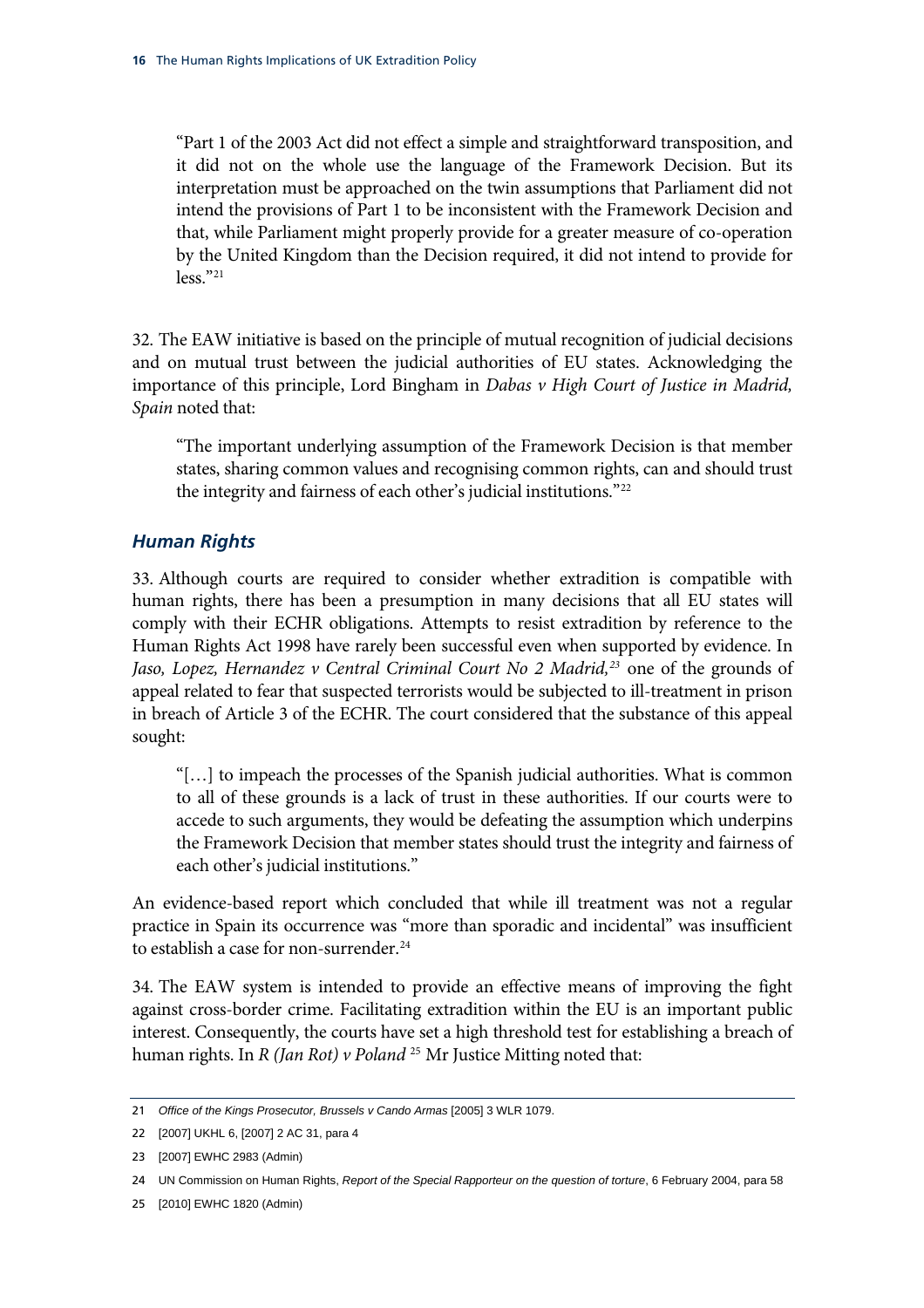<span id="page-20-0"></span>"Category 1 States can be taken to have accepted between themselves that conditions of detention and the adequacy of fairness of criminal justice systems in such states will not be required to be examined by other states when considering extradition applications by them. For those reasons, and in my opinion, for the purposes of Articles 2, 3 and if relevant 8, the treatment of a person extradited to a Category 1 State which is a signatory of the Convention is a matter between the individual extradited and that state, and not between the United Kingdom."

35. Further support for this approach can be found in *Klimas v Lithuania[26](#page-20-1).* The court observed that as a matter of principle:

"[…] when prison conditions in a Convention category 1 state are raised as an obstacle to extradition, the district judge need not, save in wholly extraordinary circumstances in which the constitutional order of the requesting state has been upset—for example by a military coup or violent revolution—examine the question at all."

#### *Recent case-law*

36. There is some evidence, however, that the practical application of the EAW is testing the level of judicial support for the principle of mutual trust. Recent case-law indicates a greater willingness to rebut the presumption in favour of surrender. In *Targosinski, R (on the application of) v Judicial Authority of Poland*[27](#page-20-2) the court considered that it is possible to envisage circumstances in which a defendant could rebut the presumption. A finding by the European Court of Human Rights that there had been systemic violations of the Convention rights of prisoners could therefore be considered as clear and cogent evidence.<sup>[28](#page-20-3)</sup>

#### *Article 8*

37. It is difficult to challenge extradition on the grounds of a qualified right such as Article 8, which permits interference which is proportionate to the legitimate aim of extradition. In *Jaso and others v Central Criminal Court No 2 Madrid,*[29](#page-20-4) the court considered whether the interference with a person's right to respect for family life would be proportionate to the legitimate aim of honouring an extradition treaty. Lord Justice Dyson stated that:

"in an extradition case there will have to be striking and unusual facts to lead to the conclusion that it is disproportionate to interfere with an extraditee's article 8 rights."

38. Refusing an appeal based on Article 8, the court in *Symeou v Greece[30](#page-20-5)* observed that it would take "a very strong case for the interests which are mutually engaged in the extradition process under the Framework Decision to be set aside." A similar approach has been taken when considering an Article 8 appeal against extradition to a non-EU state. In

<span id="page-20-1"></span><sup>26</sup> [2010] EWHC 2076 (Admin)

<span id="page-20-2"></span><sup>27</sup> [2011] EWHC 312 (Admin)

<span id="page-20-3"></span><sup>28</sup> In *Orchowski v Poland* application 17885/04, 22 January 2010 the ECtHR concluded that there had been systemic violations of the Convention rights of prisoners in Polish prisons from 2000 until May 2008.

<span id="page-20-4"></span><sup>29 [2007]</sup> EWHC 2983 (Admin)

<span id="page-20-5"></span><sup>30</sup> [2009] EWHC 897 (Admin)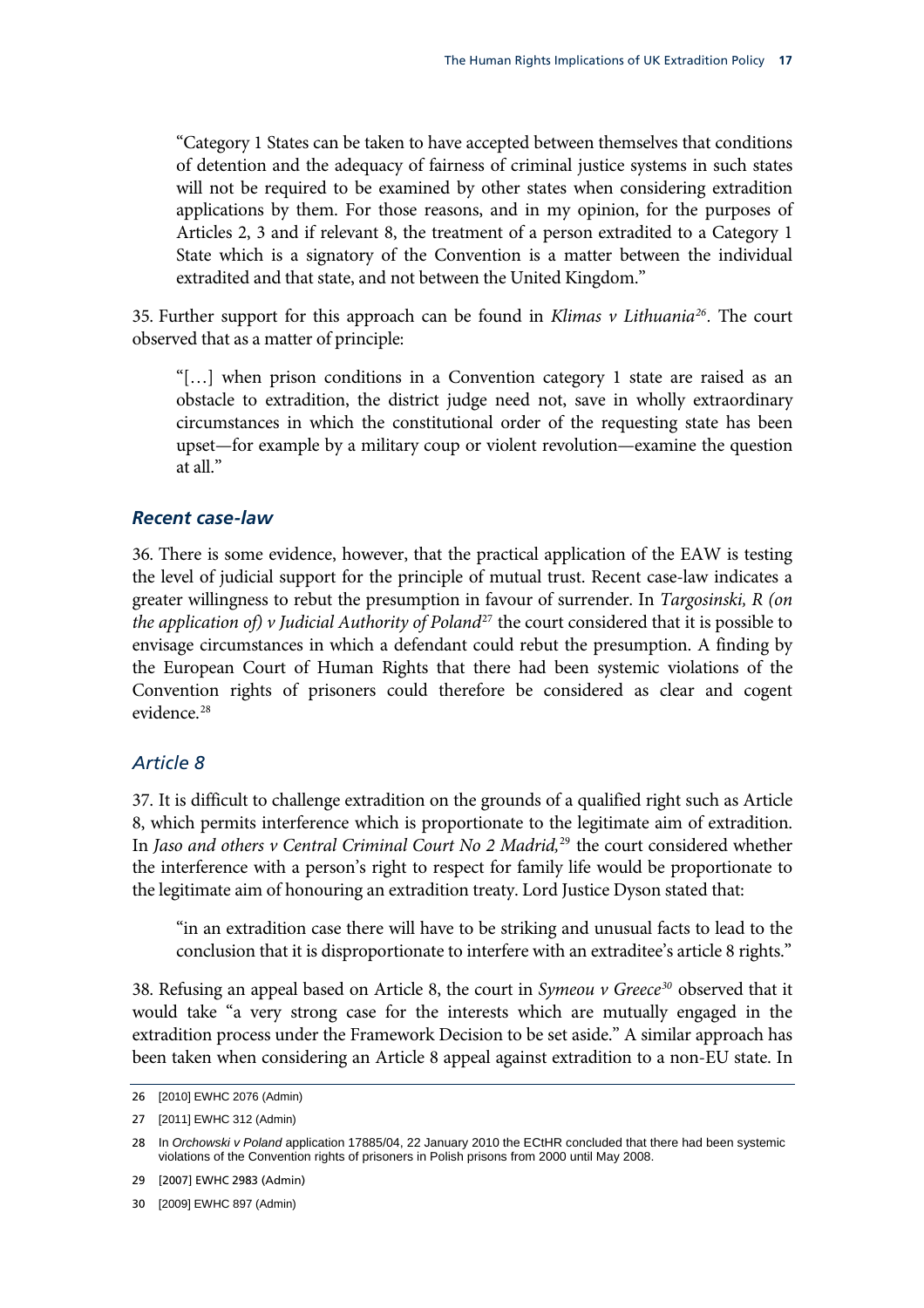<span id="page-21-0"></span>*Norris v Government of the United States of America<sup>31</sup>, the court considered that a* successful appeal must demonstrate that "the consequences of interference with Article 8 rights must be exceptionally serious before this can outweigh the importance of extradition."

39. However, in *Jansons v Latvia* [32](#page-21-1) an appeal was allowed on Article 8 grounds because it would be oppressive to order extradition for the theft of two mobile phones where there was evidence of a substantial risk that the appellant would commit suicide. In subsequent cases, appeals based on evidence of mental health problems have been unsuccessful. Similarly, arguments based on triviality and proportionality generally fail. In *Sandru v Romania[33](#page-21-2)* the appellant had been convicted of killing his neighbour's chickens in Romania. Refusing his appeal, Lord Justice Elias considered that refusing extradition on grounds of proportionality would risk undermining the principle of mutual respect. We also note the recent decisions of the High Court in *Iwinski v Regional Court in Bydgoszcz, Poland[34](#page-21-3)* and *Gryncewicz v Polish Judicial Authority[35](#page-21-4)* where the Court examined the proportionality of extradition in relation to the personal circumstances of the extraditee. The Human Rights Bar was designed to enable this sort of assessment.

#### **Effectiveness of the human rights bar to extradition in the Extradition Act 2003**

40. We asked witnesses whether the human rights bar set out in Sections 21 and 87 of the Extradition Act 2003 was effective in protecting the rights of those requested for extradition. There was no unanimous view on this or on how the bar could be made more effective.

41. Several witnesses criticised the effectiveness of the bar and argued that courts had, in practice, been unwilling to refuse extradition on human rights grounds.<sup>[36](#page-21-5)</sup> Liberty argued that "in practice the Sections have provided very little protection to a minimal number of persons."[37](#page-21-6) Sally Ireland, Director of Criminal Justice Policy at JUSTICE, agreed that courts were "very unwilling to find violations."[38](#page-21-7) This was echoed by Catherine Heard, Head of Policy at Fair Trials International, who argued that "in practice English courts seem to be unwilling" to bar extradition on human rights grounds.<sup>[39](#page-21-8)</sup> Fair Trials International argued that its casework had shown that "courts are not proactive enough when alerted to a potential risk of rights infringement."[40](#page-21-9)

- <span id="page-21-7"></span>38 O 3
- <span id="page-21-8"></span>39 Q 3
- <span id="page-21-9"></span>40 EXT 25

<sup>31 [2008]</sup> UKHL 16

<span id="page-21-1"></span><sup>32</sup> [2009] EWHC 1845 (Admin)

<span id="page-21-2"></span><sup>33 [2009]</sup> EWHC 2879 (Admin)

<span id="page-21-3"></span><sup>34 [2011]</sup> All DR 116

<span id="page-21-4"></span><sup>35 [2011]</sup> All ER 70

<span id="page-21-5"></span><sup>36</sup> Fair Trials International, Liberty, JUSTICE, David Bermingham and Charlotte Powell all made the point to the Committee that the human rights bar was ineffective in practice.

<span id="page-21-6"></span><sup>37</sup> EXT 6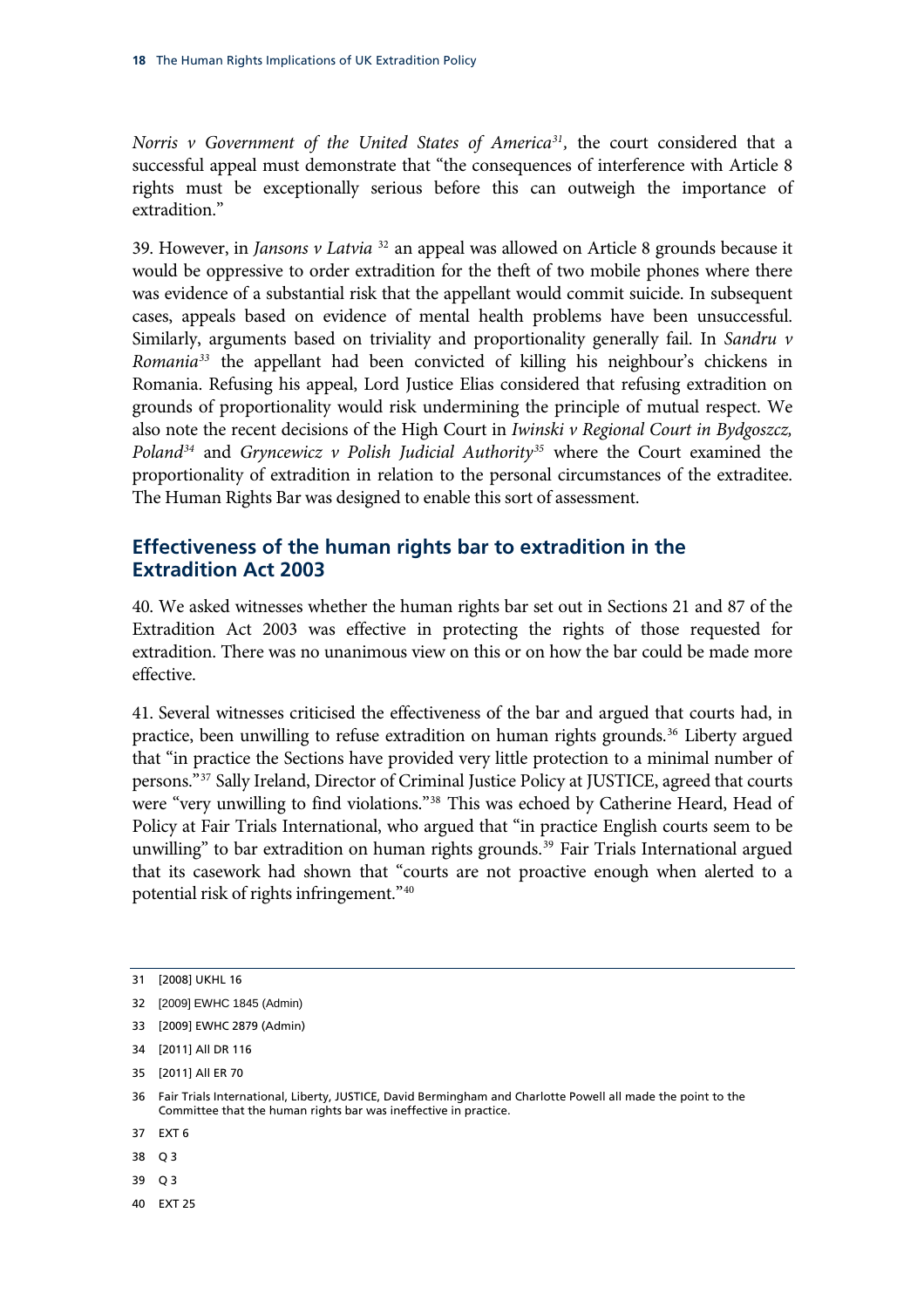<span id="page-22-0"></span>42. Witnesses gave three reasons for the ineffectiveness of the bar and the unwillingness of judges to refuse extradition on human rights grounds: the high threshold test established by the courts, the difficulty experienced by defence lawyers in obtaining evidence to support a case and the unwillingness of the judiciary to engage in the political process of extradition. The first issue is considered from paragraph 45.

43. On the second issue, Jodie Blackstock, Barrister and Senior Legal Officer, EU Justice and Home Affairs at JUSTICE, told us that "often extradition defence lawyers are given instructions by their clients [...] which engage human rights issues, but they are not given the requisite evidence to prove those to the standards that our courts expect."<sup>[41](#page-22-1)</sup> Charlotte Powell, a practising extradition lawyer, also noted the difficulty "defence lawyers have in trying to locate evidence to put before the court to substantiate the risk of a breach of human rights."<sup>[42](#page-22-2)</sup> We return to this issue and possible solutions in Chapter 3.

44. On the third issue, Liberty argued that "in practice the sections have provided very little protection to a minimal number of persons, mostly due to judicial reluctance to engage in what is seen as the largely diplomatic and political process which is extradition."<sup>[43](#page-22-3)</sup> We return to this issue later in this Chapter and in Chapter 5.

#### **The threshold for refusing extradition on human rights grounds**

45. Many witnesses noted the importance of case law in setting the threshold of the human rights bar to extradition. The then Minister told us that "the question of the right level of human rights protections is itself controverted and to some extent that level is moving. Individual cases give rise to changes in law."[44](#page-22-4)

#### *Extradition within the EU*

46. There was much discussion of this high threshold and some witnesses questioned whether the Act provides sufficient protection for persons subject to extradition.

47. Jodie Blackstock said that "the starting point of our courts is not to go behind their systems. We have to have an element of trust in the way that they work."<sup>[45](#page-22-5)</sup> The Director of Public Prosecutions, Crown Prosecution Service, Keir Starmer QC, explained that "the approach has been that the individual can rebut that presumption by clear and cogent evidence that there will be a breach of his or her human rights."[46](#page-22-6) Jodie Blackstock argued that "had they [the courts] been looking at prison conditions in the UK, they would apply a more critical analysis to the evidence that is presented before them."<sup>[47](#page-22-7)</sup>

48. In its submission to the Extradition Review, the Law Society explained that:

<span id="page-22-1"></span>

| ۰.<br>٠ |  |
|---------|--|
|         |  |

- <span id="page-22-2"></span>42 Q 138
- <span id="page-22-3"></span>43 EXT 6
- <span id="page-22-4"></span>44 Q 218
- <span id="page-22-5"></span>45 Q 3
- <span id="page-22-6"></span>46 Q 175
- <span id="page-22-7"></span>47 Q 3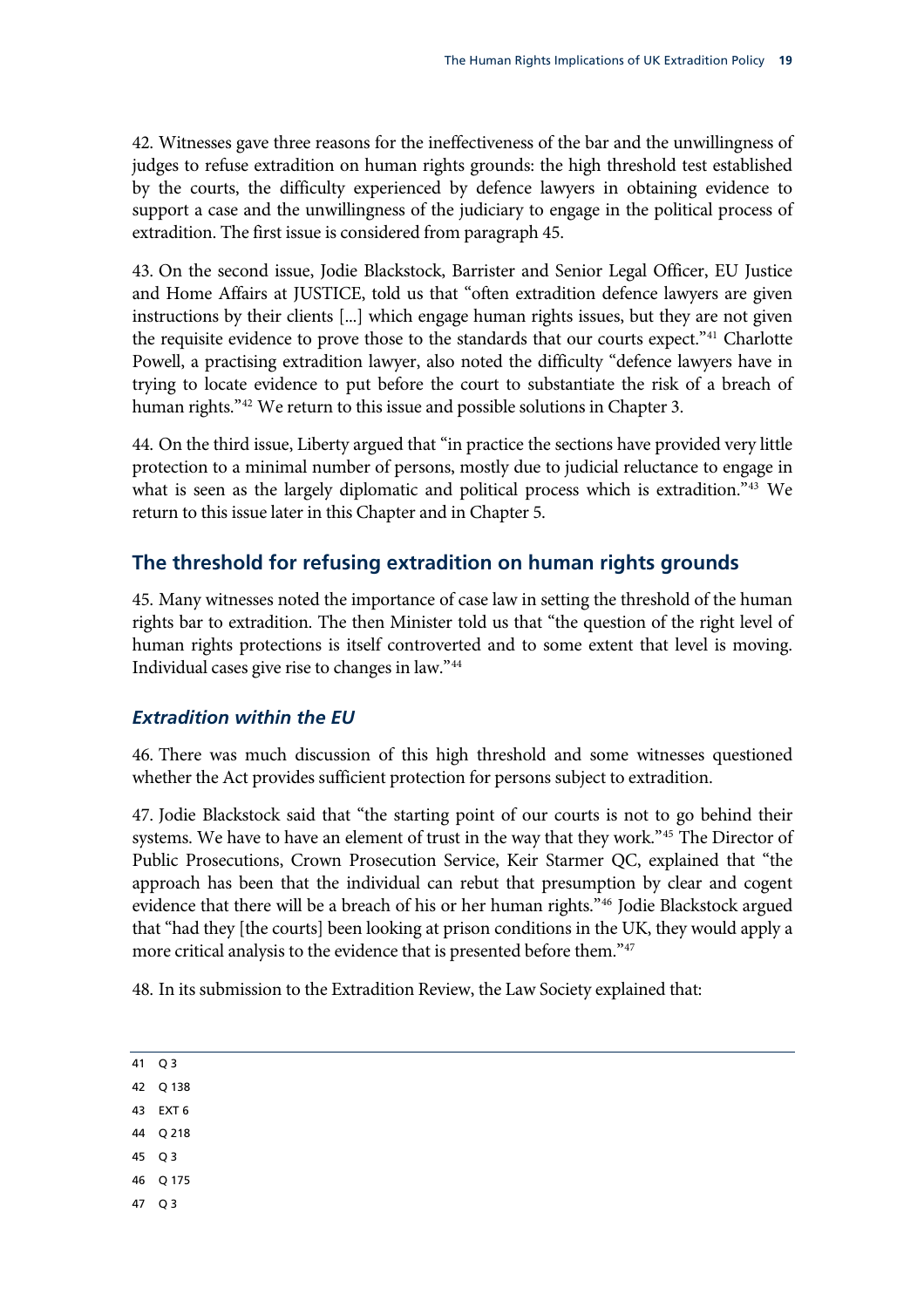"a higher threshold for establishing a breach of rights is applied in extradition proceedings than would otherwise be purely domestic criminal proceedings. UK courts will presume that parties to the ECHR and other international human rights agreements will comply with their obligations; particularly so where the requesting State is an EU Member State."[48](#page-23-0)

49. Charlotte Powell noted that the cases of *Jan Rot* and *Klimas* had excluded any possibility of a defendant in extradition proceedings rebutting the presumption that signatories of the ECHR would meet their obligations under the Convention. In the case of *Klimas*, the judgment suggested that "the district judge need not, save in wholly extraordinary circumstances [...] examine the question at all."<sup>[49](#page-23-1)</sup> The Director of Public Prosecutions agreed that "in the case of *Klimas*, it was suggested that the threshold is quite high. You would have to show that there was some constitutional defect in the country requesting whereby the human rights would not be upheld—possibility revolution or constitutional turmoil." He continued that "I can understand why people would have been anxious about the higher threshold."[50](#page-23-2)

50. Both the Director of Public Prosecutions and Charlotte Powell noted that a recent authority challenged the high threshold test established in earlier cases. The DPP explained that in the case of *Targosinski,* the judge had said that if the Strasbourg court had found evidence of systematic human rights violations in a country, in this case Poland, that "might be sufficient for clear and cogent" evidence of the risk of a human rights breach if extradition proceeded. This meant that "if you can show consistent breaches that have been found by the Strasbourg court, you are getting close to clear and cogent evidence of a breach of human rights."<sup>[51](#page-23-3)</sup> Ms Powell told us that "that is helpful to us as practitioners because it enables us to be aware that it is possible to use Section 21 of the Extradition Act 2003 to argue that extradition should be barred on human rights grounds."<sup>[52](#page-23-4)</sup>

51. Fair Trials International and JUSTICE referred to *MSS v Belgium and Greece* where the ECtHR had held that:

"the existence of domestic laws and accession to international treaties guaranteeing respect for fundamental rights in principle are not in themselves sufficient to ensure adequate protection against the risk of ill-treatment."[53](#page-23-5)

The Court concluded that "any complaint that expulsion to another country will expose an individual to treatment prohibited by Article 3 [...] requires close and rigorous scrutiny."[54](#page-23-6)

52. Fair Trials International noted a further difficulty in showing the necessary clear and cogent evidence of the risk of a breach of rights. It explained many challenges to extradition on human rights grounds failed as they did not show the risk of rights

- <span id="page-23-1"></span>49 Q 138
- <span id="page-23-2"></span>50 Q 175
- <span id="page-23-3"></span>51 Q 175
- <span id="page-23-4"></span>52 Q 139
- <span id="page-23-5"></span>53 EXT 20, EXT 25
- <span id="page-23-6"></span>54 EXT 25

<span id="page-23-0"></span><sup>48</sup> Law Society response to the Home Office Extradition Review, March 2011, p.4, available at on the Committee website (www.parliament.uk/jchr)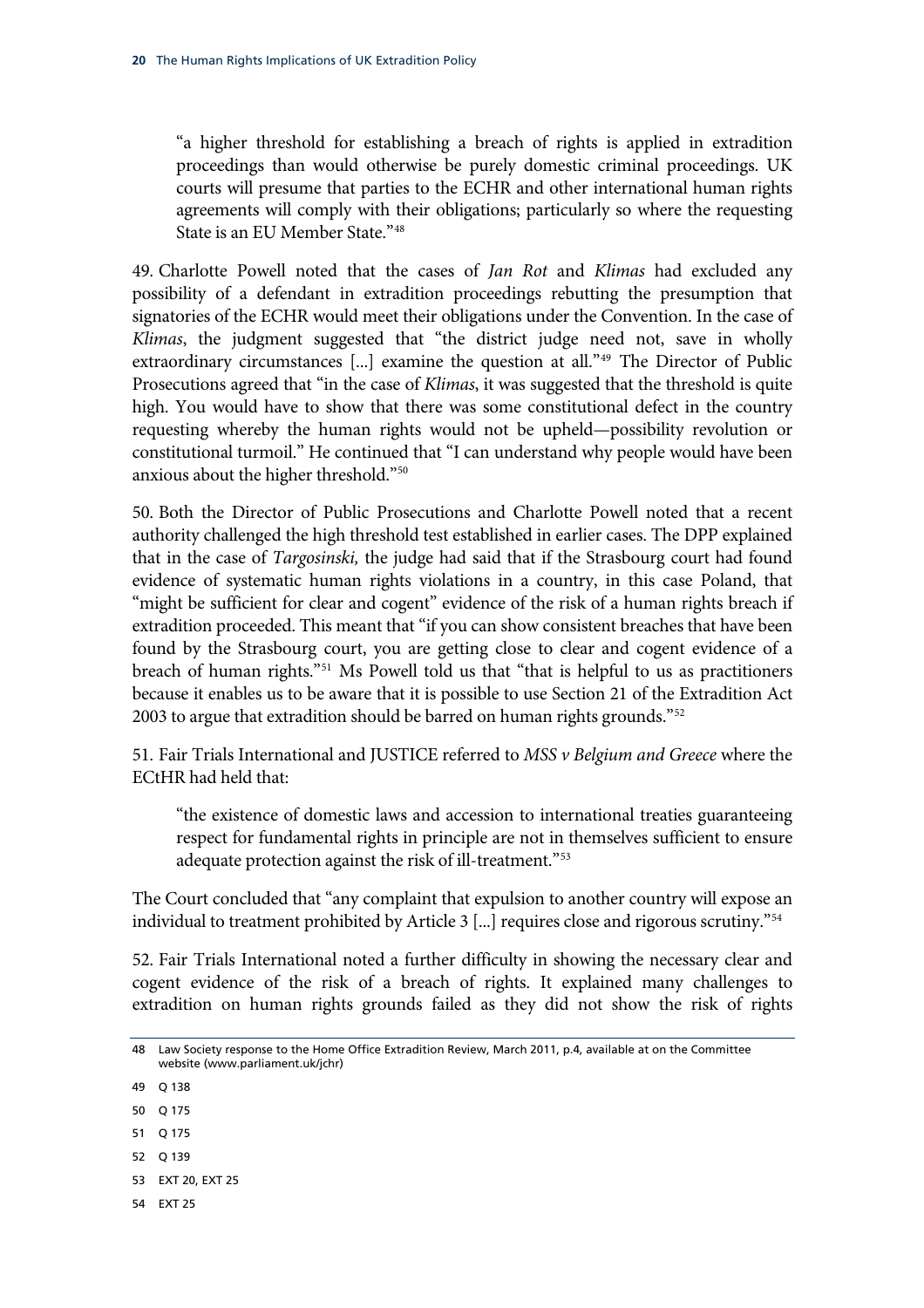<span id="page-24-0"></span>infringements "with enough cogency or speficity to satisfy the judge that the requested individual risks a rights infringement."[55](#page-24-1)

53. As a result, Fair Trials International considered that the human rights test made it "almost impossible" to challenge successfully extradition on Article 6 grounds. They cited the case of Andrew Symeou:

"The mere theoretical availability of a legal remedy in the issuing state should not absolve the executing state of the duty to conduct a proper legal review of the risk of infringement raised by the requested extradition and to provide the protection necessary to safeguard those rights, including where necessary by refusing to extradite."[56](#page-24-2)

54. Fair Trials International also cited the case of Da An Chen who was tried *in absentia* in Romania without his knowledge. During his extradition hearing the High Court held that "as Romania was bound by the ECHR, the provisions of its domestic law giving its courts a merely discretionary power to grant a retrial, should be interpreted so as to grant a right to a retrial" even though expert evidence was provided to show that Romanian law only granted the right to apply for retrial. Since his extradition, Da An Chen has been refused a retrial.[57](#page-24-3) Liberty agreed that there was a concerning "tendency for a judge to assume that an adverse judgment from the ECtHR will have been rectified by the Member State in question."[58](#page-24-4)

55. The recent European Commission report on the operation of the European Arrest Warrant similarly noted that "while an individual can have recourse to the European Court of Human Rights to assert rights [...] this can only be done after an alleged breach has occurred." It concluded that "this has not proved to be an effective means of ensuring that signatories comply with the Convention's standards."<sup>[59](#page-24-5)</sup>

#### *Extradition to non-EU territories*

56. Although category 2 territories are not necessarily signatories to the ECHR, witnesses suggested that there was still a presumption that territories with which the UK had extradition arrangements would respect fundamental rights.

57. Mr David Bermingham told us about his experience of being extradited to the United States under Part 2 of the Act (commonly known as the "NatWest Three" case). He said that "with Article 6 [right to a fair trial], we knew we were always going to lose because it has long been European jurisprudence that the standard test that you must meet in order to demonstrate that your chances of a fair trial are slim is flagrant breach." His case relied on Article 8 [right to private and family life]:

- <span id="page-24-3"></span>57 Ibid.
- <span id="page-24-4"></span>58 EXT 24
- <span id="page-24-5"></span>59 COM (2011) 175

<span id="page-24-1"></span><sup>55</sup> Ibid.

<span id="page-24-2"></span><sup>56</sup> EXT 25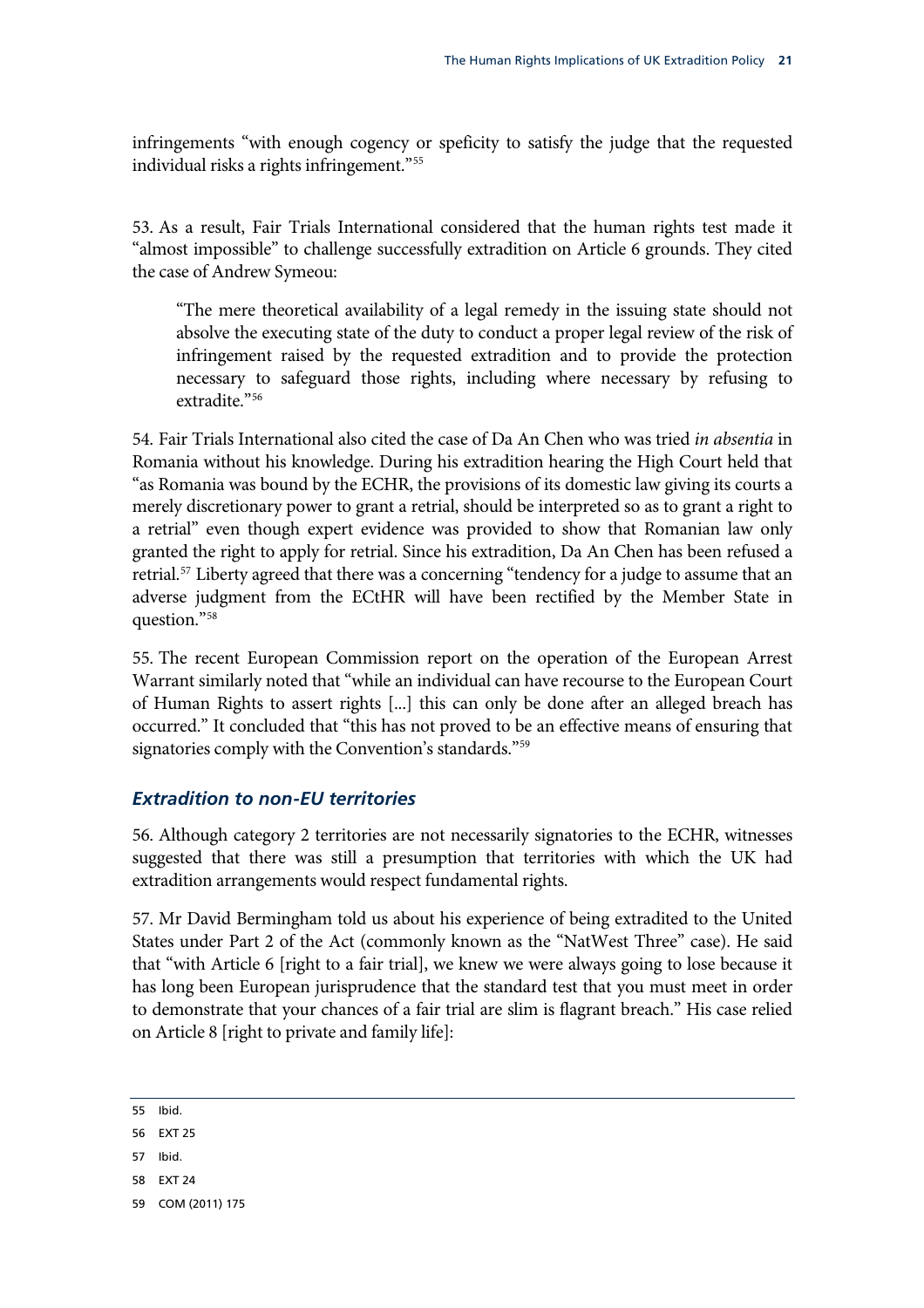<span id="page-25-0"></span>"what we argued [...] was it was neither necessary nor proportionate to extradite us because the case not only could but should have been heard in the UK because all of the facts, all of the evidence and substantially all of the witnesses were here."

He concluded that "if we stick with the current framework of the Extradition Act there are basically no protections [of human rights]".<sup>60</sup>

58. Mr Bermingham said that the case of Babar Ahmad demonstrated implicit trust that extradition arrangements with the US would respect fundamental rights. The judge had found in this case that:

"the fundamental assumption of good faith on behalf of the requesting state where the requesting state is one in which the UK has for many years reposed the confidence not only of general good relations but also of successive bilateral treaties consistently honoured, the evidence required to displace good faith must possess special force."<sup>[61](#page-25-2)</sup>

59. On the other hand, John Hardy QC, an extradition lawyer, argued in his submission that Part 2 of the Act had worked well in terms of protection of the rights of requested persons: "the fact that this Part of the Act works tolerably well is attested to by the relatively high number of cases, often of media prominence, which have resulted in the discharge of the person sought.["62](#page-25-3)

#### *Improving the effectiveness of the human rights bar*

60. Several witnesses suggested methods for making the human rights bar to extradition more effective in protecting the rights of those subject to extradition.

61. Although Ms Powell welcomed the *Targosinki* decision, she considered that this judgment did not go far enough. She argued that practitioners may wish to point to a wide range of sources when looking to show the possibility of a breach of rights. These might include, "other experts in foreign jurisdictions such as lawyers from the requesting state who may be party to appeals that are being brought against requesting states that have not yet got to the European Court of Human Rights."[63](#page-25-4)

62. We asked Ms Powell to clarify how she felt the human rights threshold should be revised. She explained that it should be amended so that "a person's extradition could be barred if evidence were to lead the judge to conclude reasonably that it would give rise to a real risk that that person would be subject to treatment which is contrary to or unlawful according to the Human Rights Act 1998."[64](#page-25-5)

63. Fair Trials International have proposed an amendment to the human rights bar in relation to Category 1 states to make it more effective in protecting rights:

- <span id="page-25-2"></span>61 Q 71
- <span id="page-25-3"></span>62 EXT 28
- <span id="page-25-4"></span>63 Q 142
- <span id="page-25-5"></span>64 Q 143

<span id="page-25-1"></span><sup>60</sup> Qq 62–3.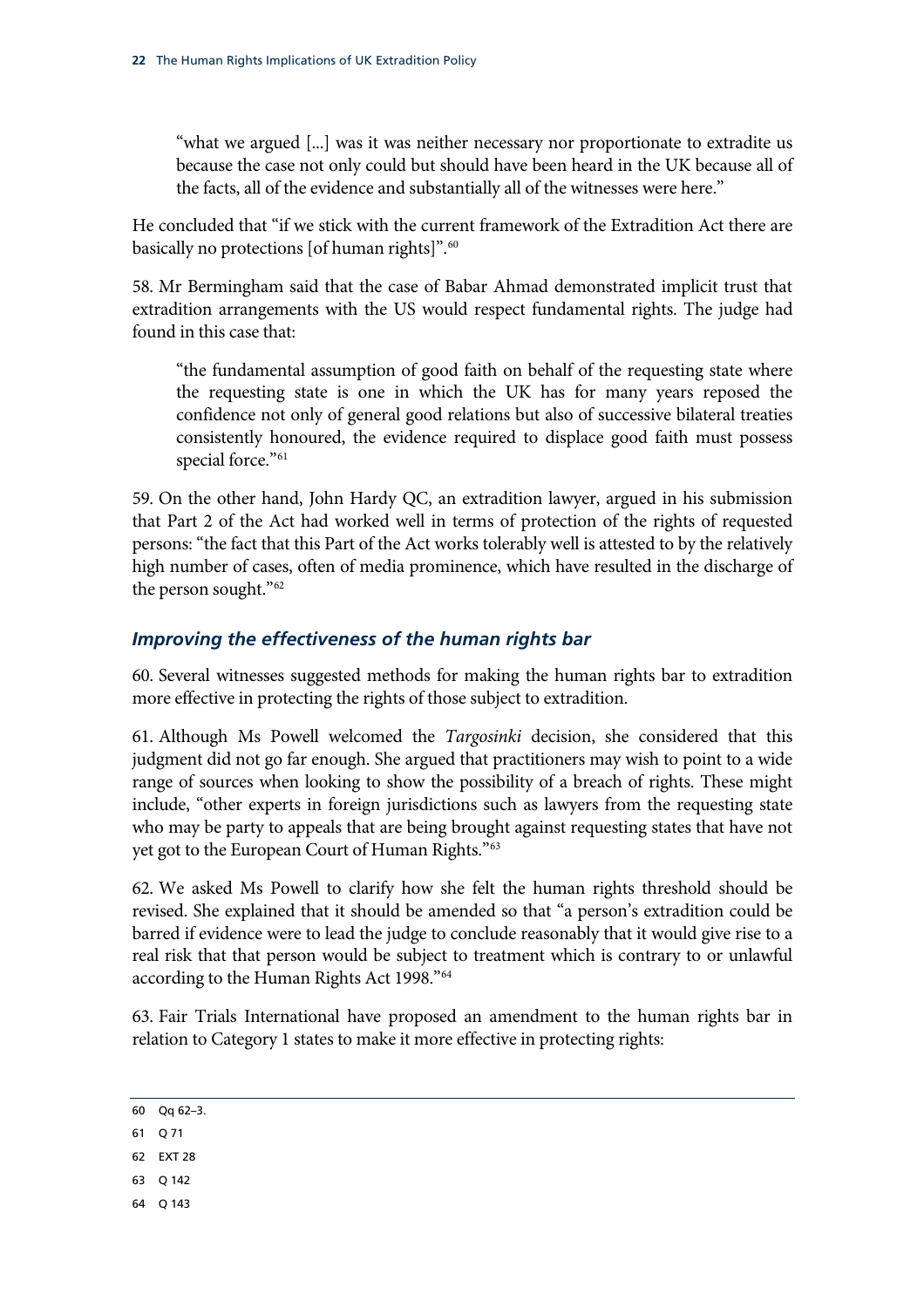*"(6) The person's extradition would not be compatible with the Convention rights if—* 

*(a) there is a real risk that the person, if surrendered, would be subject to treatment*  in the category 1 territory that, if taking place in the United Kingdom, would be an *act or omission made unlawful by section 6 of the 1998 Act;* 

*(b) in relation to the matters giving rise to the Part 1 warrant, the person has been subject to such treatment in that territory; or* 

*(c) the person's removal from the United Kingdom would be incompatible with the Convention rights.* 

*(7) The judge shall not treat a matter set out in subsection (6) (a) or (b) as established unless there is material before him on which a court might reasonably so conclude; but if there is such material before him, he shall treat that matter as established unless satisfied to the contrary."[65](#page-26-0)* 

64. Fair Trials International considered that this amendment would ensure that the threshold was not set too high (as suggested by Ms Powell) and would place the burden of providing evidential proof of the risk on the requested person. Once the requested person had shown the risk of interference with a Convention right, it would be up to the requesting country to justify this interference.

65. JUSTICE agreed that UK courts should consider reports from organisations such as the Committee for the Prevention of Torture (CPT): "they should not require evidence (often impossible to obtain) that, in a state where conditions frequently breach Article 3, that the person will be sent to a facility where conditions are similarly poor."<sup>[66](#page-26-1)</sup>

66. Jodie Blackstock was not convinced that it would be possible to amend the test itself to make it more effective. Instead she suggested an amendment to Section 21 of the Act, which requires the courts to look at human right issues from the perspective of the Charter on Fundamental Rights of the European Union. She suggested that looking at these issues from the perspective of the Charter instead would lower the threshold required to prove a violation.[67](#page-26-2) In its submission to the Extradition Review, JUSTICE argued that "the Charter is a more contemporary and extensive human rights instrument, which explicitly provides that the ECHR standards should not prevent the Union providing more extensive protection." It concluded that by including the Charter within the human rights bar to extradition "certain standards could be raised within the EU."[68](#page-26-3)

67. Liberty suggested that the greater protection for the human rights of requested persons would not come from amending the threshold, but from adding further procedural safeguards into the Act which the judge would be required to consider in each case: "the technique of having a generalised bar on human rights grounds is not an adequate

<span id="page-26-0"></span><sup>65</sup> Fair Trials International submission to the Extradition Review Panel, 21 December 2010, available at: http://www.fairtrials.net/publications/article/submission\_to\_the\_extradition\_review\_panel

<span id="page-26-1"></span><sup>66</sup> EXT 20

<span id="page-26-2"></span><sup>67</sup> Q 4

<span id="page-26-3"></span><sup>68</sup> JUSTICE Response to the Home Office Extradition Review, January 2011, p. 13, available at: http://www.justice.org.uk/data/files/resources/163/Home\_Office\_Extradition\_Review\_-JUSTICE\_response\_jan11.pdf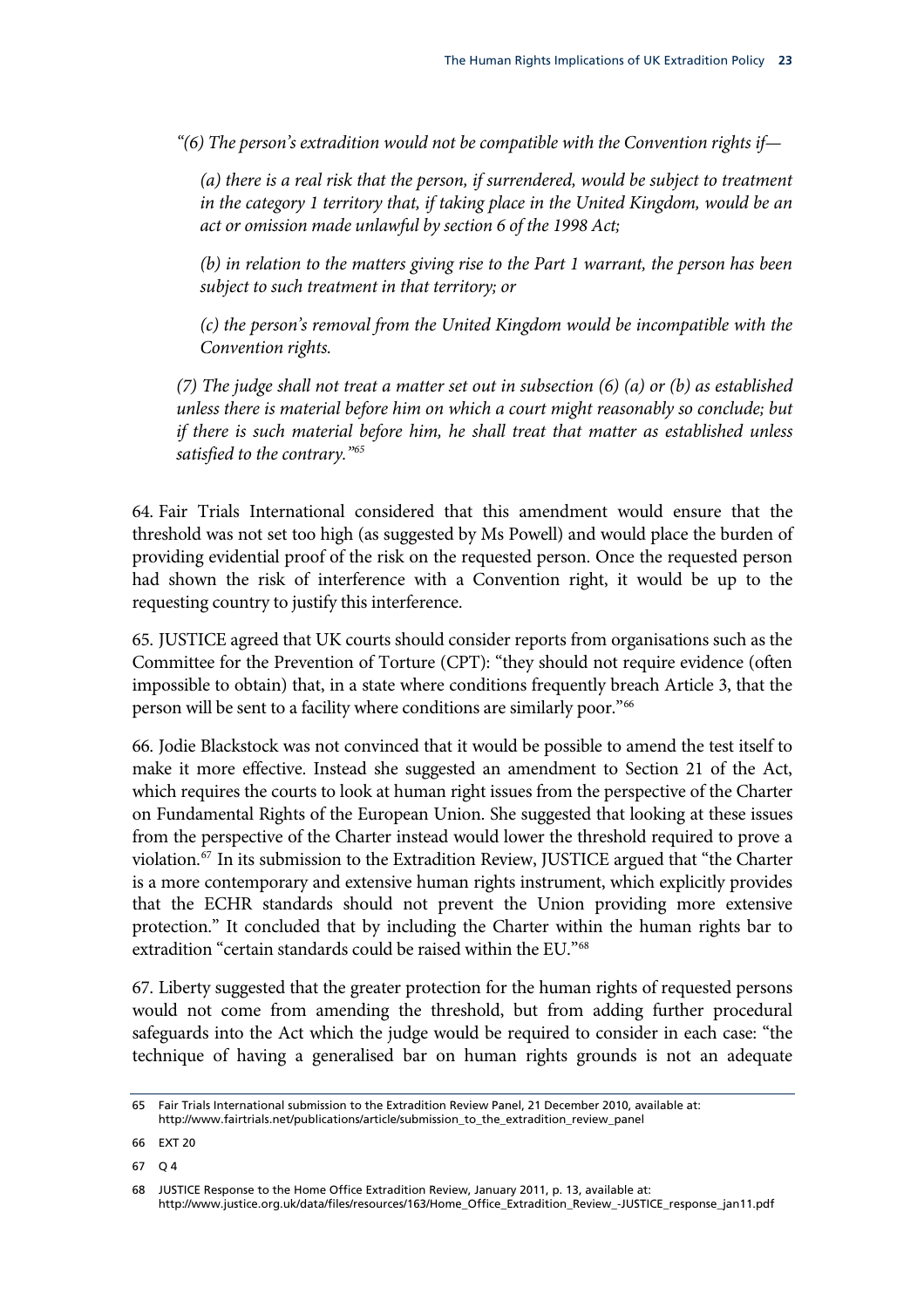substitute for other procedural legislative protections."<sup>69</sup> We consider the safeguards suggested by witnesses, including particularly a most appropriate forum and *prima facie*  case requirement, in Chapter 3 of this Report.

68. Other groups have suggested that there is no need to amend the threshold. The Director of Public Prosecutions told us that the threshold had at first been set very high but, as noted above, recent cases had lowered it. In its submission to the Extradition Review, the Law Society similarly concluded that it did not believe that the court's powers need to be strengthened although the submission called upon courts to "exercise their inherent abuse jurisdiction where appropriate."[70](#page-27-0)

69. John Hardy QC noted that when the Extradition Bill was before Parliament the prevailing view was that the human rights "provisions constituted some sort of universal panacea against injustice and/or unfairness in the scheme and processes of extradition. In the view of many, they have proved to be anything but." He continued, however, that in his view:

"the courts have set the bar at the right level [...] there is a strong presumption that the requesting judicial authority will honour its Convention rights obligations, and that presumption can only be displaced by cogent and powerful evidence. Any student of the jurisprudence of the courts of the United Kingdom will see this test appropriately applied in the vast majority of cases."

He noted that "any extradition scheme will inevitably produce cases which expose its innate imperfections.["71](#page-27-1)

70. As the Extradition Review was in progress when the then Minister gave oral evidence, she did not comment on the operation of the threshold beyond noting the importance of case law in setting the level of the threshold of the human rights bar and the problems that had been raised by commentators.<sup>[72](#page-27-2)</sup>

71. **We have heard evidence that Sections 21 and 87 of the Extradition Act 2003 do not, in practice, offer adequate human rights protection for those subject to proceedings and that the courts have set their interpretation of the threshold too high. We welcome recent developments that have seen UK courts apply an apparently lower threshold, as demonstrated in the case of Targosinski v Judicial Authority of Poland. The defendant should have a realistic opportunity to rebut the presumption that their human rights will be respected if extradited to a country which is a signatory to the ECHR or with which the UK has good relations.**

72. **Several witnesses have suggested that defence lawyers should be able to call upon a wider range of evidence, including reports of the Committee on the Prevention of Torture, to illustrate human rights concerns in the requesting country. The human rights bar would be more effective if material such as reports of the Committee on the Prevention of Torture were regarded as relevant evidence. We find the concerns about** 

<span id="page-27-2"></span>72 Q 218

<sup>69</sup> EXT 6

<span id="page-27-0"></span><sup>70</sup> Law Society response to the Home Office Extradition Review, March 2011, p 5

<span id="page-27-1"></span><sup>71</sup> EXT 28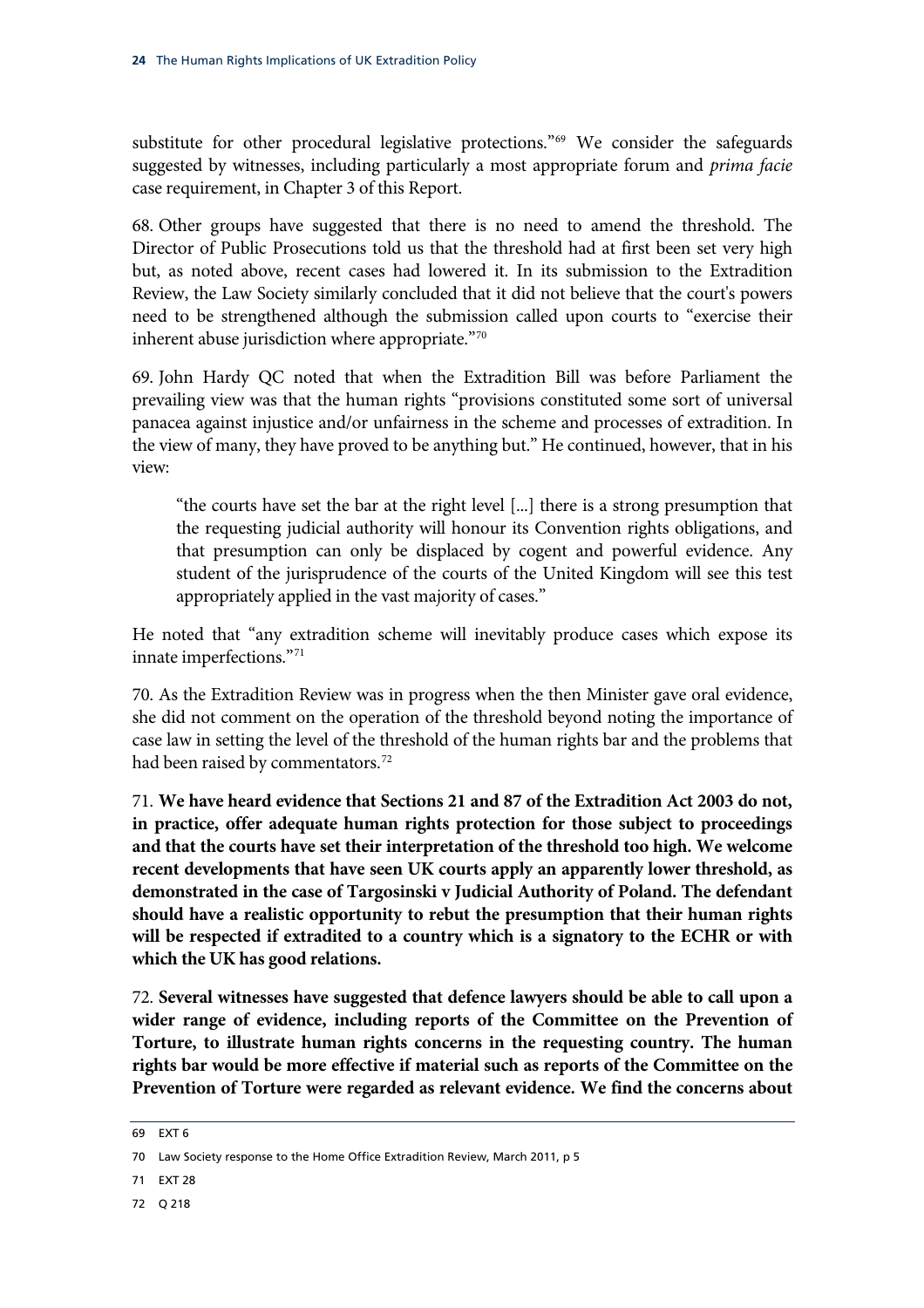<span id="page-28-0"></span>**the effectiveness of the bar persuasive.** Below we examine the suggested safeguards and specific amendments to UK extradition policy with a view to improving human rights protection.

#### **Increased judicial involvement in extradition process**

73. Several witnesses commented on the importance of the role of the judiciary in the extradition process and were critical of the automatic nature of the extradition process. The courts were criticised for insufficient scrutiny of extradition requests.

74. Liberty argued that "the flaws of the extradition system have also been highlighted by numerous judges whose role in relation to extradition has, in many cases, been confined to a rubber stamp by the 2003 Act."[73](#page-28-1) The Freedom Association agreed that "the national judiciary's role in the process is just to rubber stamp the extradition of a UK citizen, even if it has grave concerns about the case and about the treatment the citizen will receive."[74](#page-28-2)

75. Witnesses were not in favour of involving the Executive in Part 1 cases or increasing its role in Part 2 and instead favoured increasing the effectiveness of the role of the judiciary. We return to the role of the Executive in Chapter 5.

76. Catherine Heard argued that it was important "to build in sufficient discretion for judges who are dealing with extradition requests to make sure that certain flexibility remains in the system to avoid miscarriages of justice in extradition cases."[75](#page-28-3) Further safeguards and clarification of the human rights bar could ensure that the judiciary played a role beyond "rubber-stamping" of requests. Others, including the Law Society as noted above, have called for the courts to make use of the powers available to them.

77. John Hardy QC agreed that "the virtual extinction of judicial discretion, and the paring down of the function of judicial evaluation are inherently unsatisfactory from a common law perspective." He continued that "in Part 1 cases [...] the judicial control theoretically envisaged by the Framework Decision must depend on the capacity of the Act to permit the proper exercise of judicial decision-making.["76](#page-28-4)

78. Witnesses argued that the increasing automaticity of extradition under both Parts 1 and 2 of the Extradition Act 2003 and the diminished role of the judiciary had reduced human rights protection when discussing safeguards or the human rights threshold, but the role of the judiciary is inextricably linked to both these areas. The human rights threshold and safeguards are the tools by which the judiciary can ensure that the rights of those requested for extradition are protected. **The effectiveness of human rights protection would be improved if judges in extradition cases took a more active role in the extradition process, through the implementation of safeguards and the use of the human rights bar to ensure that the role of a judge in an extradition case is more than only "rubber stamping" extradition requests.** 

- <span id="page-28-2"></span>74 EXT 2
- <span id="page-28-3"></span>75 Q 15
- <span id="page-28-4"></span>76 EXT 28

<span id="page-28-1"></span><sup>73</sup> EXT 6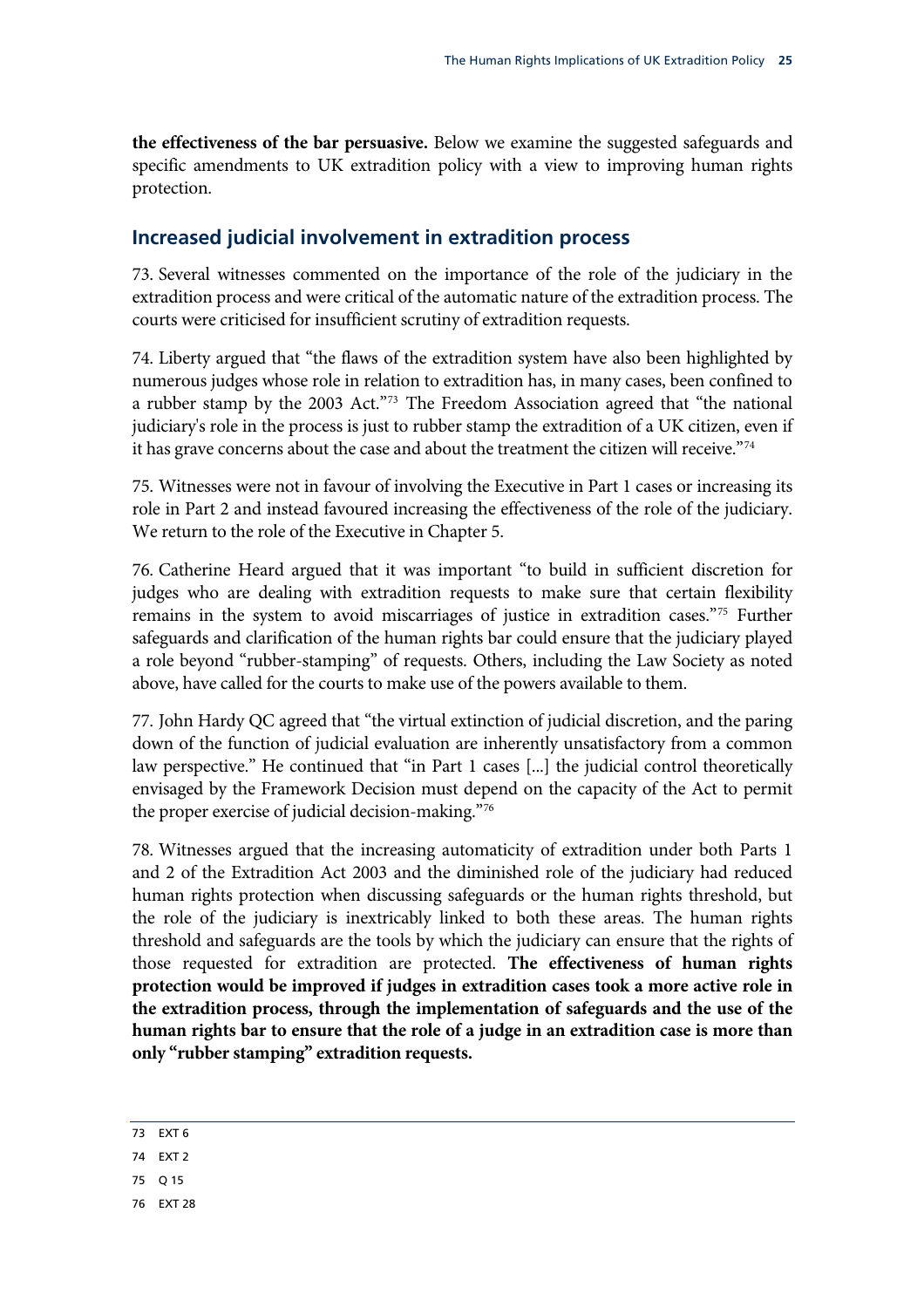#### <span id="page-29-0"></span>**Human rights in deportation cases compared to extradition cases**

79. During the course of our inquiry, we asked witnesses to compare the human rights protections available in deportation cases. Charlotte Powell noted that "in an immigration or a deportation case, I have to concede that the person who is being sent back is not necessarily wanted for the commission of an offence. Therefore, there might be a different balancing exercise in the threshold test which is set."[77](#page-29-1)

80. The Director of Public Prosecutions told us that in deportation cases "there is obviously very extensive scrutiny, because you are talking about a situation where somebody might lose their life or be subjected to torture." In extradition cases "more often you would be dealing with Article 5 on the right to liberty, Article 6 on fair trials and Article 8. They are by their nature different rights." He concluded that you would deal with a deportation case in more detail as their life is more likely to be at risk than in an extradition case.<sup>78</sup>

81. The effect of both extradition and deportation process are the same in that they can both lead to removal from the UK. However, witnesses have noted fundamental differences: deportation may be for breach of a condition of entry and unlike extradition it is not part of the criminal process. We note a further difference. In many deportation cases, the individual has been convicted of a criminal offence, whereas in extradition cases the presumption of innocence still applies (except in cases where a person is extradited to serve a sentence). The discrepancies between the standards of human rights protection in extradition and deportation cases are likely to become more evident, given the increasing number of successful challenges to deportation orders under Article 8.

#### **The rights of victims in the extradition process**

82. A number of different groups of people are affected by extradition. In this Report, we consider the rights of UK citizens or residents in the United Kingdom who are accused of crimes overseas and are requested for extradition. Victims of crime are also affected by the UK's extradition policy: both those UK citizens or residents who have been the victim of a crime and the accused is either resident in, or has absconded to, a foreign jurisdiction and the victims of crimes in foreign jurisdictions where the accused is resident in the United Kingdom. We consider the rights of all victims, in particular those resident in the UK, as well as the rights of requested persons in the extradition process in this Report.

83. When we discussed this issue with the then Minister she agreed that "it is not always just the suspect who has cause for anxiety; it is also the victim." She also noted that "the interests of justice are certainly served by both extraditing and facilitating the process under the rules."<sup>[79](#page-29-3)</sup> Through extradition, the accused can be returned to the country where the crime allegedly took place in order to facilitate the process of justice, which is in the interests of the victims of crime. The extradition process has to be effective in order to ensure that alleged offenders can be returned to the United Kingdom, as well as protecting the rights of persons requested for extradition abroad.

<span id="page-29-1"></span><sup>77</sup> Qq 144–5

<span id="page-29-2"></span><sup>78</sup> Q 176

<span id="page-29-3"></span><sup>79</sup> Qq 215–6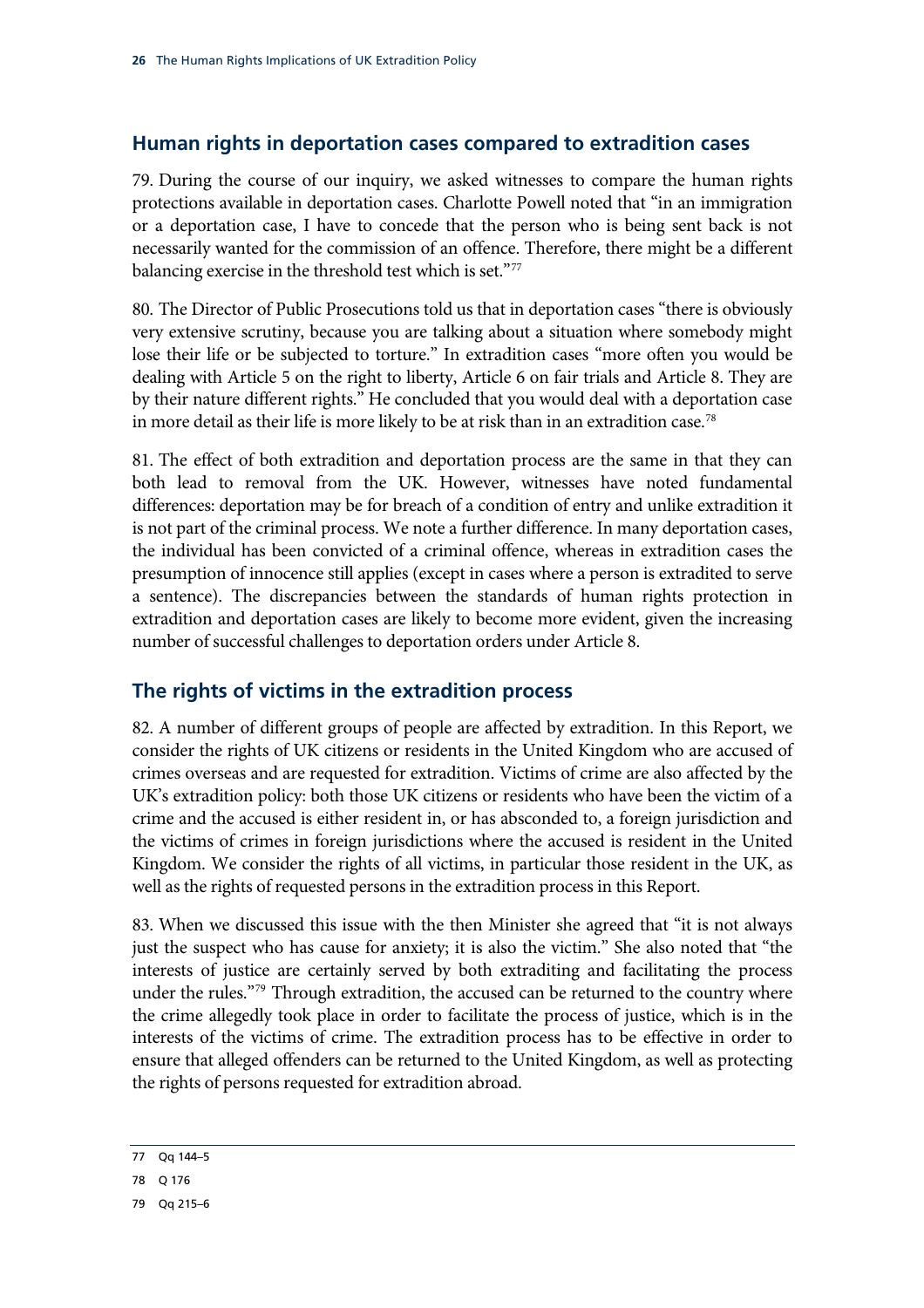84. We received evidence from an individual who asked us not to print his name. This individual set out his experience of the extradition process from the perspective of a victim of a crime, the alleged perpetrator of which had absconded to another country. They criticised our inquiry and particularly the Call for Evidence for not including the rights of victims of crime or the extradition of persons to the UK to be tried: "there is a high probability that evidence will be biased heavily towards issues surrounding export extradition of suspects with little balance for import extradition of suspects or victims of crime in both import and export extradition cases.["80](#page-30-0) In response to these comments, Committee staff contacted victims' organisations in an attempt to receive evidence representing this point of view but without success. This Report intends to address these issues as well as the rights of those requested for extradition.

<span id="page-30-0"></span>85. **We urge the Government and the Extradition Review Panel, when considering changes to the extradition process, to take into account the rights of victims of crime, both in the UK and other countries, as well as the rights of those subject to extradition. The process of extradition is important in ensuring that criminals are brought to justice and there is a need to ensure balance between this and protecting rights of those subject to extradition.**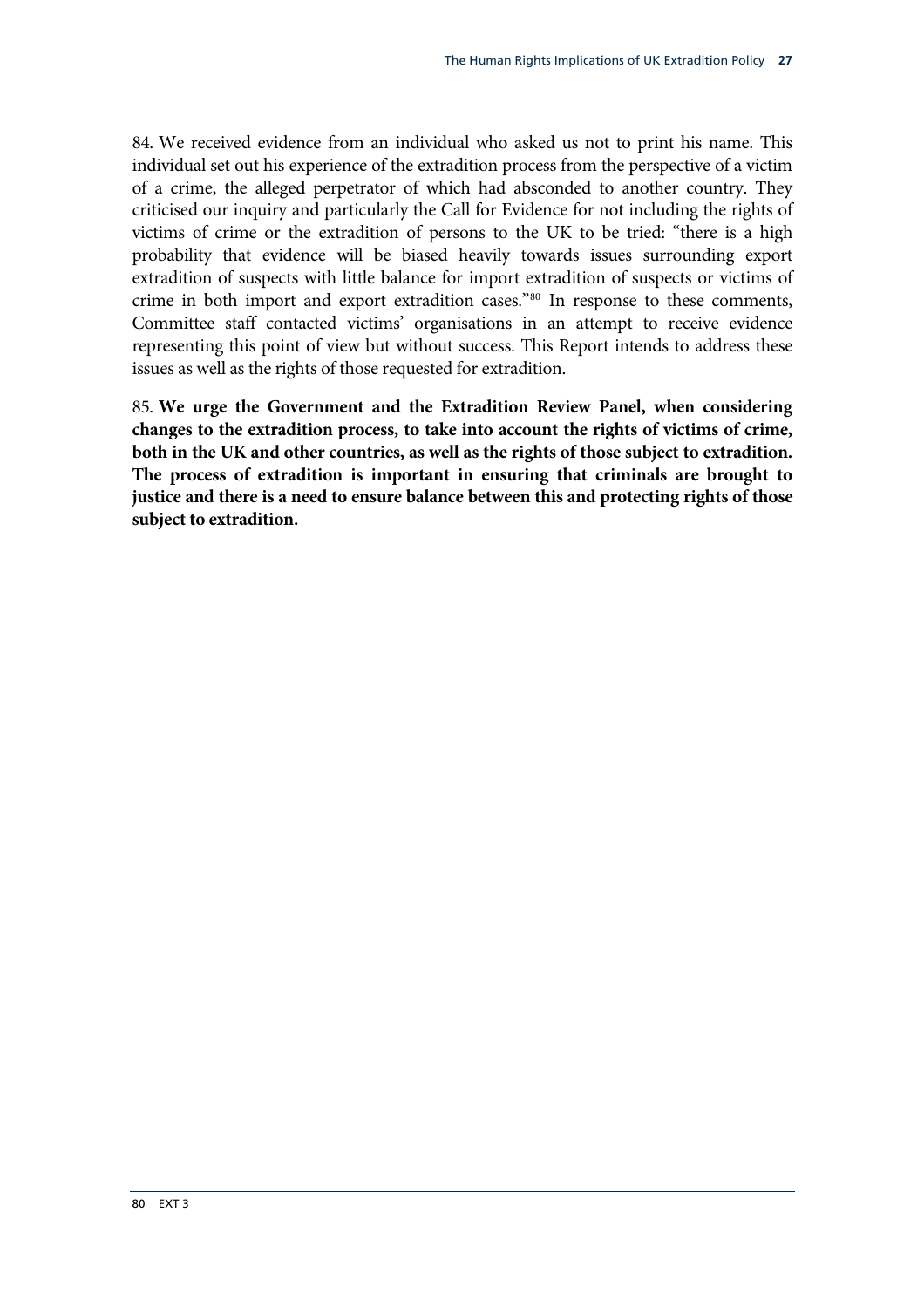### <span id="page-31-0"></span>3 Improving the protection of Human Rights in the Extradition Act 2003

86. This chapter examines the suggestions for further human rights safeguards that could apply to extradition proceedings generally.

#### **Most appropriate forum provision**

87. Many witnesses argued that the Extradition Act 2003 should be amended to include a forum safeguard. This would require the judge to consider whether it is in the interests of justice for the requested person to be tried in the requesting country and to refuse the extradition request if it is not. This would not apply to extradition requests where the offence had taken place wholly in the requesting country.

#### *Previous attempts to introduce a forum bar*

88. It was noted by Fair Trials International and Liberty<sup>[81](#page-31-1)</sup> that Article  $4(7)(a)$  of the Framework Decision provides that extradition can be refused where the alleged offence is regarded as having been committed "in whole or in part in the territory of the executing Member State." This, in effect, constitutes a forum bar to extradition.

89. Not all of the optional bars to extradition in Article 4 were transposed into the Extradition Act 2003. The forum bar to extradition was not transposed and neither did the Act include a forum bar for extradition to Category 2 countries. During the passage of the Police and Justice Bill 2006, the House of Lords agreed an amendment to the Extradition Act 2003 to allow a court to bar extradition to both Category 1 and Category 2 countries if it was felt that this was not in the interests of justice:

"19B Forum

"19B(1)A person's extradition to a category 1 territory ("the requesting territory") is barred by reason of forum if (and only if) it appears that—

(a)a significant part of the conduct alleged to constitute the extradition offence is conduct in the United Kingdom, and

(b)in view of that and all the other circumstances, it would not be in the interests of justice for the person to be tried for the offence in the requesting territory.

(2)For the purposes of subsection (1)(b) the judge must take into account whether the relevant prosecution authorities in the United Kingdom have decided not to take proceedings against the person in respect of the conduct in question.

<span id="page-31-1"></span>(3)This section does not apply if the person is alleged to be unlawfully at large after conviction of the extradition offence."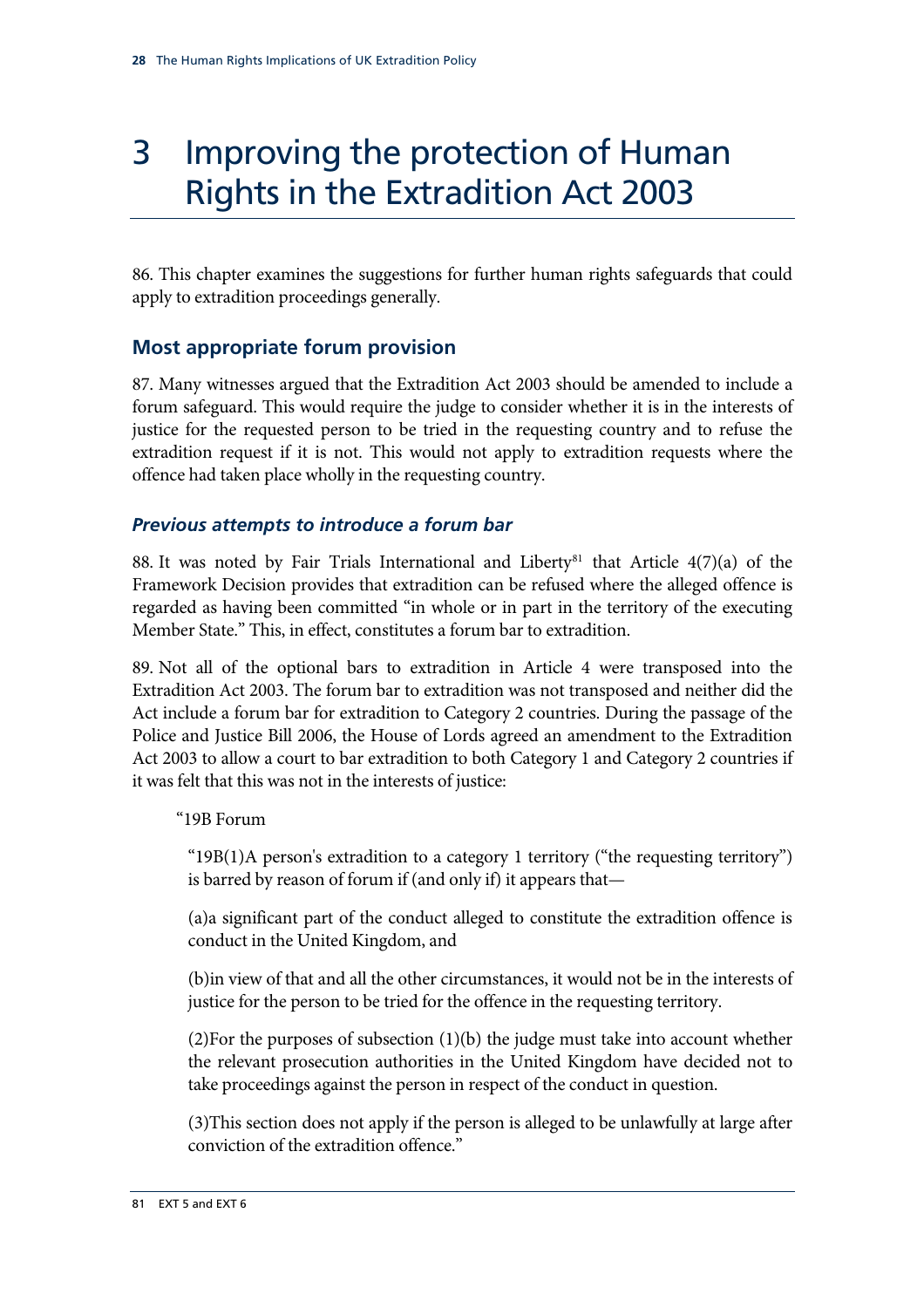<span id="page-32-0"></span>90. These amendments were incorporated in the legislation alongside an additional clause that required a resolution of both Houses of Parliament to bring the amendments into force. This has never happened. During the House of Commons debate on the Bill, the then Home Secretary John Reid explained the inclusion of the additional clause as follows:

"We have tabled the amendments in their proposed form simply to ensure that the Bill does not fall. As a technical measure to comply with the conventions of both Houses, we have inserted a so-called sunrise provision, which ensures that the amendments never see the light of day. Under the amendments, both Houses would need to pass a resolution before the amendments could come into force. The Government are not, of course, obliged to bring forward such a resolution, and have no intention of doing so."[82](#page-32-1)

91. He argued that if the forum amendment were to come into force, it would require the renegotiation of the UK-US Extradition Treaty and other extradition treaties:

"[...] forum does not appear in the treaty at all. If we therefore impose a forum requirement on the treaty, that will be outside the existing treaty. That is not to say that it will never be acceptable to the United States or anyone else, but, in strict legal terms, it would require a renegotiation of the treaty. As I said, it would require a renegotiation not just with the United States, but with approximately 20 other countries."[83](#page-32-2)

92. Liberty, however, showed us legal advice provided by Edward Fitzgerald QC and Julian Knowles QC which concluded that "there is [...] no basis on which it can be asserted that enactment of the Forum provisions would place in the UK in breach of its international obligations.["84](#page-32-3)

#### *Evidence on forum safeguard*

93. It has been suggested that the Government should enact the forum provisions contained in the Police and Justice Act 2006. It was argued that it would improve the protection of the rights of those subject to extradition, as it would enable a judge to consider Article 8 rights and in many cases would allow the requested person easier access to legal representation and evidence.

94. Liberty suggested that the forum amendment would "ensure recognition of the serious impact of extradition on a person and their family and allow cases to be prosecuted in the country where most evidence is available."[85](#page-32-4) David Bermingham told us that when extradited to the United States:

"we were 5,000 miles away from everything that we needed to defend our case, the witnesses and the evidence, all of which were in the UK. We had no access to them and no rights of subpoena when we were in America."

<span id="page-32-1"></span><sup>82</sup> HC Deb (2006–7) 6 Nov 2007 c662

<span id="page-32-2"></span><sup>83</sup> Ibid.

<span id="page-32-4"></span><span id="page-32-3"></span><sup>84</sup> Legal advice obtained by Liberty, November 2009, available at: http://www.liberty-humanrights.org.uk/pdfs/policy11/liberty-submission-to-jchr-extradition-inquiry-january-2011.pdf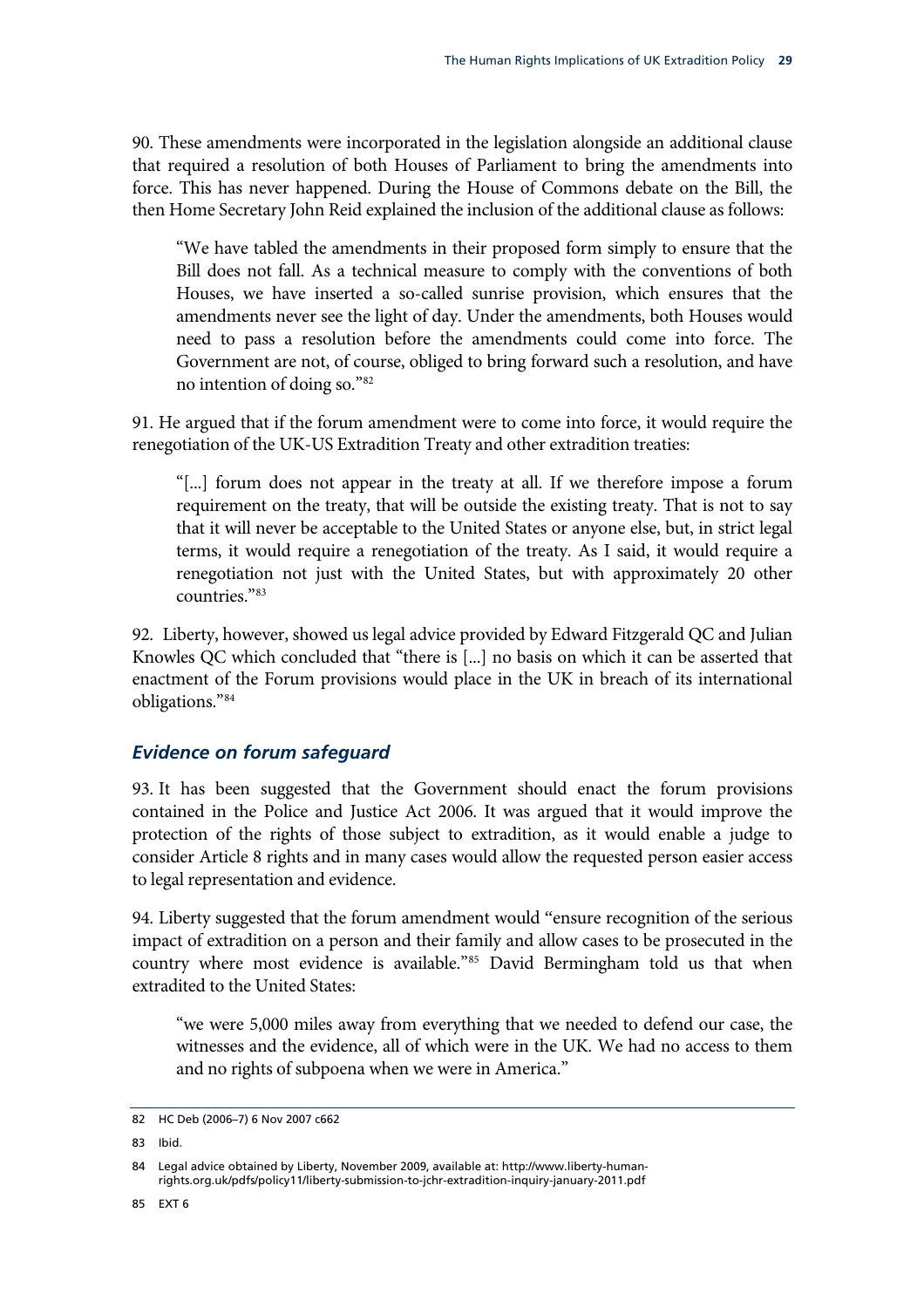He argued that "were you to have a forum clause within the Act that would pretty much do the job, particularly on Article 8.["86](#page-33-0)

95. The witnesses referred to in paragraph 84, who asked to remain anonymous, criticised the proposed forum amendment for the impact it would have on the victims of crime. The evidence noted that barring extradition or holding a trial in the United Kingdom "would be an abuse of victims' Human Rights if they and/ or their families [...] had to incur overseas travelling costs to see justice done." The evidence continued that "any proposal to hold trials and allow sentences to be served in UK in export extradition cases is unaffordable, a completely unnecessary burden on the taxpayer and impractical." [87](#page-33-1)

96. Jodie Blackstock of JUSTICE argued that the purpose of extradition was to ensure "that criminals do not evade justice. If they can be tried in this country, there is no question of them evading that justice."[88](#page-33-2) Charlotte Powell agreed that "I can see why it would be particularly useful for a district judge to be able to exercise his or her discretion on whether the forum conditions should be implemented.["89](#page-33-3) The judge would make the decision to apply the bar based on the individual circumstances and so could take the rights of victims into account, as well as the arguments of the requested person.

97. In its submission to the Home Office review, the Law Society agreed that a "forum bar would [...] provide far stronger protection to the person whose extradition is being sought" than defences under the human rights bar on Article 8 grounds. It noted that "Ireland and a number of other European jurisdictions require forum to be considered" and called for the measures in the Police and Criminal Justice Act 2006 to be implemented.<sup>[90](#page-33-4)</sup>

98. We asked the then Minister whether the Government would consider implementing the forum safeguard. She told us that if the Extradition Review Panel recommended a forum safeguard be implemented the Government "would want to look at it positively."[91](#page-33-5) She also told us that there may be room to make adjustments to the US-UK Extradition Treaty which were "in the spirit and intention of the Treaty."[92](#page-33-6)

99. **A forum safeguard provision would allow a judge to refuse extradition where the alleged offence took place wholly or largely in the UK. Parliament has already agreed this principle and the Government should bring forward the relevant provisions of the Police and Criminal Justice Act 2006, in order for Parliament to agree to commence them. It is difficult to understand why this has not yet happened.**

100. **Government Ministers currently issue an explanatory memorandum to the European Union scrutiny committees of both Houses on each forthcoming EU proposal. However, the legislation transposing these proposals into UK law is not considered by the scrutiny committees. When introducing transposing legislation, the** 

- <span id="page-33-1"></span>87 EXT 3
- <span id="page-33-2"></span>88 Q 10
- <span id="page-33-3"></span>89 Q 155
- <span id="page-33-4"></span>90 Law Society response to the Home Office Extradition Review, p.12
- <span id="page-33-5"></span>91 Q 227
- <span id="page-33-6"></span>92 Q 240

<span id="page-33-0"></span><sup>86</sup> Qq 61–3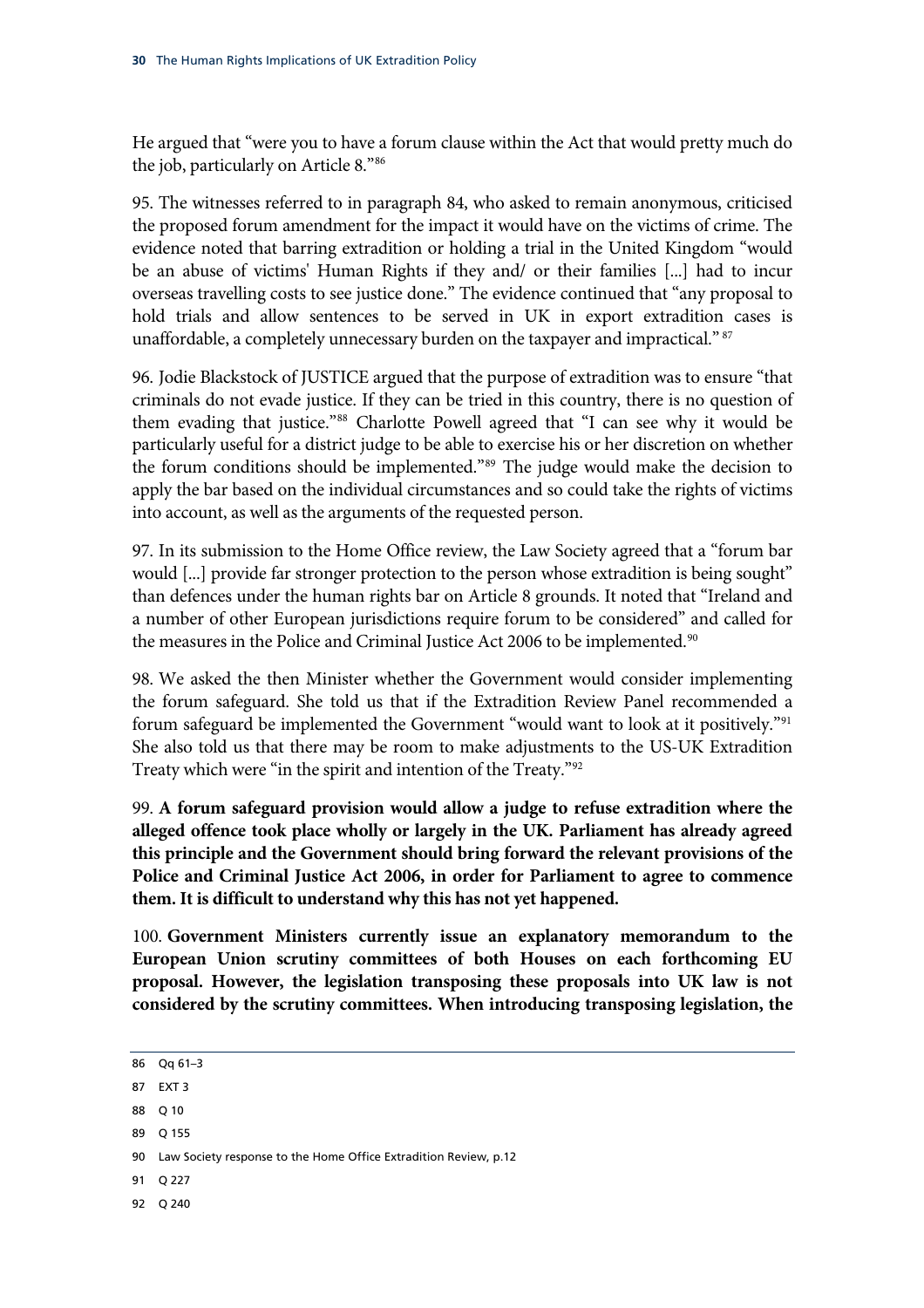**Government should be under an obligation to inform Parliament: how the relevant EU proposal is being transposed into domestic law; whether the transposing legislation would make any additional provisions or omit to transpose any provisions of the EU legislation; any areas where the Government have exercised discretion; and whether any difficulties have arisen during the transposition of the proposal which the Government did not explain to the European scrutiny committees that considered the original proposal.**

101. **It is important to respect the rights of victims, who will often be residing in the country in which the offence was committed, when deciding the location of a trial. The forum provisions would allow a judge discretion to determine the appropriate location of trial on a case-by-case basis, taking into account the rights of both the requested person and of any victims of crime, as well as any other circumstances, including access to a legal representative and evidence. There should be a general presumption that trials take place in the state where the offence was committed, in the interests of access to that process by the victims of that offence. On this basis, we wholeheartedly support the introduction of a forum safeguard.**

102. We note the case-law of the Court of Justice of the European Union (ECJ) on the double jeopardy or *non bis in idem* principle.<sup>[93](#page-34-0)</sup> In the case Gaetano Mantello<sup>[94](#page-34-1)</sup> the ECJ held that "a requested person is considered to have been finally judged in respect of the same acts within the meaning of Article [4(3)] of the [EAW] Framework Decision where, following criminal proceedings, further prosecution is definitively barred" (para 45) and in Mario Filimeno Miraglia<sup>[95](#page-34-2)</sup> the ECJ required a determination as to the merits of the case before the double jeopardy/*non bis in idem* principle could apply (para 35). Such a determination can include a decision not to prosecute on the part of the Public Prosecutor.

103. We did not hear evidence on this point, but we are of the view that this case-law strengthens the forum provisions in the Framework Decision and would strengthen a forum provision in the Extradition Act 2003 as it would allow the judge to take into account a decision not to prosecute taken by prosecution authorities which are not judicial in nature (such as the Crown Prosecution Service).<sup>[96](#page-34-3)</sup>

104. **We recommend that the case-law on double jeopardy be codified so that extradition under an EAW is barred where the CPS has decided not to prosecute for the same facts. This would strengthen an eventual forum clause. Such amendment could be done by adding a third paragraph to section 12 of the Extradition Act 2003.**

105. There appears to be some disagreement over whether the forum safeguard would be permitted under the UK-US Treaty and other bilateral extradition treaties without renegotiation. We did not take detailed evidence on this point and so we come to no conclusion. **The Government should look at how such a safeguard could be implemented in practice including, if necessary, through renegotiation of the relevant extradition treaties.**

<span id="page-34-0"></span><sup>93</sup> No legal action can be initiated twice for the same alleged action.

<span id="page-34-1"></span><sup>94</sup> C-261/09

<span id="page-34-2"></span><sup>95</sup> C-469/03

<span id="page-34-3"></span><sup>96</sup> We note the Supreme Court of Ireland is currently considering this point in relation to the case of Ian Bailey, who has been requested for extradition to France.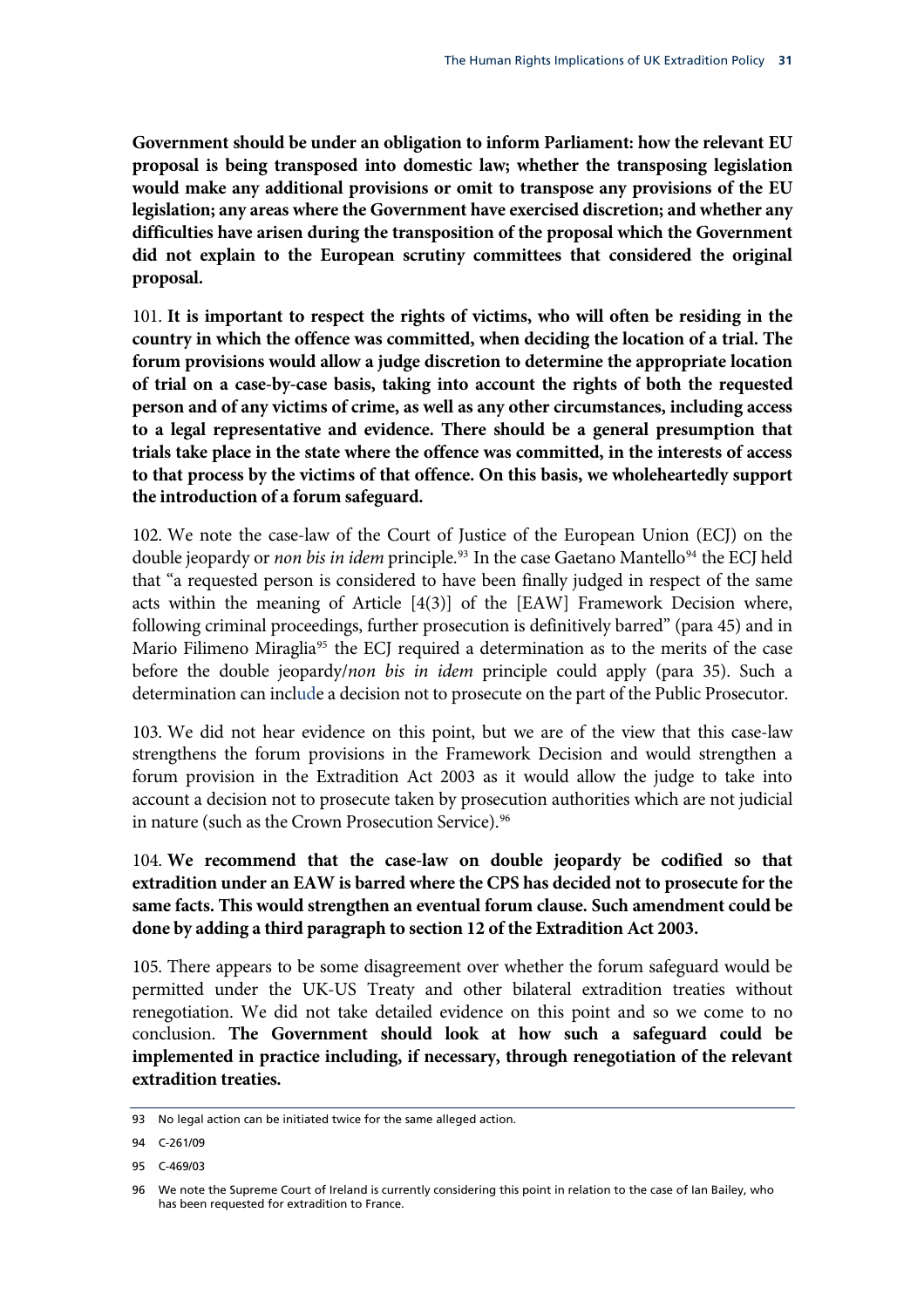#### <span id="page-35-0"></span>**Prima facie case**

106. It has been suggested that it be a requirement for a requesting country to present a *prima facie* case when requesting extradition of a person from the United Kingdom. In the context of extradition, a requirement for a *prima facie* case would mean that a court could bar extradition if it was not satisfied that a requesting country had shown that the requested person had a case to answer.

107. Those who gave evidence to us were not agreed on whether requiring a *prima facie* case to be presented in all extradition cases would be a helpful safeguard. Liberty argued that "a *prima facie* case must be established prior to extradition [...]. Before such a significant engagement of a person's human rights it must be determined whether there is a case to answer." The submission went on to argue that this would provide "an essential safeguard" by ensuring there is a genuine case to answer for all extradition requests.<sup>[97](#page-35-1)</sup> Sophie Farthing of Liberty argued that such a safeguard would ensure "that no one is extradited before it is known that there is a case against them." She noted, however, that "the *prima facie* case safeguard will not pick up on all cases where there is a potential injustice."[98](#page-35-2)

108. Other witnesses did not agree with Liberty that the extra protection offered by requiring a *prima facie* case to be presented for all extradition requests was enough to justify the difficulty of its implementation. Sally Ireland of JUSTICE argued that "it is important not to attach too much importance to this as a safeguard [...] only in a small number of cases will we say that prima facie would safeguard somebody against wrongful extradition.["99](#page-35-3) Jodie Blackstock noted that the European Arrest Warrant had removed the need for a *prima facie* case in order to make the process of extradition more streamlined and argued that "it is just unrealistic to start looking at importing back a *prima facie* case." She continued that "we are not going to be able to convince our EU partners that we ought to start looking with more scrutiny at the level of evidence that is provided."<sup>[100](#page-35-4)</sup>

109. The submission of JUSTICE to the Extradition Review argued that requirement for a *prima facie* case to be presented for European Arrest Warrant requests should not be a priority:

"We do not believe any of these [problems with the EAW] would be solved by insisting on a *prima facie* evidence requirement. Nor do we believe that it is realistic to attempt to import such a test back into the scheme for requests received by the UK. Should there be doubt about the veracity of a request, the Act allows for dialogue with the issuing state, and indeed many cases have involved lengthy delays whilst further evidence is sought to clarify matters raised on the form, such as identification and types of offence."<sup>[101](#page-35-5)</sup>

110. The Law Society, in its submission to the Extradition Review, did not call for the reinstatement of the *prima facie* case requirement: "the existing exceptions to the

- <span id="page-35-3"></span>99 Q 5
- <span id="page-35-4"></span>100 Ibid.

<span id="page-35-5"></span>101 JUSTICE Response to the Home Office Extradition Review, p 25

<span id="page-35-1"></span><sup>97</sup> EXT 6

<span id="page-35-2"></span><sup>98</sup> Qq 4–5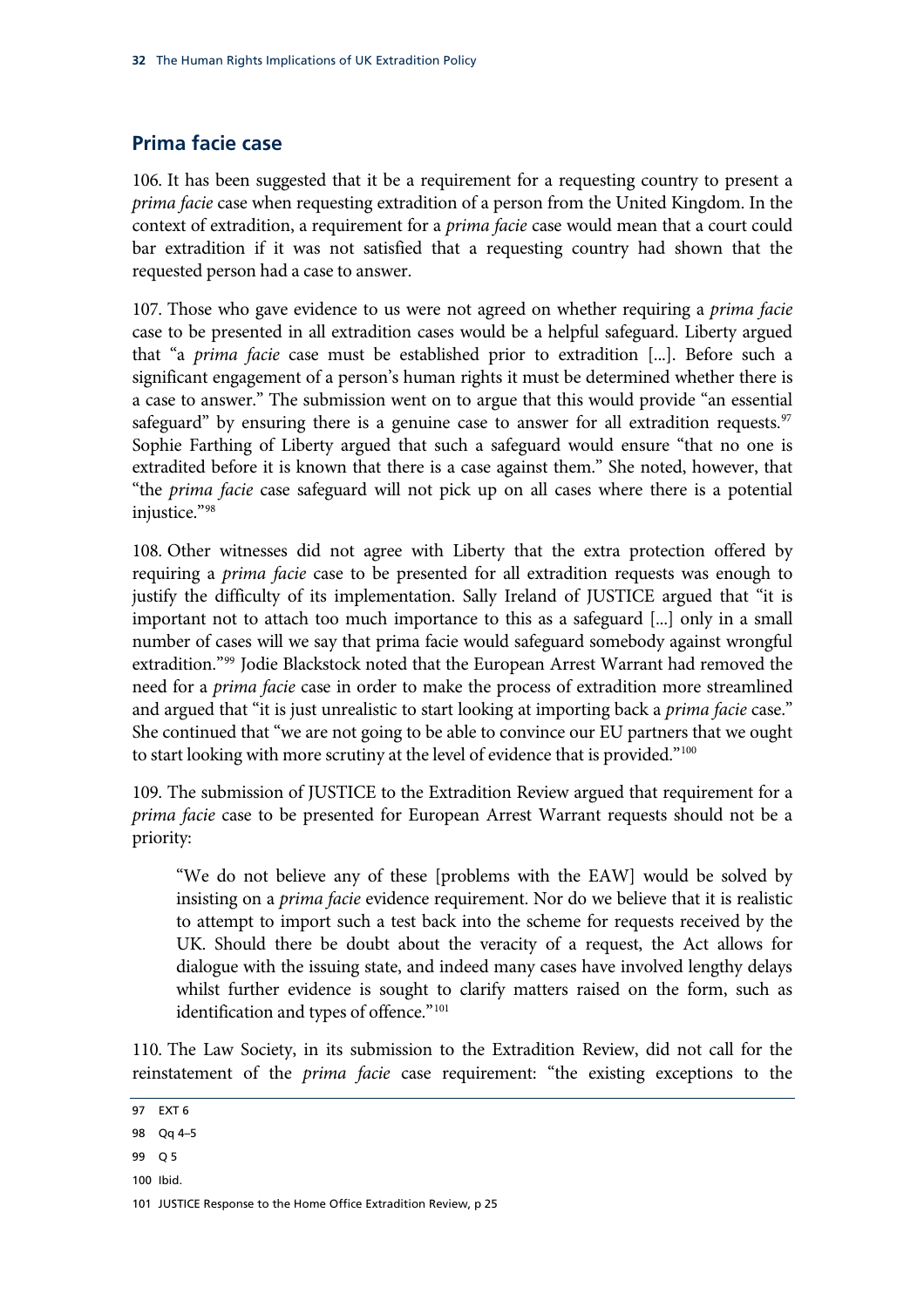requirement to provide prima facie evidence diminish its status as a general rule [...] the Law Society considers that the robustness and bona fides of a request may be challenged by the alternative avenues provided for under the 2003 Act."<sup>102</sup>

111. There is no optional safeguard in the Framework Decision of the European Arrest Warrant which would allow a requirement for the presentation of a *prima facie* case to be implemented in UK law. As such, it would require renegotiation of the Framework Decision in order to implement this safeguard. In the case of category 2 countries the situation is more complex and adding a *prima facie* case safeguard where one does not already exist may require the renegotiation of some bilateral treaties.

<span id="page-36-4"></span>112. **We agree with Liberty that adding a requirement for the requesting country to show a** *prima facie* **case—or a similarly robust evidential threshold in a civil law state before a person is extradited will improve the protection of human rights of those subject to extradition. In particular, this will require investigatory authorities to assess the available evidence before issuing a request for extradition, particularly within the EU, thus reducing the likelihood that a person could be extradited on speculative charges or for an alleged offence which they could not have committed.** We consider the issue of the *prima facie* case specifically in relation to the US-UK extradition treaty in Chapter 5.

113. When we heard evidence from people who had been subject to an extradition request, Mr Edmond Arapi explained how an EAW request was issued for his extradition to Italy for an offence he could not have committed, as he was in the United Kingdom at the time. He told us that "the EU warrant [...] is fighting the impossible. If they want you somewhere, whether you have evidence or not, they will send you there regardless."<sup>[103](#page-36-0)</sup> In cases such as this it might be that a *prima facie* test would help prevent wrongful extradition, as it would allow the judge the possibility of considering the evidence presented and barring extradition where there was clearly a case of mistaken identity. Fair Trials International argued that Mr Arapi's case showed the need to amend the Extradition Act to allow the UK to seek more information where there may be a case of mistaken identity.[104](#page-36-1) The Police explained to us the process by which the person sought for extradition was identified and it seems likely to us that cases of mistaken identity are most often on the part of the requesting country.[105](#page-36-2) A *prima facie* requirement would enable a judge to consider whether enough evidence had been provided to show the requested person had a case to answer. As noted above, JUSTICE argued that the Act allowed for dialogue with the issuing state to receive further information on subjects such as the identity of the requested person.

114. Witnesses reported that European Arrest Warrant requests were made for investigative purposes.[106](#page-36-3) In relation to the case of Michael Turner, who was extradited and released without being charged, Jodie Blackstock of JUSTICE expressed concern that requests for extradition would still be successful even with a *prima facie* safeguard since "if

<sup>102</sup> Law Society response to the Home Office Extradition Review, p 15

<span id="page-36-0"></span><sup>103</sup> Q 52

<span id="page-36-1"></span><sup>104</sup> EXT 1

<span id="page-36-2"></span><sup>105</sup> Q 92

<span id="page-36-3"></span><sup>106</sup> See the case of Michael Turner, Qq 32–42 and EXT 1.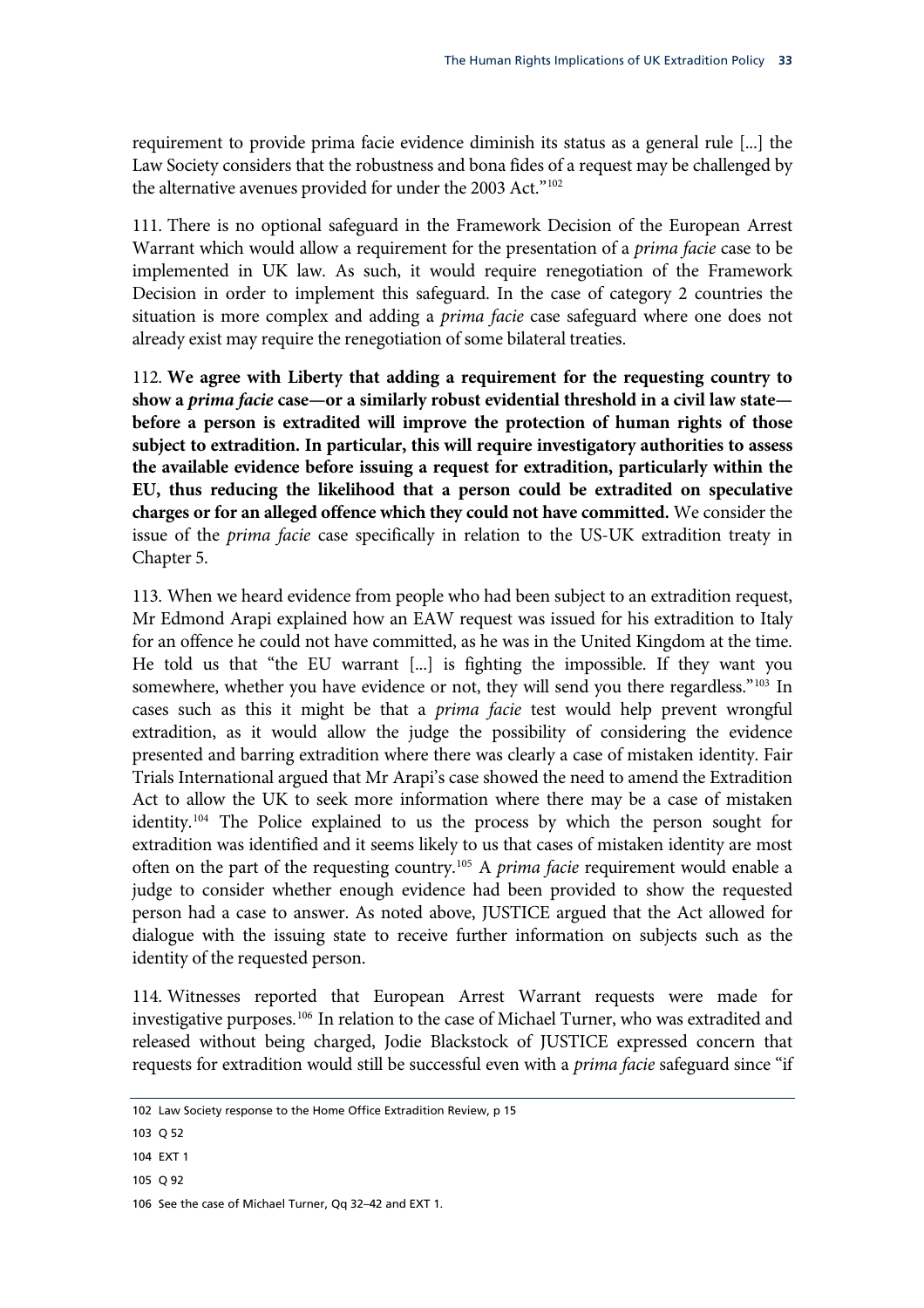they were in a position to be able to seek extradition in the case [...] they are going to be able to provide and support their request with evidence which will satisfy the prima facie test."107

<span id="page-37-2"></span>115. We note, however, that the Article 15(2) of the Framework Decision provides the possibility for further information to be requested from the requesting state. **We recommend that, in cases where identity is disputed or where there are doubts as to the stage of proceedings reached in the requesting state, this facility to request further information be used. We recommend that the UK devote negotiating efforts to securing longer time limits for cases where an information request has been made. Where identity is disputed, as in the case of Mr Arapi, the requesting state should be asked to provide a copy of the national identity card or passport or other photo ID. Where there are doubts as to the proper use of the EAW, the requesting state should be asked to provide information on the indictment process under their national law, the stage of proceedings reached, the date set for the first hearing and an assurance that the individual will not be interrogated on arrival.**

## **Legal representation in extradition cases**

116. In Chapter 2, we set out comments from witnesses on the effectiveness of the human rights bar to extradition. One of the three main reasons given for the ineffectiveness of the bar in protecting human rights of those subject to extradition requests was the difficulty for the defence to provide evidence in support of a case against extradition. Witnesses discussed with us two issues: the importance of legal representation in the requesting country and the adequacy of legal representation in the United Kingdom.

117. In order to make a successful defence against extradition on human rights grounds we were told that it was important to have legal representation in both the requesting and the requested country. Catherine Heard of Fair Trials International argued that legal representation in both countries was "absolutely crucial for a number of reasons" including quickly gathering evidence showing a risk of a breach of rights if extradited. She explained that a legal representative in the requesting country would be able to contact the prosecutor's office to overcome difficulties such as cases of mistaken identity and the possibility of the requested person paying a fine rather than receiving a custodial sentence, which would lessen the Article 8 implications of extradition. She concluded that "it could reduce the cost and the time as well as the human impact of an extradition request to make sure that legal representation is in place in both countries."<sup>[108](#page-37-0)</sup>

118. Jodie Blackstock, representing JUSTICE, said she would "absolutely agree" with this argument.<sup>[109](#page-37-1)</sup> A lawyer in the requesting, as well as the requested, country would be able to challenge the issuing of a warrant in the requesting country, provide information about the nuances of the legal system in the requesting state and help provide evidence to meet the level of proof required to bar extradition on human rights grounds. She noted that "we are

#### <span id="page-37-1"></span><span id="page-37-0"></span>107 Q 7 108 Q 23 109 Q 24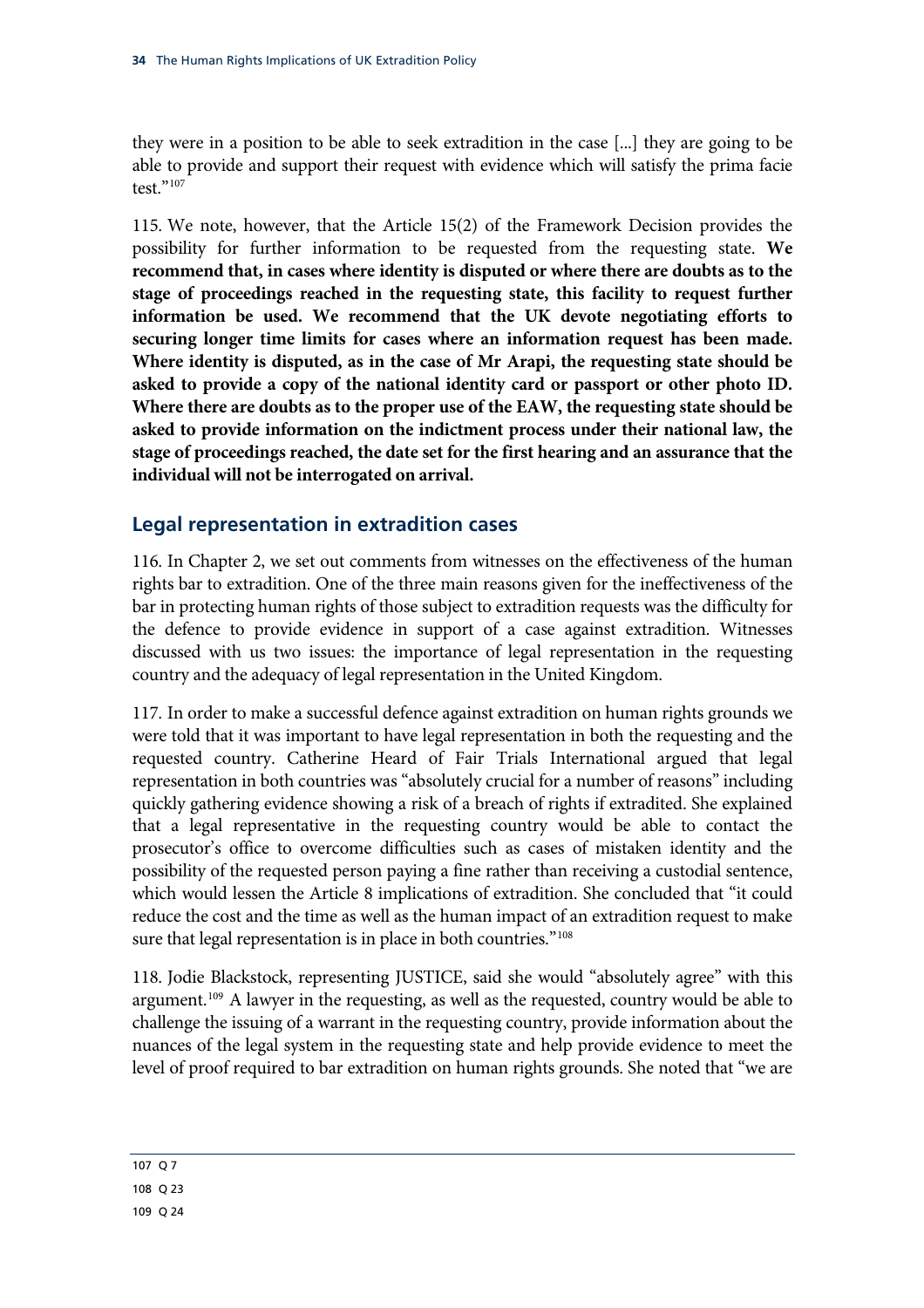fortunate in this country that legal aid is provided [...] where it is possible to show that expert evidence from the other country is required, but it is very ad hoc."<sup>110</sup>

119. Charlotte Powell agreed that it was important for a requested person to have the assistance of a lawyer in the requesting country. She told us that "if legal aid were automatic in extradition hearings, both for the provision of funding of services by defence lawyers in the United Kingdom and of a lawyer to represent them in a foreign state once returned, that would smooth the process for the requested person." She argued that courts had been reluctant to provide the certificate for counsel required to obtain expert evidence from abroad, further increasing the difficulties for defending a client on human rights grounds.[111](#page-38-0)

120. We wrote to the Secretary of State for Justice, Rt Hon Kenneth Clarke MP, to ask what legal aid was available for a requested person to pay for a lawyer in the requesting country. He explained in his reply that if a defendant wished to apply for legal aid in the requesting country, the defendant would need to apply for legal aid in accordance with the procedures in that country.<sup>[112](#page-38-1)</sup>

121. Charlotte Powell also raised concerns about the level of legal representation in the United Kingdom provided to people requested for extradition. She told us that the majority of people subject to extradition would be seen by a duty solicitor for only around half an hour before their trial, most of which will be spent completing the legal aid form. This may leave only five or so minutes to discuss "the intricacies of the Extradition Act and the personal circumstances of the requested person." In some cases, people from abroad will not have the requisite information to complete the legal aid forms and may be unrepresented at their extradition hearings.<sup>[113](#page-38-2)</sup>

122. Charlotte Powell explained further that as a large number of people involved in extradition proceedings are foreign nationals, they often have difficulty in supplying the evidence required (tax returns, hours worked, bank balances, rent and partner's income) to secure legal assistance. This means that "even though a requested person's low earnings might qualify them for legal aid, for many it is impossible to provide the necessary documentation." She suggested that a holistic approach to legal aid, where it was granted to all involved in extradition proceedings automatically, would help in this respect.<sup>[114](#page-38-3)</sup>

123. In its submission to the Extradition Review, the Law Society noted that "anecdotal evidence suggests that the introduction of means testing in the Magistrates' Courts effectively denies access to legal aid for defendants in extradition proceedings, where the time taken to process applications exceeds the length of those proceedings."<sup>[115](#page-38-4)</sup>

124. The Secretary of State for Justice explained that any individual subject to extradition proceedings could apply for legal advice subject to a financial means assessment and an "Interests of Justice" test. He continued that given the adverse impact of extradition on the

<span id="page-38-3"></span>114 EXT 30

<sup>110</sup> Q 3

<span id="page-38-0"></span><sup>111</sup> Qq 146–52

<span id="page-38-1"></span><sup>112</sup> EXT 26

<span id="page-38-2"></span><sup>113</sup> Qq 145–7

<span id="page-38-4"></span><sup>115</sup> Law Society response to the Home Office Extradition Review, p 2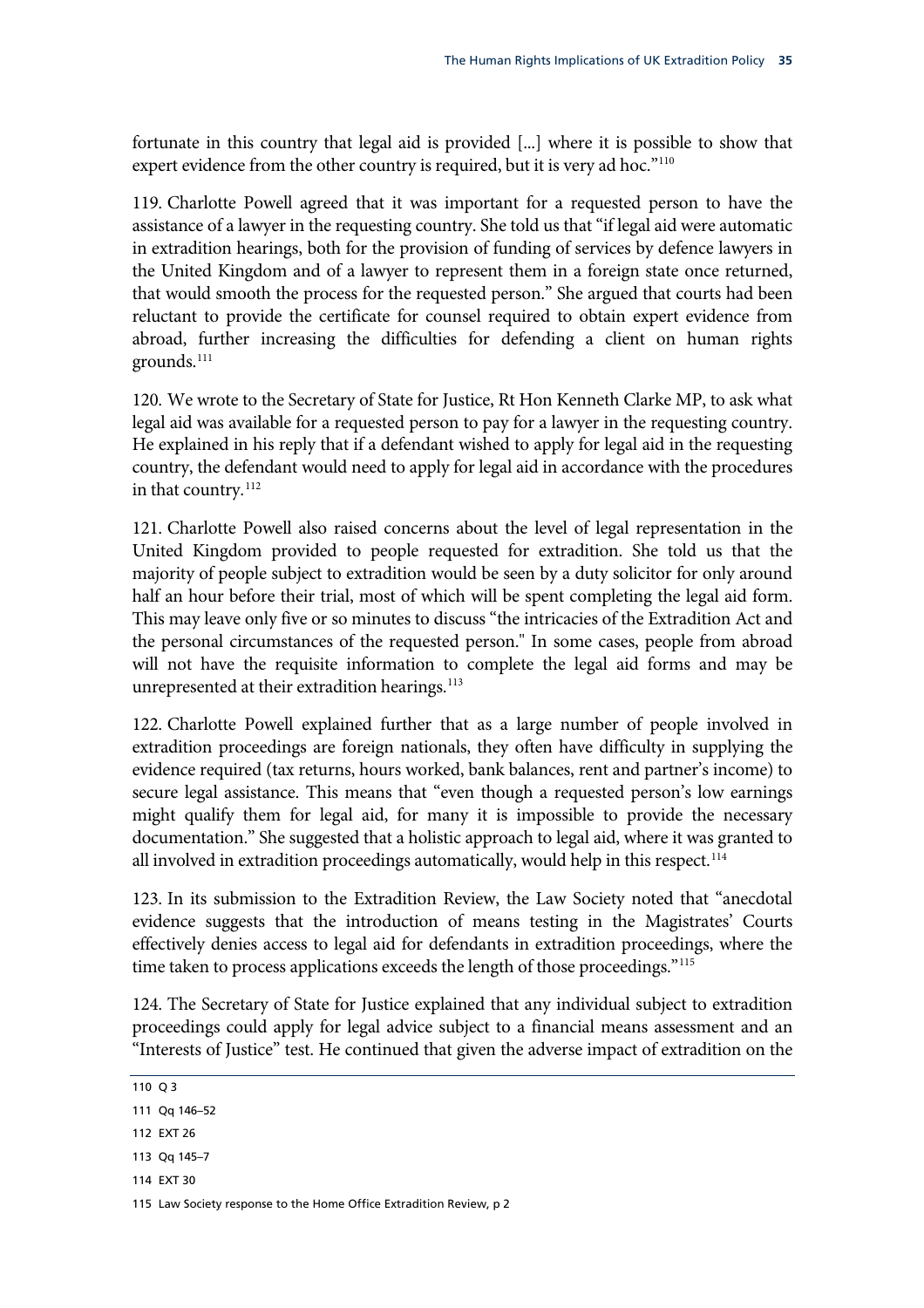liberty and livelihood of an individual "it is likely that in most cases the "Interests of Justice" test will be met." He expressed confidence that the level of service provision met the legal obligations of the UK under the ECHR.<sup>116</sup>

125. When asked whether defendants have sufficient time with a duty solicitor, the Secretary of State noted that the Extradition Review Panel had met with Ministry of Justice officials "to explore the interaction between the provision of legal aid services and the overall processes for handling extradition cases." He continued that it was likely that "MoJ will undertake further analysis of the legal aid arrangements to help inform the Review Panel's recommendations." Other witnesses also commented on the strict time limits in the European Arrest Warrant which can also create problems for legal representation.

<span id="page-39-0"></span>126. **We have heard compelling evidence on the importance of dual representation for a requested person in order to ensure that their rights are safeguarded. We do not believe that the present provision of legal representation meets these needs. We recognise, however, the current climate of reduced funding for legal aid. We urge the Government to examine the provision of legal representation in extradition proceedings in order to ensure that people subject to extradition are properly represented both in the requesting and requested country. We welcome the Extradition Review Panel's consideration of this issue. Legal representation in both countries for persons requested for extradition would make the human rights bar and other safeguards in the extradition process more effective in protecting rights.**

## **Securing adequate protection of rights**

<span id="page-39-1"></span>127. **When our predecessor Committee considered the draft Extradition Bill in the 2001–02 Session, it was satisfied that the requirement for a judge to consider the impact of extradition on a suspect's Convention rights would provide adequate protection for those rights. Our inquiry, and specifically this and the previous Chapter, has considered whether that judgment has been borne out in practice and has revealed that the mere presence of such a "human rights bar" in the statutory framework is not enough to secure effective protection for human rights. For such protection to be practical and effective it is necessary to go beyond such generalised provisions and to spell out in detail in the statutory framework some specific and detailed safeguards of the rights in question.**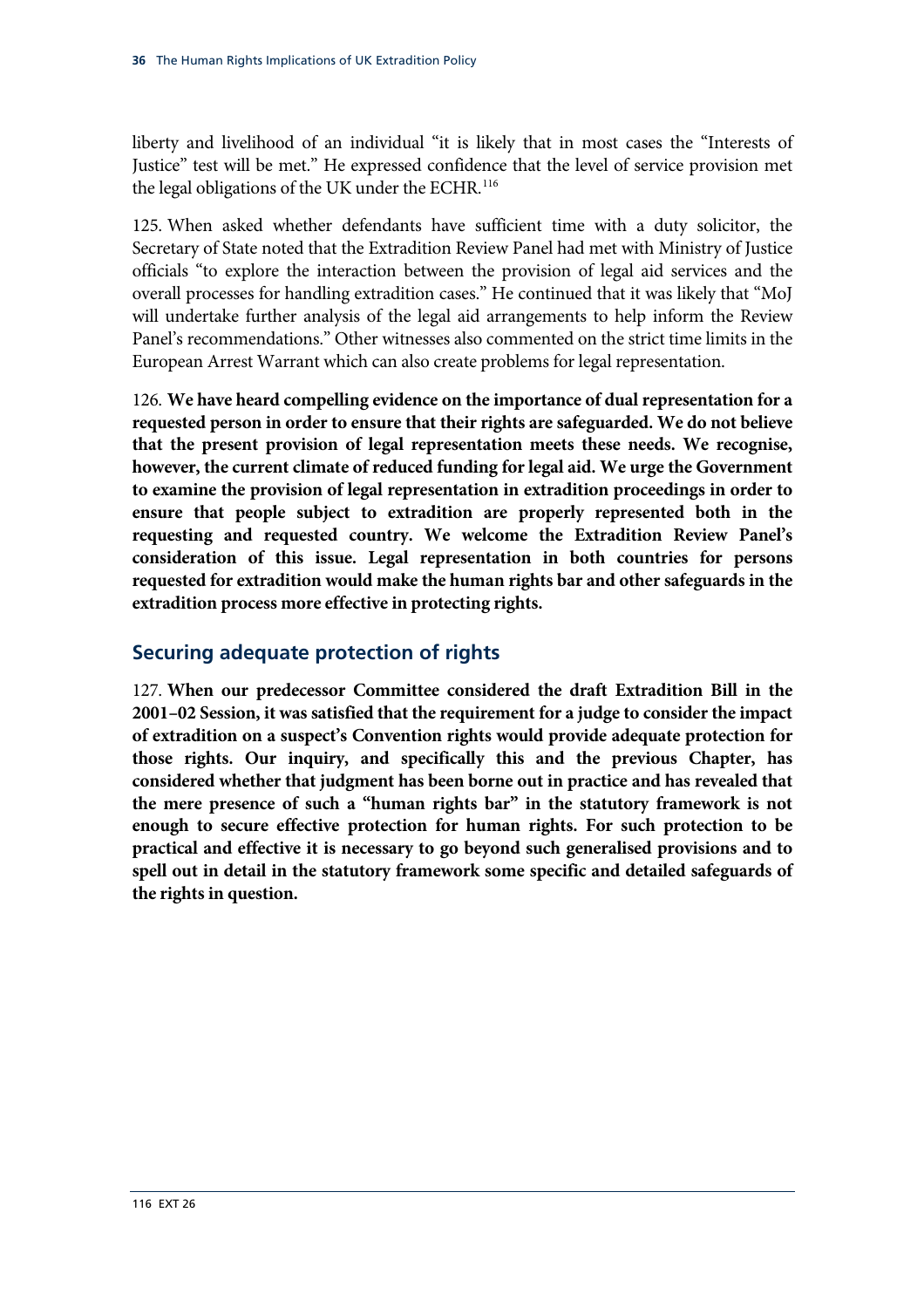# 4 The European Arrest Warrant

128. In this chapter, we consider the human rights implications of the EAW and the suggestions that have been made to improve the practical protection of rights in the EAW process.

### **Advantages of the European Arrest Warrant**

129. Although much of the evidence we received was critical of the European Arrest Warrant, several witnesses praised some aspects of the system. Commander Gibson, representing the Association of Chief of Police Officers (ACPO) said that "when you need to have someone arrested abroad, it is a simpler, faster and more certain process of getting a person before your courts. The police service benefits from that. It is much easier than what went before."<sup>[117](#page-40-0)</sup> The Director of Public Prosecutions agreed that the advantage of the European Arrest Warrant was that it was much quicker than the previous system and that it removed the executive from the process. It also dealt with the previous problem of several countries not surrendering their own nationals.<sup>[118](#page-40-1)</sup>

<span id="page-40-5"></span>130. The Minister noted that "the chances of getting someone back are greatly increased by the existence of the system, for all its imperfections [...] the interests of justice are certainly served by both extraditing and facilitating the process under the rules."<sup>[119](#page-40-2)</sup> The EAW therefore facilitates the process of justice and helps ensure that the victims of crime see justice done on a more regular basis. **We recognise the importance of extradition and the benefits the EAW has brought in terms of a quicker, more streamlined process for surrender within the European Union.**

## **The system of mutual recognition**

131. The operation of the European Arrest Warrant is based on the principle of mutual recognition of judicial decisions. This principle is based on the mutual trust of one Member State in the criminal justice procedures of another Member State.

132. Some of our witnesses criticised mutual recognition. Fair Trials International argued that "standards of justice vary greatly from one EU country to another and human rights do not receive the same respect in every Member State", concluding that "blind faith in the criminal justice systems of our EU neighbours has led to many cases of injustice."[120](#page-40-3) Liberty agreed that there was a "wide disparity in the treatment of criminal suspects, with the prison conditions and criminal justice processes afforded in various Member States repeatedly falling foul of the Convention."[121](#page-40-4) The Freedom Association made a similar point: "there are simply too many differences between all the different member states when it comes to justice systems and legal traditions, which are impossible to overcome. Thus

|  | ×<br>۰. |
|--|---------|
|--|---------|

<span id="page-40-1"></span><span id="page-40-0"></span>118 Q 184

<span id="page-40-2"></span>119 Q 216

<span id="page-40-3"></span>120 EXT 1

<span id="page-40-4"></span>121 EXT 24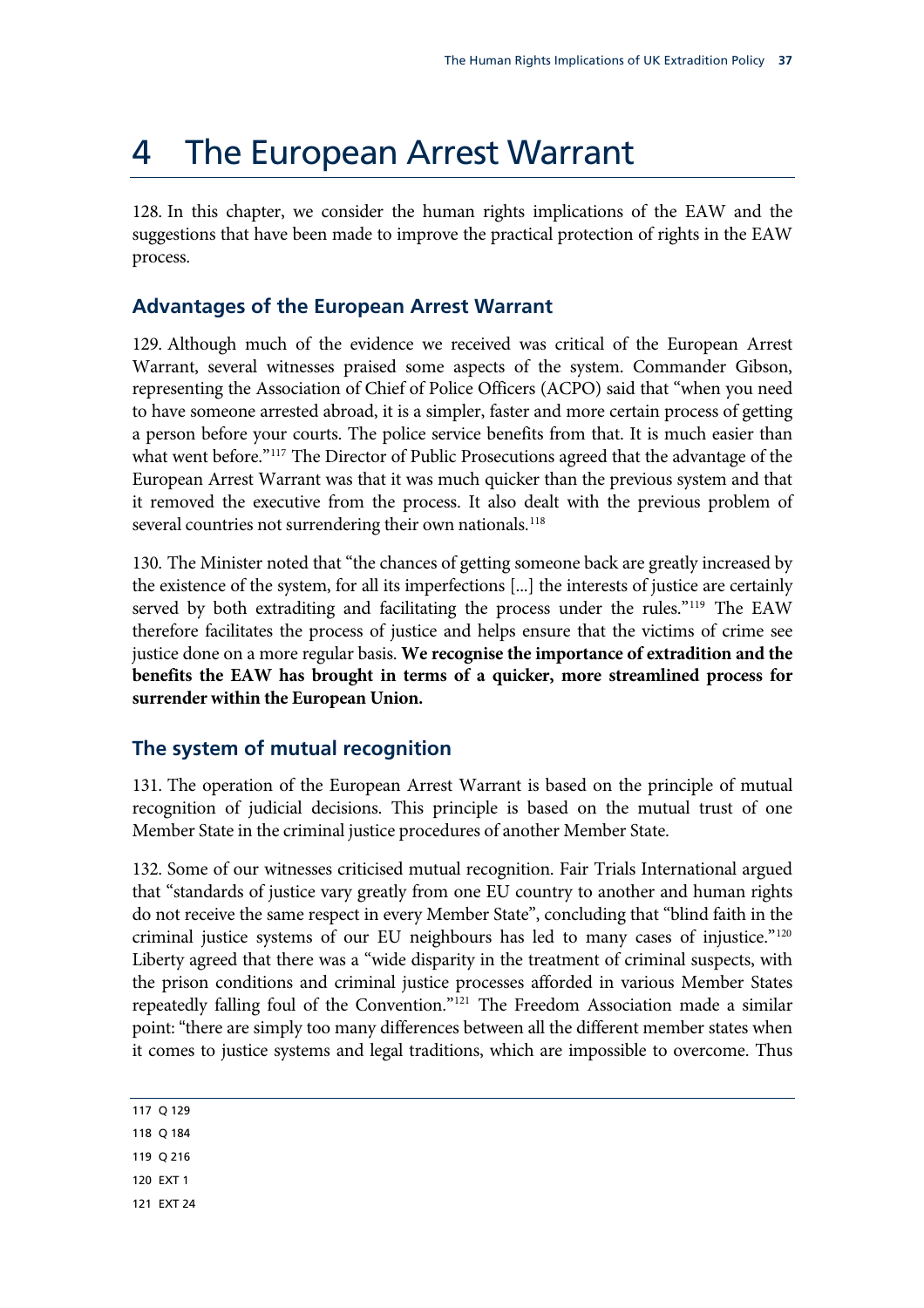there can never be the mutual trust and recognition which is needed for the European Arrest Warrant system to be able to work."<sup>122</sup>

133. The evidence we received from people who had been subject to extradition in the UK appeared to demonstrate the differing levels of respect for basic rights across the EU. For example, Frank Symeou described the poor conditions his son Andrew had encountered while imprisoned in Greece.<sup>[123](#page-41-0)</sup> We note that it is difficult to draw a wide conclusion on the standards of justice in the EU from this very small sample.

134. The recent European Commission report on the operation of the Framework Decision noted that "despite the fact that the law and criminal procedures of all Member States are subject to the standards of the European Court of Human Rights, there are often some doubts about standards being similar across the EU." The report continued that "a number of judgments [...] have highlighted deficiencies in some prisons within the EU."<sup>[124](#page-41-1)</sup>

135. The solutions proposed by witnesses differed. The Freedom Association argued that "the Extradition Review should ask the Government to push for the suspension of the European Arrest Warrant due to a lack of mutual trust."[125](#page-41-2) Fair Trials International argued that the lack of equality of legal protections meant that enhanced safeguards in the Extradition Act were "even more important."<sup>[126](#page-41-3)</sup> Witnesses noted the importance of the EU Roadmap on procedural rights, which may help enhance procedural protections across the EU.

136. Baroness Neville-Jones, the then Minister, commented that "it is probably a matter of observation that human rights are not interpreted in all member states in the same way." She noted the criticism that "although in theory you get equal justice, in fact you do not." She told us that the Government were committed to the system and committed to raising standards elsewhere.<sup>[127](#page-41-4)</sup>

<span id="page-41-7"></span>137. Liberty commented on the link between the mutual recognition of judicial decisions and the reluctance of judges to refuse extradition on human rights grounds.<sup>[128](#page-41-5)</sup> It is crucial that it is possible to rebut the presumption that rights are respected equally in all EU Member States. **We agree with this evidence and recommend that the Government should take the lead in seeking to ensure that there is equal protection of rights, in practice as well as in law, across the EU.**

138. In November 2009, the European Council adopted a "Roadmap for strengthening procedural rights of suspected or accused persons in criminal proceedings."[129](#page-41-6) The Minister noted the importance of this Roadmap in ensuring equal protection of rights across the EU. The Roadmap invited the European Commission to bring forward

<span id="page-41-6"></span><span id="page-41-5"></span><span id="page-41-4"></span><span id="page-41-3"></span><span id="page-41-2"></span><span id="page-41-1"></span><span id="page-41-0"></span>122 EXT 2 123 Q 54 124 COM (2011) 175 125 EXT 2 126 EXT 1 127 QQ 214–7 128 EXT 6 129 OJ C295 (30 November 2009)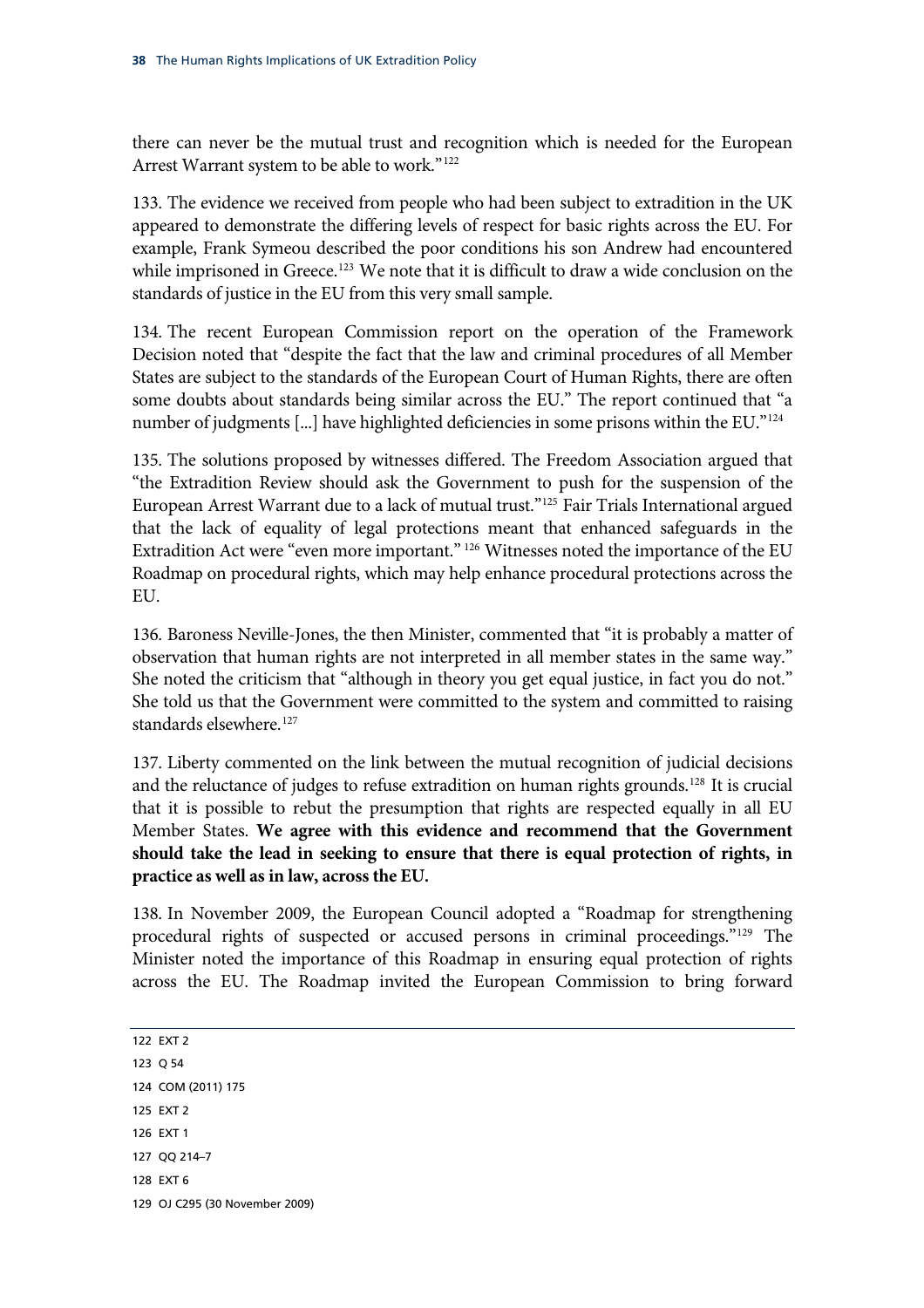proposals designed to implement a single standard of procedural rights across the EU. The proposals in the Roadmap are set out in Box 3. So far, only a proposal to provide access to a translator had been adopted. A proposal to ensure the right to information on criminal proceedings is currently under negotiation in the EU.<sup>130</sup> The Commission report on the implementation of the EAW notes that "preparatory work is underway by the Commission regarding the remaining measures."131

139. We wrote to the Secretary of State for Justice for more information on the Roadmap. The Minister told the Committee that the Roadmap aimed to take EU level action in a "focused, evidence based and targeted way that builds on the foundation of the European Convention on Human Rights." He noted that the Directive on Interpretation and Translation in Criminal Proceedings had been agreed in October 2010 and the draft Directive on the Right to Information in Criminal Proceedings was under negotiation with the European Parliament. A draft Directive on access to legal aid was expected to be tabled by the European Commission in the summer. The Government had opted-in to the first two Directives as they were "necessary and helpful measures [...] to improve procedural rights across the EU and support instruments of mutual recognition." The Government would examine the case to opt-in to each subject proposal on a case-by-case basis, with a view to "maximising our country's security, protecting Britain's civil liberties and preserving the integrity of our criminal justice system."[132](#page-42-0)

140. Fair Trials International agreed that the Roadmap would strengthen procedural protections for those subject to extradition.<sup>[133](#page-42-1)</sup> Baroness Neville-Jones told us that the Roadmap "ought to even up the standards that are observed in practice between member states" and that the proposals were "important practical safeguards, which should improve the real-life experience of people who get caught up in the legal systems of other countries."<sup>134</sup> Charlotte Powell broadly agreed.<sup>[135](#page-42-3)</sup> While the Freedom Association noted the aims of the Roadmap, it argued that it did not go far enough.<sup>[136](#page-42-4)</sup>

141. The recent Commission report on the operation of the EAW argued that there "must be adoption of the measures in the roadmap on procedural rights [...] to ensure that fundamental rights and freedoms are protected."<sup>[137](#page-42-5)</sup>

142. The Roadmap is an EU proposal that aims to strengthen protections for people in legal systems across the EU, of which persons subject to extradition are just one category. The EU Committee of the House of Lords and the European Scrutiny Committee in the House of Commons scrutinise all EU proposals, including those set out in the Roadmap, and for this reason we do not comment on the merits or otherwise of the proposal in this Report.

<span id="page-42-5"></span><span id="page-42-4"></span><span id="page-42-3"></span><span id="page-42-2"></span><span id="page-42-1"></span><span id="page-42-0"></span>130 COM (2010) 392 131 COM (2011) 175 132 EXT 26 133 EXT 1 134 Qq 213, 237 135 Q 162 136 EXT 3 137 COM (2011) 175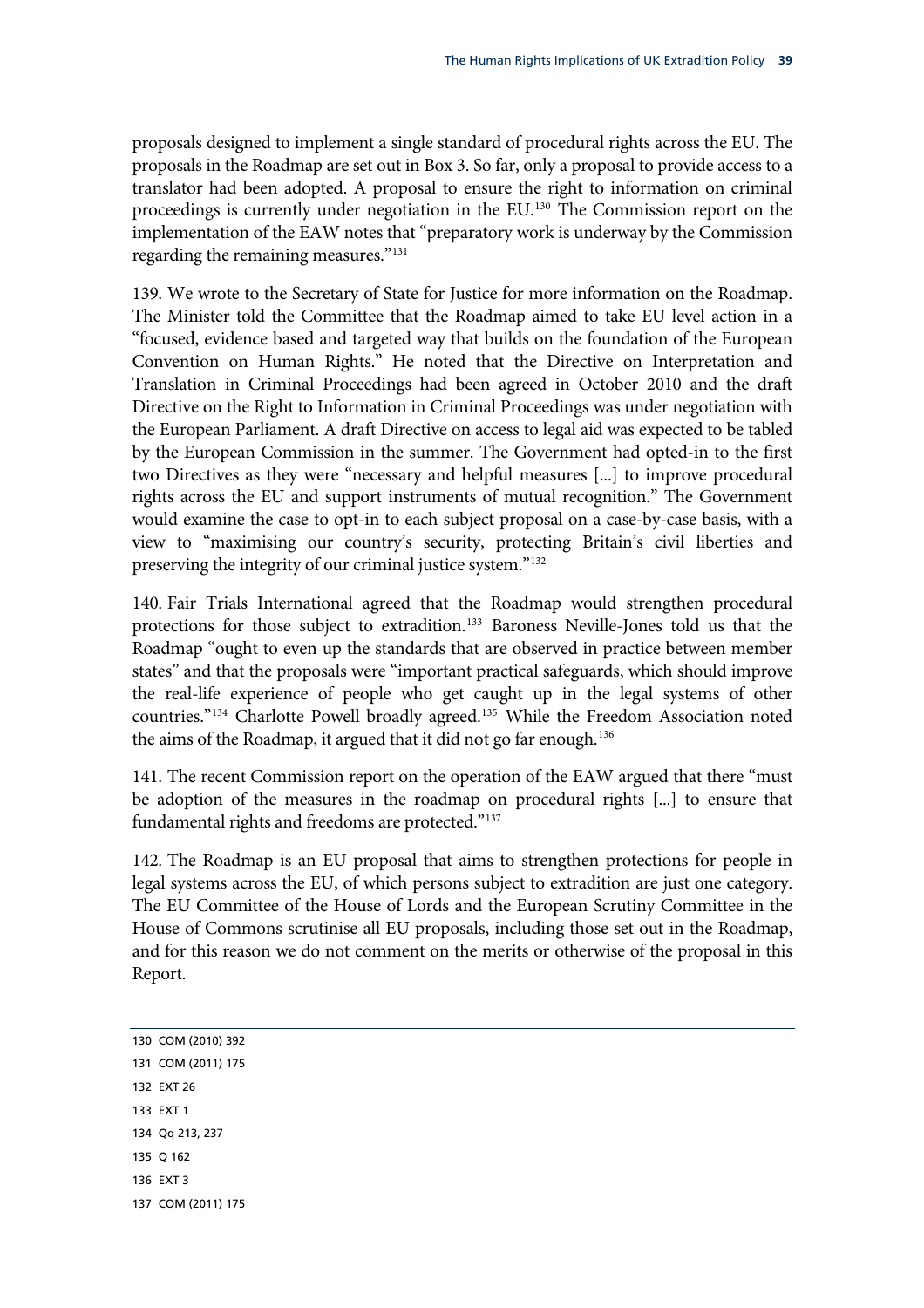### *Box 3—the EU Roadmap*

*The EU Roadmap on procedural rights included six separate measures designed to increase procedural protections in the EU. The Roadmap proposed measures to implement the following rights for defendants in criminal proceedings:* 

- *Translation and Interpretation*
- *Information on Rights and Information about the Charges*
- *Legal Aid and Legal Advice*
- *Communication with Relatives, Employers and Consular Authorities*
- *Special Safeguards for Vulnerable Persons*
- *A Green Paper on the Right to Review of the Grounds for Detention*

## **Proportionality and imbalance**

*Box 4—EAW figures[138](#page-43-0)*

| Year        | <b>EAW</b> requests | Surrenders | <b>EAW</b> requests | Surrenders to |
|-------------|---------------------|------------|---------------------|---------------|
|             | received by UK      | from UK    | issued by UK        | UK            |
| $2006 - 7$  | 3515                | 178        | 146                 | 84            |
| $2007 - 8$  | 2483                | 415        | 182                 | 107           |
| $2008 - 9$  | 3526                | 516        | 257                 | 88            |
| $2009 - 10$ | 4100                | 699        | 203                 | 71            |

143. An EAW may be issued by any EU country for any offence which has a maximum sentence of longer than one year. Although there is no proportionality test in the Framework Decision, some countries, including the United Kingdom, apply such a test before issuing a request. The lack of a proportionality test in the Framework Decision has been criticised by witnesses because of the large number of requests received by the UK in comparison to requests issued and the human rights implications of the large number of requests for extradition for minor offences.

## *Existing proportionality tests*

<span id="page-43-0"></span>144. When an EAW request is received by the UK, it is certified by the Serious Organised Crime Agency (SOCA). The police locate and arrest the subject of the warrant. Detective Superintendent Murray Duffin of the Metropolitan Police Extradition Unit explained that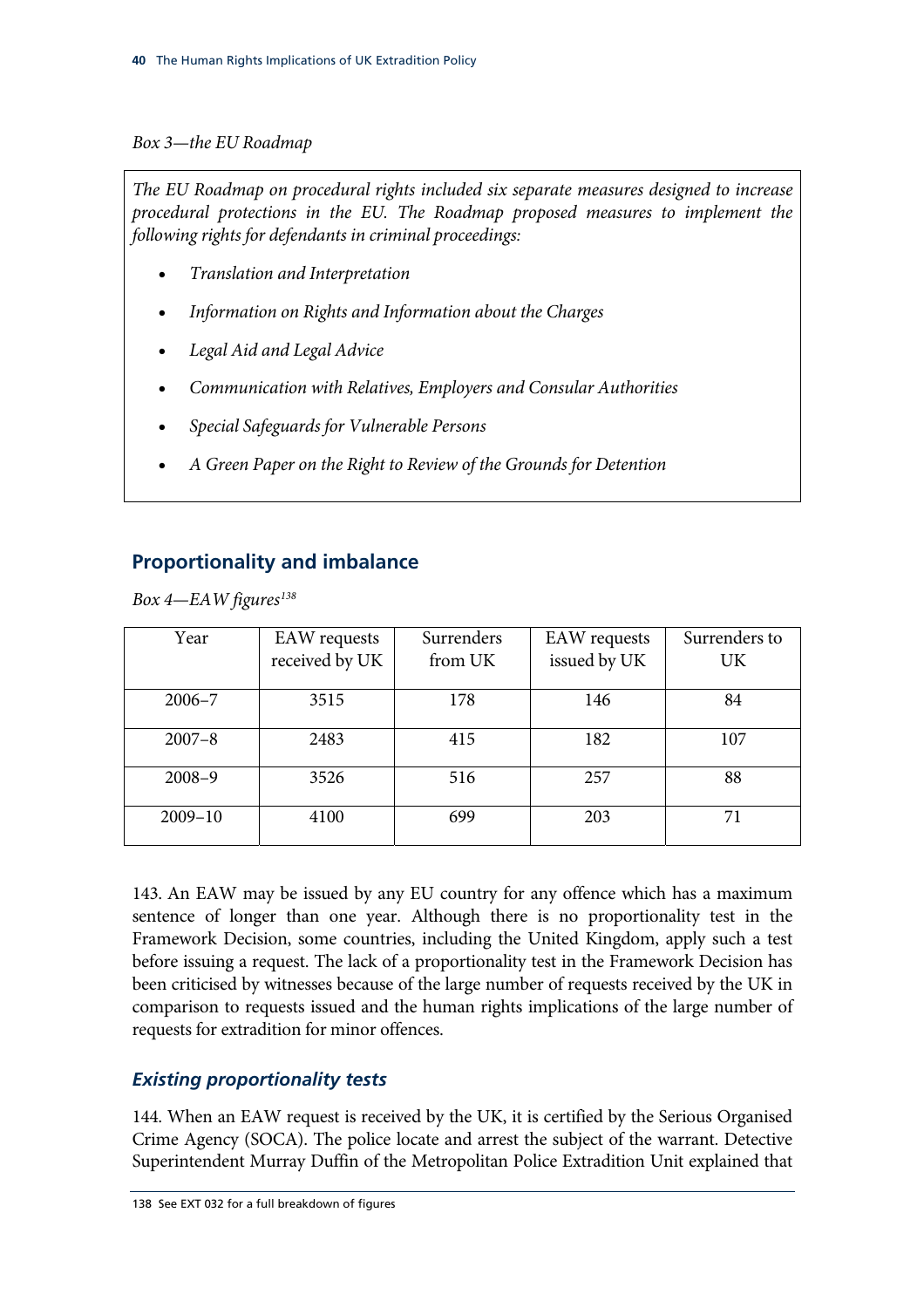"no proportionality test is written into the framework or the legislation, so if we receive a request and it is certified and meets all the requirements, it is to be executed."139 The Director of Public Prosecutions explained that the Crown Prosecution Service also has no discretion to choose whether to execute an EAW request.<sup>140</sup>

145. We heard from witnesses that when the UK issues an EAW, proportionality is a relevant consideration. Commander Allan Gibson, representing the Association of Chief of Police Officers, told us that when considering whether to proceed with an investigation "we are quite conscious of cost and have to bear in mind what the likely penalty might be at the end of the process. So cost and end product or outcome are relevant considerations."<sup>[141](#page-44-0)</sup> The Crown Prosecution Service explained that the standard public interest test is applied before issuing a request:

"a prosecution will only follow if the Full Code Test is met: namely that there is sufficient evidence for a realistic prospect of conviction; and it is in the public interest. The CPS applies the Full Code Test when deciding if an extradition request for a person should be prepared and submitted for a person who has yet to be charged with the offence."[142](#page-44-1)

146. [W](#page-44-1)e asked the non-governmental organisations what assessment they had made of the UK's use of the EAW for requesting extradition. Catherine Heard told us that Fair Trials International was prepared to help any person who wanted to complain of unfair trial or extradition, but it had not received any cases from people facing an EAW request to return them to the UK. She told us that in the UK "there is a process of deciding if it is in the interests of justice to issue an arrest warrant to another country" and concluded that this filter should be imposed on all other countries.<sup>[143](#page-44-2)</sup> Jodie Blackstock of JUSTICE agreed that the UK had issued a much smaller number of requests than many other Member States showing the UK was considering in greater detail whether to issue a European Arrest Warrant.<sup>144</sup>

147. [Commander Gibson tol](#page-44-3)d us that some other EU countries "appear to" operate a proportionality test.<sup>[145](#page-44-4)</sup> Catherine Heard agreed that "many countries in practice seem to have a public interest test before they go as far as issuing a warrant."<sup>[146](#page-44-5)</sup>

### *Problems caused by the lack of a proportionality principle*

<span id="page-44-5"></span><span id="page-44-4"></span><span id="page-44-3"></span><span id="page-44-2"></span><span id="page-44-1"></span><span id="page-44-0"></span>148. Several witnesses noted the human rights implications of the lack of a proportionality test in the Framework Decision. Jodie Blackstock of JUSTICE told us that "from a perspective of someone's private and family life and the upheaval it causes in them having to go and face trial in another country, it comes back to the proportionality test as well.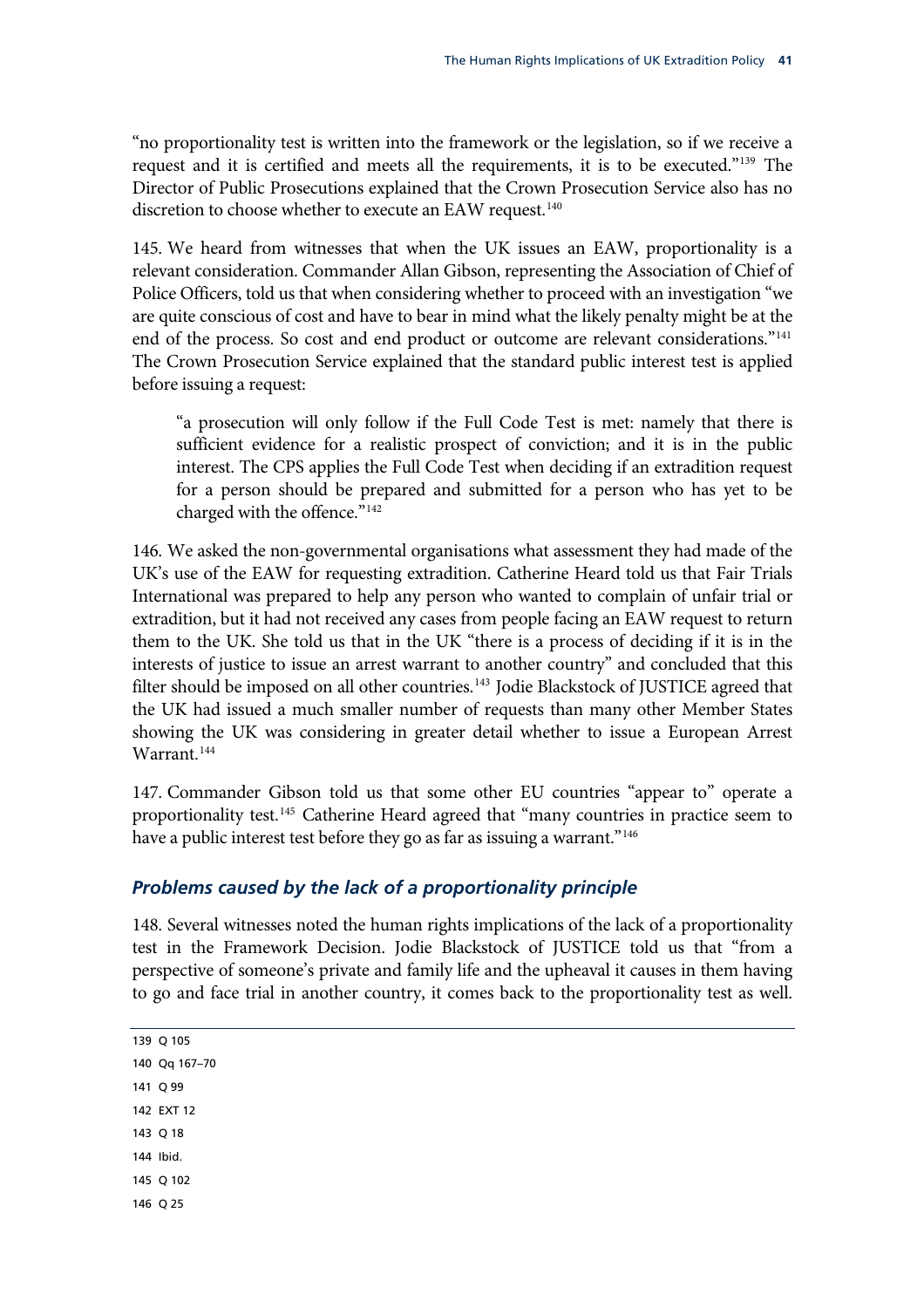There is an element, a question of whether it is necessary to extradite someone to another country."147 Fair Trials International also noted the disproportionate impact of an EAW request in comparison to the alleged crime.<sup>148</sup>

149. The recent report from the European Commission on the implementation of the EAW, noted that "confidence in the application of the EAW has been undermined by the systematic issue of EAWs for the surrender of persons sought in respect of often very minor offences." The report concluded that "it is essential that all Member States apply a proportionality test, including those jurisdictions where prosecution is mandatory."[149](#page-45-0) The Commission report also noted that it would issue a Communication in September 2011 aimed at introducing training for legal practitioners and judicial authorities on the implementation of the EAW and on strengthening procedural rights.

150. One of the issues raised by witnesses was the number of requests received from Poland: surrenders from the UK to Poland accounted for 61% of all surrenders from the UK in 2009–10. The CPS noted that the large number of requests were because "their prosecutors operate under an obligation to prosecute principle."[150](#page-45-1) Similarly, John Hardy noted in his submission that "a number of the new Member States' domestic law systems conferred no discretion upon prosecutors and investigating magistrates as to when it might not be in the public interest to pursue an extradition request."<sup>[151](#page-45-2)</sup> Fair Trials International provided an example of extradition for a minor offence: Patrick Connor was extradited to Spain for possession of two forged €50 notes which were found in his hotel room, of which he claimed to have no knowledge. Four years after initially being arrested, he was extradited to Spain, where he pleaded guilty and spent 9 weeks in prison.<sup>[152](#page-45-3)</sup>

151. [The Director of Public Prosecutions said that a requested person could](#page-45-3) argue against extradition on Article 8 grounds under the Section 21 human rights bar to extradition. He explained that "an individual accused of stealing a loaf of bread in another country would be able to argue that to remove him or her would be such a disproportionate interference with their Article 8 right that it should not happen", although he added the caveat "if the regime works properly."[153](#page-45-4) The Law Society noted in their submission to the Extradition Review that "the UK courts have suggested that the triviality of an offence can be taken into account in assessing the proportionality of interference with qualified convention rights as a result of extradition [...] the lack of an express proportionality requirement may, therefore, be remedied where extradition is found to be a disproportionate interference with qualified Convention rights."<sup>[154](#page-45-5)</sup>

152. [Witnesses also commented on the appar](#page-45-5)ent "imbalance" between the tests the CPS applies before applying for extradition, compared to the tests applied by other countries in the context of the rights of victims. The witnesses referred to in paragraph 84, who

- <span id="page-45-0"></span>149 COM (2011) 175
- <span id="page-45-1"></span>150 EXT 17
- <span id="page-45-2"></span>151 EXT 28
- <span id="page-45-3"></span>152 EXT 1
- <span id="page-45-4"></span>153 Q 177

<span id="page-45-5"></span>154 Law Society response to the Home Office Extradition Review, p 5

<sup>147</sup> Q 10

<sup>148</sup> EXT 1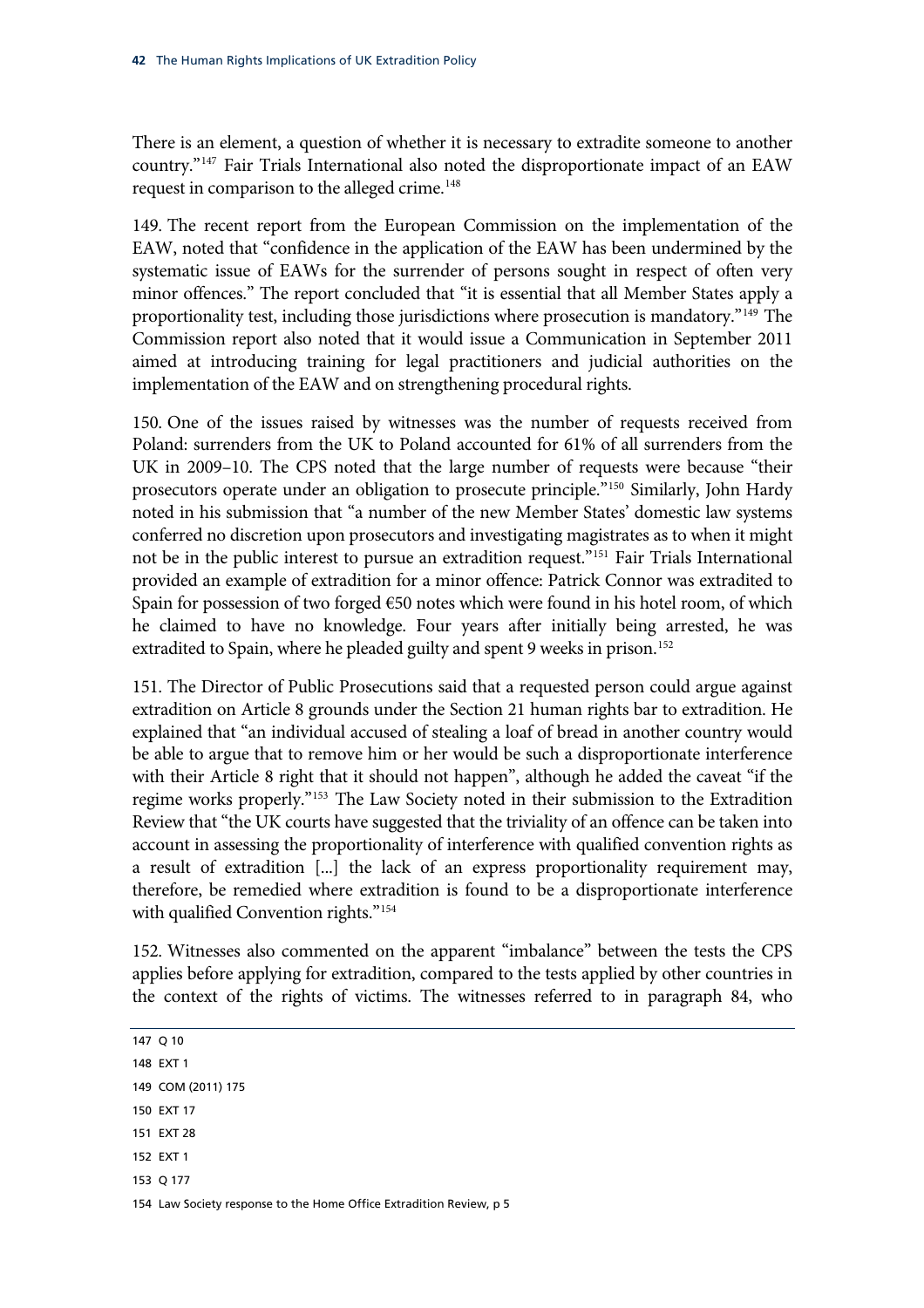preferred to remain anonymous, argued that the "rights for victims are prejudiced unnecessarily by the high evidential standard" applied by the CPS before making an EAW request. The evidence argued that UK law enforcement agencies are reluctant to use the EAW[.155](#page-46-0) When we put this question to the Director of Public Prosecutions, he argued that the difference came from the differences in legal systems in the EU. In civil law jurisdictions, the court is involved in proceedings earlier in the criminal justice process, meaning that "some of those countries may make requests for the purpose of prosecution at an earlier stage than we would recognise as being the start point of criminal proceedings.["156](#page-46-1)

### *Solutions*

153. There are several ways of reducing the number of trivial EAW requests. Many witnesses supported the introduction of a proportionality test beyond the current 12 month maximum sentence test. Commander Gibson of ACPO told us that the Police "would like a proportionality test [to be] brought in."<sup>157</sup> He noted, however, that such a test should be operated by the requesting country before a request is made: "it is more difficult if we try to exercise it at the other end and try to second guess what is right in any individual case."[158](#page-46-3) The Director of Public Prosecutions told us that "if someone suggests that the prosecutor should be given a role to be able to say early on that this is clearly a case that is disproportionate and should never come into the system, I would not argue against that."[159](#page-46-4) He noted that such a test could be applied by either the court in the requested country or the prosecutor, although "the CPS could deal with it earlier." He did not, however, think that such a test should take the form of a public interest test as it would be "quite a headache" to "gauge whether it is in the public interest for an offence to be prosecuted in another country."[160](#page-46-5) Several other groups also agreed a proportionality test should be implemented.<sup>[161](#page-46-6)</sup>

154. [John Hardy agreed that a proporti](#page-46-6)onality test would reduce the number of requests, the hardship caused to individuals and make judicial authorities consider "whether issuing an EAW is really necessary and proportionate in each case." He argued, however, that it was difficult to envisage "how such a [proportionality] test could be devised which was in keeping with both the absolute spirit of judicial co-operation which underpins the Framework Decision, and the time-limits which are central to its operation." He concluded that "a system which renders extradition less of a bureaucratic exercise and more an exercise in the administration of justice is to be welcomed."<sup>[162](#page-46-7)</sup>

155. [The Law Society, in its submission to the Extradition Review, al](#page-46-7)so noted that the suggestion of a proportionality test "raises complex legal and practical issues; not least the

- <span id="page-46-1"></span>156 Q 206
- <span id="page-46-2"></span>157 Q 101
- <span id="page-46-3"></span>158 Q 114
- <span id="page-46-4"></span>159 Q 178
- <span id="page-46-5"></span>160 Q 204
- <span id="page-46-6"></span>161 Fair Trials International, EXT 1, Freedom Association, EXT 2, Liberty, EXT 6
- <span id="page-46-7"></span>162 EXT 28

<span id="page-46-0"></span><sup>155</sup> EXT 3, 3A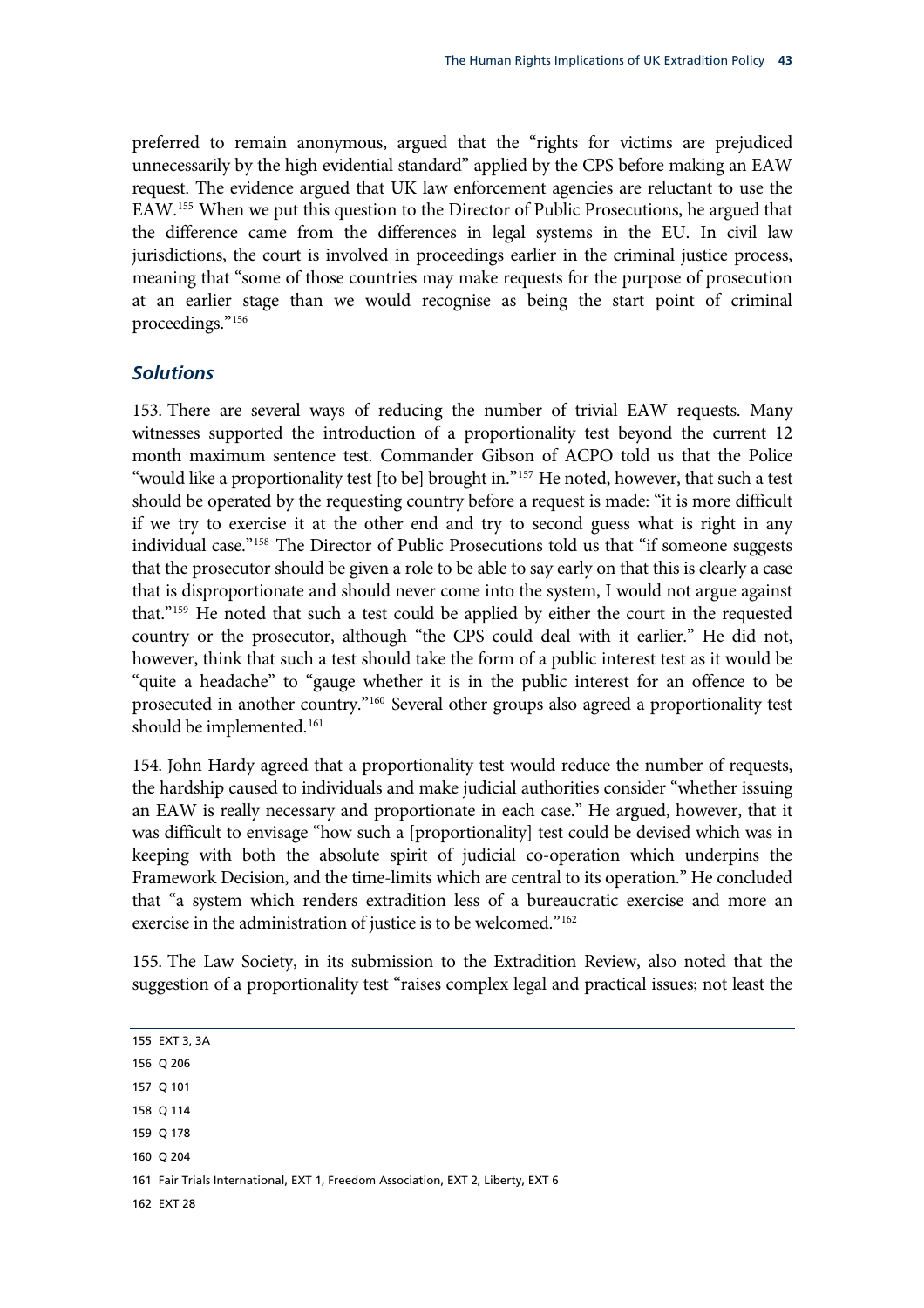impact thereof on the principle of mutual trust." The Law Society felt that practical rather than legislative solutions would be more appropriate to "to address the problems caused by differing Member State practices in relation to *de minimis* thresholds for prosecutions and requests."[163](#page-47-0)

156. [The then Minister told us that the Government was working bilaterally with Polish](#page-47-0)  [authorities](#page-47-0) to attempt to reduce the number of requests from that country.<sup>164</sup> The CPS<sup>165</sup> and the Police also noted this work with Poland. Detective Superintendent Murray Duffin noted that "anecdotally, I would say that those types of requests are reducing".[166](#page-47-1)

should be incorporated into the Framework Decision. She argued that "if you try to fix a 157. [We also asked Baroness Neville-Jones whether a stronger principle of proportionality](#page-47-1)  definition of what constitutes proportionality in any given area, that would give rise to its own anomalies [...] I am not sure how much further forward enshrining a proportionality principle in law and then interpreting it would get us than we already are." She advocated further guidelines on the use of the EAW.<sup>167</sup>

<span id="page-47-3"></span>[the UK. We have serious concerns abou](#page-47-2)t the disproportionate impact of extradition 158. **[We note the increasing number of European Arrest Warrant requests received by](#page-47-2)  where it is requested for a relatively minor offence. We urge the Government to work with the European Commission and other Member States to implement a proportionality principle in the Framework Decision, both for operational reasons and to ensure that the human rights implications of extradition are not disproportionate to the alleged crime.**

<span id="page-47-4"></span>Decision of the European Arrest Warrant and operate in a similar way to the tests 159. **Such a proportionality principle should be contained within the Framework applied by the Police and the CPS before issuing a request. We are not convinced that informal guidelines, bilateral discussions with the authorities of other Member States or a public interest test operated by the authorities in the requested country would be operationally practical or successful in the long-term. Proportionality is a wellestablished EU legal principle which the Extradition Review Panel may wish to take into account in considering the safeguards around an EAW request.**

when the UK makes an extradition request and the positive comments that we heard about 160. We were pleased to hear of the proportionality tests applied by the CPS and the Police the UK's use of the EAW.

## **Double criminality**

161. Most extradition treaties have a double or dual criminality requirement which requires an extradition offence to be a criminal offence in both the requested and requesting territory. The EAW Framework Decision removes this requirement for 32

```
163 Law Society response to the Home Office Extradition Review, pp 9–11
```

```
164 Q 219
```
165 Q 178

```
166 Q 104
```
<span id="page-47-2"></span>167 Qq 220–23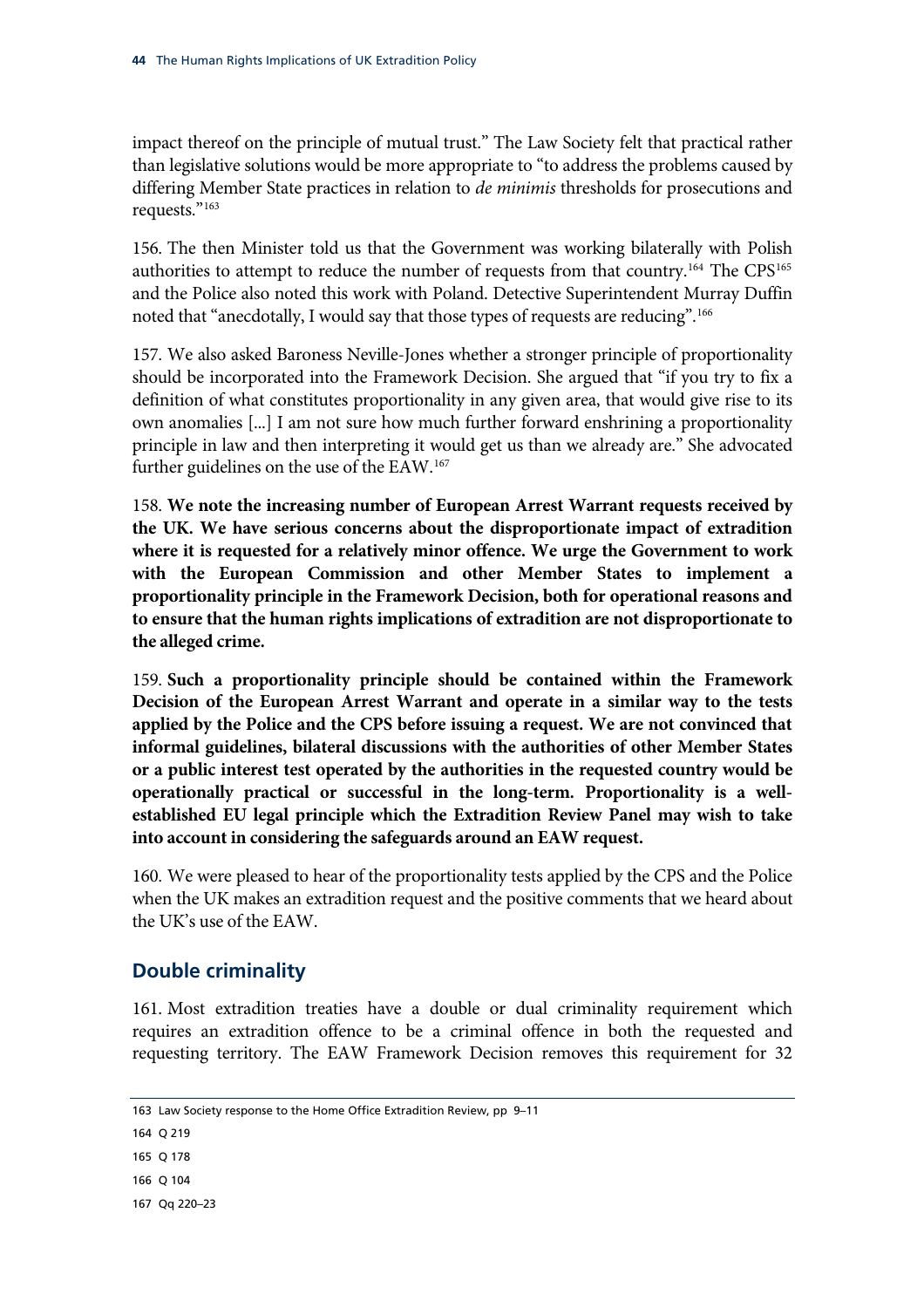serious offences, including murder, drugs trafficking and terrorism.<sup>168</sup> The purpose of this change was to simplify the decision on what is an extraditable offence by the judge in an extradition case; for the 32 offences listed, there is no need to consider whether this is an extraditable offence.

fact that UK citizens can be extradited for something that is not a crime in the UK." It 162. Some witnesses have raised concerns about the removal of the double criminality requirement. The Freedom Association argued that it had "created a situation where laws voted in by elected officials in the UK Parliament have become null and void, due to the concluded that "the European Arrest Warrant either needs to change so that double criminality requirements and the requirement for prima facie evidence are re-introduced or that the UK needs to remove itself from the European Arrest Warrant system.["169](#page-48-0)

[UK. Jodie Blackstock noted the case of](#page-48-0) *Toben*, where an EAW request had been made for 163. [Liberty and JUSTICE also raised concerns in relation to the definition of the offences,](#page-48-0)  which Liberty described as "extremely broad to the point of being meaningless."<sup>170</sup> This [increased the risk of a person being extradited for an act which was not an offence in the](#page-48-0)  holocaust denial, which is not a crime in the UK. This case was dismissed on procedural grounds, leaving open the question of whether a person could be extradited for holocaust denial.[171](#page-48-1)

[the defini](#page-48-1)tion of the offence of murder. This was, however, criticised by the European Commission in its review of the implementation of the European Arrest Warrant.<sup>172</sup> 164. [Other EU Member States had addressed this issue. Belgium introduced legislation](#page-48-1)  [which excluded abortion and euthanasia from the category of "murder and grievous bodily](#page-48-1)  [harm". Consequently, Belgium would not extradite a person for the act of abortion under](#page-48-1)  Liberty commented that the Extradition Act could be amended to ensure that the UK "would reserve the right whether or not to recognise an extradition warrant on the basis that a warrant will only be issued both where there is a clear offence [...] and that this conduct would also constitute an offence under British law.["173](#page-48-2)

**s of these offences. We [certain conduct should be excluded from the definition](#page-48-2) recognise, however, that the Framework Decision expressly excludes double criminality**  165. [The exclusion of the 32 offences from the double criminality requirement raises some](#page-48-2)  difficult questions. **[The Government and the Extradition Review may wish to review the](#page-48-2)  [list of 32 offences for which double criminality is not considered, with a view to whether](#page-48-2)** 

- 171 Q 11
- 172 COM (2011) 175
- <span id="page-48-2"></span>173 EXT 6

<sup>168</sup> Participation in a criminal organisation; Terrorism; Trafficking in human beings; Sexual exploitation of children and child pornography; Illicit trafficking in narcotic drugs and psychotropic substances; Illicit trafficking in weapons, munitions and explosives; Corruption; Fraud; Laundering of the proceeds of crime; Counterfeiting currency; Computer-related crime; Environmental crime; Facilitation of unauthorised entry and residence; Murder; Grievous bodily injury; Illicit trade in human organs and tissue; Kidnapping, illegal restraint and hostage-taking; Racism and xenophobia; Organised or armed robbery; Illicit trafficking in cultural goods; Swindling; Racketeering and extortion; Counterfeiting and piracy of products; Forgery of administrative documents; Forgery of means of payment; Illicit trafficking in hormonal substances and other growth promoters; Illicit trafficking in nuclear or radioactive materials; Trafficking in stolen vehicles; Rape; Arson; Crimes within the jurisdiction of the International Criminal Court; Unlawful seizure of aircraft/ships; Sabotage.

<span id="page-48-0"></span><sup>169</sup> EXT 2

<span id="page-48-1"></span><sup>170</sup> EXT 6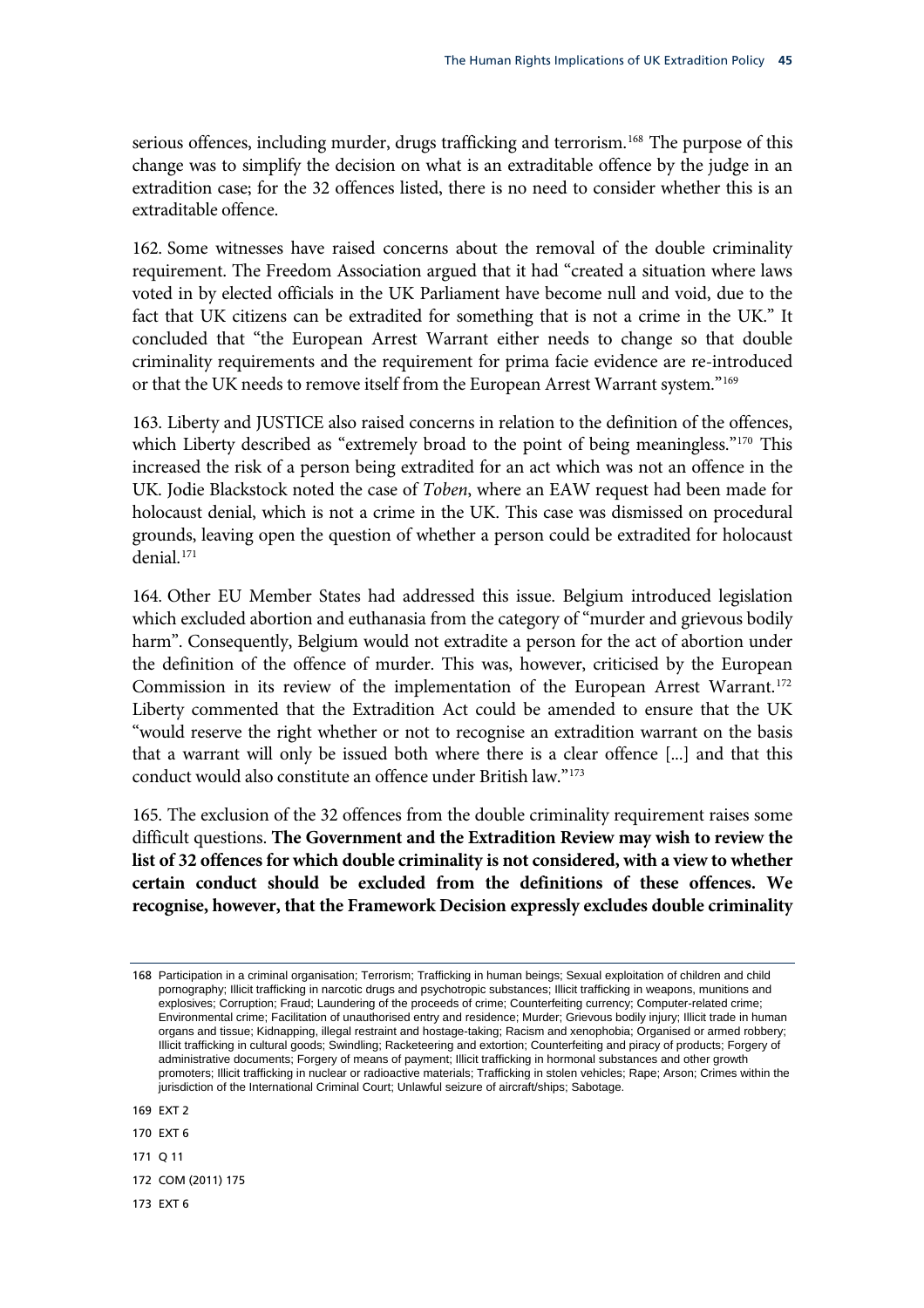**as a reason for denying the execution of an EAW. We recommend that this principle be dealt with as part of the renegotiation of the Framework Decision.** 

### **Other concerns relating to the European arrest warrant**

166. Several other concerns about the operation of the European Arrest Warrant in practice were raised including using the Warrant for the purpose of investigation, the nonremoval of EAW requests and cases of mistaken identity.

### *Use of the European arrest warrant for purposes of investigation*

"after spending some time in prison, I was interviewed once with the police." $174$  Mr Turner was later released with no charge being brought.<sup>175</sup> Mr Frank Symeou, father of Mr Andrew Symeou, argued that in many cases "the EAW is used as a summons for questioning."<sup>176</sup> Even where a request is for prosecution and not investigation, those 167. Mr Michael Turner reported that he had been extradited to Hungary and not charged: surrendered under the EAW can spend several months in jail before their trial.

<span id="page-49-2"></span>Arrest Warrant for purposes of investigation, if necessary by amendment to the 168. The then Minister confirmed that an EAW should not be used for the purposes of investigation. She told us that a Member State "cannot just have a fishing expedition."[177](#page-49-0) As it does appear that requests are being made merely for the purposes of investigation, **we urge the Government to ensure that other Member States do not use the European Framework Decision. We recommend that, where there are doubts as to the stage of proceedings reached in the requesting state, the facility for further information provided by the Framework Decision and the Extradition Act 2003 should be used. The requesting state should be asked to provide information on the indictment process under their national law, the stage of proceedings reached, the date set for the first hearing and an assurance that the individual will not be interrogated on arrival.**

<span id="page-49-3"></span><span id="page-49-1"></span>subject to a supervision measure in his or her normal environment pending trial in the foreign Member State."<sup>178</sup> It may be that, if applied, the Directive on the application of 169. The Commission report on the operation of the EAW explained that the "Directive on the application of the principle of mutual recognition to the decisions on supervision as an alternative to provisional detention" would make it possible for a suspected person "to be **the principle of mutual recognition to the decisions on supervision could ensure that a person extradited to another EU state could await trial in the UK, reducing problems in relation to long times spent in prison before trial.**

#### *Removal of European arrest warrant requests*

basis of an EAW request and, despite courts in Spain and the UK refusing extradition on 170. Ms Deborah Dark described to us how she was arrested on several occasions on the

<span id="page-49-0"></span>174 Q 33 175 EXT 1 176 Q 57 177 Qq 230–1 178 COM (2011) 175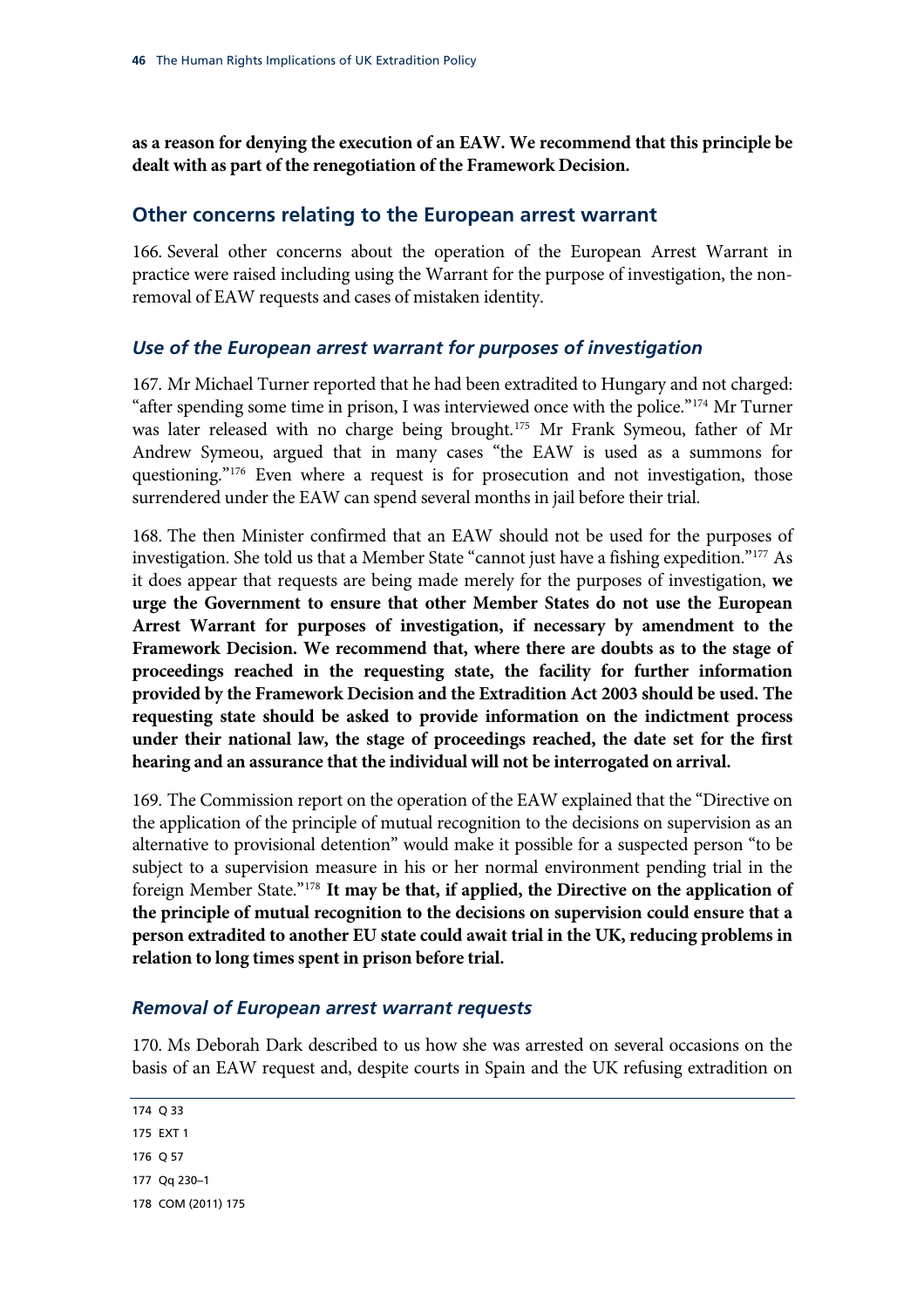grounds of passage of time since the alleged offence, the issuing country "refused to remove the warrant."<sup>179</sup>

issue with the Director of Public Prosecutions he told us that "the fact that the person has been arrested and discharged in country A does not stop country B picking them up." He 171. Mr Duffin of the Metropolitan Police explained that the procedure for removing an extradition request was simple and did not pose any difficulties.<sup>[180](#page-50-0)</sup> When we discussed this told us that he "completely" understood the difficulties that this poses.<sup>[181](#page-50-1)</sup>

172. [Fair Trials International argued that "if a court in one European country decides](#page-50-1)  [extradition would be unjust, that decision should be respected across the EU and the EAW](#page-50-1)  [should be withdrawn immediately."](#page-50-1)<sup>182</sup>

review an alert issued on the Schengen Information System. It concluded that "the UK 173. In their submission to the Home Office Extradition Review, JUSTICE noted that Article 111 of the Schengen Convention would enable a person to apply to a court to could implement the article by way of domestic legislation which would at least enable the UK to begin to attempt to control alerts in relation to warrants refused here."<sup>[183](#page-50-3)</sup>

<span id="page-50-5"></span>[an extradition request. The Government should examine whether adopting A](#page-50-3)rticle 111 174. **[The system for removal of EAW requests should be improved or formalised to](#page-50-3)  [prevent repeat arrests where a court elsewhere in the EU has already refused to execute](#page-50-3)  of the Schengen Information System would help avoid this problem. The Government should also negotiate membership of the SIRENE system which can be used to enter information on the execution of EAWs.** This would allow a decision rejecting an EAW to appear whenever an individual crosses the Schengen borders. The individual would then be able to point towards the judgment denying extradition and would aid him or her to fight the execution of the EAW.

## **Time limits in the European Arrest Warrant**

175. The European Arrest Warrant contains strict deadlines for the execution of a request once it has been certified. Where the requested person consents to their extradition, the final decision on the execution of the warrant must be taken within 10 days. Where the person does not consent, the final decision must be taken within 60 days of the arrest of the person. When it is not possible to meet this deadline, it can be further extended by 30 days. Witnesses argued that the tight time limits make it difficult for the requested person to make an effective argument against extradition on human rights grounds.

evidence— often expert—on the situation of human rights protection on the ground in the country concerned."184 Jodie Blackstock of JUSTICE agreed that even though the time 176. Catherine Heard of Fair Trials International told us that "insufficient time is built into the system. The deadlines are too tight in many cases for an individual to obtain

<span id="page-50-4"></span><span id="page-50-3"></span><span id="page-50-2"></span><span id="page-50-1"></span><span id="page-50-0"></span>179 Q 45, EXT 1 183 JUSTICE Response to the Home Office Extradition Review, p 15 180 Q 134 181 Q 188 182 EXT 1 184 Q 23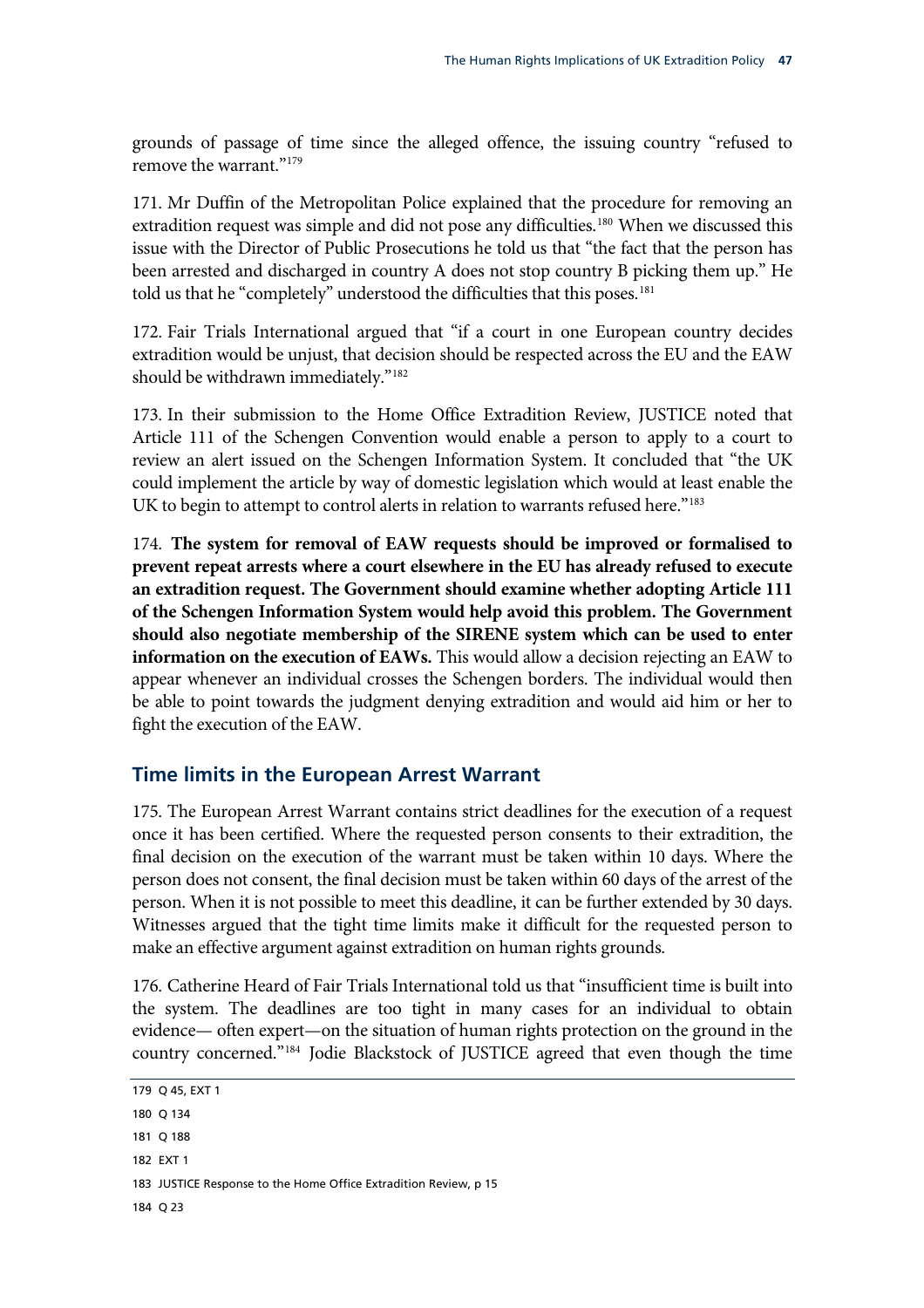limits are flouted "in many cases", this posed difficulties for getting evidence to support arguments that extradition should be barred on human rights grounds.<sup>185</sup>

177. [John Hardy QC also commented on the problems created by time-limits, arguing in](#page-50-4)  [his submission that "with the UK court system over-loaded and under increasing strain,](#page-50-4)  [devices are routinely employed to circumvent the fixed periods, alternatively they are](#page-50-4)  [routinely extended so often as to render them meaningless." He continued tha](#page-50-4)t

if represented, are let down by their representatives in terms of filing and serving "time-limits for giving notice of appeal are capable of producing real injustice [...] recent examples of the High Court holding it has no jurisdiction to hear an appeal have concerned persons remanded in custody and representing themselves, or who, notices of appeal in time."[186](#page-51-0)

[days, UK domestic law does not:](#page-51-0) "there is no domestic law consequence of going beyond 178. [We asked the Director of Public Prosecutions whether the existing time-limits posed](#page-51-0)  [problems for the Crown Prosecution Service. He told us that they did not generally pose a](#page-51-0)  [problem, as although the Framework Decision requires the completion of the process in 90](#page-51-0)  the 90 days." He told us that the UK had not met the time-limit in 112 cases "which is quite high across Europe" and the average completion time of the process was 93 days. The reason for this was the UK's "elaborate appeal system." When we put to him the arguments of Fair Trials International, the Director of Public Prosecutions told us it was not right for him to comment, but noted that the district judge had the power to adjourn proceedings "in the interests of justice."<sup>[187](#page-51-1)</sup> Detective Superintendent Murray Duffin of the Metropolitan Police Service told us that operationally, the Police were able to meet the time limits set out in the Framework Decision.[188](#page-51-2)

[curtailed, which would be unco](#page-51-2)nscionable, these timetables are unworkable." He proposed [that the time limits be replaced](#page-51-2) with a requirement that the processing of an EAW request 179. [John Hardy QC agreed that it was the UK appeal system that made the time limits](#page-51-2)  [unworkable and argued that "unless the right of appeal is to be fettered, or altogether](#page-51-2)  be completed "as soon as reasonably practicable."<sup>189</sup>

[currently no domestic penalty for exceeding the ti](#page-51-3)me limits and that the district judge has **on its merits on a case-by-case basis. The Government should also investigate the**  180. [We have heard that the time limits set out in the EAW for the execution of a request](#page-51-3)  [are regularly missed and often restrict the ability of the defence to successfully argue](#page-51-3)  [against extradition for human rights reasons. However, the DPP explained that there is](#page-51-3)  the power to adjourn proceedings in the interests of justice. In chapter 3, we concluded that longer time-limits should be allowed when a request for further information has been made. **The Extradition Review Panel or the Government should consider whether the current time-limits provide adequate opportunity for the defence to postpone a hearing if necessary as long as the court considers the reasons for the request for adjournment** 

<span id="page-51-3"></span><span id="page-51-2"></span><span id="page-51-1"></span><span id="page-51-0"></span>185 Q 24 186 EXT 28 187 Qq 189–92 188 Qq 106–11 189 EXT 28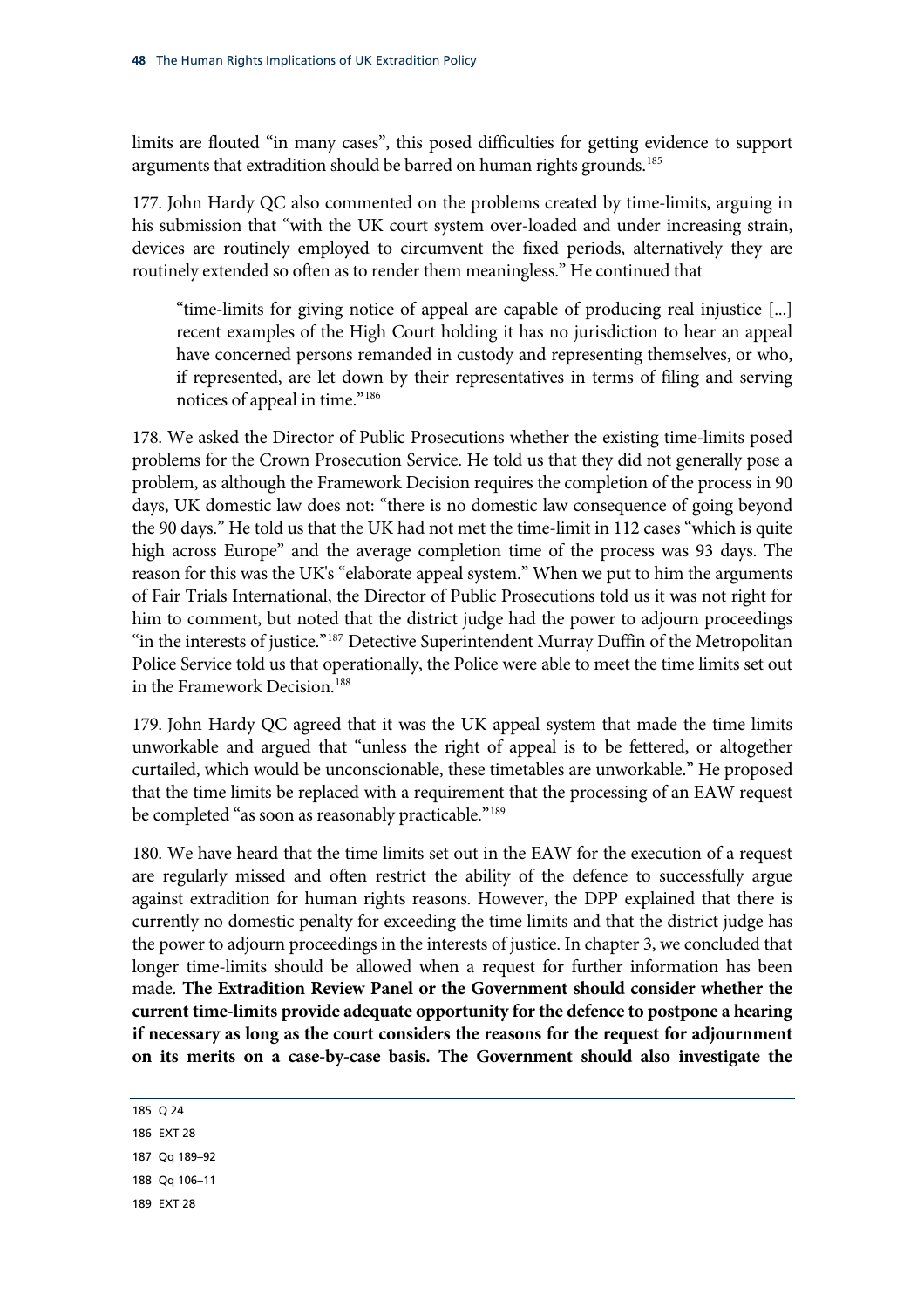**possibility of replacing time limits with another, less strict, formulation such as "as soon as reasonably practical", although we note that this would require renegotiation of the Framework Decision.**

## **Other possible safeguards**

<span id="page-52-1"></span>181. **We note that Article 4(6) of the Framework Decision allows the requested state to deny execution of the EAW issued for the purposes of serving a sentence where the requested state undertakes that the sentence will be served in that state. We recommend**  that this safeguard be transposed into the Extradition Act 2003 as this would  **execution EAWs on Article 8 rights. significantly reduce the impact of such**

182. We also note that Article 5(3) of the Framework Decision creates the same possibility for those requested for prosecution under an EAW, that is, that the requested state may execute the EAW subject to a condition that the individual be returned to the requested member state to serve his or her sentence. This would reduce the impact on Article 8 rights of prosecution EAWs by ensuring that those for whom the UK has responsibility serve their sentences in the UK. This could be subject to the discretion of the judge with UK nationality or length of residence in the UK being a factor which was given much weight in the decision. **We recommend that the safeguard in Article 5 (3) of the Framework Decision be transposed into the Extradition Act 2003.**

<span id="page-52-2"></span>applicability of the Charter in the UK and the significance of the UK's protocol on the 183. We note the entrance into force of the Lisbon Treaty and with it, the enforceability of the Charter on the Fundamental Rights of the European Union.<sup>190</sup> We heard little evidence on the implications of the Charter for the EAW regime although several witnesses did refer to a case pending before the Court of Justice of the European Union which will decide the Charter (Protocol No 30). We note that the Charter is intended to provide higher protection than the ECHR.

has been transposed into UK law by the Extradition Act 2003. This could be used as an 184. The Charter includes a guarantee that the severity of the penalty is not disproportionate (Article 49(3)). However, the Charter is only applicable where EU is being implemented. In relation to the EAW, it is at least arguable that the whole regime comes within the scope of application of the Charter, even though the Framework Decision argument to bolster any proportionality principle included in the Framework Decision since an extradited person would be able to argue that it was not proportionate for them to be extradited to serve a sentence of, for example, two weeks and that, thus, the severity of the penalty contravenes Article 49(3).

<span id="page-52-0"></span>proportionate use of the EAW. **We recommend that the Extradition Review Panel**  185. However, the EAW applies only to national law offences. Since the offence is one created in national law and the penalty is one set out in national law, there is no implementation or application of EU law. It is therefore not certain that the Charter and Article 49(3) would apply and is not by itself a sufficient safeguard to ensure the

<sup>190</sup> The House of Lords Select Committee on the European Union considered the application of the Charter to EU law in 2000: Select Committee on the European Union, 8th Report (Session 1999–2000): *EU Charter on Fundamental Rights* (HL Paper 67)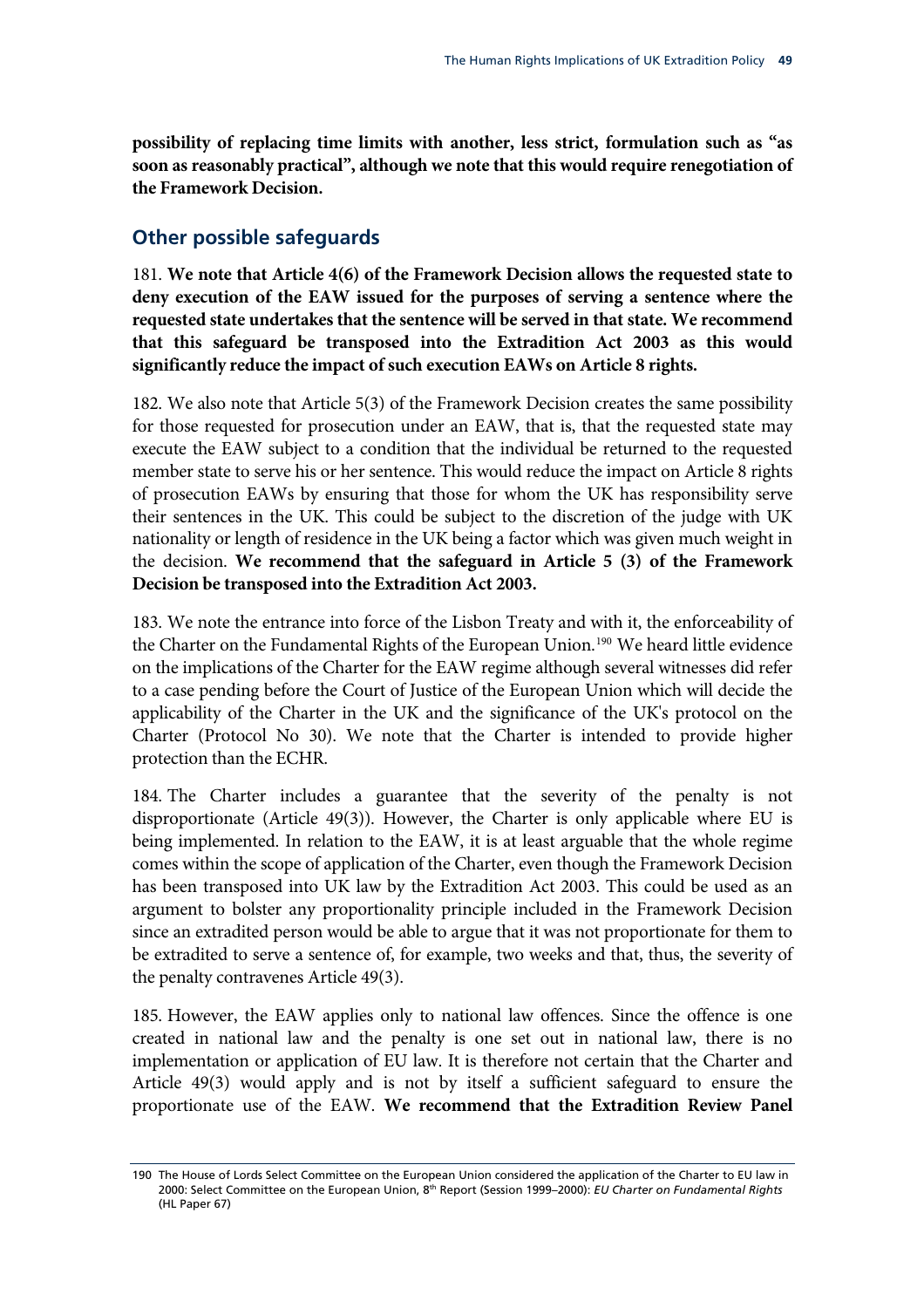**carefully assess the applicability of the EU Charter on Fundamental Rights to the EAW as applied by the UK.**

# 5 The UK's bilateral extradition treaties

## **US-UK Extradition Treaty 2003**

*Box 5—The US-UK Extradition Treaty 2003* 

*The UK-US extradition treaty was signed on 31 March 2003 and came into force in April tion of the Treaty. The UK's arrangements for 2007, following the US Senate's ratifica extradition to the US set out in the Treaty came into force in advance of this date as they*  were included within the Extradition Act 2003. As with the European Arrest Warrant, a *person can be extradited under the Treaty for any offence with a minimum sentence of one year.* 

*The Treaty provides for the UK to refuse extradition where the offence for which extradition is sought is punishable by the death penalty except where "the Requesting State provides an assurance that the death penalty will not be imposed or, if imposed, will not be carried out."* 

| Year | UK arrests for    | UK surrenders | US surrenders |
|------|-------------------|---------------|---------------|
|      | extradition to US | to US         | to UK         |
| 2006 | 15                | 16            | 4             |
| 2007 | 8                 | 8             | 7             |
| 2008 | 9                 | 6             | 10            |
| 2009 | 19                | 16            | 7             |
| 2010 | 14                | 10            | 5             |
|      |                   |               |               |

Extradition figures between the UK and US<sup>191</sup>:

186. The evidence we received on bilateral treaties with category 2 territories referred largely to the US-UK Extradition Treaty. In particular, two issues arose in relation to the Treaty: the perceived lack of balance or reciprocity in the Treaty and whether a person extradited to the United States from the United Kingdom would receive a fair trial.

## *Balance of the US-UK Extradition Treaty*

<span id="page-53-0"></span>required to present a *prima facie* case before extradition takes place. When the United Kingdom requests extradition from the United States, the Treaty requires that the UK 187. The perceived lack of reciprocity in the Treaty relates largely to whether each party is

<sup>191</sup> See EXT 032 for a full breakdown of figures. Figures were not provided for US arrests for extradition to UK.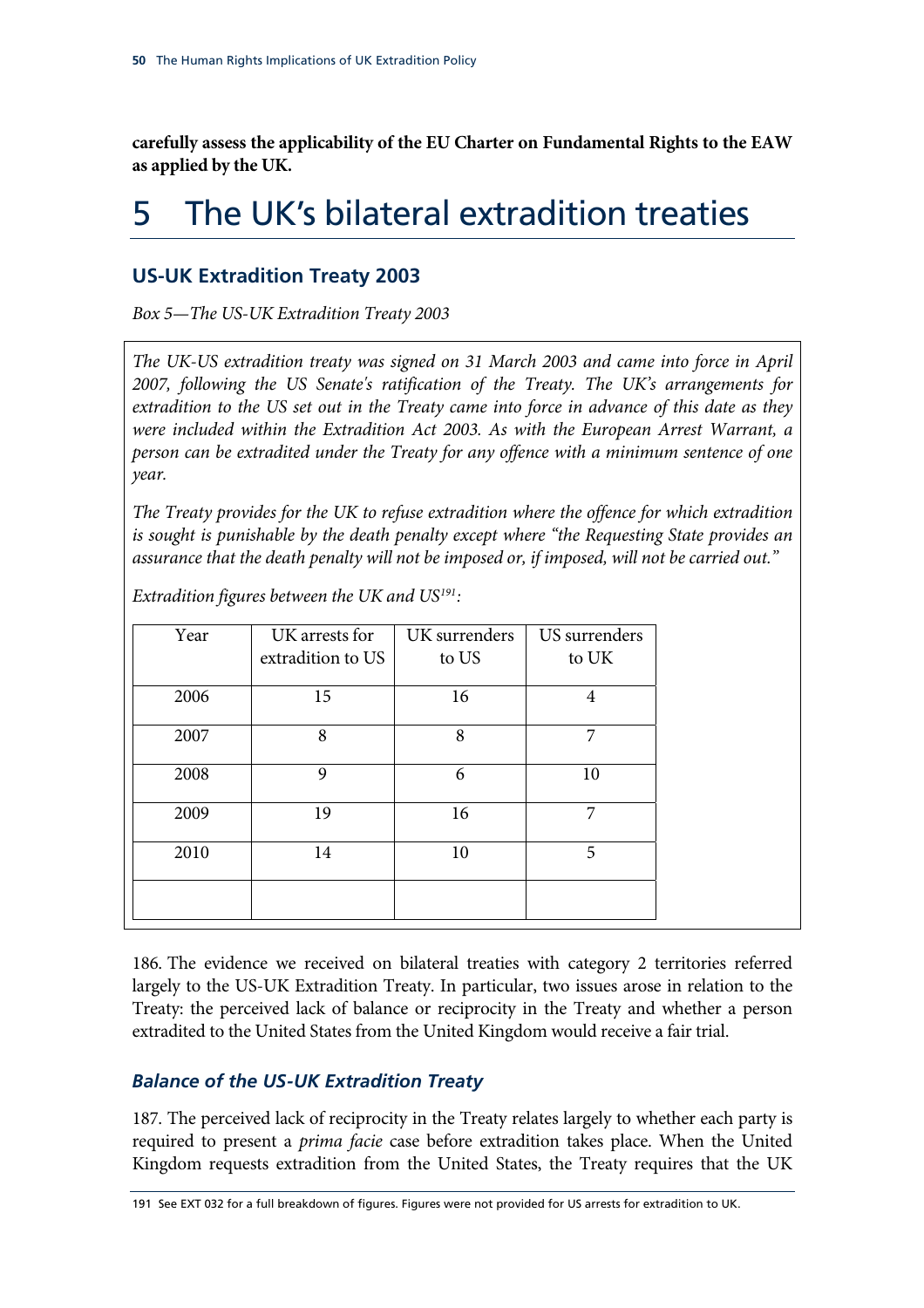provide "such information as would provide a reasonable basis to believe that the person sought committed the offense for which extradition is requested." There is no such requirement for the US when requesting extradition of a person from the UK. When debating the Draft Extradition Act 2003 (Designation of Part 2 Territories) Order 2003, which brought the Extradition Act into force, the then Home Office Minister, Baroness Scotland of Asthall QC, said that:

honourable friend the Home Secretary earlier this year. "If this order is approved, the United States will no longer be required to supply *prima facie* evidence to accompany extradition requests that it makes to the United Kingdom. This is in line with the new bilateral extradition treaty signed by my right

secret of that. The fact is that under the terms of its constitution the United States of America cannot set its evidential standard any lower than "probable cause"."<sup>192</sup> By contrast, when we make extradition requests to the United States we shall need to submit sufficient evidence to establish "probable cause". That is a lower test than *prima facie* but a higher threshold than we ask of the United States, and I make no

Act 2003 provided sufficient protection for UK citizens. She noted that the level of proof required for the extradition of a person from the US to the UK would "probably be slightly [188.](#page-54-0) We asked our witnesses to comment on the controversy over the lack of reciprocity in the Treaty. Sally Ireland of JUSTICE told us that the "issue of disparity is not really one that primarily concerns us" and instead JUSTICE was focused on ensuring that the Extradition higher than what we have here but not as high as a prima facie case."<sup>193</sup> Liberty noted that the UK should "be seeking to incorporate the sensible constitutional safeguards that benefit US residents" rather than focusing on the lack of balance in the Treaty.<sup>194</sup>

189. [Mr David Bermingham, argued that:](#page-54-2) 

[Kingdom, you have an absolute right to a hearing in a United States](#page-54-2) court where you [can challenge the evidence that has been put in front of the court a](#page-54-2)nd present evidence of your own. If, by contrast, you are a United Kingdom citizen or somebody ordinarily resident here who is wanted by the United States, you have no ["if you are a United States citizen who is wanted for extradition by the United](#page-54-2)  such right."<sup>[195](#page-54-3)</sup>

190. [In Mr Bermingham's opinion, the UK extradited people to the US "without so much](#page-54-3)  [as a scrap of evidence being put in front of a UK court" which was "a grave disservice to](#page-54-3)  [our citizens and other people who may be the subject of extradition."](#page-54-3)196

191. We asked the then Minister whether there was room for manoeuvre in adjusting the terms of the Treaty. She told us that the US and the UK were "two friendly Governments"

<span id="page-54-0"></span><sup>192</sup> HL Deb (2003-4) 644 col. 1062

<span id="page-54-1"></span><sup>193</sup> Qq 8–9

<span id="page-54-2"></span><sup>194</sup> EXT 6

<span id="page-54-3"></span><sup>195</sup> Q 70

<sup>196</sup> Q 66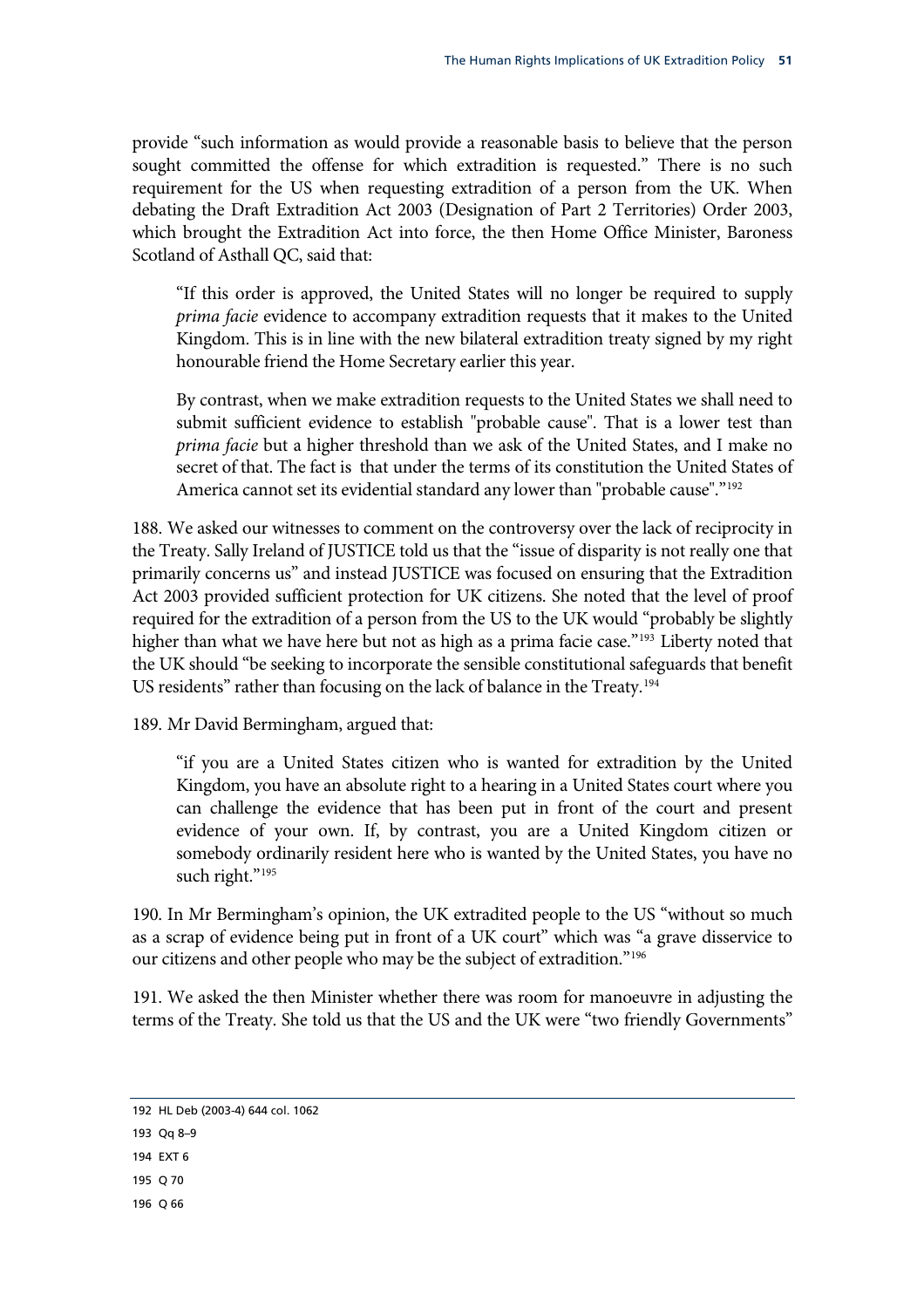and that "if an adjustment can be made which is in the spirit and intention of the treaty and which improves its operation, I would expect us to be able to do that."<sup>[197](#page-55-0)</sup>

### <span id="page-55-5"></span>192. [The Government should increase the proof required for the extra](#page-55-0)dition of British [citizens to the US so as to require sufficient evidence to establish prob](#page-55-0)able cause, as is **required for the extradition of a US citizen to the UK. This will require renegotiation of the UK-US Extradition Treaty.**

disparity in the number of charges in relation to the UK-US treaty had also led to claims of 193. The Law Society in its submission to the Extradition Review Panel said that the imbalance, but noted that "the frequency of requests is not of course governed by the UK-US Treaty." They concluded that perceptions of imbalance "may well be a reflection of the nature of the particular overseas jurisdiction and may perhaps, for this reason, be unavoidable."[198](#page-55-1)

[US, the evidenc](#page-55-1)e used was gathered by UK police in the UK about acts committed on UK 194. [We heard evidence from David Bermingham that in some cases of extradition to the](#page-55-1)  soil and where the CPS had decided not to prosecute. <sup>[199](#page-55-2)</sup> We note that Article 5(3) of the US-UK treaty specifically allows extradition where the "competent authorities of the Requested State" have decided not to prosecute, discontinue prosecution or are still investigating. It is this Article 5(3) which enabled the extradition of the David Bermingham.

on the basis of evidence which the CPS has deemed insufficient to prosecute in this country 195. Article 5(3) creates a two-fold problem because it allows the extradition of individuals and the extradition of individuals where the CPS has decided there is no public interest in prosecuting. We received a submission from the family of Babar Ahmed, whose extradition to the United States is under consideration by the courts, on Mr Ahmed's experience of the extradition process. We thank the family of Mr Ahmed for this submission. In the case of Mr Ahmed, the use by the US authorities of evidence obtained in this country in a UK investigation has led to his incarceration since 5 August 2004.

<span id="page-55-6"></span>196. We recommend that the Government urgently renegotiate this article of the US-UK extradition treaty to exclude the possibility that extradition is requested and **granted in cases such as that of Mr Bermingham and Mr Ahmed, where the UK police and prosecution authorities have already made a decision not to charge or prosecute an individual on the same evidence adduced by the US authorities to request extradition.**

## *Fair Trial in the United States*

197. We received a number of submissions referring to the US legal system and whether a UK citizen extradited to the United States would receive a fair trial, including from David Birmingham, Harvey Silvergate<sup>[200](#page-55-3)</sup> and Michael Hann.<sup>[201](#page-55-4)</sup> It is not within the remit of this

<span id="page-55-2"></span> $199, 062$ 

<span id="page-55-0"></span><sup>197</sup> Q 240

<span id="page-55-1"></span><sup>198</sup> Law Society response to the Home Office Extradition Review, pp13–4

<span id="page-55-3"></span><sup>200</sup> EXT 13

<span id="page-55-4"></span><sup>201</sup> EXT 22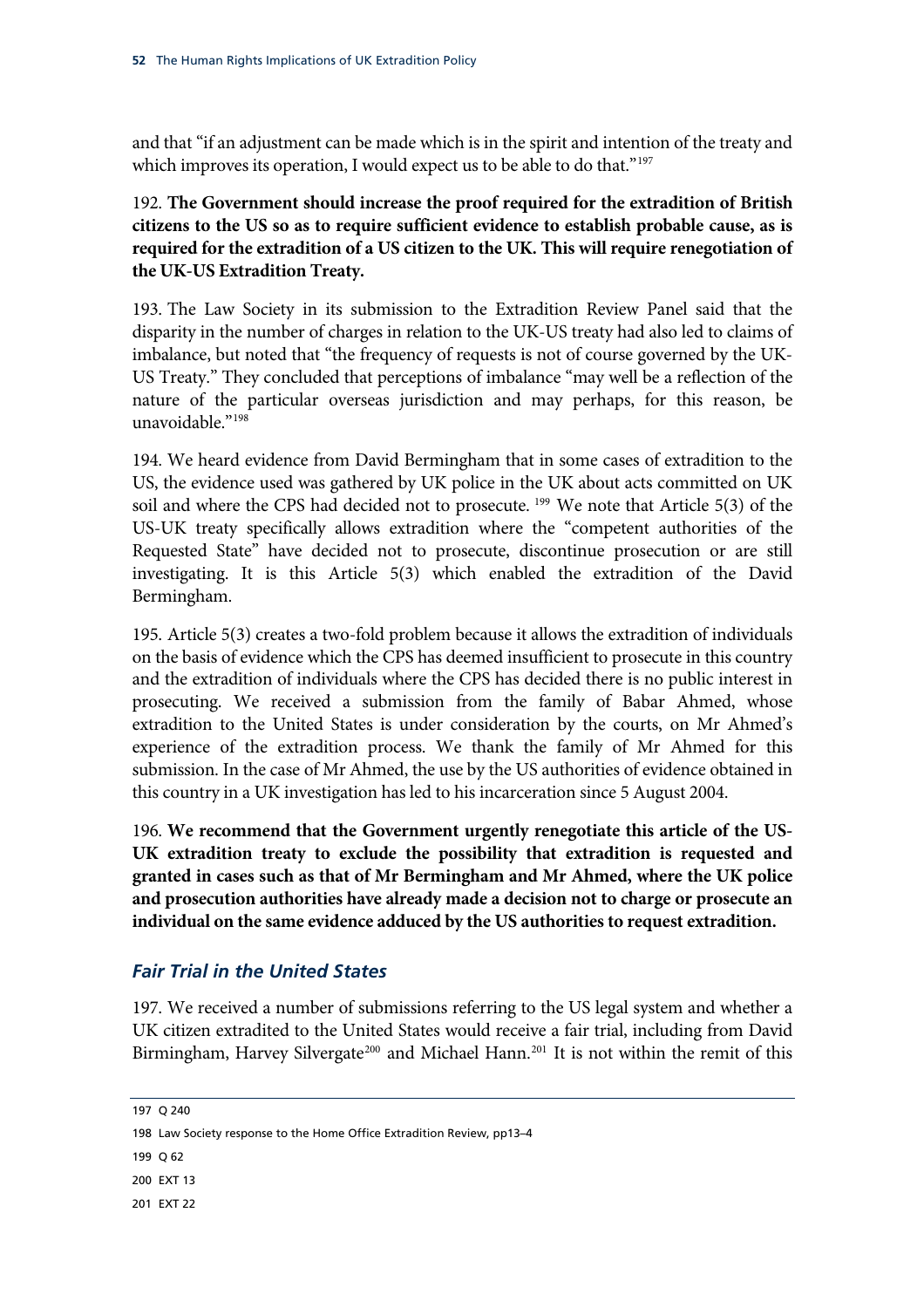inquiry, or the competence of this Committee, to comment on the legal systems of other countries. In Chapter 2 we considered the effectiveness of the human rights bar to extradition. If such a bar were effective, a requested person could argue that extradition would breach their Article 6 rights to a fair trial and it would be up to the court to consider whether extradition to the US would be in compliance with this right. The witnesses referred to in paragraph 84, who preferred that we do not use their name, noted "it is immaterial if, on the face of it, bilateral treaties override any human rights concerns—there are sufficient safeguards available once extradition proceedings commence."[202](#page-56-0) This of course only applies if these safeguards work effectively.

## **Role of Secretary of State**

198. Although the executive no longer plays a role in extradition to Category 1 territories, the Secretary of State retains a role in the extradition of persons to Category 2 territories. The Secretary of State can refuse extradition to a Category 2 country after a court has assented to the extradition on a limited number of grounds. The Law Society noted that "the Secretary of State plays a formal role at two stages" but "neither of which entails any real exercise of discretion."[203](#page-56-1)

199. It has been suggested that this role should be increased to provide more grounds for the Secretary of State to bar extradition. The role of the executive has been completely removed under the European Arrest Warrant and so the role of the Secretary of State applies only to Part 2 of the Act.

200. Liberty said that there should be a role for the Secretary of State: "in particular, that he or she should be able to refuse an extradition request in certain circumstances even where extradition has been approved by the court." The evidence noted that a judge is best placed to consider the facts of an extradition case, but discretion of the Secretary of State "is important to ensure that any extradition which would be unjust is stopped notwithstanding earlier court findings."[204](#page-56-2)

201. On the other hand, Catherine Heard of Fair Trials International considered that it would be practically difficult to add back in a level of executive discretion, which was not a transparent process: "I think judges are in a better position to deal in a transparent fashion, in open court, in an accountable way with difficult extradition cases."[205](#page-56-3) Sally Ireland of JUSTICE noted that a role for the Secretary of State in the extradition process can politicise individual cases: "we have seen media reports of basically political diplomatic negotiations going on between Ministers of different countries about the fate of individual extradites [...] hence the importance of the primary decision-maker being the judicial decision-maker in all cases."<sup>[206](#page-56-4)</sup> This issue was noted by Liberty, who argued that the system in practice had led

<span id="page-56-0"></span>202 EXT 3

<span id="page-56-1"></span>203 Law Society response to the Home Office Extradition Review, p 3

<span id="page-56-2"></span>204 EXT 6

<span id="page-56-3"></span>205 Q 16

<span id="page-56-4"></span>206 Q 20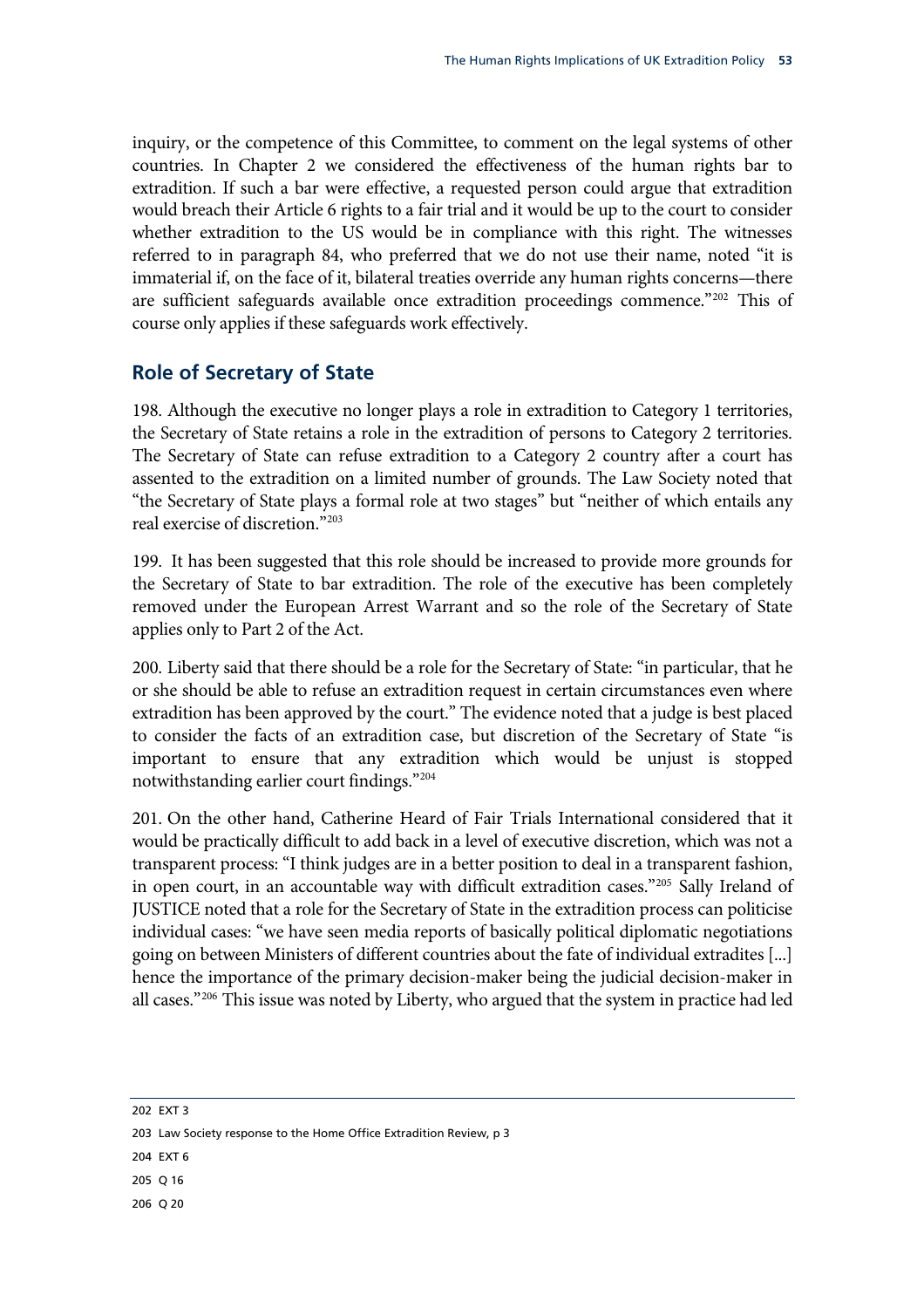to individuals becoming "political pawns." Liberty argued, therefore, that any restoration of the power of the Secretary of State should be "limited and narrowly defined."207

<span id="page-57-0"></span>202. **We note the arguments for increasing the role of the Secretary of State in the surrender of persons to countries under Part 2 of the Extradition Act. We are not convinced that changes should be made and, in any event, any additional powers would need to be carefully circumscribed to avoid those subject to extradition requests becoming "political pawns".**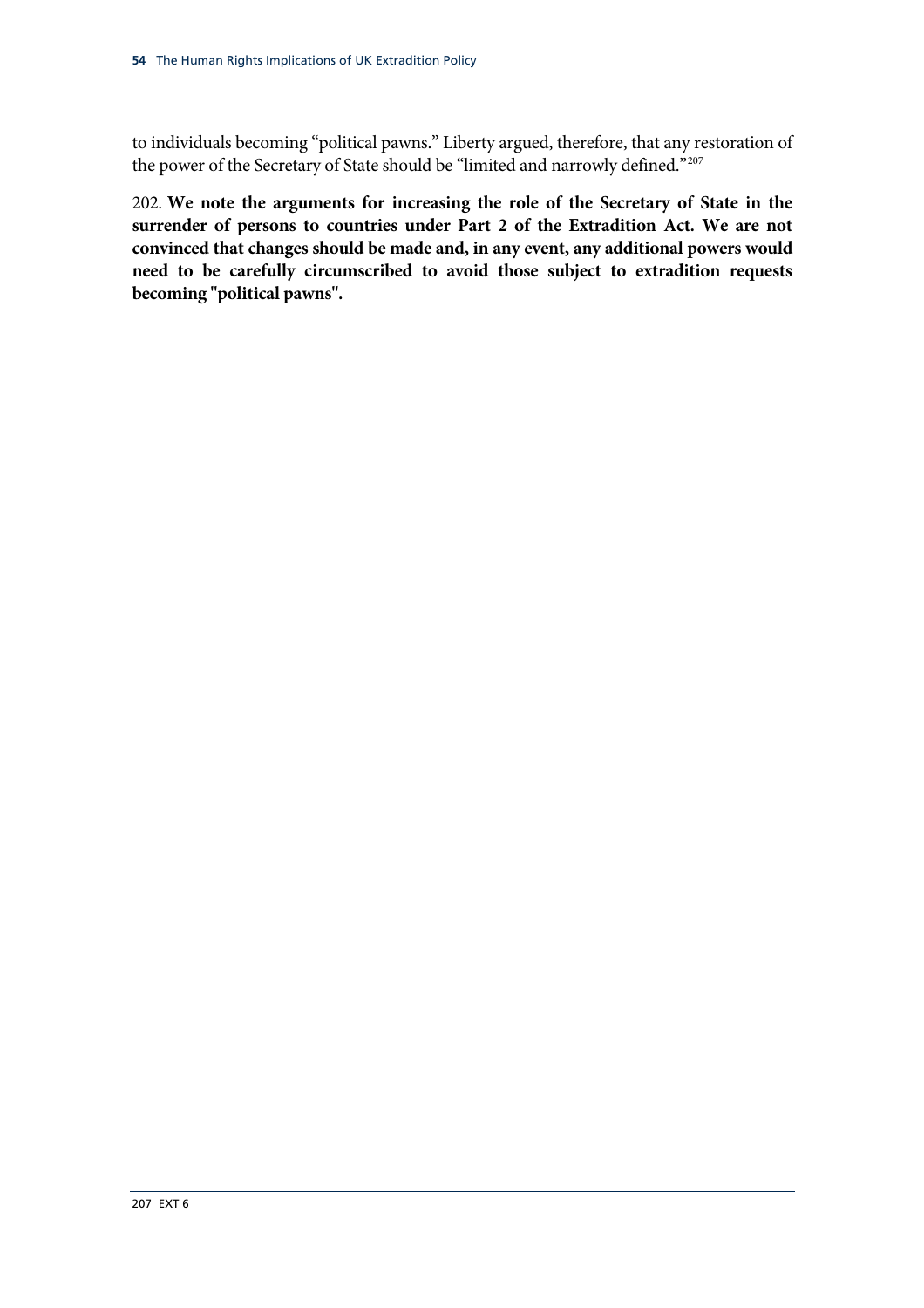# 6 European Investigation Order

203. Our inquiry also considered the human rights implications of the European Investigation Order. The proposed European Investigation Order (EIO) is currently under negotiation in the EU. It is intended to simplify and replace mutual legal assistance agreements by which states can obtain evidence from other Member States. The Home Secretary announced the Government's decision to opt-in to this measure on 27 July 2010. The right to a fair trial (Article 6) and the right to privacy and family life (Article 8) could potentially be engaged by the EIO.

204. The EIO Directive would enable a judicial authority or public prosecutor in one Member State (the issuing authority) to issue a European Investigation Order seeking assistance from the competent authority of another (the executing authority). The executing authority would be bound to comply with the request in the same way as it deals with national investigations (subject to limited grounds for refusal), although flexibility is provided where equivalent measures would produce the desired result.

205. Existing legislation on the European Evidence Warrant would be repealed, and the EIO would replace the corresponding provisions of the other existing mutual assistance measures. Baroness Neville-Jones explained that negotiations on the EIO were proceeding slowly in the European Council and that the instrument "if finally agreed" would enter force in 2014 or 2015.[208](#page-58-0)

206. The House of Lords European Union Sub-Committee on Law and Institutions and the European Scrutiny Committee of the House of Commons have both carried out significant scrutiny work on the EIO.<sup>[209](#page-58-1)</sup> For this reason, we restrict our comments in this Chapter to the possible human rights implications of the EIO and the lessons that can be drawn from the experience of the European Arrest Warrant in practice.

## **Human rights implications of the European Investigation Order**

207. Several witnesses raised human rights concerns about the proposed EIO instrument. Fair Trials International, JUSTICE and Liberty all voiced concerns to us about the lack of fundamental rights safeguards in the instrument. Fair Trials International noted that there was no express refusal built into the instrument where its use would breach fundamental rights. Further criticisms made by Fair Trials International included the absence of a dual criminality requirement, the lack of safeguards in relation to questions and the lack of adequate data protection controls.<sup>[210](#page-58-2)</sup>

208. Liberty also raised concerns about the limited grounds for the non-execution of an EIO, including on human rights grounds. Liberty pointed out that the draft Directive only makes one reference to human rights where it states that the Directive will respect the fundamental rights and principles in the ECHR. Liberty argued that as the EIO is based on

<span id="page-58-0"></span><sup>208</sup> Q 210

<span id="page-58-2"></span><span id="page-58-1"></span><sup>209</sup> See Hwww.parliament.uk/hleuH and http://www.parliament.uk/business/committees/committees-archive/europeanscrutiny/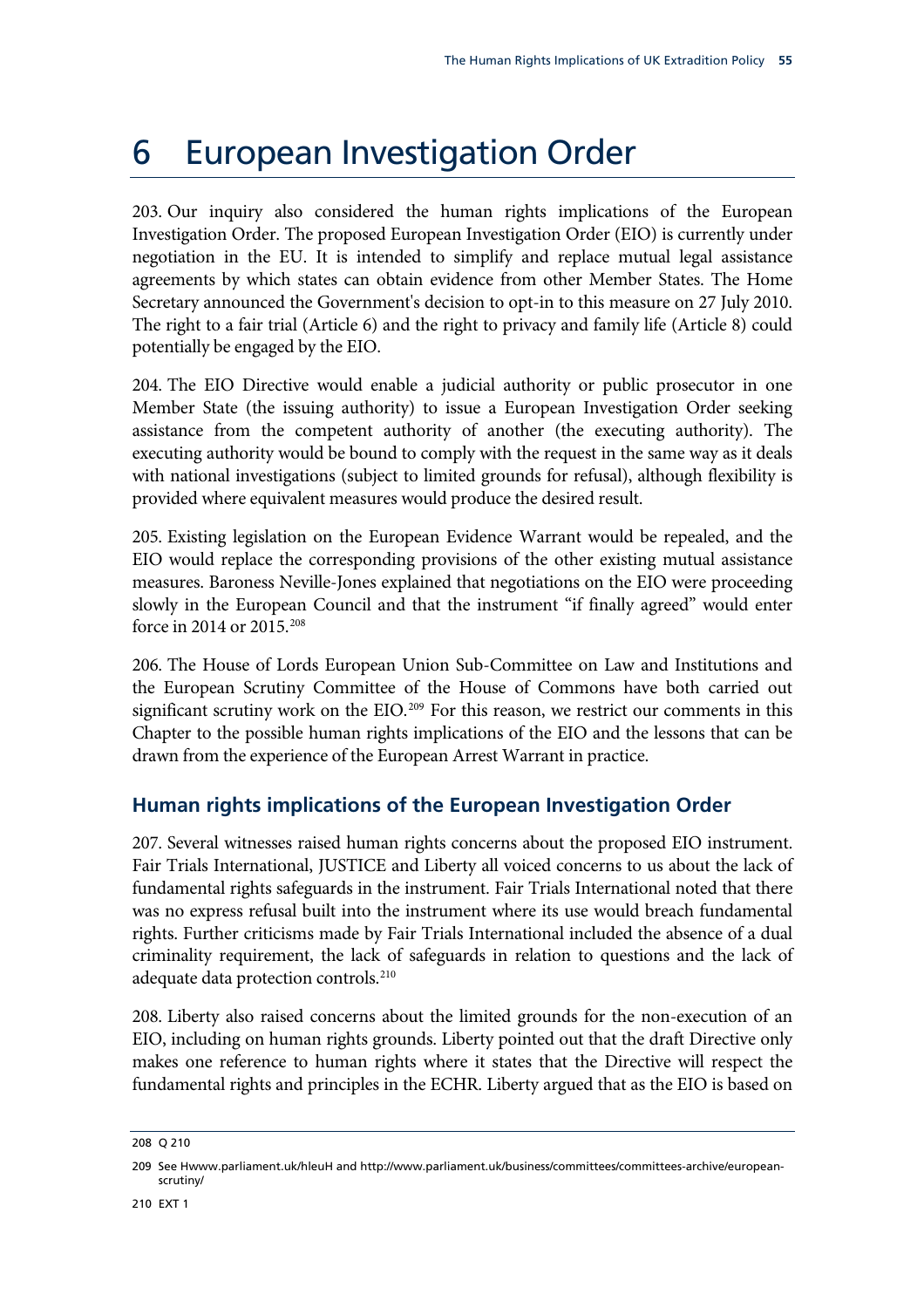mutual recognition of legal systems "this assumption does not withstand scrutiny" as in the case of the EAW "even where human rights are an explicit consideration under the EA, British judges have been reluctant to enforce this protection in extradition cases."<sup>211</sup>

209. Several witnesses also argued that use of the EIO should be available to the defence as well as the prosecution. Catherine Heard of Fair Trials International told us that "it is often extremely difficult for defendants in proceedings in another country to obtain evidence from overseas [...] so making an equality-of-arms-friendly instrument is important."<sup>[212](#page-59-0)</sup> Charlotte Powell agreed that "the European Investigation Order would not necessarily be available for defence representatives to use in order to secure evidence abroad [...] there is an equality of arms disparity which might put the requested person at a disadvantage if he cannot also."[213](#page-59-1) Many defendants in extradition cases struggle to provide evidence to support their arguments. The EIO may go some way to rectify this problem.

210. We raised these matters with the then Minister. She told us that "every one of the issues that you have described has been raised in the negotiation." She noted that inserting more safeguards in the instrument, or including a role for the judge in the process, may make the instrument unworkable in practice. She concluded, however, that there were "areas where some guidance and safeguards would be a good idea."<sup>[214](#page-59-2)</sup>

211. Lord Roper, Chairman of the House of Lords European Union Committee, wrote to James Brokenshire MP, Parliamentary Under Secretary for Crime Prevention, on 20 January in relation to the EIO. In his letter, Lord Roper set out the points which his Committee felt should be reflected in the final form of the Directive, including "an express ground for refusing an EIO if its execution would involve a breach of fundamental rights", the possibility of the EIO procedure being capable of use by defence lawyers and a provision for dual criminality.[215](#page-59-3) That Committee also called for a proportionality safeguard. These concerns reflect those raised by our witnesses.

<span id="page-59-5"></span>212. **We fully endorse the points made about the EIO by the House of Lords EU Committee. We urge the Government to ensure the inclusion of a provision to allow the refusal of an EIO on human rights grounds and a provision for dual criminality. We also agree that the EIO should be available for the use of defence lawyers, given the difficulties that defence lawyers face in providing evidence to support their arguments.**

## **Proportionality**

213. Many witnesses raised concerns about proportionality. Liberty argued that without a test to ensure that the investigative measure is in proportion to the crime being investigated, "there is no barrier to a similar impact [as with the EAW] being imposed by the EIO, with the associated implications for the public purse and individual fairness."[216](#page-59-4)

<sup>211</sup> EXT 6

<span id="page-59-0"></span><sup>212</sup> Q 27

<span id="page-59-1"></span><sup>213</sup> Q 154

<span id="page-59-2"></span><sup>214</sup> Q 225

<span id="page-59-4"></span><span id="page-59-3"></span><sup>215</sup> Letter from Lord Roper to James Brokenshire MP, dated 20 January 2011. Available at: http://www.parliament.uk/documents/lords-committees/eu-sub-com-e/cwm/CwMSubEDec2010onwards.pdf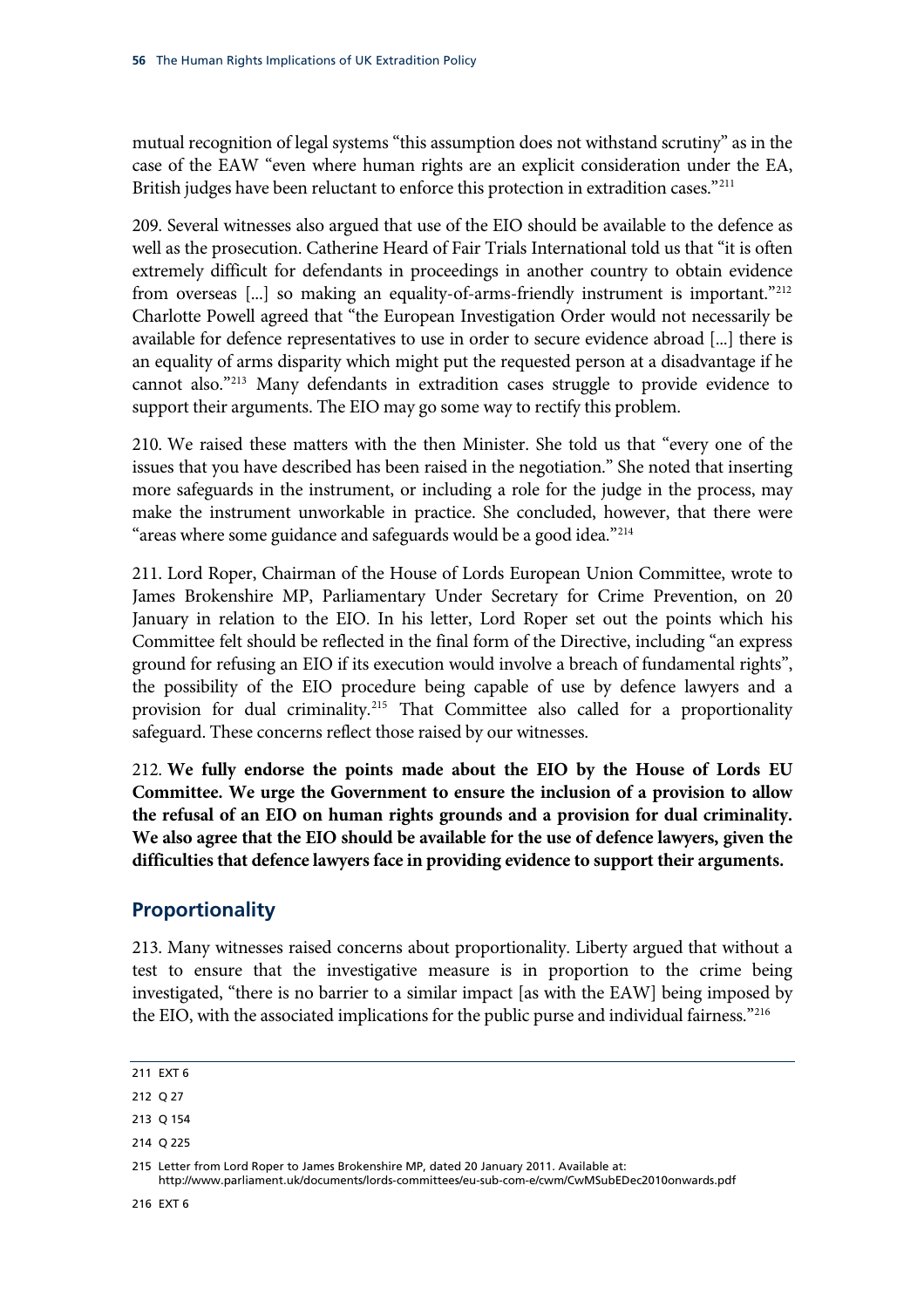214. We discussed the issue of the EIO with the Police. Commander Gibson, representing ACPO, told us that they "broadly" supported the EIO, but with a caveat around proportionality: "we would not wish to have that same lack of control and not be able to say that we do not think that that is a proportionate use of our resources."<sup>[217](#page-60-0)</sup>

215. In his letter to the Government in reply to the consultation on the European Investigation Order, Commander Gibson said that "the EIO is likely to become an inefficient instrument should it go ahead without a proportionality clause and, on projected volumes, we are likely to miss the deadline in a significant proportion of lower level requests."[218](#page-60-1) This appears to us to be a more critical assessment of the benefits of the EIO than expressed by the Secretary of State for the Home Department during her statement to the House of Commons on the decision to opt-in to the EIO when she said that,

"We wrote to every Association of Chief Police Officers force about the EIO, and not one said that we should not opt in. ACPO itself replied that "the EIO is a simpler instrument than those already in existence and, provided it is used sensibly and for appropriate offences, we welcome attempts to simplify and expedite mutual legal assistance.""[219](#page-60-2)

216. Ms Fenella Tayler, Head of Judicial Cooperation Unit, Home Office, told us that the Government was "working hard to try to ensure that proportionality is included in the instrument." She explained that a key safeguard the Government were pushing for was to "ensure that an EIO cannot be sent or executed in this country for something that would not be possible under our own domestic law." She described this measure as "perhaps the most basic form of proportionality."[220](#page-60-3)

<span id="page-60-4"></span>217. In Chapter 4 we noted the difficulties caused by the lack of a proportionality principle in the EAW; **the lessons from the EAW must be learned when negotiating the form of the EIO. The Government must ensure that there is an effective proportionality safeguard in the Directive, in order to ensure that the EIO operates effectively and that there are not numerous requests for information in minor cases.** 

<span id="page-60-0"></span>217 Q131

<span id="page-60-1"></span>218 Available in the Library of the House of Commons

<span id="page-60-2"></span>219 HC Deb, 27 July 2010, c 881

<span id="page-60-3"></span>220 Qq 219–26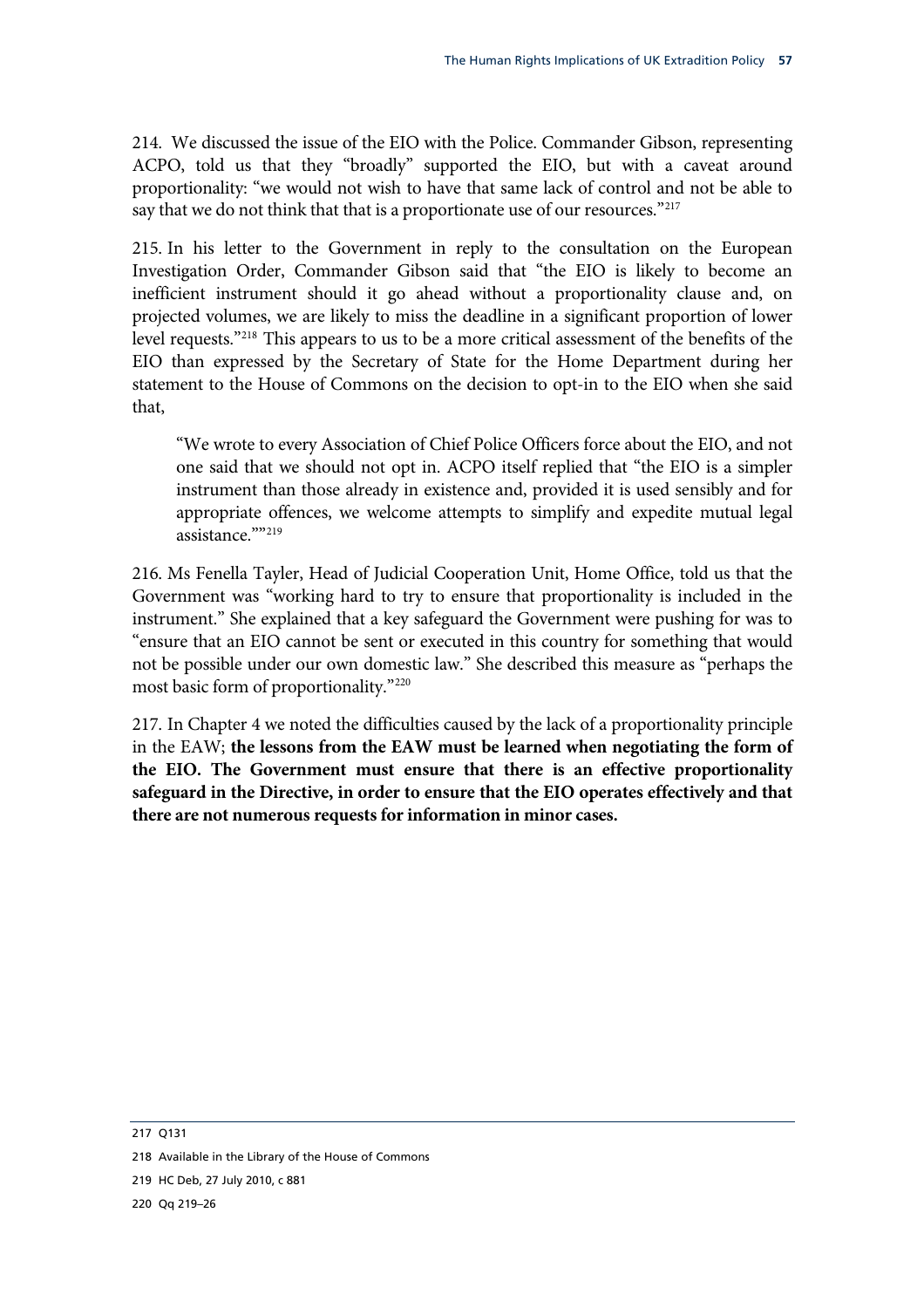# 7 Other Issues

## **Provision of information**

218. A theme which emerged from the evidence provided by those with personal experience of extradition proceedings was the lack of information provided on the process. Michael Turner told us that when he asked what would happen when he was returned to Hungary "nobody would answer the question; whether they didn't know or whether they didn't want to tell us, I'm not sure." Once in Hungary, Mr Turner told us that his rights in prison were only explained "very vaguely."<sup>[221](#page-61-0)</sup> Deborah Dark also told us that the British authorities were unable to provide her with information on the EAW request that had been issued against her as "they were not party to the Schengen Information System, so therefore they did not have the information."[222](#page-61-1)

219. The Police outlined the information required to be provided by the Extradition Act 2003. When a person is arrested in an extradition case they are provided with a copy of the warrant and a notice of their rights and entitlements.<sup>[223](#page-61-2)</sup> Commander Gibson acknowledged that the Police did have a role in explaining to the arrested person what would happen to them next: "that is done either by the arresting officer or, if not, it should certainly be done by the custody officer when someone is booked in; they will then be told what court they are going to and what will happen next." The responsibility also fell on their legal representatives, who should explain the process of extradition.<sup>[224](#page-61-3)</sup> We also discussed the provision of information with the Director of Public Prosecutions who told us that he was not against the Crown Prosecution Service providing any further information as necessary, but suggested that "it is probably right that this is the function of the police."[225](#page-61-4)

220. The Director of Public Prosecutions noted that there were initiatives to standardise the information provided to individuals across the EU involved in criminal proceedings, which is one of the initiatives set out in the EU Roadmap on procedural rights.<sup>[226](#page-61-5)</sup> The second measure set out in the Roadmap would place on the statute book the information on rights and charges that a defendant would be entitled to receive:

"The suspect or defendant is likely to know very little about his/her rights. A person that is suspected of a crime should get information on his/her basic rights in writing, ideally by way of a letter of rights. Furthermore, that person should also be entitled to receive information about the nature and cause of the accusation against him or her. The right to information should also include access to the file for the individual concerned."[227](#page-61-6)

<span id="page-61-2"></span><span id="page-61-1"></span><span id="page-61-0"></span>221 Q 41 222 Q 44 223 Q 89 224 Q 94 225 Q 193 226 Ibid.

<span id="page-61-6"></span><span id="page-61-5"></span><span id="page-61-4"></span><span id="page-61-3"></span>227 OJ C295 (30 November 2009)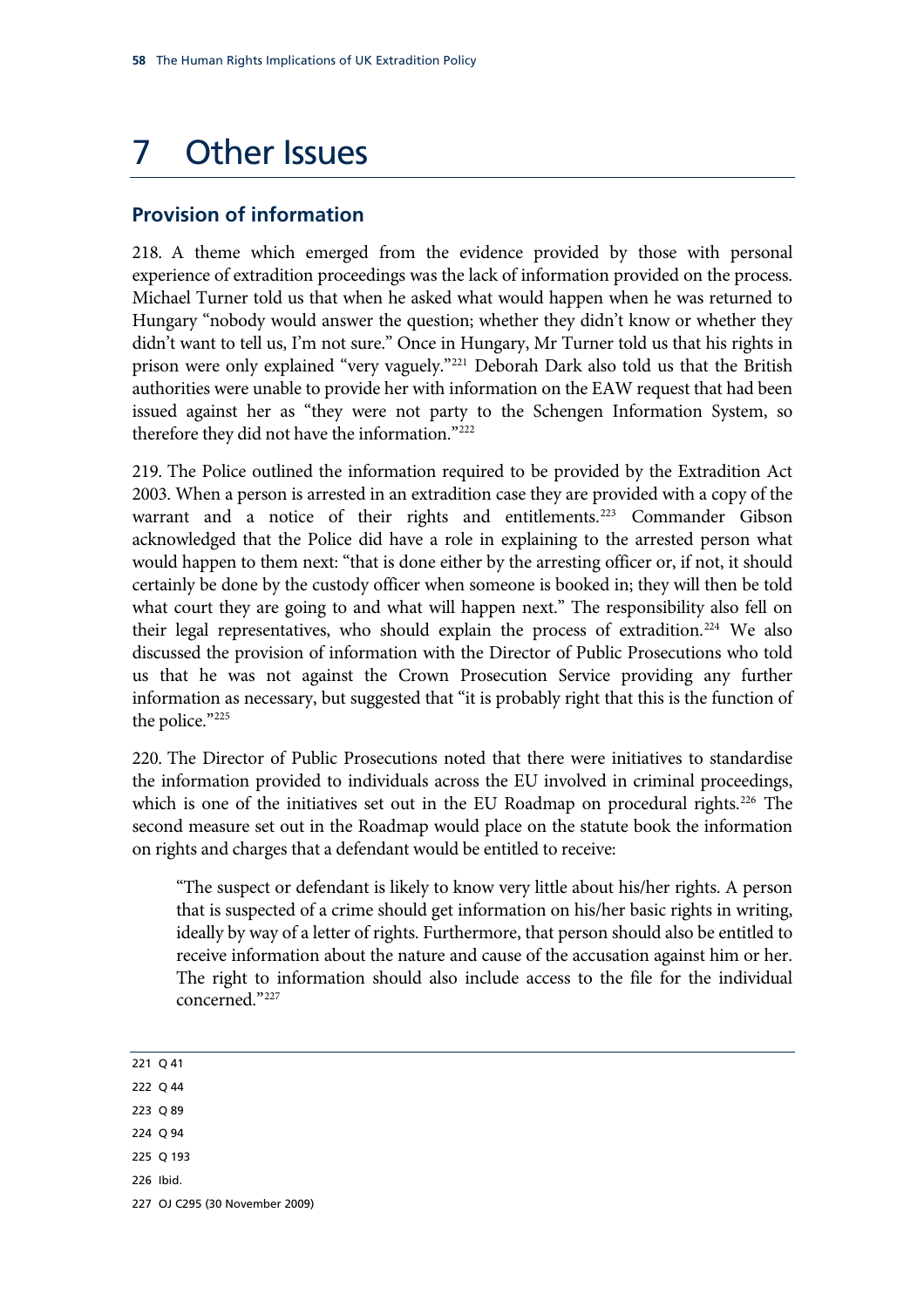<span id="page-62-5"></span>221. The information we received from the Police on the information provided to people subject to extradition proceedings has shown that enough information is provided on proceedings within the UK, particularly given that the requirements mirror those in a domestic case. However, little information is provided about the legal process in other EU states. **The Government should standardise the information received by those subject to extradition to ensure they receive sufficient, accurate information on the extradition process and their rights in the country to which they will be extradited.** 

### **Extradition and asylum**

222. The submission of the Immigration Law Practitioners Association (ILPA) raised a number of issues in relation to the human rights of those persons who are subject to extradition proceedings who are also subject to immigration control.<sup>[228](#page-62-0)</sup> In particular, ILPA raised concerns that a number of persons have had their refugee status cancelled while outside the United Kingdom, "where deprivation appears based on charges that founded the extradition, of which they have been acquitted." This can leave the person stranded outside the UK, unable to return to appeal against the revocation of their refugee status. ILPA argued that this raised issues in relation to the right to family life (Article 8 EHCR), particularly where that person has family remaining in the UK. ILPA also raised concerns that a person subject to extradition who is also subject to immigration control may be at risk of refoulement<sup>[229](#page-62-1)</sup> to a country where their human rights could be at risk. ILPA concluded that "extradition procedures fail to provide protection against breaches of human rights that arise when persons subject to extradition orders are, or become persons subject to immigration control."<sup>[230](#page-62-2)</sup>

223. We raised these concerns with other witnesses. Liberty also expressed concern over these issue, both in relation to the possibility of unfair extradition and that the UK's obligations under the Refugee Convention may be bypassed when a claimants refugee status is reversed while they are out of the country. It argued that the "legal root of the problem" lay in the Extradition Act, which had a statutory loophole which "effectively allows the UK Government to defer its determination of a refugee claim under the Refugee Convention."[231](#page-62-3) JUSTICE agreed that "immigration powers of deportation and removal should not be used in order to circumvent the procedural guarantees available in extradition proceedings."[232](#page-62-4)

<span id="page-62-6"></span>224. We did not explore the issue of immigration control and extradition in detail during this inquiry, and we may wish to follow-up this issue in more detail in future. **It would be helpful if the Government were to provide details of their procedures in relation to extradition of persons subject to immigration control and the precautions they take to ensure that these persons' rights are not infringed through either revoking their refugee status while they are outside the UK, or through their refoulement to another country.** 

<span id="page-62-0"></span>228 EXT 5

<span id="page-62-2"></span>230 EXT 5

<span id="page-62-3"></span>231 EXT 24

<span id="page-62-4"></span>232 EXT 20

<span id="page-62-1"></span><sup>229</sup> The principle of nonrefoulement concerns the protection of refugees from return to a country in which their human rights would be at risk.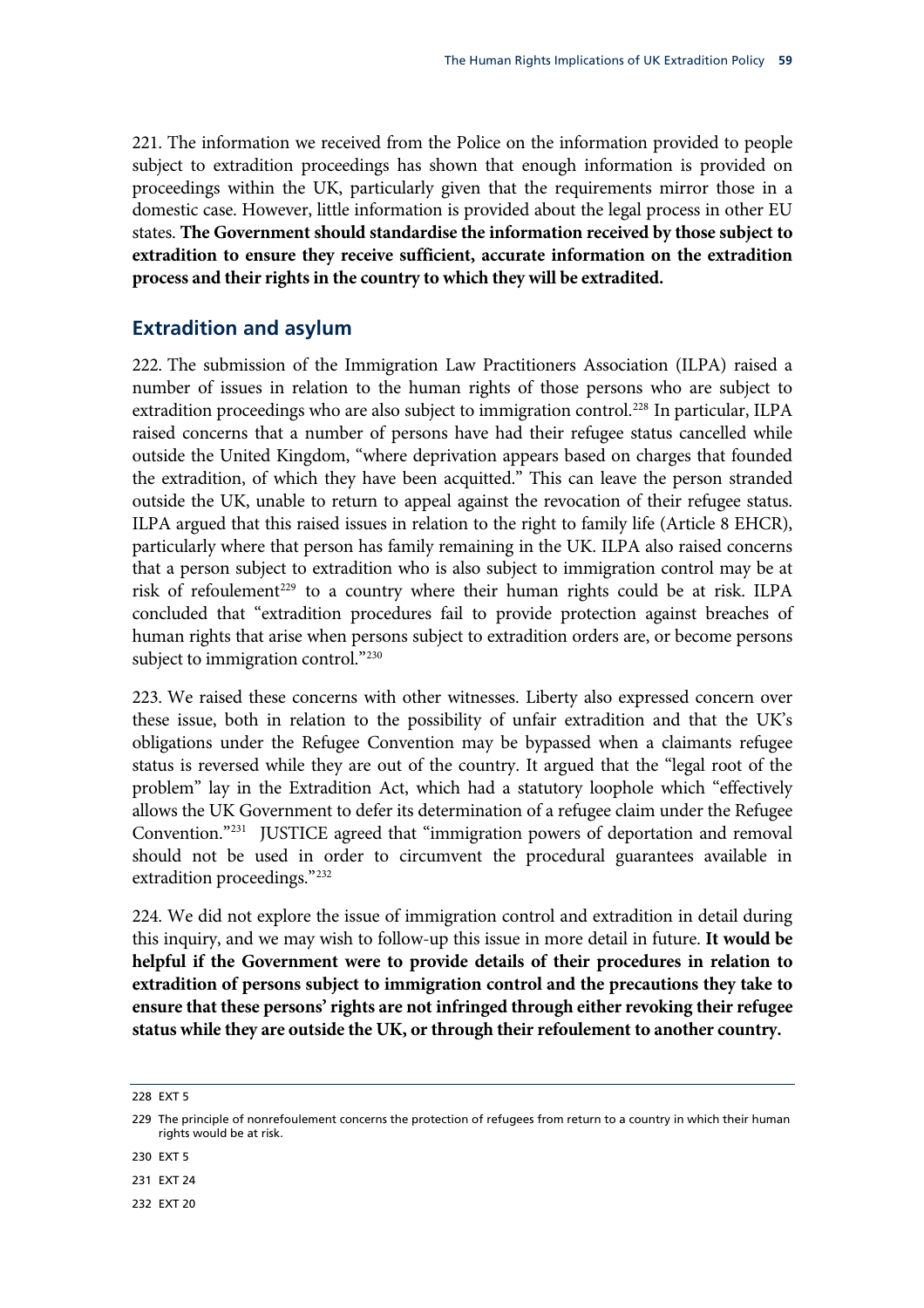## **Universal Jurisdiction**

225. The Committee received a submission from REDRESS on the issue of the location of trials in relation to international crimes allegedly committed abroad.<sup>233</sup> REDRESS argued that where suspects of crimes such as genocide or crimes against humanity reside in the UK, trials should be held in the United Kingdom: "to rely solely on extradition is wrong both in principle and practice, and can lead to serious anomalies where known suspects live here for years without being held accountable anywhere, even when the UK has jurisdiction over the alleged offence(s)." REDRESS argued that despite the UK improving legislation to make it possible to prosecute such crimes, "the policy appears to be to place excessive reliance on extradition". The submission concluded that the Government should look to prosecute cases in the United Kingdom, particularly where extradition has already failed and in order to ensure that the UK does not become "a de facto safe haven where suspects can continue living here for years without being brought to trial." The submission refers to the example of four Rwandan men accused of genocide. Following the barring of extradition on human rights grounds with the defendants arguing they would not receive a fair trial in Rwanda, the UK has not proceeded with prosecution.<sup>[234](#page-63-1)</sup>

226. We wrote to the Secretary of State for Justice on this issue. He noted that the "overriding consideration" was that there was no impunity for the most serious international crimes. However, this did not mean that the UK should prosecute in the first instance as "it would be counter-productive for the UK to seek to be the policeman of the world." He noted that there may be instances where extradition was preferable to ensure the person stood trial in the country where the alleged offence took place. Evidence could be located in this country and extradition may mean that the victims and relatives of victims were able to see "justice being done first hand."

227. He noted that the International Criminal Court Act 2001 provided the UK with the power to prosecute nationals and residents for war crimes and crimes against humanity, subject to a two-stage test exercised by the CPS for all prosecution decisions: whether there was sufficient evidence for a reasonable prospect of a successful prosecution and whether prosecution would be in the public interest.<sup>[235](#page-63-2)</sup>

<span id="page-63-3"></span><span id="page-63-2"></span><span id="page-63-1"></span><span id="page-63-0"></span>228. **Extradition should not be the only method for dealing with suspects of crimes against humanity: we urge the CPS to consider carefully whether such suspects can be tried in the United Kingdom before extradition proceedings are initiated.**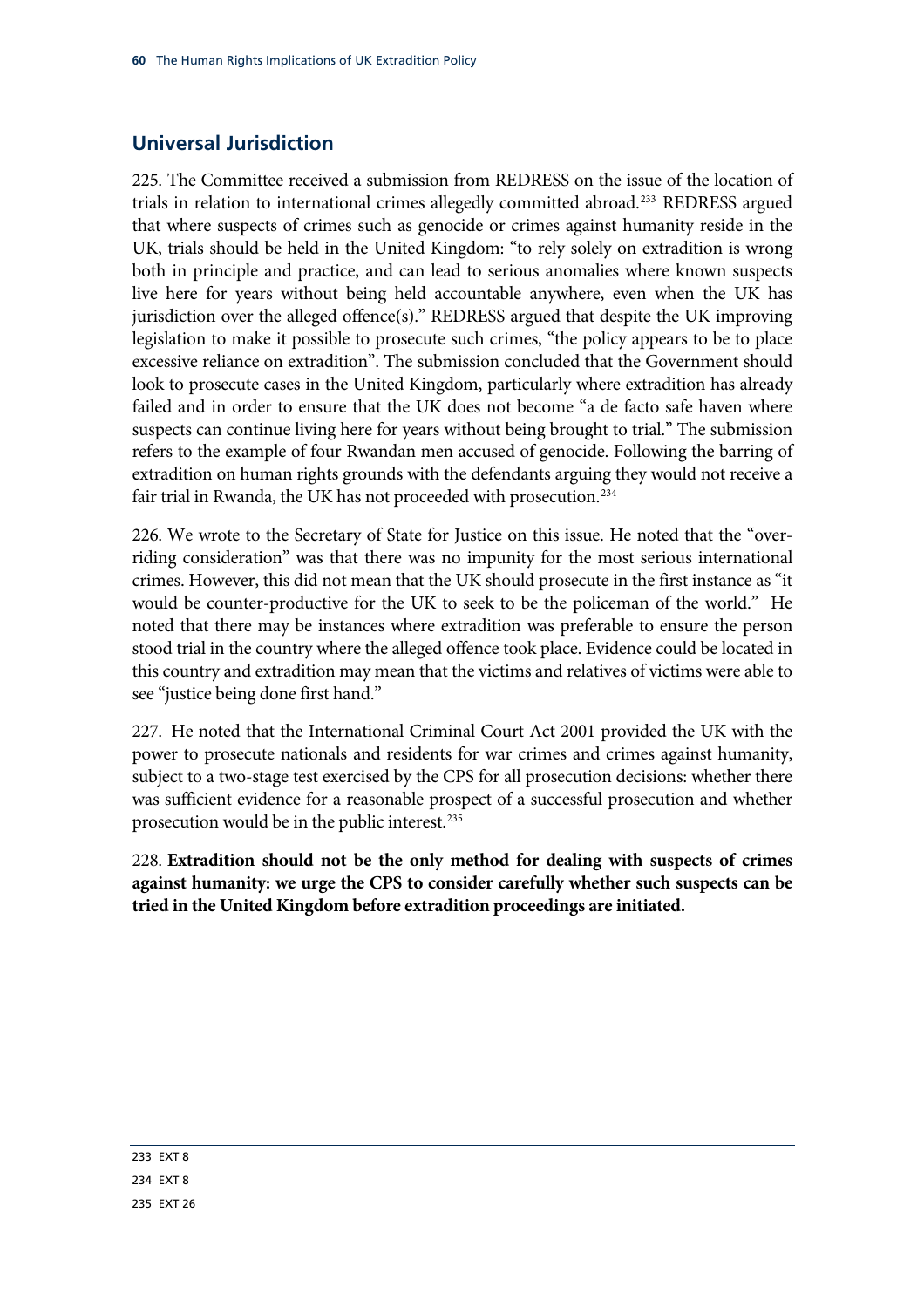## Conclusions and recommendations

### **1 Introduction**

1. [We welcome the Government's stance on possible renegotiation of the Framework](#page-17-0)  [Decision of the European Arrest Warrant if necessary.](#page-17-0) (Paragraph [27\)](#page-17-0)

### **2 Human rights and extradition**

- 2. [We have heard evidence that Sections 21 and 87 of the Extradition Act 2003 do not,](#page-27-0)  [in practice, offer adequate human rights protection for those subject to proceedings](#page-27-0)  [and that the courts have set their interpretation of the threshold too high. We](#page-27-0)  [welcome recent developments that have seen UK courts apply an apparently lower](#page-27-0)  [threshold, as demonstrated in the case of Targosinski v Judicial Authority of Poland.](#page-27-0)  [The defendant should have a realistic opportunity to rebut the presumption that](#page-27-0)  [their human rights will be respected if extradited to a country which is a signatory to](#page-27-0)  [the ECHR or with which the UK has good relations.](#page-27-0) (Paragraph [71](#page-27-0))
- 3. [Several witnesses have suggested that defence lawyers should be able to call upon a](#page-28-0)  [wider range of evidence, including reports of the Committee on the Prevention of](#page-28-0)  [Torture, to illustrate human rights concerns in the requesting country. The human](#page-28-0)  [rights bar would be more effective if material such as reports of the Committee on](#page-28-0)  [the Prevention of Torture were regarded as relevant evidence. We find the concerns](#page-28-0)  [about the effectiveness of the bar persuasive.](#page-28-0) (Paragraph [72](#page-28-0))
- 4. [The effectiveness of human rights protection would be improved if judges in](#page-28-1)  [extradition cases took a more active role in the extradition process, through the](#page-28-1)  [implementation of safeguards and the use of the human rights bar to ensure that the](#page-28-1)  [role of a judge in an extradition case is more than only "rubber stamping" extradition](#page-28-1)  [requests.](#page-28-1) (Paragraph [78\)](#page-28-1)
- 5. [We urge the Government and the Extradition Review Panel, when considering](#page-30-0)  [changes to the extradition process, to take into account the rights of victims of crime,](#page-30-0)  [both in the UK and other countries, as well as the rights of those subject to](#page-30-0)  [extradition. The process of extradition is important in ensuring that criminals are](#page-30-0)  [brought to justice and there is a need to ensure balance between this and protecting](#page-30-0)  [rights of those subject to extradition.](#page-30-0) (Paragraph [85](#page-30-0))

### **3 Improving the protection of Human Rights in the Extradition Act 2003**

6. [A forum safeguard provision would allow a judge to refuse extradition where the](#page-33-0)  [alleged offence took place wholly or largely in the UK. Parliament has already agreed](#page-33-0)  [this principle and the Government should bring forward the relevant provisions of](#page-33-0)  [the Police and Criminal Justice Act 2006, in order for Parliament to agree to](#page-33-0)  [commence them. It is difficult to understand why this has not yet happened.](#page-33-0) (Paragraph [99\)](#page-33-0)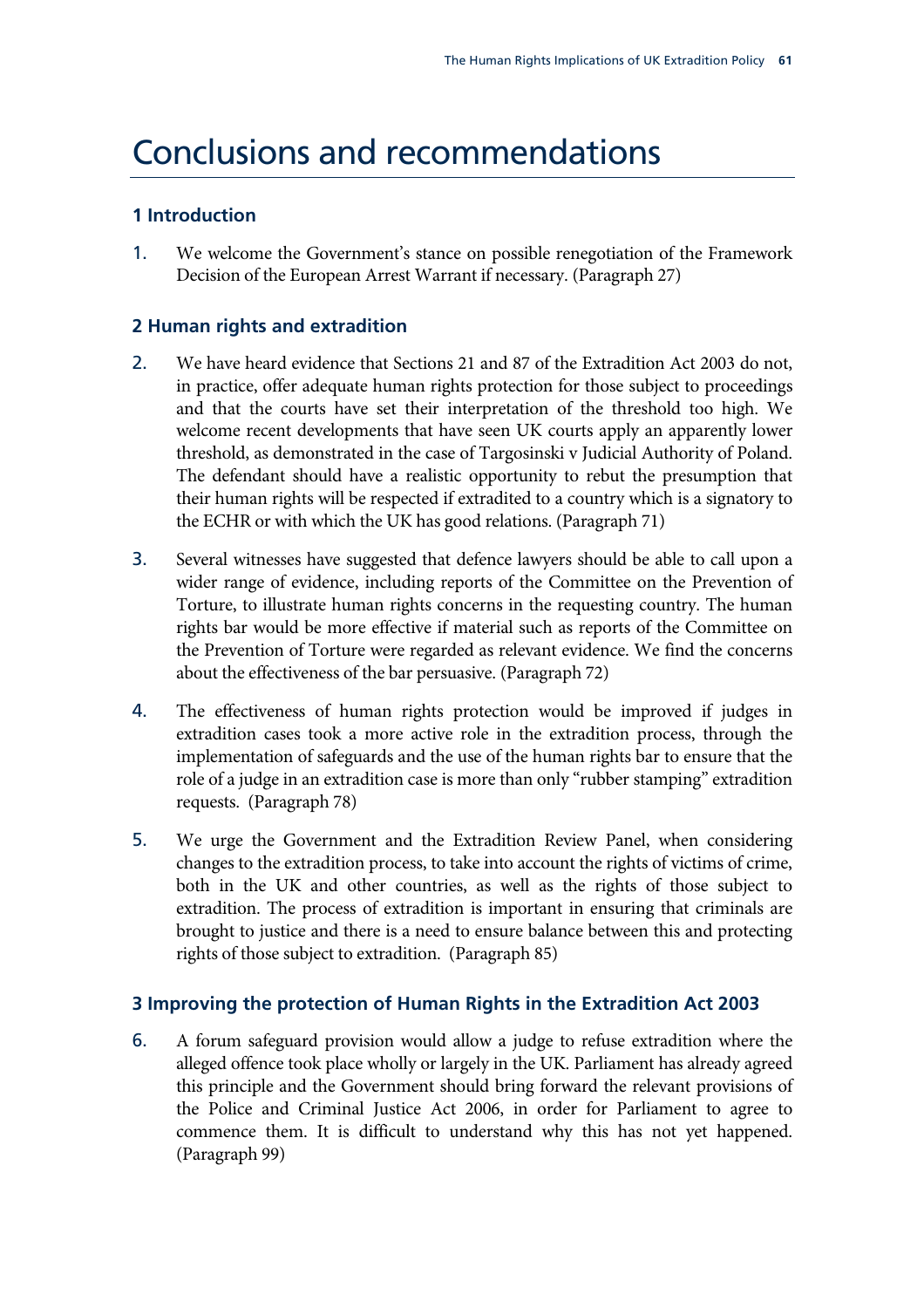- 7. [Government Ministers currently issue an explanatory memorandum to the](#page-34-0)  [European Union scrutiny committees of both Houses on each forthcoming EU](#page-34-0)  [proposal. However, the legislation transposing these proposals into UK law is not](#page-34-0)  [considered by the scrutiny committees. When introducing transposing legislation,](#page-34-0)  [the Government should be under an obligation to inform Parliament: how the](#page-34-0)  [relevant EU proposal is being transposed into domestic law; whether the transposing](#page-34-0)  [legislation would make any additional provisions or omit to transpose any provisions](#page-34-0)  [of the EU legislation; any areas where the Government have exercised discretion; and](#page-34-0)  [whether any difficulties have arisen during the transposition of the proposal which](#page-34-0)  [the Government did not explain to the European scrutiny committees that](#page-34-0)  [considered the original proposal.](#page-34-0) (Paragraph [100](#page-34-0))
- 8. [It is important to respect the rights of victims, who will often be residing in the](#page-34-1)  [country in which the offence was committed, when deciding the location of a trial.](#page-34-1)  [The forum provisions would allow a judge discretion to determine the appropriate](#page-34-1)  [location of trial on a case-by-case basis, taking into account the rights of both the](#page-34-1)  [requested person and of any victims of crime, as well as any other circumstances,](#page-34-1)  [including access to a legal representative and evidence. There should be a general](#page-34-1)  [presumption that trials take place in the state where the offence was committed, in](#page-34-1)  [the interests of access to that process by the victims of that offence. On this basis, we](#page-34-1)  [wholeheartedly support the introduction of a forum safeguard.](#page-34-1) (Paragraph [101](#page-34-1))
- 9. We recommend that the case-law on double jeopardy be codified so that extradition under an European Arrest Warrant is barred where the Crown Prosecution Service has decided not to prosecute for the same facts. This would strengthen an eventual forum clause. Such amendment could be done by adding a third paragraph to section 12 of the Extradition Act 2003. (Paragraph [104\)](#page-34-2)
- 10. [The Government should look at how such a safeguard could be implemented in](#page-34-3)  [practice including, if necessary, through renegotiation of the relevant extradition](#page-34-3)  [treaties.](#page-34-3) (Paragraph [105](#page-34-3))
- 11. We agree with Liberty that adding a requirement for the requesting country to show a *prima facie* case—or a similarly robust evidential threshold in a civil law state before a person is extradited will improve the protection of human rights of those subject to extradition. In particular, this will require investigatory authorities to assess the available evidence before issuing a request for extradition, particularly within the EU, thus reducing the likelihood that a person could be extradited on speculative charges or for an alleged offence which they could not have committed. (Paragraph [112](#page-36-4))
- 12. We recommend that, in cases where identity is disputed or where there are doubts as to the stage of proceedings reached in the requesting state, this facility to request further information be used. We recommend that the UK devote negotiating efforts to securing longer time limits for cases where an information request has been made. Where identity is disputed, as in the case of Mr Arapi, the requesting state should be asked to provide a copy of the national identity card or passport or other photo ID. Where there are doubts as to the proper use of the European Arrest Warrant, the requesting state should be asked to provide information on the indictment process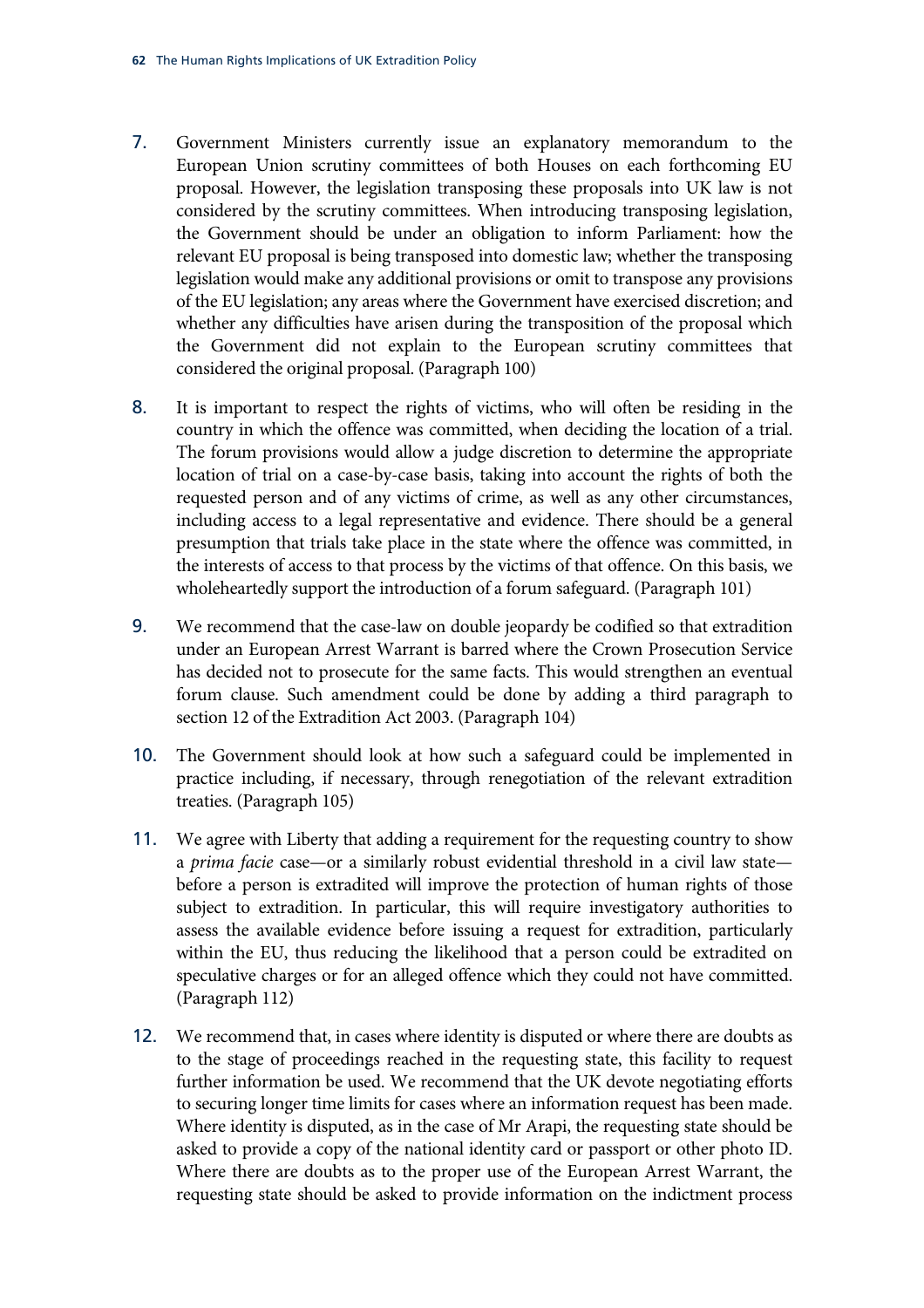under their national law, the stage of proceedings reached, the date set for the first hearing and an assurance that the individual will not be interrogated on arrival. (Paragraph [115](#page-37-2))

- 13. [We have heard compelling evidence on the importance of dual representation for a](#page-39-0)  [requested person in order to ensure that their rights are safeguarded. We do not](#page-39-0)  [believe that the present provision of legal representation meets these needs. We](#page-39-0)  [recognise, however, the current climate of reduced funding for legal aid. We urge the](#page-39-0)  [Government to examine the provision of legal representation in extradition](#page-39-0)  [proceedings in order to ensure that people subject to extradition are properly](#page-39-0)  [represented both in the requesting and requested country. We welcome the](#page-39-0)  [Extradition Review Panel's consideration of this issue. Legal representation in both](#page-39-0)  [countries for persons requested for extradition would make the human rights bar](#page-39-0)  [and other safeguards in the extradition process more effective in protecting rights.](#page-39-0) (Paragraph [126](#page-39-0))
- 14. [When our predecessor Committee considered the draft Extradition Bill in the 2001–](#page-39-1) [02 Session, it was satisfied that the requirement for a judge to consider the impact of](#page-39-1)  [extradition on a suspect's Convention rights would provide adequate protection for](#page-39-1)  [those rights. Our inquiry, and specifically this and the previous Chapter, has](#page-39-1)  [considered whether that judgment has been borne out in practice and has revealed](#page-39-1)  [that the mere presence of such a "human rights bar" in the statutory framework is](#page-39-1)  [not enough to secure effective protection for human rights. For such protection to be](#page-39-1)  [practical and effective it is necessary to go beyond such generalised provisions and to](#page-39-1)  [spell out in detail in the statutory framework some specific and detailed safeguards of](#page-39-1)  [the rights in question.](#page-39-1) (Paragraph [127\)](#page-39-1)

#### **4 The European Arrest Warrant**

- 15. We recognise the importance of extradition and the benefits the European Arrest Warrant has brought in terms of a quicker, more streamlined process for surrender within the European Union. (Paragraph [130\)](#page-40-5)
- 16. [We agree with this evidence and recommend that the Government should take the](#page-41-7)  [lead in seeking to ensure that there is equal protection of rights, in practice as well as](#page-41-7)  [in law, across the EU.](#page-41-7) (Paragraph [137\)](#page-41-7)
- 17. [We note the increasing number of European Arrest Warrant requests received by the](#page-47-3)  [UK. We have serious concerns about the disproportionate impact of extradition](#page-47-3)  [where it is requested for a relatively minor offence. We urge the Government to work](#page-47-3)  [with the European Commission and other Member States to implement a](#page-47-3)  [proportionality principle in the Framework Decision, both for operational reasons](#page-47-3)  [and to ensure that the human rights implications of extradition are not](#page-47-3)  [disproportionate to the alleged crime.](#page-47-3) (Paragraph [158](#page-47-3))
- 18. Such a proportionality principle should be contained within the Framework Decision of the European Arrest Warrant and operate in a similar way to the tests applied by the Police and the CPS before issuing a request. We are not convinced that informal guidelines, bilateral discussions with the authorities of other Member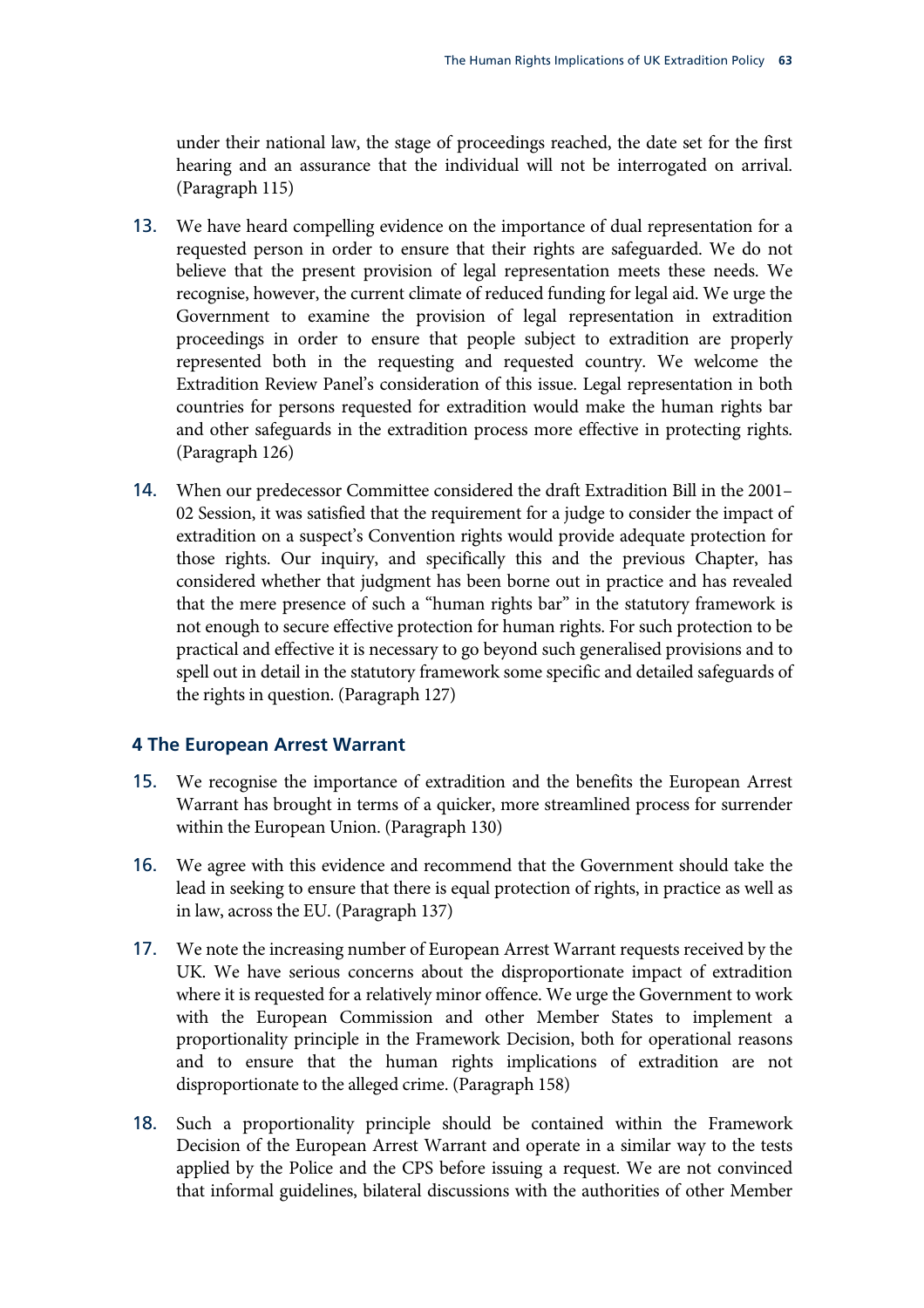States or a public interest test operated by the authorities in the requested country would be operationally practical or successful in the long-term. (Paragraph [159\)](#page-47-4)

- 19. The Government and the Extradition Review may wish to review the list of 32 offences for which double criminality is not considered, with a view to whether certain conduct should be excluded from the definitions of these offences. We recognise, however, that the Framework Decision expressly excludes double criminality as a reason for denying the execution of an EAW. We recommend that this principle be dealt with as part of the renegotiation of the Framework Decision. (Paragraph [165](#page-49-1))
- 20. We urge the Government to ensure that other Member States do not use the European Arrest Warrant for purposes of investigation, if necessary by amendment to the Framework Decision. We recommend that, where there are doubts as to the stage of proceedings reached in the requesting state, the facility for further information provided by the Framework Decision and the Extradition Act 2003 should be used. The requesting state should be asked to provide information on the indictment process under their national law, the stage of proceedings reached, the date set for the first hearing and an assurance that the individual will not be interrogated on arrival. (Paragraph [168\)](#page-49-2)
- 21. [It may be that, if applied, the Directive on the application of the principle of mutual](#page-49-3)  [recognition to the decisions on supervision could ensure that a person extradited to](#page-49-3)  [another EU state could await trial in the UK, reducing problems in relation to long](#page-49-3)  [times spent in prison before trial.](#page-49-3) (Paragraph [169](#page-49-3))
- 22. [The system for removal of EAW requests should be improved or formalised to](#page-50-5)  [prevent repeat arrests where a court elsewhere in the EU has already refused to](#page-50-5)  [execute an extradition request. The Government should examine whether adopting](#page-50-5)  [Article 111 of the Schengen Information System would help avoid this problem. The](#page-50-5)  [Government should also negotiate membership of the SIRENE system which can be](#page-50-5)  [used to enter information on the execution of EAWs.](#page-50-5) (Paragraph [174\)](#page-50-5)
- 23. [The Extradition Review Panel or the Government should consider whether the](#page-52-0)  [current time-limits provide adequate opportunity for the defence to postpone a](#page-52-0)  [hearing if necessary as long as the court considers the reasons for the request for](#page-52-0)  [adjournment on its merits on a case-by-case basis. The Government should also](#page-52-0)  [investigate the possibility of replacing time limits with another, less strict,](#page-52-0)  [formulation such as "as soon as reasonably practical", although we note that this](#page-52-0)  [would require renegotiation of the Framework Decision.](#page-52-0) (Paragraph [180](#page-52-0))
- 24. We note that Article 4(6) of the Framework Decision allows the requested state to deny execution of the European Arrest Warrant issued for the purposes of serving a sentence where the requested state undertakes that the sentence will be served in that state. We recommend that this safeguard be transposed into the Extradition Act 2003 as this would significantly reduce the impact of such execution European Arrest Warrants on Article 8 rights. (Paragraph [181\)](#page-52-1)
- 25. [We recommend that the safeguard in Article 5 \(3\) of the Framework Decision be](#page-52-2)  [transposed into the Extradition Act 2003.](#page-52-2) (Paragraph [182](#page-52-2))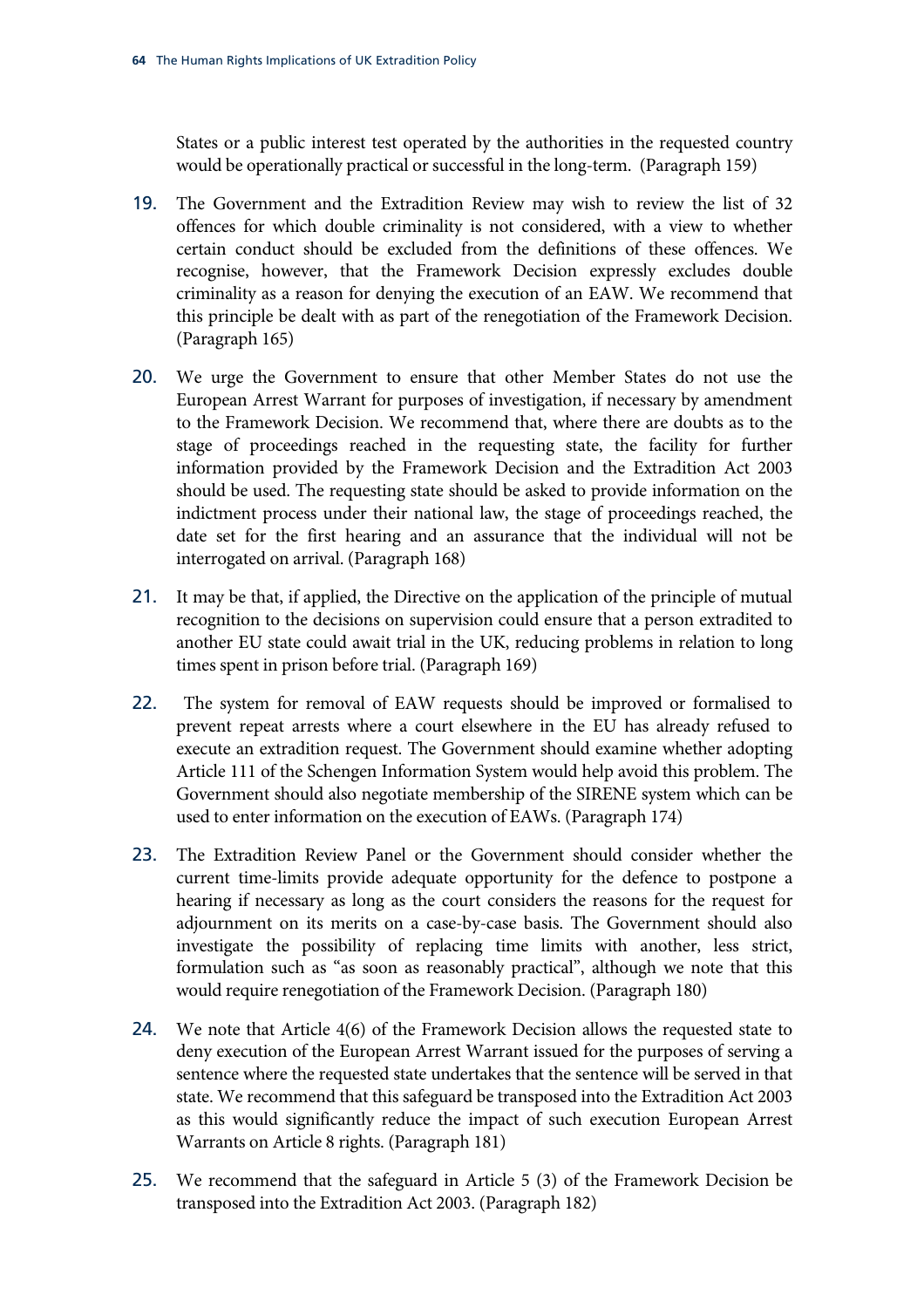26. We recommend that the Extradition Review Panel carefully assess the applicability of the EU Charter on Fundamental Rights to the European Arrest Warrant as applied by the UK. (Paragraph [185](#page-53-0))

#### **5 The UK's bilateral extradition treaties**

- 27. [The Government should increase the proof required for the extradition of British](#page-55-5)  [citizens to the US so as to require sufficient evidence to establish probable cause, as is](#page-55-5)  [required for the extradition of a US citizen to the UK. This will require renegotiation](#page-55-5)  [of the UK-US Extradition Treaty.](#page-55-5) (Paragraph [192](#page-55-5))
- 28. [We recommend that the Government urgently renegotiate this article of the US-UK](#page-55-6)  [extradition treaty to exclude the possibility that extradition is requested and granted](#page-55-6)  [in cases such as that of Mr Bermingham and Mr Ahmed, where the UK police and](#page-55-6)  [prosecution authorities have already made a decision not to charge or prosecute an](#page-55-6)  [individual on the same evidence adduced by the US authorities to request](#page-55-6)  [extradition.](#page-55-6) (Paragraph [196](#page-55-6))
- 29. [We note the arguments for increasing the role of the Secretary of State in the](#page-57-0)  [surrender of persons to countries under Part 2 of the Extradition Act. We are not](#page-57-0)  [convinced that changes should be made and, in any event, any additional powers](#page-57-0)  [would need to be carefully circumscribed to avoid those subject to extradition](#page-57-0)  [requests becoming "political pawns".](#page-57-0) (Paragraph [202\)](#page-57-0)

#### **6 European Investigation Order**

- 30. We fully endorse the points made about the European Investigation Order by the House of Lords EU Committee. We urge the Government to ensure the inclusion of a provision to allow the refusal of an European Investigation Order on human rights grounds and a provision for dual criminality. We also agree that the European Investigation Order should be available for the use of defence lawyers, given the difficulties that defence lawyers face in providing evidence to support their arguments. (Paragraph [212](#page-59-5))
- 31. The lessons from the European Arrest Warrant must be learned when negotiating the form of the European Investigation Order. The Government must ensure that there is an effective proportionality safeguard in the Directive, in order to ensure that the European Investigation Order operates effectively and that there are not numerous requests for information in minor cases. (Paragraph [217](#page-60-4))

#### **7 Other issues**

- 32. [The Government should standardise the information received by those subject to](#page-62-5)  [extradition to ensure they receive sufficient, accurate information on the extradition](#page-62-5)  [process and their rights in the country to which they will be extradited.](#page-62-5) (Paragraph [221](#page-62-5))
- 33. [It would be helpful if the Government were to provide details of their procedures in](#page-62-6)  [relation to extradition of persons subject to immigration control and the precautions](#page-62-6)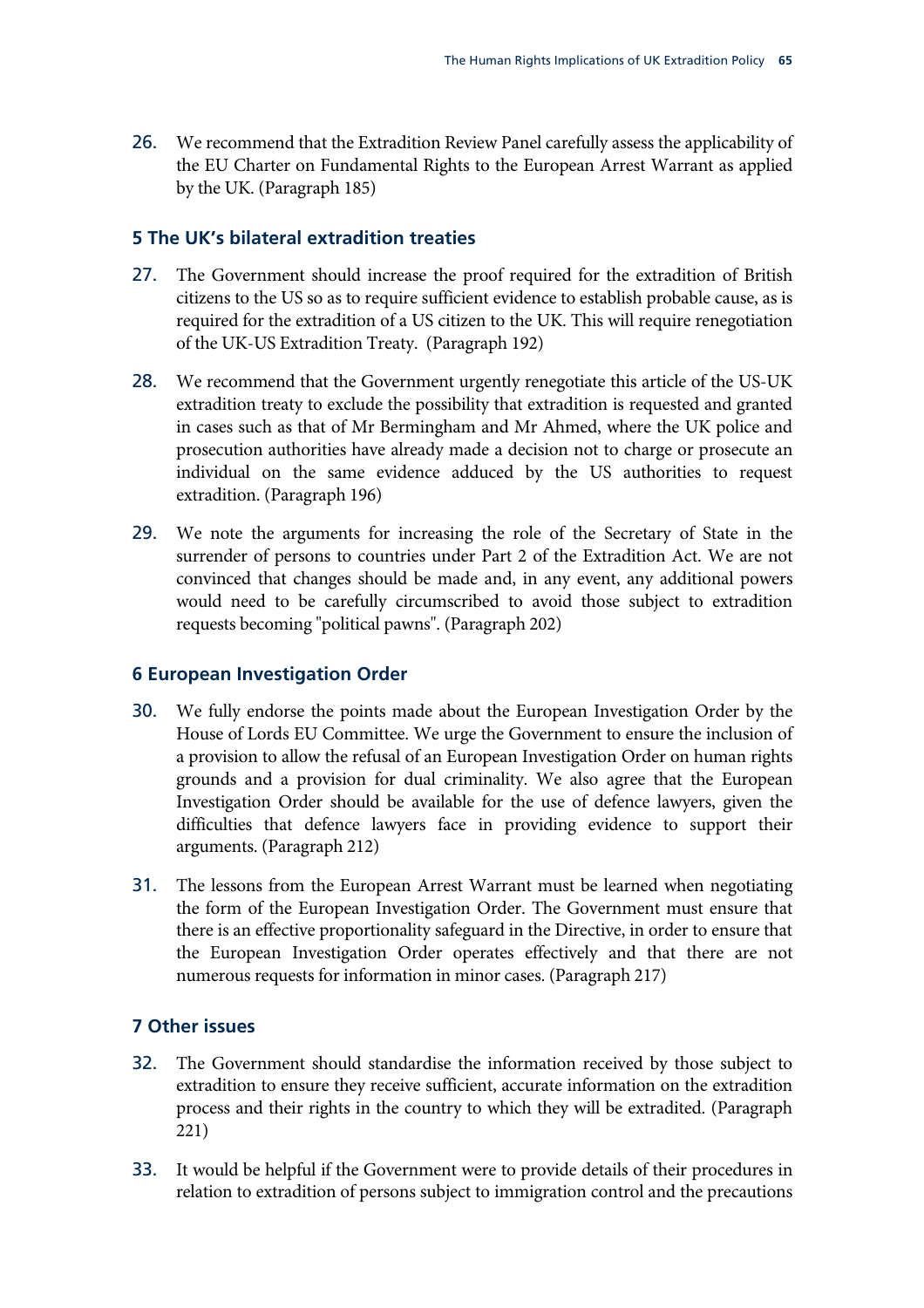[they take to ensure that these persons' rights are not infringed through either](#page-62-6)  [revoking their refugee status while they are outside the UK, or through their](#page-62-6)  [refoulement to another country.](#page-62-6) (Paragraph [224](#page-62-6))

34. Extradition should not be the only method for dealing with suspects of crimes against humanity: we urge the Crown Prosecution Service to consider carefully whether such suspects can be tried in the United Kingdom before extradition proceedings are initiated. (Paragraph [228](#page-63-3))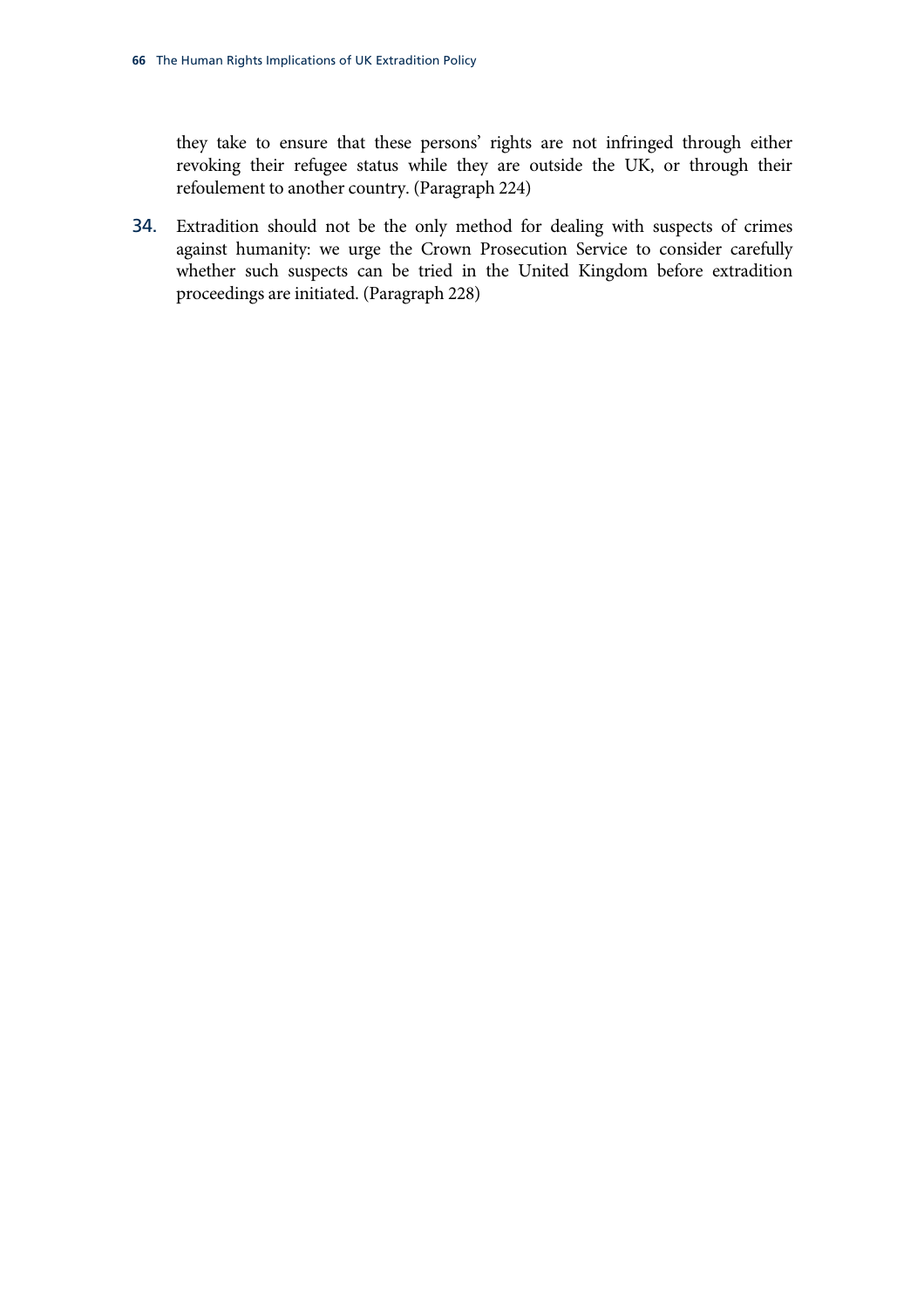# Formal Minutes

### **Tuesday 7 June 2011**

Members present:

Dr Hywel Francis MP, in the Chair

Lord Bowness Baroness Campbell of Surbiton Lord Dubs Lord Morris of Handsworth Baroness Stowell of Beeston

Mike Crockart Mr Dominic Raab Mr Virendra Sharma

Draft Report, *The human rights implications of UK Extradition Policy*, proposed by the Chair, brought up and read.

\*\*\*\*\*\*\*

*Ordered,* That the draft Report be read a second time, paragraph by paragraph.

Paragraphs 1 to 228 read and agreed to.

Summary agreed to.

*Resolved*, That the Report be the Fifteenth Report of the Committee to each House.

*Ordered*, That the Chair make the Report to the House of Commons and that Lord Bowness make the Report to the House of Lords.

*Ordered,* That embargoed copies of the Report be made available in accordance with the provisions of Standing Order No. 134.

Written evidence reported and ordered to be published on 25 January, 1 February, 1 March, 8 March, 22 March, 29 March, 5 April, 28 April, and 24 May was ordered to be reported to the House.

\*\*\*\*\*\*\*

[Adjourned till Tuesday 14 June at 2.00 pm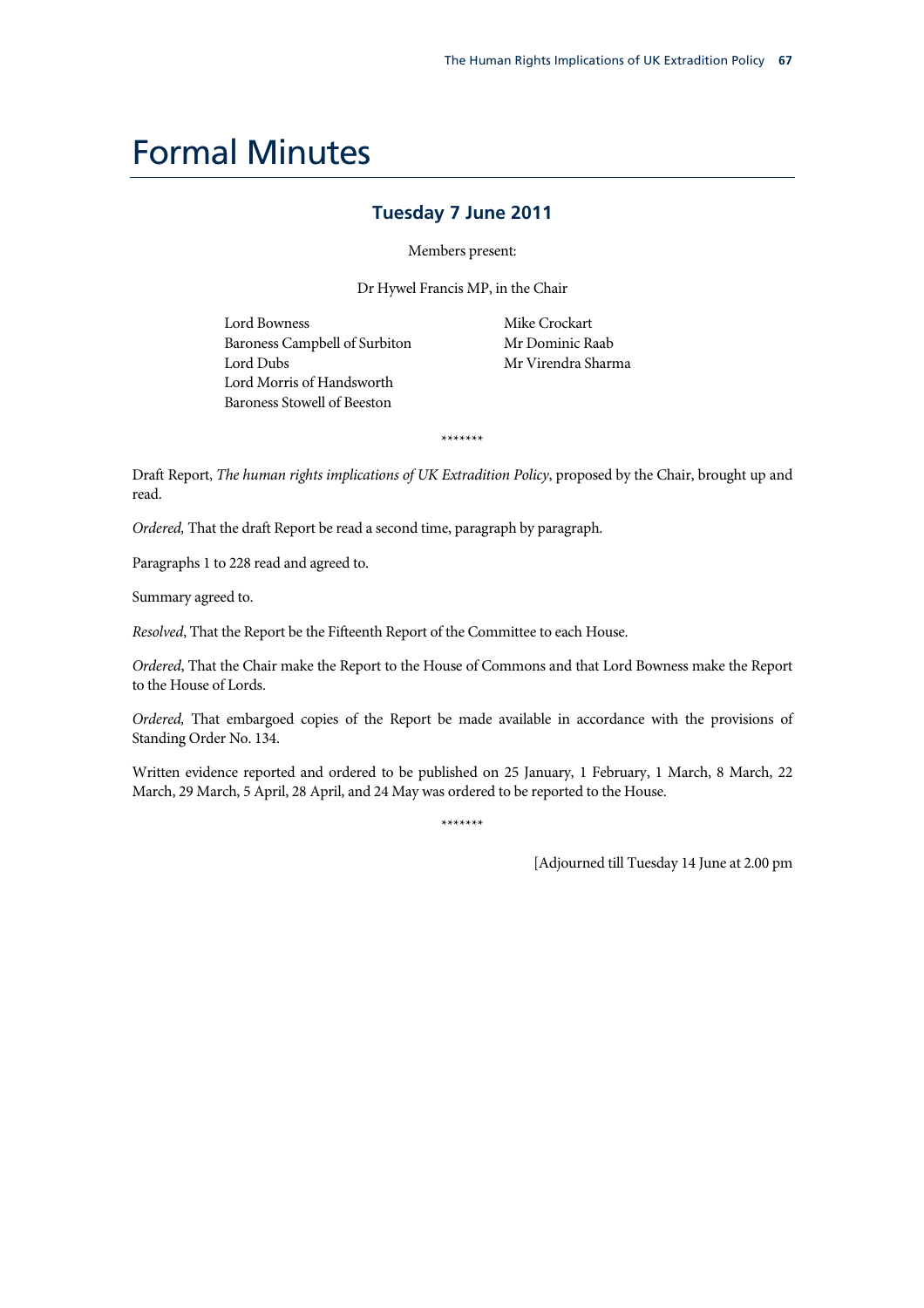# Declaration of Lords Interests

### **Lord Dubs**

Former chair of Liberty

### **Lord Lester of Herne Hill**

**Category 10: Non-financial interests (e)**  Member, Expert Counsel Panel, Liberty Member of Council, JUSTICE

A full list of members' interests can be found in the Register of Lords' Interests: http://www.publications.parliament.uk/pa/ld/ldreg/reg01.htm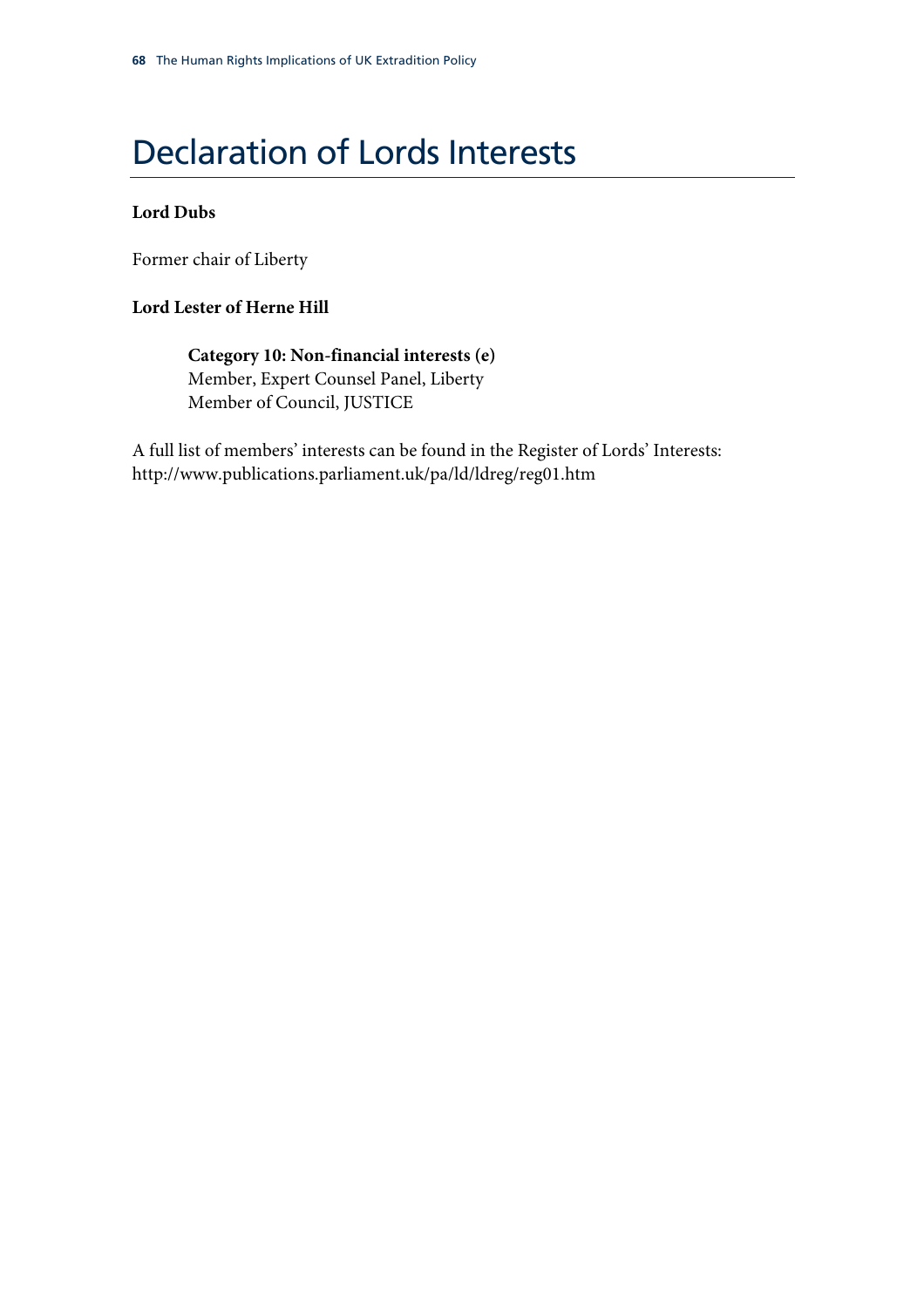### **Witnesses**

### **Tuesday 1 February 2011**

**Catherine Heard,** Fair Trials International**, Jodie Blackstock** and **Sally Ireland,**  Justice, and **Sophie Farthing,** Liberty

**Michael Turner, Frank Symeou, Deborah Dark** and **Edmond Arapi**

**Tuesday 15 February 2011** 

**David Bermingham,**

#### **Tuesday 8 March 2011**

**Commander Allan Gibson** and **Detective Superintendent Murray Duffin**, Metropolitan Police Service

**Charlotte Powell**, Extradition Lawyers Association

**Tuesday 29 March 2011** 

**Keir Starmer QC**, Crown Prosecution Service

**Baroness Neville-Jones**, and **Fenella Taylor**, Home Office

# List of written evidence

| $\mathbf{1}$      | Written Evidence submitted by Fair Trials International                                                   | EXT <sub>1</sub> |
|-------------------|-----------------------------------------------------------------------------------------------------------|------------------|
| 2                 | Written Evidence submitted by The Freedom Association                                                     | EXT <sub>2</sub> |
| 3                 | Written Evidence submitted by an individual who wishes to remain<br>anonymous                             | EXT <sub>3</sub> |
| 4                 | Additional Written Evidence submitted by an individual who wishes to<br>remain anonymous                  | EXT 3A           |
| 5                 | Further Additional Written Evidence submitted by an individual who wishes<br>to remain anonymous          | <b>EXT 15</b>    |
| 6                 | Written Evidence submitted by Professor Monica Lugato, Faculty of Law,<br><b>LUMSA University of Rome</b> | EXT <sub>4</sub> |
| $\overline{7}$    | Written Evidence submitted by the Immigration Law Practitioners'<br>Association                           | EXT <sub>5</sub> |
| 8                 | Written Evidence submitted by Liberty                                                                     | EXT <sub>6</sub> |
| 9                 | Letter submitted to the Chair of the Committee by David Bermingham                                        | EXT <sub>7</sub> |
| 10                | Written Evidence submitted by the Redress Trust (REDRESS)                                                 | EXT <sub>8</sub> |
| 11                | Letter submitted to the Joint Committee on Human Rights from the                                          |                  |
|                   | Law Society                                                                                               | EXT <sub>9</sub> |
| $12 \overline{ }$ | Statement submitted by Mr Mark Turner, father of Michael Turner                                           | <b>EXT 10</b>    |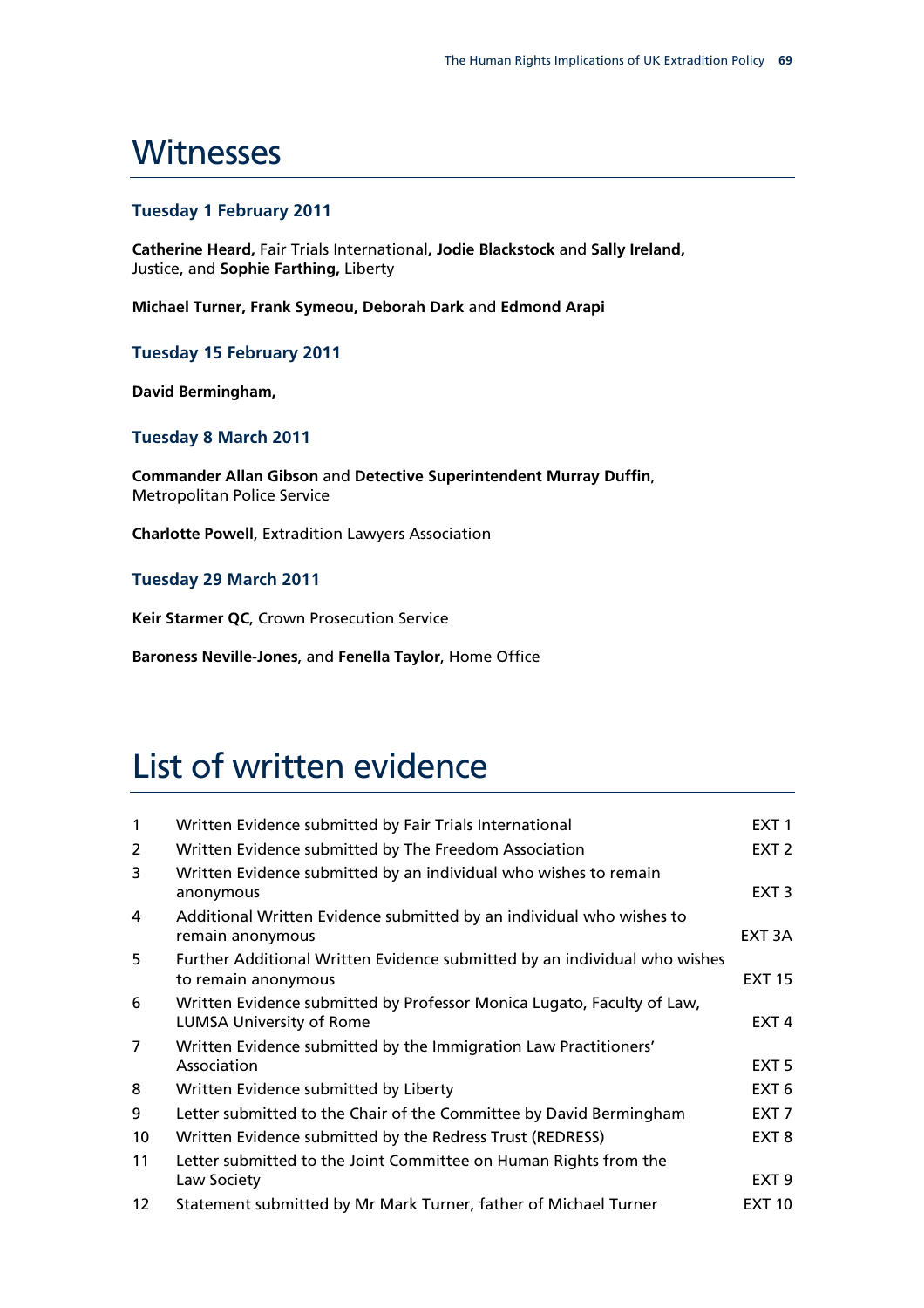| 13 | Written Evidence submitted by the Crown Prosecution Service                | <b>EXT 12</b>  |
|----|----------------------------------------------------------------------------|----------------|
| 14 | Written Evidence submitted by Mr Harvey A Silverglate                      | <b>EXT 13</b>  |
| 15 | Letter from the Chair, to Rt Hon Kenneth Clarke QC MP, Lord Chancellor and |                |
|    | for Justice and Lord Chancellor                                            | <b>EXT 16</b>  |
| 16 | Written Evidence submitted by Crown Prosecution Service                    | <b>EXT 17</b>  |
| 17 | Additional Written Evidence submitted by the Crown Prosecution             |                |
|    | Service                                                                    | <b>EXT 17A</b> |
| 18 | Letter submitted to the Committee Chair by David Bermingham                | <b>EXT 19</b>  |
| 19 | Written Evidence submitted by JUSTICE                                      | <b>EXT 20</b>  |
| 20 | Letter submitted to the Committee Chair by Stephen Parkinson               | <b>EXT 21</b>  |
| 21 | Letter submitted to the Committee Chair by Michael Hann                    | <b>EXT 22</b>  |
| 22 | Additional Written Evidence submitted by Liberty                           | <b>EXT 24</b>  |
| 23 | Additional Written Evidence submitted by Fair Trials International         | <b>EXT 25</b>  |
| 24 | Letter to the Chair, from Rt Hon Kenneth Clarke QC MP, Lord Chancellor and |                |
|    | Secretary of State for Justice                                             | <b>EXT 26</b>  |
| 25 | Written Evidence submitted by John Hardy QC                                | <b>EXT 28</b>  |
| 26 | Further letter submitted to the Committee Chair by Mr Michael Hann         | <b>EXT 29</b>  |
| 27 | Additional Written Evidence submitted by Charlotte Powell, Furnival        |                |
|    | Chambers                                                                   | <b>EXT 30</b>  |
| 28 | Letter to the Chair, from Damian Green MP, Minister for Immigration,       |                |
|    | Home Office                                                                | <b>EXT 32</b>  |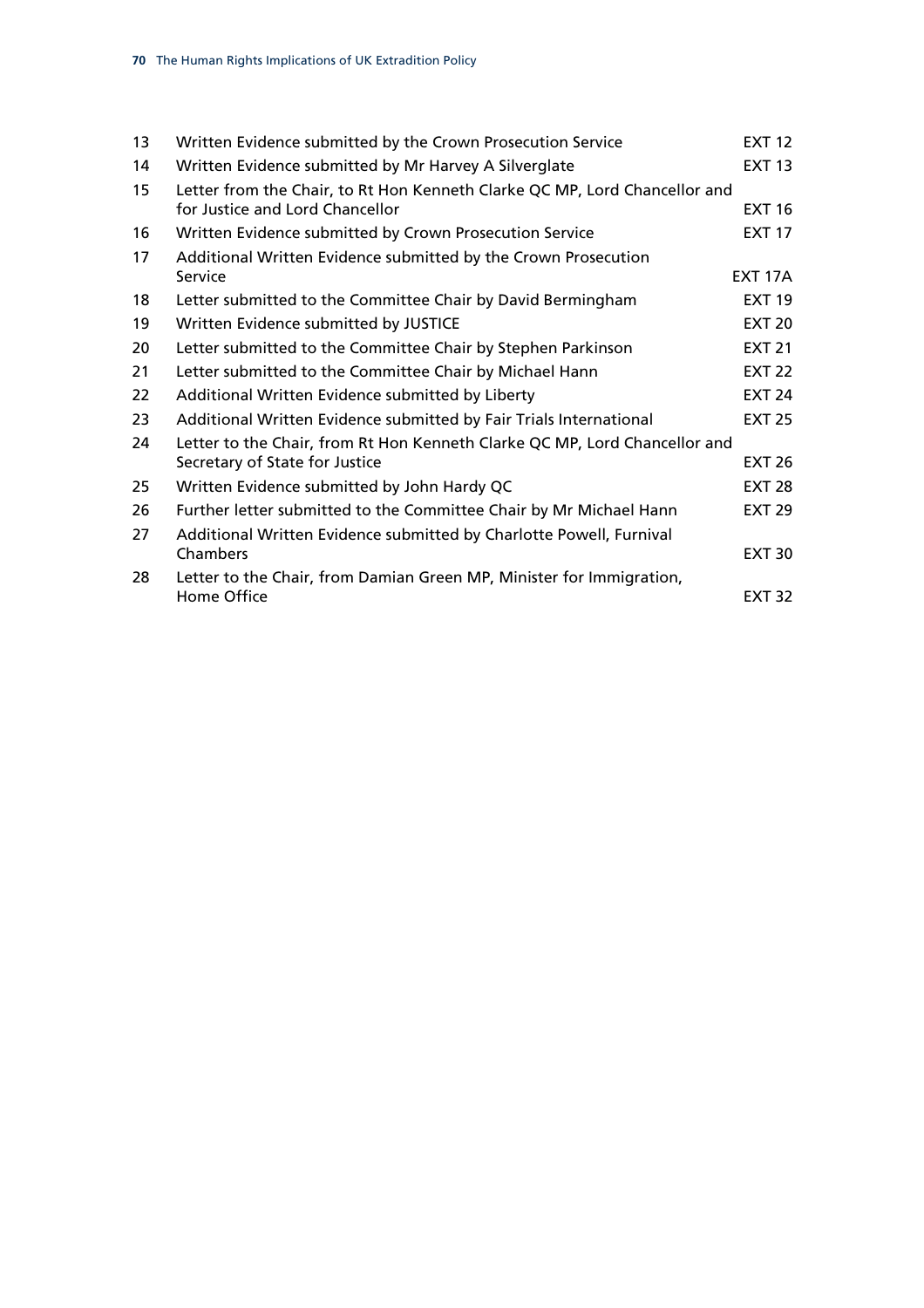## List of Reports from the Committee during the current Parliament

#### **Session 2010–12**

| <b>First Report</b>      | Work of the Committee in 2009–10                                                                               | HL Paper 32/HC 459         |
|--------------------------|----------------------------------------------------------------------------------------------------------------|----------------------------|
| Second Report            | Legislative Scrutiny: Identity Documents Bill                                                                  | <b>HL Paper 36/HC 515</b>  |
| <b>Third Report</b>      | Legislative Scrutiny: Terrorist Asset-Freezing etc.<br><b>Bill (Preliminary Report)</b>                        | HL Paper 41/HC 535         |
| Fourth Report            | Terrorist Asset-Freezing etc Bill (Second Report);<br>and other Bills                                          | HL Paper 53/HC 598         |
| Fifth Report             | Proposal for the Asylum and Immigration<br>(Treatment of Claimants, etc) Act 2004 (Remedial)<br>Order 2010     | HL Paper 54/HC 599         |
| Sixth Report             | Legislative Scrutiny: (1) Superannuation Bill; (2)<br>Parliamentary Voting System and Constituencies<br>Bill   | HL Paper 64/HC 640         |
| Seventh Report           | Legislative Scrutiny: Public Bodies Bill; other Bills                                                          | HL Paper 86/HC 725         |
| Eighth Report            | Renewal of Control Orders Legislation                                                                          | <b>HL Paper 106/HC 838</b> |
| Ninth Report             | Draft Asylum and Immigration (Treatment of<br>Claimants, etc) Act 2004 (Remedial) Order 2010-<br>second Report | HL Paper 111/HC 859        |
| <b>Tenth Report</b>      | <b>Facilitating Peaceful Protest</b>                                                                           | HL Paper 123/HC 684        |
| <b>Eleventh Report</b>   | Legislative Scrutiny: Police Reform and Social<br><b>Responsibility Bill</b>                                   | HL Paper 138/HC 1020       |
| <b>Twelfth Report</b>    | Legislative Scrutiny: Armed Forces Bill                                                                        | HL Paper 145/HC 1037       |
| <b>Thirteenth Report</b> | Legislative Scrutiny: Education Bill                                                                           | HL Paper 154/HC 1140       |
| <b>Fourteenth Report</b> | Terrorism Act 2000 (Remedial) Order 2011                                                                       | HL Paper 155/HC 1141       |
| <b>Fifteenth Report</b>  | The Human Rights Implications of UK Extradition<br>Policy                                                      | <b>HL Paper 156/HC 767</b> |

### List of Reports from the Committee during the last Session of Parliament

| <b>Session 2009-10</b> |                                                                            |                            |
|------------------------|----------------------------------------------------------------------------|----------------------------|
| <b>First Report</b>    | Any of our business? Human rights and the UK<br>private sector             | HL Paper 5/HC 64           |
| Second Report          | Work of the Committee in 2008–09                                           | HL Paper 20/HC 185         |
| Third Report           | Legislative Scrutiny: Financial Services Bill and the<br>Pre-Budget Report | <b>HL Paper 184/HC 184</b> |